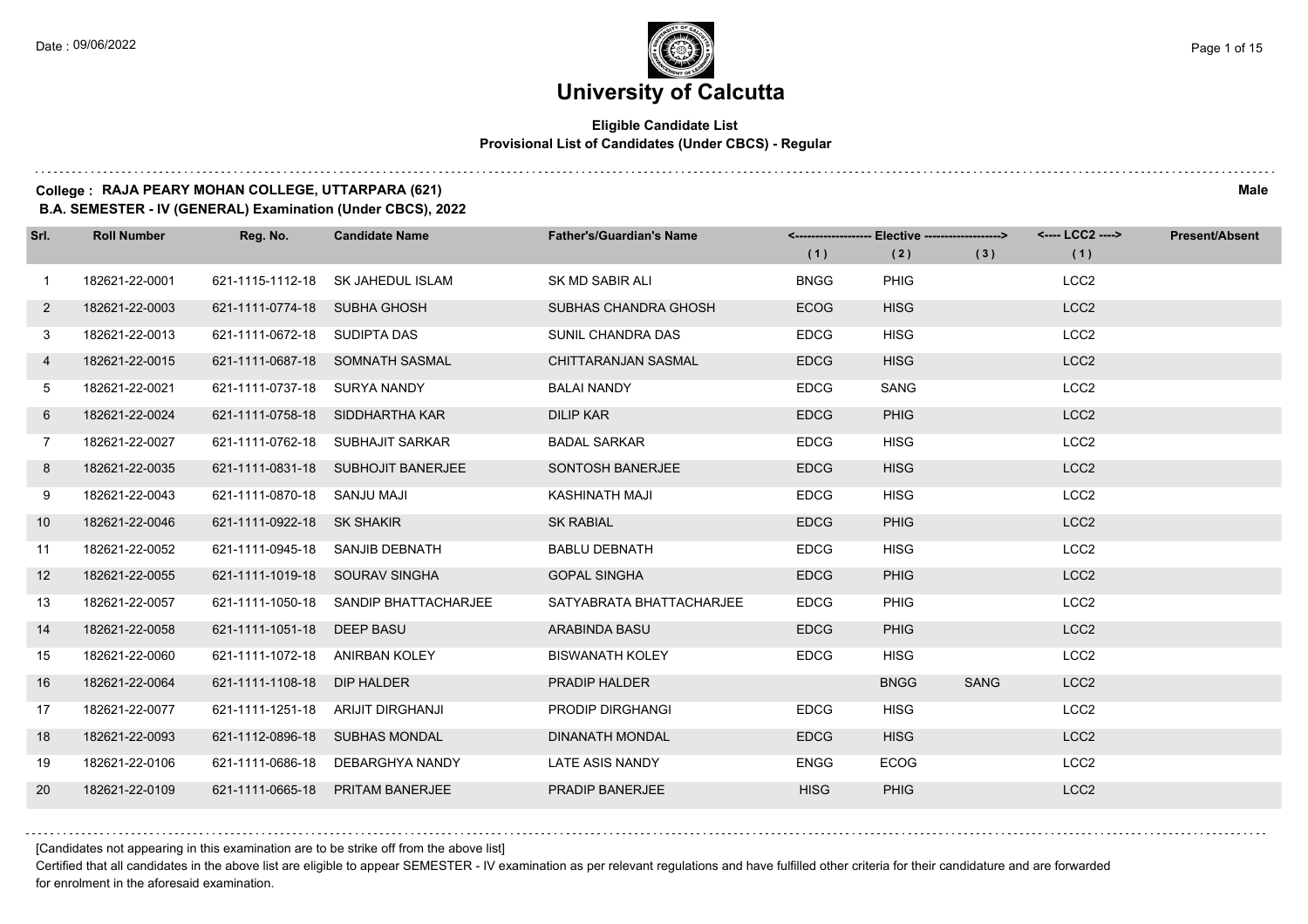### **Eligible Candidate List Provisional List of Candidates (Under CBCS) - Regular**

### **College : RAJA PEARY MOHAN COLLEGE, UTTARPARA (621) Male**

**B.A. SEMESTER - IV (GENERAL) Examination (Under CBCS), 2022**

| Srl. | <b>Roll Number</b> | Reg. No.                       | <b>Candidate Name</b>             | <b>Father's/Guardian's Name</b> | (1)         | <-------------------- Elective -------------------><br>(2) | (3)         | <---- LCC2 ----><br>(1) | <b>Present/Absent</b> |
|------|--------------------|--------------------------------|-----------------------------------|---------------------------------|-------------|------------------------------------------------------------|-------------|-------------------------|-----------------------|
| 21   | 182621-22-0111     | 621-1111-0736-18               | <b>BIKRAM ROY</b>                 | <b>HARIDAS ROY</b>              | <b>HISG</b> | PHIG                                                       |             | LCC <sub>2</sub>        |                       |
| 22   | 182621-22-0120     | 621-1111-0943-18 AVISHEK DUTTA |                                   | <b>SANJOY DUTTA</b>             | <b>HISG</b> | <b>PHIG</b>                                                |             | LCC <sub>2</sub>        |                       |
| 23   | 182621-22-0121     | 621-1111-0979-18 LALTU HAZRA   |                                   | <b>DASU HAZRA</b>               | <b>HISG</b> | <b>PHIG</b>                                                |             | LCC <sub>2</sub>        |                       |
| 24   | 182621-22-0125     |                                | 621-1111-1033-18 DEBANANDA KOLEY  | <b>EASTANANDA KOLEY</b>         | <b>HISG</b> | <b>PLSG</b>                                                |             | LCC <sub>2</sub>        |                       |
| 25   | 182621-22-0127     | 621-1111-1077-18 SUMIT DAS     |                                   | <b>TAPAN DAS</b>                | <b>HISG</b> | <b>PLSG</b>                                                |             | LCC <sub>2</sub>        |                       |
| 26   | 182621-22-0128     | 621-1111-1082-18 ASISH GHOSH   |                                   | <b>BISWANATH GHOSH</b>          | <b>HISG</b> | <b>PHIG</b>                                                |             | LCC <sub>2</sub>        |                       |
| 27   | 182621-22-0136     |                                | 621-1111-1151-18 PRATIT MUKHERJEE | LATE SUNIL MUKHERJEE            | <b>HISG</b> | PHIG                                                       |             | LCC <sub>2</sub>        |                       |
| 28   | 182621-22-0137     | 621-1111-1233-18 JATIRMOY ROY  |                                   | <b>GOPAL ROY</b>                | <b>HISG</b> | <b>PLSG</b>                                                |             | LCC <sub>2</sub>        |                       |
| 29   | 182621-22-0152     | 621-1111-0717-18 BIKRAM ROY    |                                   | RAJESWAR ROY                    | <b>PHIG</b> | <b>HISG</b>                                                |             | LCC <sub>2</sub>        |                       |
| 30   | 182621-22-0159     | 621-1111-0950-18 SOURAV DEY    |                                   | <b>KHOKAN DEY</b>               |             | <b>BNGG</b>                                                | <b>SANG</b> | LCC <sub>2</sub>        |                       |
| -31  | 182621-22-0162     | 621-1111-1038-18 KOUSHIK MAITY |                                   | <b>KARTICK MAITY</b>            | <b>PHIG</b> | <b>HISG</b>                                                |             | LCC <sub>2</sub>        |                       |
| 32   | 182621-22-0169     | 621-1111-1183-18 RAJU MAITY    |                                   | <b>CHANDAN MAITY</b>            | <b>PHIG</b> | <b>HISG</b>                                                |             | LCC <sub>2</sub>        |                       |
| 33   | 182621-22-0176     | 621-1112-0799-18               | RATAN BAIRAGI                     | <b>RUHIDAS BAIRAGI</b>          | <b>PHIG</b> | <b>HISG</b>                                                |             | LCC <sub>2</sub>        |                       |
| 34   | 182621-22-0178     |                                | 621-1111-0628-18 SUPRODIP KAYAL   | <b>SAILEN KAYAL</b>             | <b>PLSG</b> | <b>HISG</b>                                                |             | LCC <sub>2</sub>        |                       |
| 35   | 182621-22-0187     | 621-1111-0699-18               | <b>MIRAJ MOLLICK</b>              | <b>KUTUBUDDIN MOLLICK</b>       | <b>PLSG</b> | <b>HISG</b>                                                |             | LCC <sub>2</sub>        |                       |
| 36   | 182621-22-0190     | 621-1111-0724-18 PROBIR GURU   |                                   | <b>BIJAY GURU</b>               | <b>PLSG</b> | <b>HISG</b>                                                |             | LCC <sub>2</sub>        |                       |
| 37   | 182621-22-0192     | 621-1111-0727-18               | ABHISEK CHAKRABORTY               | <b>ASIT CHAKRABORTY</b>         | <b>PLSG</b> | PHIG                                                       |             | LCC <sub>2</sub>        |                       |
| 38   | 182621-22-0197     |                                | 621-1111-0788-18 SOURAV PODDAR    | <b>SAMIR PODDAR</b>             | <b>PLSG</b> | <b>PHIG</b>                                                |             | LCC <sub>2</sub>        |                       |
| 39   | 182621-22-0206     |                                | 621-1111-0898-18 PRONAY DEBNATH   | NARAYAN CHANDRA DEBNATH         | <b>PLSG</b> | <b>HISG</b>                                                |             | LCC <sub>2</sub>        |                       |
| 40   | 182621-22-0213     | 621-1111-0921-18 SUJOY MONDAL  |                                   | <b>SUKHDEB MONDAL</b>           | <b>PLSG</b> | <b>HISG</b>                                                |             | LCC <sub>2</sub>        |                       |

[Candidates not appearing in this examination are to be strike off from the above list]

Certified that all candidates in the above list are eligible to appear SEMESTER - IV examination as per relevant regulations and have fulfilled other criteria for their candidature and are forwarded for enrolment in the aforesaid examination.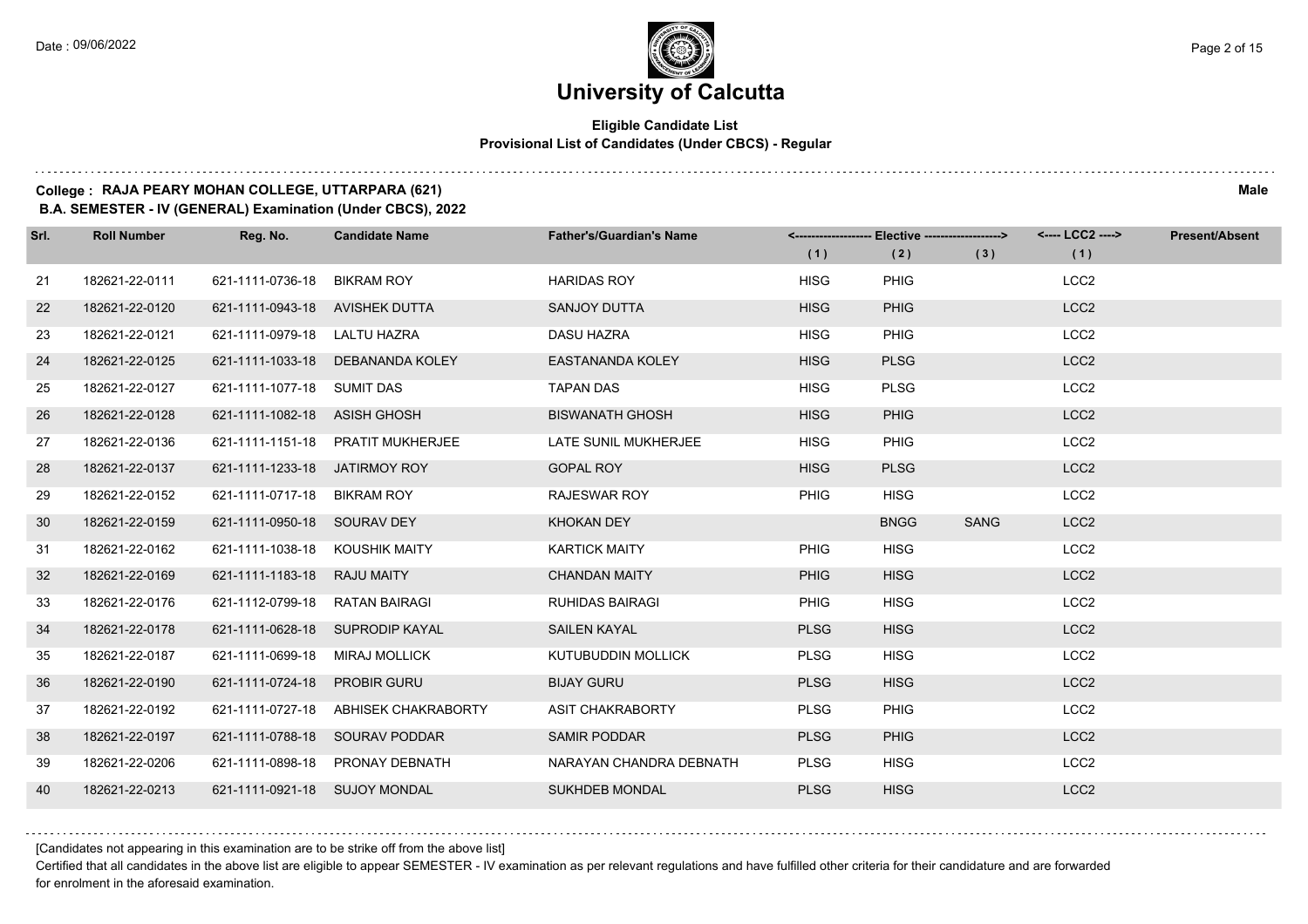### **University of Calcutta**

### **Eligible Candidate List Provisional List of Candidates (Under CBCS) - Regular**

### **College : RAJA PEARY MOHAN COLLEGE, UTTARPARA (621) Male**

**B.A. SEMESTER - IV (GENERAL) Examination (Under CBCS), 2022**

| Srl. | <b>Roll Number</b> | Reg. No.                        | <b>Candidate Name</b>                    | <b>Father's/Guardian's Name</b> | (1)         | <------------------- Elective ------------------><br>(2) | (3)         | <---- LCC2 ----><br>(1) | <b>Present/Absent</b> |
|------|--------------------|---------------------------------|------------------------------------------|---------------------------------|-------------|----------------------------------------------------------|-------------|-------------------------|-----------------------|
| 41   | 182621-22-0215     |                                 | 621-1111-0935-18 SHIBU KUMBHAKAR         | <b>BHOLA KUMBHAKAR</b>          | <b>PLSG</b> | <b>HISG</b>                                              |             | LCC <sub>2</sub>        |                       |
| 42   | 182621-22-0219     | 621-1111-0951-18 SANTU HAZRA    |                                          | <b>LAXMAN HAZRA</b>             |             | <b>PHIG</b>                                              | <b>HISG</b> | LCC <sub>2</sub>        |                       |
| 43   | 182621-22-0220     | 621-1111-0952-18 DIP CHANDA     |                                          | PRABIR CHANDA                   | <b>PLSG</b> | <b>HISG</b>                                              |             | LCC <sub>2</sub>        |                       |
| 44   | 182621-22-0231     | 621-1111-1008-18 SK SALAUDDIN   |                                          | <b>SK KUTUBUDDIN</b>            | <b>PLSG</b> | <b>HISG</b>                                              |             | LCC <sub>2</sub>        |                       |
| 45   | 182621-22-0233     |                                 | 621-1111-1018-18 SK ABDUL HASAN          | SK ANSAR ALI                    | <b>PLSG</b> | <b>PHIG</b>                                              |             | LCC <sub>2</sub>        |                       |
| 46   | 182621-22-0234     | 621-1111-1024-18 ATANU RAKSHIT  |                                          | <b>ALOKE RAKSHIT</b>            | <b>PLSG</b> | <b>PHIG</b>                                              |             | LCC <sub>2</sub>        |                       |
| 47   | 182621-22-0242     | 621-1111-1073-18 BISWAJIT GOLUI |                                          | RAJKUMAR GOLUI                  | <b>PLSG</b> | <b>HISG</b>                                              |             | LCC <sub>2</sub>        |                       |
| 48   | 182621-22-0243     |                                 | 621-1111-1074-18 DEBASISH GHOSH          | <b>BISWANATH GHOSH</b>          | <b>PLSG</b> | <b>HISG</b>                                              |             | LCC <sub>2</sub>        |                       |
| 49   | 182621-22-0248     |                                 | 621-1111-1109-18 ABHISHEK GHOSH DOSTIDAR | ARABINDRA GHOSH DOSTIDAR        | <b>PLSG</b> | <b>HISG</b>                                              |             | LCC <sub>2</sub>        |                       |
| 50   | 182621-22-0251     | 621-1111-1121-18 SK ALAMIN      |                                          | <b>SK KAMALUDDIN</b>            | <b>PLSG</b> | <b>HISG</b>                                              |             | LCC <sub>2</sub>        |                       |
| 51   | 182621-22-0254     | 621-1111-1132-18 SUMAN SASMAL   |                                          | <b>SWAPAN SASMAL</b>            | <b>PLSG</b> | PHIG                                                     |             | LCC <sub>2</sub>        |                       |
| 52   | 182621-22-0258     | 621-1111-1150-18 AMIT SHAW      |                                          | <b>ASHOK SHAW</b>               | <b>PLSG</b> | <b>HISG</b>                                              |             | LCC <sub>2</sub>        |                       |
| 53   | 182621-22-0259     |                                 | 621-1111-1187-18 MONI SANKAR DAS         | <b>HEMANTA DAS</b>              | <b>PLSG</b> | <b>HISG</b>                                              |             | LCC <sub>2</sub>        |                       |
| 54   | 182621-22-0261     | 621-1111-1241-18 ANUBHAB DE     |                                          | <b>BISWAJIT DE</b>              |             | <b>ENGG</b>                                              | <b>ECOG</b> | LCC <sub>2</sub>        |                       |
| 55   | 182621-22-0273     | 621-1112-0819-18 ALOKE BALA     |                                          | <b>ASHIM BALA</b>               | <b>PLSG</b> | <b>HISG</b>                                              |             | LCC <sub>2</sub>        |                       |
| 56   | 182621-22-0283     |                                 | 621-1112-1071-18 GOURANGA MAJHI          | <b>MUKTA MAJHI</b>              | <b>PLSG</b> | <b>HISG</b>                                              |             | LCC <sub>2</sub>        |                       |
| 57   | 182621-22-0295     | 621-1112-1020-18 SUBHA ROY      |                                          | ANANDA ROY                      | SANG        | <b>BNGG</b>                                              |             | LCC <sub>2</sub>        |                       |
| 58   | 192621-22-0005     |                                 | 621-1111-0805-19 PRITAM BHOWMICK         | <b>SAJAL BHOWMICK</b>           | <b>ECOG</b> | <b>HISG</b>                                              |             | LCC <sub>2</sub>        |                       |
| 59   | 192621-22-0014     |                                 | 621-1111-0639-19 SURYAKIRAN GHOSH        | <b>BISWANATH GHOSH</b>          | <b>EDCG</b> | PHIG                                                     |             | LCC <sub>2</sub>        |                       |
| 60   | 192621-22-0026     |                                 | 621-1111-0789-19 SUMET CHATTERJEE        | UTTAM CHATTERJEE                | <b>EDCG</b> | <b>HISG</b>                                              |             | LCC <sub>2</sub>        |                       |

[Candidates not appearing in this examination are to be strike off from the above list]

Certified that all candidates in the above list are eligible to appear SEMESTER - IV examination as per relevant regulations and have fulfilled other criteria for their candidature and are forwarded for enrolment in the aforesaid examination.

and a state of the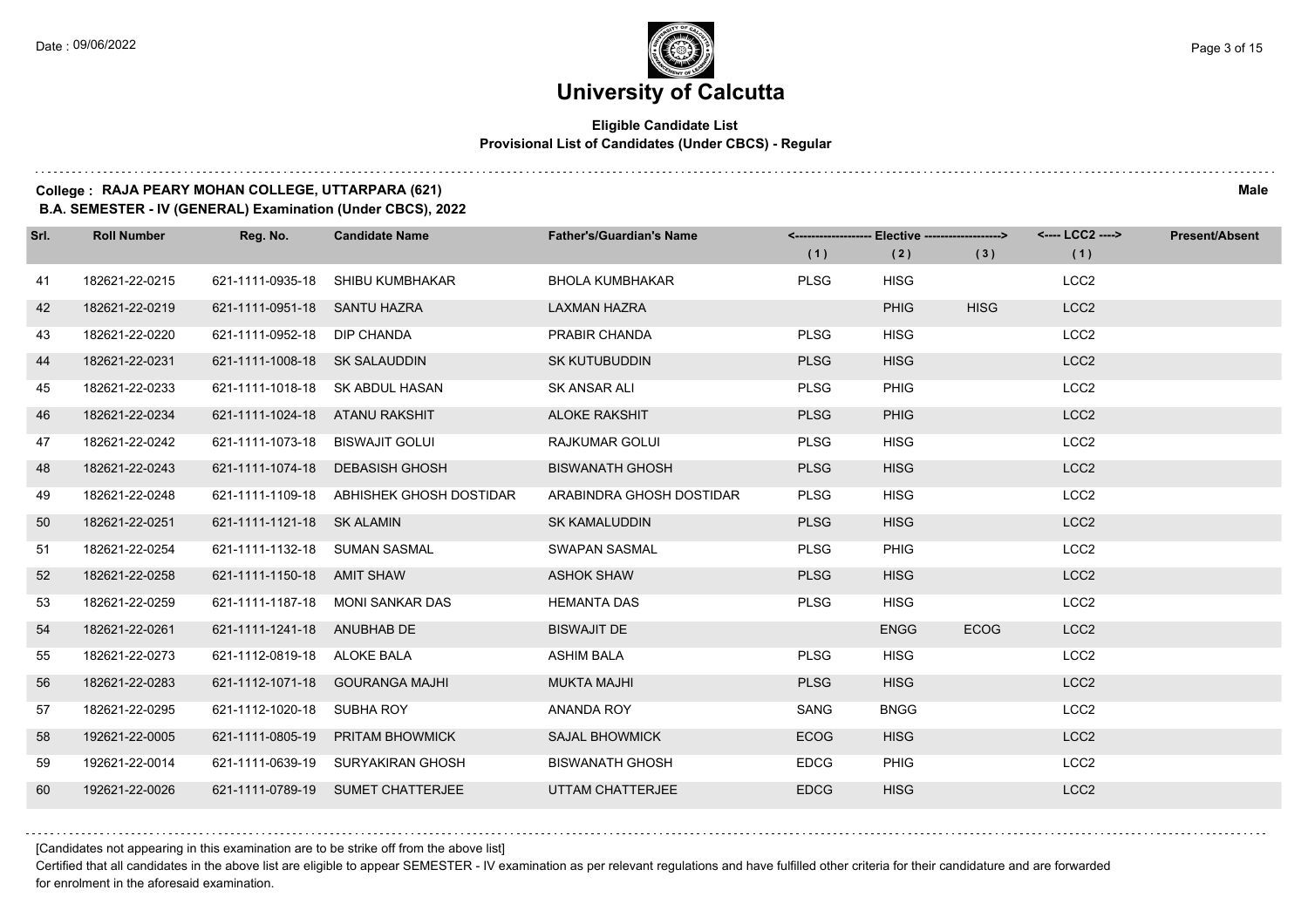### **Eligible Candidate List Provisional List of Candidates (Under CBCS) - Regular**

### **College : RAJA PEARY MOHAN COLLEGE, UTTARPARA (621) Male**

**B.A. SEMESTER - IV (GENERAL) Examination (Under CBCS), 2022**

| Srl. | <b>Roll Number</b> | Reg. No.                      | <b>Candidate Name</b>              | <b>Father's/Guardian's Name</b> |             | <-------------------- Elective -------------------> |     | <---- LCC2 ----> | <b>Present/Absent</b> |
|------|--------------------|-------------------------------|------------------------------------|---------------------------------|-------------|-----------------------------------------------------|-----|------------------|-----------------------|
|      |                    |                               |                                    |                                 | (1)         | (2)                                                 | (3) | (1)              |                       |
| 61   | 192621-22-0036     | 621-1111-0858-19              | SAIKAT SAHA                        | LATE KRISHNA SAHA               | <b>EDCG</b> | <b>PHIG</b>                                         |     | LCC <sub>2</sub> |                       |
| 62   | 192621-22-0047     |                               | 621-1111-1008-19 PRODIP SHARMA     | <b>SHRIDAM SHARMA</b>           | <b>EDCG</b> | <b>PHIG</b>                                         |     | LCC <sub>2</sub> |                       |
| 63   | 192621-22-0083     |                               | 621-1112-1037-19 SOUMYADEEP SINGHA | <b>BABUL SINGHA</b>             | <b>ENGG</b> | <b>ECOG</b>                                         |     | LCC <sub>2</sub> |                       |
| 64   | 192621-22-0097     |                               | 621-1111-0907-19 MAHAMAD SAMIM     | <b>AKBAR ALI</b>                | <b>HISG</b> | <b>ENGG</b>                                         |     | LCC <sub>2</sub> |                       |
| 65   | 192621-22-0101     |                               | 621-1111-0960-19 SUBHAJIT GHOSH    | <b>TARAK NATH GHOSH</b>         | <b>HISG</b> | PHIG                                                |     | LCC <sub>2</sub> |                       |
| 66   | 192621-22-0110     | 621-1111-1026-19 SAGAR DAS    |                                    | <b>GOUTAM DAS</b>               | <b>HISG</b> | <b>PLSG</b>                                         |     | LCC <sub>2</sub> |                       |
| 67   | 192621-22-0111     | 621-1111-1038-19 KUNTAL MOYRA |                                    | SHIBNATH MOYRA                  | <b>HISG</b> | PHIG                                                |     | LCC <sub>2</sub> |                       |
| 68   | 192621-22-0119     | 621-1112-0913-19 SHUVA ROY    |                                    | SANJOY ROY                      | <b>HISG</b> | <b>PHIG</b>                                         |     | LCC <sub>2</sub> |                       |
| 69   | 192621-22-0134     |                               | 621-1111-1015-19 SHUVANKAR DEY     | SANJIB DEY                      | <b>PHIG</b> | <b>HISG</b>                                         |     | LCC <sub>2</sub> |                       |
| 70   | 192621-22-0144     | 621-1111-0505-19 SOURAV BHAT  |                                    | <b>SACHINDRA NATH BHAT</b>      | <b>PLSG</b> | <b>HISG</b>                                         |     | LCC <sub>2</sub> |                       |
| 71   | 192621-22-0146     | 621-1111-0532-19 SURAJIT DAS  |                                    | NIRANJAN DAS                    | <b>PLSG</b> | <b>HISG</b>                                         |     | LCC <sub>2</sub> |                       |
| 72   | 192621-22-0159     | 621-1111-0740-19 INDRAJIT DEY |                                    | SANAT DEY                       | <b>PLSG</b> | <b>HISG</b>                                         |     | LCC <sub>2</sub> |                       |
| 73   | 192621-22-0162     |                               | 621-1111-0764-19 SAYAN MUKHERJEE   | SUKUMAR MUKHERJEE               | <b>PLSG</b> | <b>ENGG</b>                                         |     | LCC <sub>2</sub> |                       |
| 74   | 192621-22-0164     | 621-1111-0778-19 SOUVIK MANNA |                                    | <b>ASTU MANNA</b>               | <b>PLSG</b> | <b>HISG</b>                                         |     | LCC <sub>2</sub> |                       |
| 75   | 192621-22-0166     | 621-1111-0803-19 SUMAN SINGH  |                                    | <b>DILIP SINGH</b>              | <b>PLSG</b> | <b>ENGG</b>                                         |     | LCC <sub>2</sub> |                       |
| 76   | 192621-22-0169     | 621-1111-0809-19 PRADYUT DAS  |                                    | PARTHA DAS                      | <b>PLSG</b> | <b>HISG</b>                                         |     | LCC <sub>2</sub> |                       |
| 77   | 192621-22-0175     | 621-1111-0825-19 SAYAN DE     |                                    | <b>KRISHNADHAN DE</b>           | <b>PLSG</b> | <b>HISG</b>                                         |     | LCC <sub>2</sub> |                       |
| 78   | 192621-22-0176     | 621-1111-0830-19 FARUK KHAN   |                                    | <b>MAFIJUL KHAN</b>             | <b>PLSG</b> | <b>ECOG</b>                                         |     | LCC <sub>2</sub> |                       |
| 79   | 192621-22-0180     | 621-1111-0887-19 PIJUSH DAS   |                                    | ATUL DAS                        | <b>PLSG</b> | <b>HISG</b>                                         |     | LCC <sub>2</sub> |                       |
| 80   | 192621-22-0185     | 621-1111-0903-19 SAHIL AKON   |                                    | <b>BADRUDDIN AKON</b>           | <b>PLSG</b> | <b>PHIG</b>                                         |     | LCC <sub>2</sub> |                       |

[Candidates not appearing in this examination are to be strike off from the above list]

Certified that all candidates in the above list are eligible to appear SEMESTER - IV examination as per relevant regulations and have fulfilled other criteria for their candidature and are forwarded for enrolment in the aforesaid examination.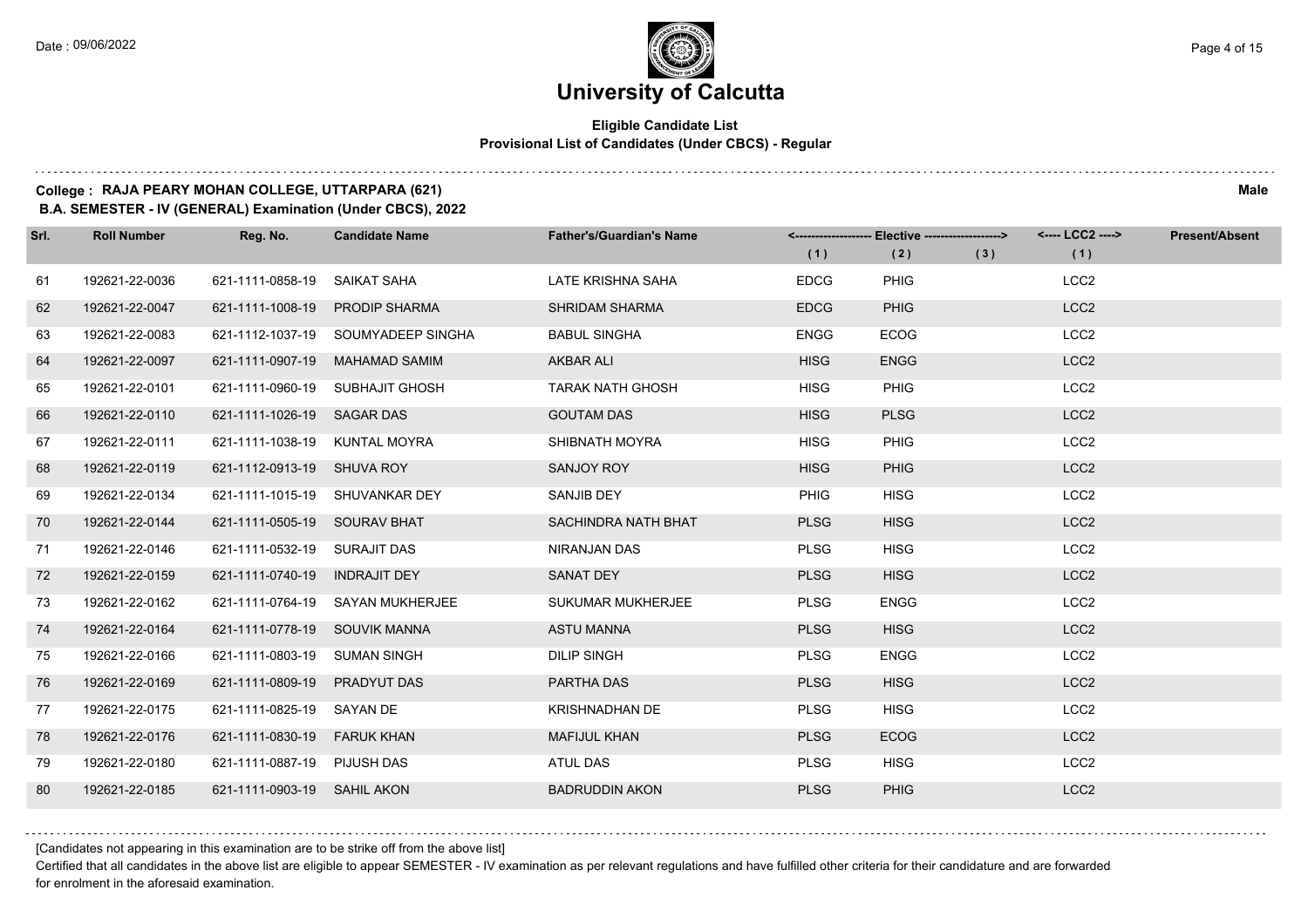### **Eligible Candidate List Provisional List of Candidates (Under CBCS) - Regular**

### **College : RAJA PEARY MOHAN COLLEGE, UTTARPARA (621) Male**

**B.A. SEMESTER - IV (GENERAL) Examination (Under CBCS), 2022**

| Srl. | <b>Roll Number</b> | Reg. No.                     | <b>Candidate Name</b>              | <b>Father's/Guardian's Name</b> |             | <------------------- Elective ------------------> |     | <---- LCC2 ----> | <b>Present/Absent</b> |
|------|--------------------|------------------------------|------------------------------------|---------------------------------|-------------|---------------------------------------------------|-----|------------------|-----------------------|
|      |                    |                              |                                    |                                 | (1)         | (2)                                               | (3) | (1)              |                       |
| 81   | 192621-22-0186     | 621-1111-0904-19 SK ASIF ALI |                                    | <b>SK IYEASIN</b>               | <b>PLSG</b> | <b>PHIG</b>                                       |     | LCC <sub>2</sub> |                       |
| 82   | 192621-22-0216     |                              | 621-1111-1040-19 SUBHA DALAPATI    | <b>RAMESH DALAPATI</b>          | <b>PLSG</b> | <b>HISG</b>                                       |     | LCC <sub>2</sub> |                       |
| 83   | 192621-22-0224     |                              | 621-1112-0600-19 SNAHASHIS NASKAR  | KANOJ KUMAR NASKAR              | <b>PLSG</b> | <b>HISG</b>                                       |     | LCC <sub>2</sub> |                       |
| 84   | 192621-22-0233     |                              | 621-1112-0875-19 SADHAN MAZUMDER   | SADANANDA MAZUMDER              | <b>PLSG</b> | <b>HISG</b>                                       |     | LCC <sub>2</sub> |                       |
| 85   | 192621-22-0234     | 621-1112-0878-19             | JAYANTA OJHA                       | <b>BHASKAR OJHA</b>             | <b>PLSG</b> | <b>HISG</b>                                       |     | LCC <sub>2</sub> |                       |
| 86   | 192621-22-0236     | 621-1112-0882-19             | <b>RAJESH BISWAS</b>               | <b>PALAN BISWAS</b>             | <b>PLSG</b> | <b>PHIG</b>                                       |     | LCC <sub>2</sub> |                       |
| 87   | 192621-22-0237     |                              | 621-1112-0920-19 SUMAN SAMADDER    | <b>BASUDEV SAMADDER</b>         | <b>PLSG</b> | <b>HISG</b>                                       |     | LCC <sub>2</sub> |                       |
| 88   | 192621-22-0242     |                              | 621-1112-1010-19 SHANTANU ADHIKARY | AJIT ADHIKARY                   | <b>PLSG</b> | <b>HISG</b>                                       |     | LCC <sub>2</sub> |                       |
| 89   | 192621-22-0243     | 621-1112-1013-19             | NABIN BAIDYA                       | NABAKUMAR BAIDYA                | <b>PLSG</b> | <b>HISG</b>                                       |     | LCC <sub>2</sub> |                       |
| 90   | 192621-22-0249     |                              | 621-1114-0999-19 SUDIPTA KUMAR DAS | <b>SWAPAN KUMAR DAS</b>         | <b>PLSG</b> | <b>HISG</b>                                       |     | LCC <sub>2</sub> |                       |
| 91   | 202621-22-0001     | 621-1111-0788-20             | <b>TANMOY DAS</b>                  | <b>TAPAN CHANDRA DAS</b>        | <b>EDCG</b> | <b>HISG</b>                                       |     | LCC <sub>2</sub> |                       |
| 92   | 202621-22-0002     | 621-1111-0804-20 SAYAN KOLEY |                                    | <b>SANJAY KOLEY</b>             | <b>PLSG</b> | <b>HISG</b>                                       |     | LCC <sub>2</sub> |                       |
| 93   | 202621-22-0003     | 621-1111-0819-20             | SOURAV DEY                         | <b>SHYAMAL</b>                  | <b>PHIG</b> | <b>HISG</b>                                       |     | LCC <sub>2</sub> |                       |
| 94   | 202621-22-0004     | 621-1111-0865-20             | DIPU DHANAPATI                     | NIRANJAN DHANAPATI              | <b>EDCG</b> | <b>PHIG</b>                                       |     | LCC <sub>2</sub> |                       |
| 95   | 202621-22-0005     | 621-1111-0870-20             | RAHUL ROY                          | NABAKUMAR ROY                   | <b>EDCG</b> | PHIG                                              |     | LCC <sub>2</sub> |                       |
| 96   | 202621-22-0006     |                              | 621-1111-0874-20 SOUBHIK MANNA     | <b>DIPAK MANNA</b>              | <b>PLSG</b> | <b>ENGG</b>                                       |     | LCC <sub>2</sub> |                       |
| 97   | 202621-22-0007     | 621-1111-0875-20             | <b>ARNAB KARMAKAR</b>              | <b>DEBASISH KARMAKAR</b>        | <b>PLSG</b> | <b>HISG</b>                                       |     | LCC <sub>2</sub> |                       |
| 98   | 202621-22-0008     | 621-1111-0897-20 SUBHAS PAL  |                                    | PRAMANANDA PAL                  | <b>EDCG</b> | <b>HISG</b>                                       |     | LCC <sub>2</sub> |                       |
| 99   | 202621-22-0009     | 621-1111-0898-20 MERAJ WARIS |                                    | ABDUL QADIR                     | <b>PLSG</b> | PHIG                                              |     | LCC <sub>2</sub> |                       |
| 100  | 202621-22-0011     | 621-1111-0916-20 SEKH AMAN   |                                    | <b>SK ALIUDDIN</b>              | <b>HISG</b> | <b>PHIG</b>                                       |     | LCC <sub>2</sub> |                       |

[Candidates not appearing in this examination are to be strike off from the above list]

Certified that all candidates in the above list are eligible to appear SEMESTER - IV examination as per relevant regulations and have fulfilled other criteria for their candidature and are forwarded for enrolment in the aforesaid examination.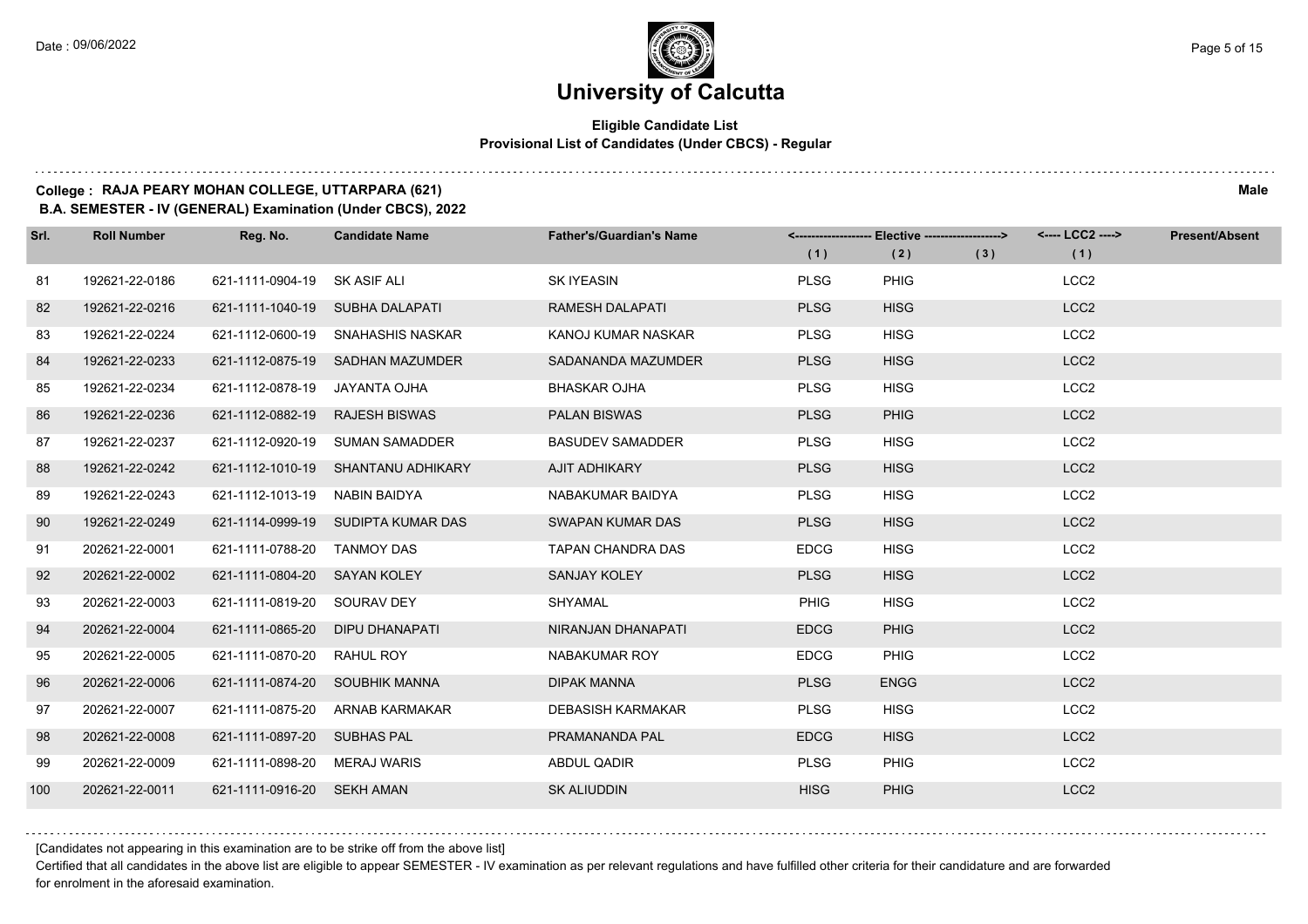$1.111$ 

### **University of Calcutta**

### **Eligible Candidate List Provisional List of Candidates (Under CBCS) - Regular**

### **College : RAJA PEARY MOHAN COLLEGE, UTTARPARA (621) Male**

**B.A. SEMESTER - IV (GENERAL) Examination (Under CBCS), 2022**

| Srl. | <b>Roll Number</b> | Reg. No.         | <b>Candidate Name</b>            | <b>Father's/Guardian's Name</b> |             | <-------------------- Elective ------------------> |             | <---- LCC2 ----> | Present/Absent |
|------|--------------------|------------------|----------------------------------|---------------------------------|-------------|----------------------------------------------------|-------------|------------------|----------------|
|      |                    |                  |                                  |                                 | (1)         | (2)                                                | (3)         | (1)              |                |
| 101  | 202621-22-0012     | 621-1111-0930-20 | <b>BISHAL SAHA</b>               | <b>BIPUL SAHA</b>               | <b>EDCG</b> | <b>HISG</b>                                        |             | LCC <sub>2</sub> |                |
| 102  | 202621-22-0013     | 621-1111-0954-20 | SOUBHAGYA PANDIT                 | <b>TAPAS PANDIT</b>             | <b>EDCG</b> | <b>HISG</b>                                        |             | LCC <sub>2</sub> |                |
| 103  | 202621-22-0014     | 621-1111-0957-20 | AKASH GHARAI                     | <b>SUBHASH GHARAI</b>           | ECOG        | <b>HISG</b>                                        |             | LCC <sub>2</sub> |                |
| 104  | 202621-22-0015     | 621-1111-0961-20 | <b>INDRADIP GUPTA</b>            | LATE PARTHA GUPTA               | <b>PLSG</b> | <b>HISG</b>                                        |             | LCC <sub>2</sub> |                |
| 105  | 202621-22-0016     | 621-1111-0967-20 | ARITRA DATTA                     | <b>ARUN DATTA</b>               | <b>PLSG</b> | <b>ENGG</b>                                        |             | LCC <sub>2</sub> |                |
| 106  | 202621-22-0017     | 621-1111-0969-20 | PROSENJIT DEBNATH                | PRASANTA DEBNATH                | <b>HISG</b> | <b>ENGG</b>                                        |             | LCC <sub>2</sub> |                |
| 107  | 202621-22-0020     | 621-1111-0996-20 | <b>KUNTAL MONDAL</b>             | <b>RAMESH MONDAL</b>            | <b>PLSG</b> | <b>PHIG</b>                                        |             | LCC <sub>2</sub> |                |
| 108  | 202621-22-0021     | 621-1111-1004-20 | PRAVAKAR DEY                     | <b>BIMAL DEY</b>                | <b>PLSG</b> | <b>HISG</b>                                        |             | LCC <sub>2</sub> |                |
| 109  | 202621-22-0022     | 621-1111-1010-20 | SURAJ JANA                       | SANTOSH JANA                    | <b>EDCG</b> | <b>HISG</b>                                        |             | LCC <sub>2</sub> |                |
| 110  | 202621-22-0023     |                  | 621-1111-1011-20 SAYAN RAJBANSHI | <b>RABI RAJBANSHI</b>           | <b>PLSG</b> | <b>PHIG</b>                                        |             | LCC <sub>2</sub> |                |
| 111  | 202621-22-0024     | 621-1111-1017-20 | <b>BABLU DEBNATH</b>             | <b>BISWAJIT DEBNATH</b>         | <b>ECOG</b> | <b>HISG</b>                                        |             | LCC <sub>2</sub> |                |
| 112  | 202621-22-0025     | 621-1111-1023-20 | <b>ABHIRUP DEY</b>               | <b>ASISH DEY</b>                | <b>PLSG</b> | <b>HISG</b>                                        |             | LCC <sub>2</sub> |                |
| 113  | 202621-22-0026     | 621-1111-1026-20 | SUPRIYO GHOSH                    | SADANANDA GHOSH                 | <b>EDCG</b> | <b>HISG</b>                                        |             | LCC <sub>2</sub> |                |
| 114  | 202621-22-0027     | 621-1111-1029-20 | <b>SHANU DAS</b>                 | <b>TARAK DAS</b>                | <b>ECOG</b> | <b>HISG</b>                                        |             | LCC <sub>2</sub> |                |
| 115  | 202621-22-0028     | 621-1111-1030-20 | <b>RINTU MANDAL</b>              | <b>NEMAI MANDAL</b>             | <b>EDCG</b> | <b>HISG</b>                                        |             | LCC <sub>2</sub> |                |
| 116  | 202621-22-0029     | 621-1111-1039-20 | <b>ROHIT SAHA</b>                | <b>BISWAJIT SAHA</b>            | <b>HISG</b> | <b>PHIG</b>                                        |             | LCC <sub>2</sub> |                |
| 117  | 202621-22-0030     | 621-1111-1040-20 | <b>AVIK CHAKRABARTY</b>          | SANKAR CHAKRABARTY              | <b>PLSG</b> | <b>HISG</b>                                        |             | LCC <sub>2</sub> |                |
| 118  | 202621-22-0031     | 621-1111-1041-20 | <b>ASISH DUTTA</b>               | <b>ASHIM DUTTA</b>              | <b>PLSG</b> | <b>HISG</b>                                        |             | LCC <sub>2</sub> |                |
| 119  | 202621-22-0033     | 621-1111-1055-20 | <b>BHASKAR MALIK</b>             | PRADIP MALIK                    |             | <b>PHIG</b>                                        | <b>EDCG</b> | LCC <sub>2</sub> |                |
| 120  | 202621-22-0034     | 621-1111-1062-20 | <b>SK ALFAZUDDIN</b>             | <b>SK AMINUDDIN</b>             | <b>PLSG</b> | <b>HISG</b>                                        |             | LCC <sub>2</sub> |                |

[Candidates not appearing in this examination are to be strike off from the above list]

Certified that all candidates in the above list are eligible to appear SEMESTER - IV examination as per relevant regulations and have fulfilled other criteria for their candidature and are forwarded for enrolment in the aforesaid examination.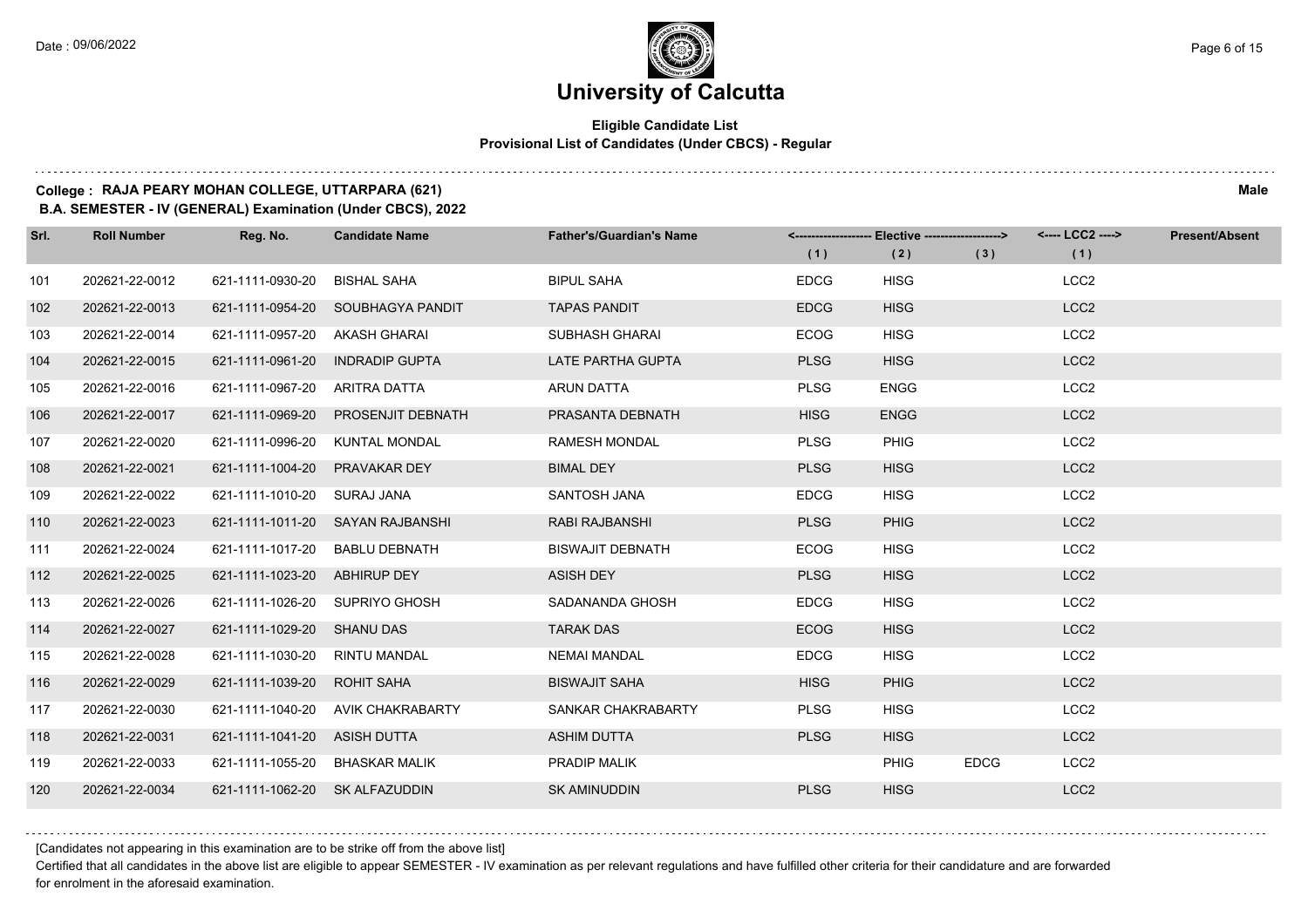### **Eligible Candidate List Provisional List of Candidates (Under CBCS) - Regular**

### **College : RAJA PEARY MOHAN COLLEGE, UTTARPARA (621) Male**

**B.A. SEMESTER - IV (GENERAL) Examination (Under CBCS), 2022**

| Srl. | <b>Roll Number</b> | Reg. No.                       | <b>Candidate Name</b>           | <b>Father's/Guardian's Name</b> | (1)         | <-------------------- Elective ------------------><br>(2) | (3) | <---- LCC2 ----><br>(1) | <b>Present/Absent</b> |
|------|--------------------|--------------------------------|---------------------------------|---------------------------------|-------------|-----------------------------------------------------------|-----|-------------------------|-----------------------|
| 121  | 202621-22-0036     | 621-1111-1070-20               | AYAN KUMAR DAS                  | LATE SAGAR DAS                  | <b>HISG</b> | <b>PHIG</b>                                               |     | LCC <sub>2</sub>        |                       |
| 122  | 202621-22-0037     | 621-1111-1077-20               | <b>PRANAB SAHA</b>              | <b>ASHOK SAHA</b>               | <b>HISG</b> | <b>PHIG</b>                                               |     | LCC <sub>2</sub>        |                       |
| 123  | 202621-22-0038     |                                | 621-1111-1078-20 ABHISHEK KOLEY | SHYAMAPADA KOLEY                | <b>BNGG</b> | <b>PHIG</b>                                               |     | LCC <sub>2</sub>        |                       |
| 124  | 202621-22-0039     | 621-1111-1090-20 MONOMOY BHAR  |                                 | <b>SRIKANTA BHAR</b>            | <b>HISG</b> | <b>SANG</b>                                               |     | LCC <sub>2</sub>        |                       |
| 125  | 202621-22-0040     | 621-1111-1097-20               | SOURAV SINGHA                   | <b>JAYANTA SINGHA</b>           | <b>EDCG</b> | <b>BNGG</b>                                               |     | LCC <sub>2</sub>        |                       |
| 126  | 202621-22-0041     | 621-1111-1099-20               | <b>PLABAN DAS</b>               | <b>PARIMAL DAS</b>              | <b>HISG</b> | <b>ENGG</b>                                               |     | LCC <sub>2</sub>        |                       |
| 127  | 202621-22-0042     | 621-1111-1100-20 SWARAJ PAUL   |                                 | PRASANTA PAUL                   | <b>PLSG</b> | <b>HISG</b>                                               |     | LCC <sub>2</sub>        |                       |
| 128  | 202621-22-0043     | 621-1111-1102-20 SRIJAN KUNDU  |                                 | <b>SUKDEB KUNDU</b>             | <b>ECOG</b> | <b>HISG</b>                                               |     | LCC <sub>2</sub>        |                       |
| 129  | 202621-22-0044     | 621-1111-1103-20 ARIJIT GUHA   |                                 | LATE ARABINDA GUHA              | SANG        | <b>BNGG</b>                                               |     | LCC <sub>2</sub>        |                       |
| 130  | 202621-22-0045     | 621-1111-1106-20 AMIT DAS      |                                 | NIRMAL DAS                      | <b>HISG</b> | <b>ENGG</b>                                               |     | LCC <sub>2</sub>        |                       |
| 131  | 202621-22-0046     | 621-1111-1112-20 ABHISHEK MALI |                                 | <b>RAJKUMAR MALI</b>            | <b>EDCG</b> | <b>HISG</b>                                               |     | LCC <sub>2</sub>        |                       |
| 132  | 202621-22-0047     | 621-1111-1125-20               | RAKESH CHAKRABORTY              | LATE DEBASISH CHAKRABORTY       | <b>EDCG</b> | <b>HISG</b>                                               |     | LCC <sub>2</sub>        |                       |
| 133  | 202621-22-0048     |                                | 621-1111-1127-20 SUBRATA BRAHMA | SWAPAN BRAHMA                   | <b>EDCG</b> | <b>HISG</b>                                               |     | LCC <sub>2</sub>        |                       |
| 134  | 202621-22-0049     | 621-1111-1133-20 AVIJIT HALDER |                                 | RABINDRANATH HALDER             | <b>PLSG</b> | <b>PHIG</b>                                               |     | LCC <sub>2</sub>        |                       |
| 135  | 202621-22-0050     | 621-1111-1134-20 ARUP DEBNATH  |                                 | UTTAM DEBNATH                   | <b>HISG</b> | <b>EDCG</b>                                               |     | LCC <sub>2</sub>        |                       |
| 136  | 202621-22-0051     | 621-1111-1136-20 ARPAN GHOSH   |                                 | PARESH CHANDRA GHOSH            | <b>PLSG</b> | <b>HISG</b>                                               |     | LCC <sub>2</sub>        |                       |
| 137  | 202621-22-0052     | 621-1111-1146-20               | DIPANJAN GHORUI                 | <b>JIBAN CHANDRA GHORUI</b>     | <b>HISG</b> | <b>ENGG</b>                                               |     | LCC <sub>2</sub>        |                       |
| 138  | 202621-22-0053     | 621-1111-1149-20 SRABAN DEB    |                                 | <b>BABUL BIJOY DEB</b>          | <b>PLSG</b> | <b>HISG</b>                                               |     | LCC <sub>2</sub>        |                       |
| 139  | 202621-22-0054     | 621-1111-1150-20 KUSAL DAS     |                                 | <b>KAMAL DAS</b>                | <b>PLSG</b> | <b>ENGG</b>                                               |     | LCC <sub>2</sub>        |                       |
| 140  | 202621-22-0055     | 621-1111-1152-20 BASTAB HALDER |                                 | PALTU HALDER                    | <b>PLSG</b> | <b>HISG</b>                                               |     | LCC <sub>2</sub>        |                       |

[Candidates not appearing in this examination are to be strike off from the above list]

Certified that all candidates in the above list are eligible to appear SEMESTER - IV examination as per relevant regulations and have fulfilled other criteria for their candidature and are forwarded for enrolment in the aforesaid examination.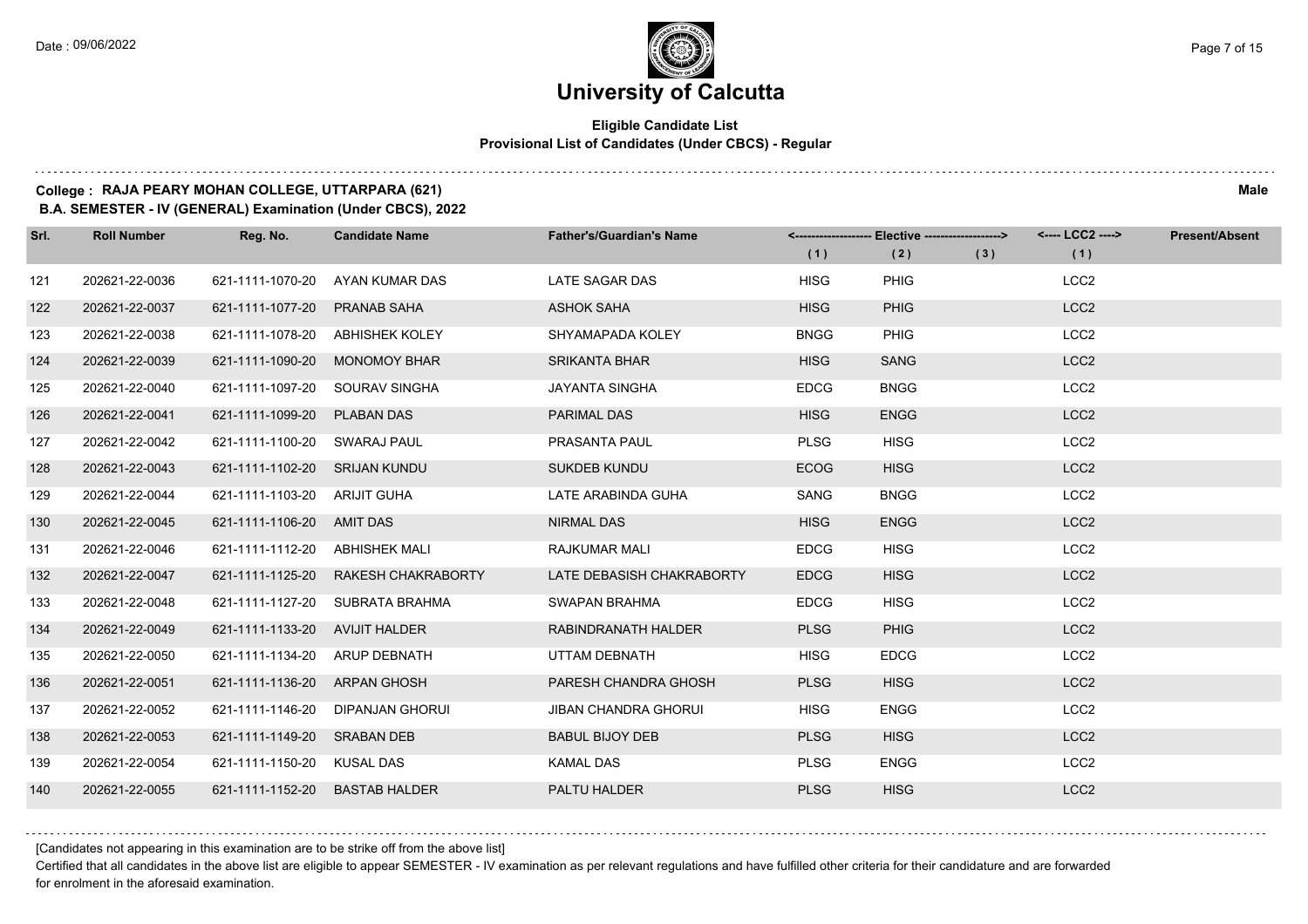### **Eligible Candidate List Provisional List of Candidates (Under CBCS) - Regular**

### **College : RAJA PEARY MOHAN COLLEGE, UTTARPARA (621) Male**

**B.A. SEMESTER - IV (GENERAL) Examination (Under CBCS), 2022**

| Srl. | <b>Roll Number</b> | Reg. No.                      | <b>Candidate Name</b>                  | <b>Father's/Guardian's Name</b> |             | <-------------------- Elective ------------------> |             | <---- LCC2 ----> | <b>Present/Absent</b> |
|------|--------------------|-------------------------------|----------------------------------------|---------------------------------|-------------|----------------------------------------------------|-------------|------------------|-----------------------|
|      |                    |                               |                                        |                                 | (1)         | (2)                                                | (3)         | (1)              |                       |
| 141  | 202621-22-0056     | 621-1111-1153-20              | RANOJIT KUNDU                          | RAMPRASAD KUNDU                 | <b>PLSG</b> | <b>HISG</b>                                        |             | LCC <sub>2</sub> |                       |
| 142  | 202621-22-0057     | 621-1111-1161-20              | <b>RAMJAN SK</b>                       | <b>HUMAYAN SK</b>               | <b>EDCG</b> | <b>HISG</b>                                        |             | LCC <sub>2</sub> |                       |
| 143  | 202621-22-0058     |                               | 621-1111-1165-20 DIPTAMOY CHATTERJEE   | JYOTIRMOY CHATTERJEE            | <b>PLSG</b> | <b>HISG</b>                                        |             | LCC <sub>2</sub> |                       |
| 144  | 202621-22-0059     |                               | 621-1111-1166-20 CHIRANJIT CHAKRABORTY | SAMBHU CHAKRABORTY              | <b>PLSG</b> | <b>HISG</b>                                        |             | LCC <sub>2</sub> |                       |
| 145  | 202621-22-0060     | 621-1111-1167-20              | <b>NILANJAN PAUL</b>                   | NITYA GOPAL PAUL                | <b>PLSG</b> | <b>ECOG</b>                                        |             | LCC <sub>2</sub> |                       |
| 146  | 202621-22-0061     |                               | 621-1111-1168-20 SOUMADIP GHOSH        | SHIBU GHOSH                     | <b>EDCG</b> | <b>PHIG</b>                                        |             | LCC <sub>2</sub> |                       |
| 147  | 202621-22-0062     | 621-1111-1174-20 RAJA RAJBHAR |                                        | DHARMENDRA RAJBHAR              | <b>EDCG</b> | <b>PHIG</b>                                        |             | LCC <sub>2</sub> |                       |
| 148  | 202621-22-0063     | 621-1111-1175-20 SUJAY DUTTA  |                                        | <b>KARTICK DUTTA</b>            | <b>PLSG</b> | <b>HISG</b>                                        |             | LCC <sub>2</sub> |                       |
| 149  | 202621-22-0064     | 621-1111-1188-20              | SUBHAJIT KARAR                         | <b>SANJIB KARAR</b>             | <b>EDCG</b> | <b>HISG</b>                                        |             | LCC <sub>2</sub> |                       |
| 150  | 202621-22-0065     | 621-1111-1190-20 SOUVIK KOLEY |                                        | KRISHNA CHANDRA KOLEY           | <b>PLSG</b> | <b>HISG</b>                                        |             | LCC <sub>2</sub> |                       |
| 151  | 202621-22-0066     | 621-1111-1192-20 ROHAN PAL    |                                        | <b>SUKDEB PAL</b>               | <b>ECOG</b> | <b>HISG</b>                                        |             | LCC <sub>2</sub> |                       |
| 152  | 202621-22-0068     |                               | 621-1111-1199-20 SOURAV ROY CHOWDHURY  | SUMANTA ROY CHOWDHURY           |             | <b>HISG</b>                                        | <b>PHIG</b> | LCC <sub>2</sub> |                       |
| 153  | 202621-22-0069     | 621-1111-1203-20              | SUBHA RAY                              | <b>BASUDEB RAY</b>              | <b>PLSG</b> | <b>HISG</b>                                        |             | LCC <sub>2</sub> |                       |
| 154  | 202621-22-0070     |                               | 621-1111-1207-20 SUBHAJIT MAHATO       | <b>BENARASI MAHATO</b>          |             | <b>HISG</b>                                        | <b>PHIG</b> | LCC <sub>2</sub> |                       |
| 155  | 202621-22-0071     | 621-1111-1212-20              | SAIKAT SAHA                            | KRISHNA GOPAL SAHA              | <b>EDCG</b> | <b>HISG</b>                                        |             | LCC <sub>2</sub> |                       |
| 156  | 202621-22-0072     |                               | 621-1111-1213-20 SURAJIT PRASAD        | <b>SEKHAR PRASAD</b>            |             | <b>HISG</b>                                        | <b>PHIG</b> | LCC <sub>2</sub> |                       |
| 157  | 202621-22-0073     | 621-1111-1214-20              | AYAN MAJUMDER                          | PUSHPENDU MAJUMDER              | <b>EDCG</b> | <b>PHIG</b>                                        |             | LCC <sub>2</sub> |                       |
| 158  | 202621-22-0074     | 621-1111-1218-20              | <b>CHANKY HAZRA</b>                    | UTTAM HAZRA                     | <b>PLSG</b> | <b>HISG</b>                                        |             | LCC <sub>2</sub> |                       |
| 159  | 202621-22-0075     | 621-1111-1219-20 SOURAV GHOSH |                                        | <b>MONORANJAN GHOSH</b>         | <b>EDCG</b> | <b>HISG</b>                                        |             | LCC <sub>2</sub> |                       |
| 160  | 202621-22-0077     | 621-1111-1222-20 SAYAN DAS    |                                        | <b>BASUDEB DAS</b>              | <b>ECOG</b> | <b>HISG</b>                                        |             | LCC <sub>2</sub> |                       |

[Candidates not appearing in this examination are to be strike off from the above list]

Certified that all candidates in the above list are eligible to appear SEMESTER - IV examination as per relevant regulations and have fulfilled other criteria for their candidature and are forwarded for enrolment in the aforesaid examination.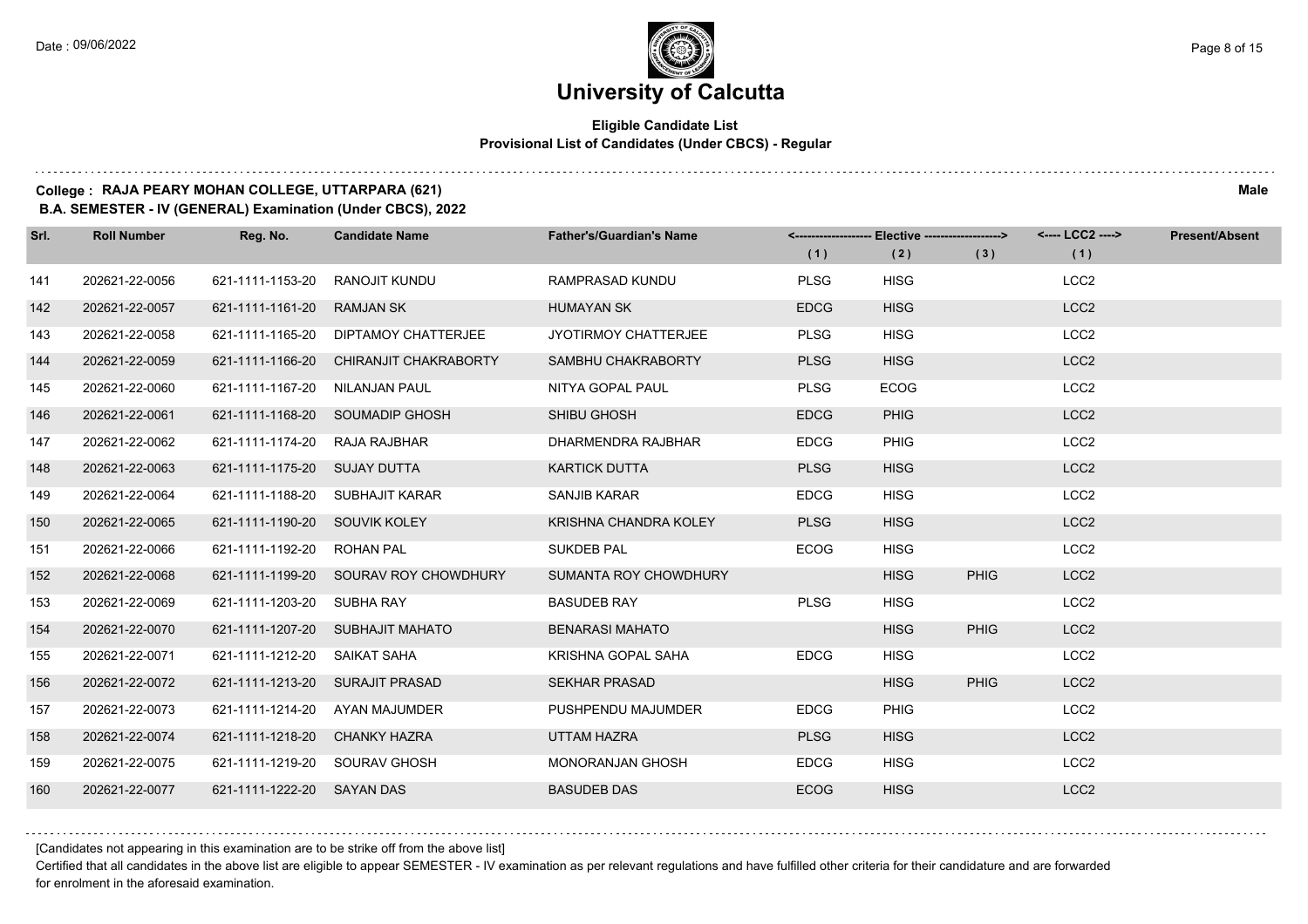### **Eligible Candidate List Provisional List of Candidates (Under CBCS) - Regular**

### **College : RAJA PEARY MOHAN COLLEGE, UTTARPARA (621) Male**

**B.A. SEMESTER - IV (GENERAL) Examination (Under CBCS), 2022**

| Srl. | <b>Roll Number</b> | Reg. No.                       | <b>Candidate Name</b>                  | <b>Father's/Guardian's Name</b> | (1)         | <-------------------- Elective ------------------><br>(2) | (3)         | <---- LCC2 ----><br>(1) | <b>Present/Absent</b> |
|------|--------------------|--------------------------------|----------------------------------------|---------------------------------|-------------|-----------------------------------------------------------|-------------|-------------------------|-----------------------|
| 161  | 202621-22-0078     | 621-1111-1226-20               | RANJIT MAJHI                           | <b>RATAN MAJHI</b>              |             | <b>PHIG</b>                                               | <b>HISG</b> | LCC <sub>2</sub>        |                       |
| 162  | 202621-22-0079     |                                | 621-1111-1227-20 RUPANKAR PAUL         | LATE SANKAR PAUL                | <b>PLSG</b> | <b>ENGG</b>                                               |             | LCC <sub>2</sub>        |                       |
| 163  | 202621-22-0080     | 621-1111-1229-20 RAJA DAS      |                                        | <b>NEPAL DAS</b>                | <b>HISG</b> | <b>EDCG</b>                                               |             | LCC <sub>2</sub>        |                       |
| 164  | 202621-22-0081     | 621-1111-1232-20 APURBO MITRA  |                                        | <b>SHYAMAL MITRA</b>            | <b>EDCG</b> | <b>HISG</b>                                               |             | LCC <sub>2</sub>        |                       |
| 165  | 202621-22-0082     | 621-1111-1233-20               | AKASH KHATIK                           | LATE DIPAK KHATIK               | <b>EDCG</b> | <b>HISG</b>                                               |             | LCC <sub>2</sub>        |                       |
| 166  | 202621-22-0083     |                                | 621-1111-1235-20 SATYAJIT KAHAR        | <b>SHREEBAS KAHAR</b>           | <b>EDCG</b> |                                                           | <b>HISG</b> | LCC <sub>2</sub>        |                       |
| 167  | 202621-22-0084     | 621-1111-1237-20 RAJDEEP SAHA  |                                        | <b>BIPLAB SAHA</b>              | <b>PHIG</b> | <b>HISG</b>                                               |             | LCC <sub>2</sub>        |                       |
| 168  | 202621-22-0086     | 621-1111-1240-20 ANTU SARKAR   |                                        | NARAYAN SARKAR                  | <b>EDCG</b> | <b>HISG</b>                                               |             | LCC <sub>2</sub>        |                       |
| 169  | 202621-22-0087     | 621-1111-1243-20 RUPAK GHOSH   |                                        | <b>GOPAL GHOSH</b>              | <b>PLSG</b> | <b>HISG</b>                                               |             | LCC <sub>2</sub>        |                       |
| 170  | 202621-22-0088     | 621-1111-1245-20 ARIJIT DEB    |                                        | <b>KAMAL DEB</b>                | <b>EDCG</b> | <b>PHIG</b>                                               |             | LCC <sub>2</sub>        |                       |
| 171  | 202621-22-0089     |                                | 621-1111-1247-20 AMARNATH BHATTACHARYA | <b>GOPAL BHARTTACHARJYA</b>     | <b>EDCG</b> | <b>PHIG</b>                                               |             | LCC <sub>2</sub>        |                       |
| 172  | 202621-22-0091     |                                | 621-1111-1249-20 SHIRSENDU DUTTA       | PURNENDU DUTTA                  | <b>PLSG</b> | <b>HISG</b>                                               |             | LCC <sub>2</sub>        |                       |
| 173  | 202621-22-0092     | 621-1111-1254-20               | SHIBAM ROY                             | <b>MANICK ROY</b>               | <b>EDCG</b> | <b>BNGG</b>                                               |             | LCC <sub>2</sub>        |                       |
| 174  | 202621-22-0093     |                                | 621-1111-1255-20 DEEP KUMAR MONDAL     | <b>RANJIT MONDAL</b>            | <b>PLSG</b> | <b>HISG</b>                                               |             | LCC <sub>2</sub>        |                       |
| 175  | 202621-22-0094     | 621-1111-1257-20 SACHIN CHANI  |                                        | <b>BIMAL CHANI</b>              | <b>PLSG</b> | <b>HISG</b>                                               |             | LCC <sub>2</sub>        |                       |
| 176  | 202621-22-0095     | 621-1111-1260-20 AVIK KUNDU    |                                        | <b>BISWADEB KUNDU</b>           | <b>PLSG</b> | <b>HISG</b>                                               |             | LCC <sub>2</sub>        |                       |
| 177  | 202621-22-0098     | 621-1111-1276-20               | <b>ARITRO POLLEY</b>                   | <b>MANOJ POLLEY</b>             | <b>EDCG</b> | <b>HISG</b>                                               |             | LCC <sub>2</sub>        |                       |
| 178  | 202621-22-0099     | 621-1111-1281-20 RAKESH DAS    |                                        | <b>RAJA DAS</b>                 | <b>HISG</b> | <b>PHIG</b>                                               |             | LCC <sub>2</sub>        |                       |
| 179  | 202621-22-0101     | 621-1111-1288-20 JEET BANERJEE |                                        | <b>HARISH CHANDRA BANERJEE</b>  | <b>HISG</b> | <b>EDCG</b>                                               |             | LCC <sub>2</sub>        |                       |
| 180  | 202621-22-0102     | 621-1111-1292-20 RAJU SANTRA   |                                        | <b>SURAJIT SANTRA</b>           | <b>HISG</b> | <b>PHIG</b>                                               |             | LCC <sub>2</sub>        |                       |

[Candidates not appearing in this examination are to be strike off from the above list]

Certified that all candidates in the above list are eligible to appear SEMESTER - IV examination as per relevant regulations and have fulfilled other criteria for their candidature and are forwarded for enrolment in the aforesaid examination.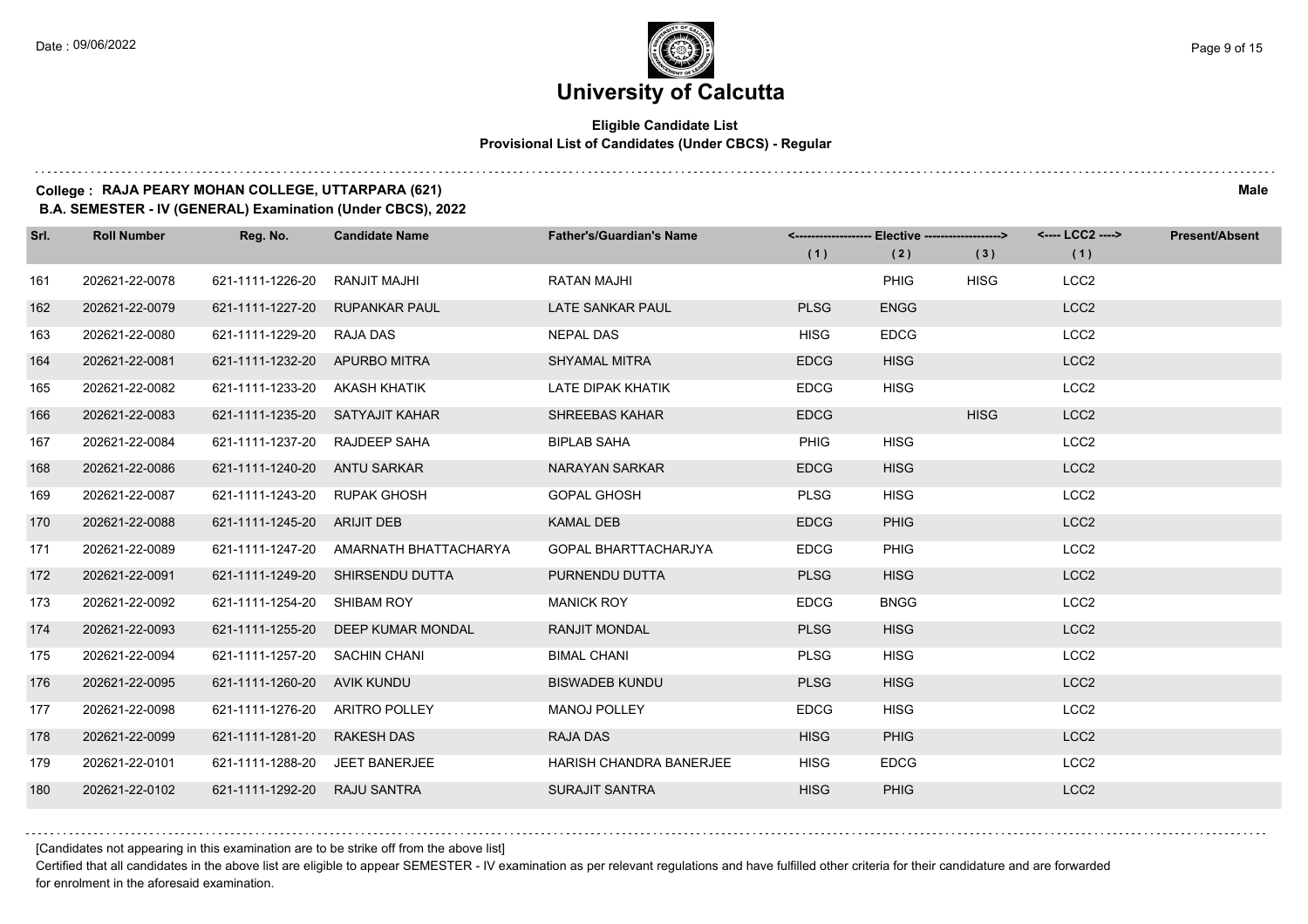### **Eligible Candidate List Provisional List of Candidates (Under CBCS) - Regular**

### **College : RAJA PEARY MOHAN COLLEGE, UTTARPARA (621) Male**

**B.A. SEMESTER - IV (GENERAL) Examination (Under CBCS), 2022**

| Srl. | <b>Roll Number</b> | Reg. No.                       | <b>Candidate Name</b>               | <b>Father's/Guardian's Name</b> |             | <-------------------- Elective ------------------> |             | <---- LCC2 ----> | <b>Present/Absent</b> |
|------|--------------------|--------------------------------|-------------------------------------|---------------------------------|-------------|----------------------------------------------------|-------------|------------------|-----------------------|
|      |                    |                                |                                     |                                 | (1)         | (2)                                                | (3)         | (1)              |                       |
| 181  | 202621-22-0104     | 621-1111-1294-20               | SUMANATA PANDA                      | <b>SISIR PANDA</b>              | <b>EDCG</b> | <b>HISG</b>                                        |             | LCC <sub>2</sub> |                       |
| 182  | 202621-22-0105     | 621-1111-1297-20 SAYAN DAS     |                                     | LATE SHIBU RANJAN DAS           | <b>EDCG</b> | <b>HISG</b>                                        |             | LCC <sub>2</sub> |                       |
| 183  | 202621-22-0106     | 621-1111-1298-20 SK RAJA       |                                     | <b>SK GOLAM ROUSAL</b>          | <b>HISG</b> | <b>PHIG</b>                                        |             | LCC <sub>2</sub> |                       |
| 184  | 202621-22-0108     | 621-1111-1302-20 ROHIT SHOW    |                                     | <b>MUNNA SHOW</b>               | <b>EDCG</b> | <b>PHIG</b>                                        |             | LCC <sub>2</sub> |                       |
| 185  | 202621-22-0109     | 621-1111-1303-20               | <b>CHANDAN ROY</b>                  | <b>TARAK ROY</b>                | <b>EDCG</b> | <b>HISG</b>                                        |             | LCC <sub>2</sub> |                       |
| 186  | 202621-22-0111     | 621-1111-1307-20 RAJA MAHATO   |                                     | RAJU MAHATO                     | <b>EDCG</b> | <b>PHIG</b>                                        |             | LCC <sub>2</sub> |                       |
| 187  | 202621-22-0112     | 621-1111-1309-20 SK SAHABUDDIN |                                     | <b>SK MOMIN</b>                 |             | <b>HISG</b>                                        | <b>PHIG</b> | LCC <sub>2</sub> |                       |
| 188  | 202621-22-0113     | 621-1111-1310-20 LOKANATH DAS  |                                     | <b>BHOLA DAS</b>                | <b>PLSG</b> | <b>HISG</b>                                        |             | LCC <sub>2</sub> |                       |
| 189  | 202621-22-0114     | 621-1111-1314-20 ANKAN GHOSH   |                                     | SANTU GHOSH                     | <b>PLSG</b> | <b>PHIG</b>                                        |             | LCC <sub>2</sub> |                       |
| 190  | 202621-22-0115     | 621-1111-1316-20 DEBDAS MAJHI  |                                     | <b>TAPAN MAJHI</b>              | <b>SANG</b> | <b>BNGG</b>                                        |             | LCC <sub>2</sub> |                       |
| 191  | 202621-22-0116     | 621-1111-1321-20 SK RAJA       |                                     | <b>SK KISMAT</b>                | <b>PLSG</b> | <b>HISG</b>                                        |             | LCC <sub>2</sub> |                       |
| 192  | 202621-22-0117     |                                | 621-1111-1324-20 SWARUP CHAKRABORTY | SUBHASH CHAKRABORTY             |             | <b>ENGG</b>                                        | <b>PLSG</b> | LCC <sub>2</sub> |                       |
| 193  | 202621-22-0120     | 621-1111-1334-20               | ASHIS SAMANTA                       | <b>DEBASIS SAMANTA</b>          | <b>PHIG</b> | <b>HISG</b>                                        |             | LCC <sub>2</sub> |                       |
| 194  | 202621-22-0121     | 621-1111-1337-20 SOHAN MALLICK |                                     | <b>SANKAR MALLICK</b>           | <b>EDCG</b> | <b>HISG</b>                                        |             | LCC <sub>2</sub> |                       |
| 195  | 202621-22-0122     |                                | 621-1111-1340-20 DIPANJAN ADDHYA    | NIPANDRA NATH ADDHYA            | <b>EDCG</b> | <b>PHIG</b>                                        |             | LCC <sub>2</sub> |                       |
| 196  | 202621-22-0123     | 621-1111-1349-20 TANMOY BARMA  |                                     | <b>TAPAS BARMA</b>              | <b>PLSG</b> | <b>HISG</b>                                        |             | LCC <sub>2</sub> |                       |
| 197  | 202621-22-0125     | 621-1111-1358-20 SHRIJIT BANIK |                                     | <b>TARAK NATH BANIK</b>         | <b>EDCG</b> | <b>HISG</b>                                        |             | LCC <sub>2</sub> |                       |
| 198  | 202621-22-0126     | 621-1111-1359-20 AMRIT SAMANTA |                                     | <b>NETAI SAMANTA</b>            | <b>EDCG</b> | <b>PHIG</b>                                        |             | LCC <sub>2</sub> |                       |
| 199  | 202621-22-0127     | 621-1111-1360-20 UJJWAL KOLEY  |                                     | SUBARNA KOLEY                   | <b>EDCG</b> | <b>HISG</b>                                        |             | LCC <sub>2</sub> |                       |
| 200  | 202621-22-0128     |                                | 621-1111-1361-20 ARNAB CHAKRABORTY  | KANAI LAL CHAKRABORTY           | <b>PLSG</b> | <b>HISG</b>                                        |             | LCC <sub>2</sub> |                       |

[Candidates not appearing in this examination are to be strike off from the above list]

Certified that all candidates in the above list are eligible to appear SEMESTER - IV examination as per relevant regulations and have fulfilled other criteria for their candidature and are forwarded for enrolment in the aforesaid examination.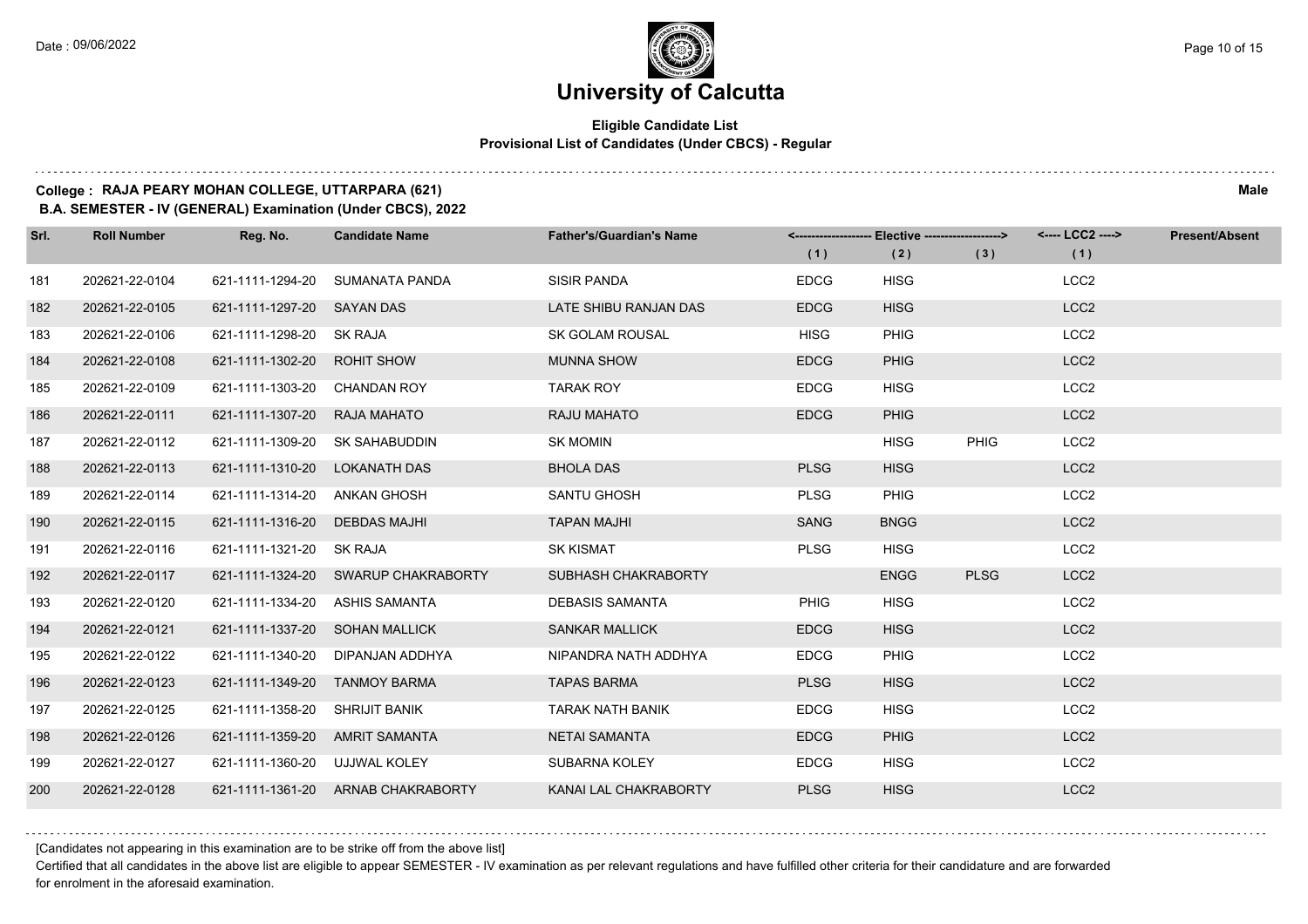### **Eligible Candidate List Provisional List of Candidates (Under CBCS) - Regular**

### **College : RAJA PEARY MOHAN COLLEGE, UTTARPARA (621) Male**

**B.A. SEMESTER - IV (GENERAL) Examination (Under CBCS), 2022**

| Srl. | <b>Roll Number</b> | Reg. No.                       | <b>Candidate Name</b>                 | <b>Father's/Guardian's Name</b> |             | <-------------------- Elective -------------------> |             | <---- LCC2 ----> | <b>Present/Absent</b> |
|------|--------------------|--------------------------------|---------------------------------------|---------------------------------|-------------|-----------------------------------------------------|-------------|------------------|-----------------------|
|      |                    |                                |                                       |                                 | (1)         | (2)                                                 | (3)         | (1)              |                       |
| 201  | 202621-22-0129     | 621-1111-1362-20               | <b>BISHAL HAZRA</b>                   | <b>GOUTAM HAZRA</b>             | <b>EDCG</b> | <b>HISG</b>                                         |             | LCC <sub>2</sub> |                       |
| 202  | 202621-22-0130     | 621-1111-1395-20 SURAJIT KOLEY |                                       | <b>GOBINDA KOLEY</b>            | <b>EDCG</b> | <b>PHIG</b>                                         |             | LCC <sub>2</sub> |                       |
| 203  | 202621-22-0131     | 621-1111-1396-20 DEEP ROY      |                                       | SOMNATH ROY                     | <b>HISG</b> | <b>PHIG</b>                                         |             | LCC <sub>2</sub> |                       |
| 204  | 202621-22-0132     |                                | 621-1111-1397-20 HEMANTA KUMAR MONDAL | <b>MADAN MONDAL</b>             | <b>PHIG</b> | <b>HISG</b>                                         |             | LCC <sub>2</sub> |                       |
| 205  | 202621-22-0133     | 621-1111-1400-20               | SURAJIT SADHUKHAN                     | <b>GOBINDA SADHUKHAN</b>        | <b>EDCG</b> | <b>HISG</b>                                         |             | LCC <sub>2</sub> |                       |
| 206  | 202621-22-0135     | 621-1112-0816-20               | UTPAL MONDAL                          | <b>DIPAK KUMAR MONDAL</b>       | <b>EDCG</b> | <b>HISG</b>                                         |             | LCC <sub>2</sub> |                       |
| 207  | 202621-22-0136     | 621-1112-0820-20 SUPRIYO DAS   |                                       | NARAYAN CHANDRA DAS             | <b>PLSG</b> | <b>PHIG</b>                                         |             | LCC <sub>2</sub> |                       |
| 208  | 202621-22-0137     | 621-1112-0829-20 SAYAN SANA    |                                       | <b>SANKAR SANA</b>              | <b>PLSG</b> | <b>PHIG</b>                                         |             | LCC <sub>2</sub> |                       |
| 209  | 202621-22-0139     | 621-1112-0844-20 PRITAM DAS    |                                       | <b>GOUTAM DAS</b>               | <b>PLSG</b> | <b>HISG</b>                                         |             | LCC <sub>2</sub> |                       |
| 210  | 202621-22-0141     | 621-1112-0864-20 ANIMESH PATRA |                                       | <b>ALOKE PATRA</b>              |             | <b>HISG</b>                                         | <b>PHIG</b> | LCC <sub>2</sub> |                       |
| 211  | 202621-22-0142     | 621-1112-0867-20 SANJU HALDER  |                                       | <b>UAMCHARAN HALDER</b>         | <b>EDCG</b> | <b>HISG</b>                                         |             | LCC <sub>2</sub> |                       |
| 212  | 202621-22-0143     | 621-1112-0868-20 RAJA BAG      |                                       | <b>SAMIR BAG</b>                | <b>PLSG</b> | <b>HISG</b>                                         |             | LCC <sub>2</sub> |                       |
| 213  | 202621-22-0144     | 621-1112-0869-20 SUDIPTA GAYEN |                                       | <b>DIPANKAR GAYEN</b>           | <b>EDCG</b> | <b>HISG</b>                                         |             | LCC <sub>2</sub> |                       |
| 214  | 202621-22-0145     | 621-1112-0871-20 SAJAL MONDAL  |                                       | <b>ASTO MONDAL</b>              | <b>SANG</b> | <b>BNGG</b>                                         |             | LCC <sub>2</sub> |                       |
| 215  | 202621-22-0146     | 621-1112-0872-20 DIBAS GAIN    |                                       | <b>DIPAK GAIN</b>               |             | <b>PHIG</b>                                         | <b>EDCG</b> | LCC <sub>2</sub> |                       |
| 216  | 202621-22-0147     | 621-1112-0877-20 SUJAN MONDAL  |                                       | <b>ROBIN MONDAL</b>             | <b>EDCG</b> | <b>HISG</b>                                         |             | LCC <sub>2</sub> |                       |
| 217  | 202621-22-0148     | 621-1112-0882-20               | PRITAM LEBU                           | TARAK CHANDRA LEBU              | <b>EDCG</b> | <b>HISG</b>                                         |             | LCC <sub>2</sub> |                       |
| 218  | 202621-22-0151     |                                | 621-1112-0887-20 MONISH MONDAL        | NIHAR RANJAN MONDAL             | <b>HISG</b> | <b>PHIG</b>                                         |             | LCC <sub>2</sub> |                       |
| 219  | 202621-22-0152     | 621-1112-0888-20 RANA DAS      |                                       | MONGAL DAS                      | <b>EDCG</b> | <b>PHIG</b>                                         |             | LCC <sub>2</sub> |                       |
| 220  | 202621-22-0154     | 621-1112-0895-20 ARNAB MISTRI  |                                       | <b>SACHIN CHANDRA MISTRI</b>    | <b>PLSG</b> | <b>ENGG</b>                                         |             | LCC <sub>2</sub> |                       |

[Candidates not appearing in this examination are to be strike off from the above list]

Certified that all candidates in the above list are eligible to appear SEMESTER - IV examination as per relevant regulations and have fulfilled other criteria for their candidature and are forwarded for enrolment in the aforesaid examination.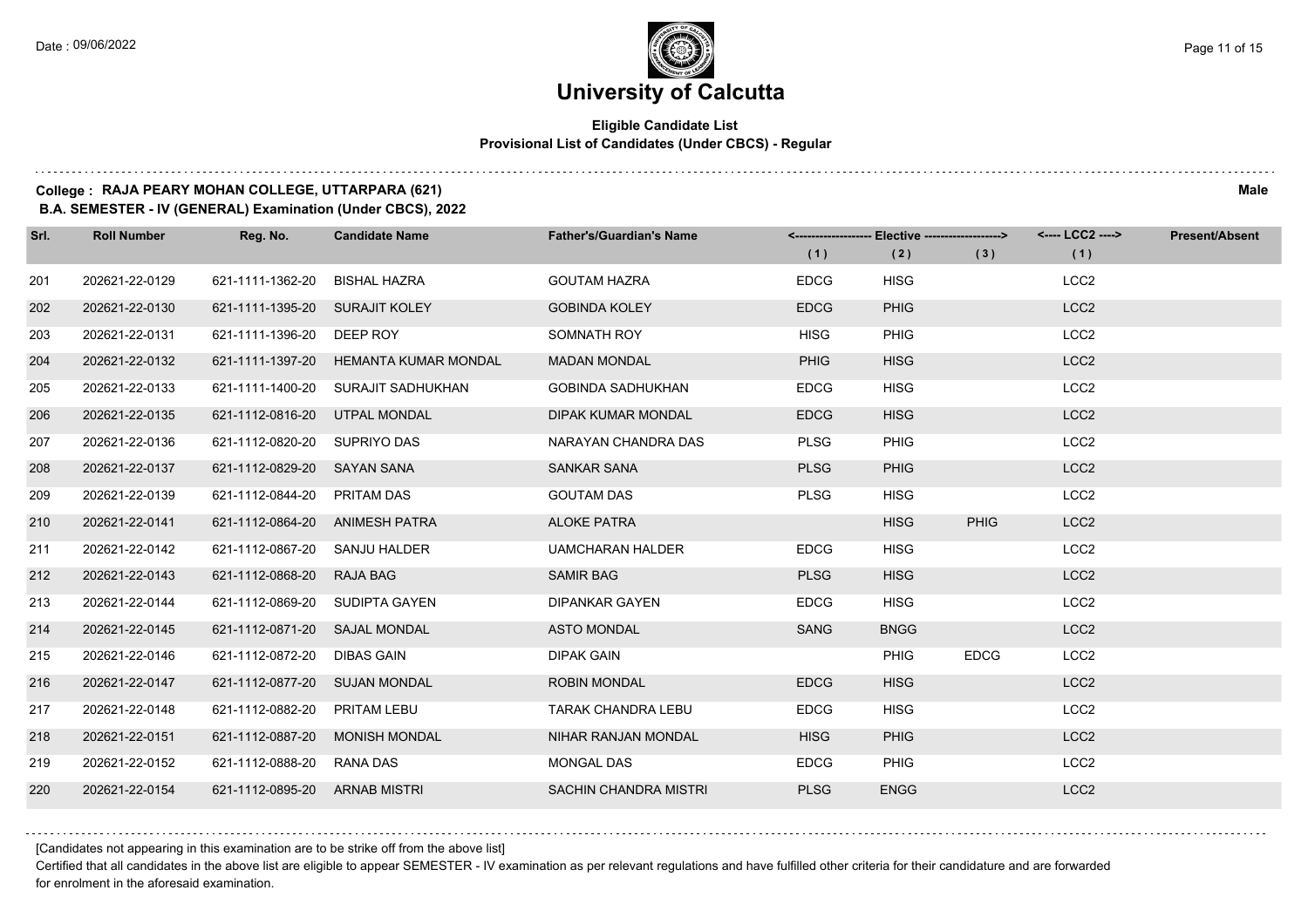### **Eligible Candidate List Provisional List of Candidates (Under CBCS) - Regular**

### **College : RAJA PEARY MOHAN COLLEGE, UTTARPARA (621) Male**

**B.A. SEMESTER - IV (GENERAL) Examination (Under CBCS), 2022**

| Srl. | <b>Roll Number</b> | Reg. No.                       | <b>Candidate Name</b>           | <b>Father's/Guardian's Name</b> |             | <-------------------- Elective -------------------> |             | <---- LCC2 ----> | <b>Present/Absent</b> |
|------|--------------------|--------------------------------|---------------------------------|---------------------------------|-------------|-----------------------------------------------------|-------------|------------------|-----------------------|
|      |                    |                                |                                 |                                 | (1)         | (2)                                                 | (3)         | (1)              |                       |
| 221  | 202621-22-0155     | 621-1112-0900-20               | <b>SUJAN MONDAL</b>             | <b>SUSANTA MONDAL</b>           | <b>PLSG</b> | <b>HISG</b>                                         |             | LCC <sub>2</sub> |                       |
| 222  | 202621-22-0156     | 621-1112-0908-20               | <b>SUBHAJIT METE</b>            | <b>RAMESH METE</b>              | <b>EDCG</b> | <b>HISG</b>                                         |             | LCC <sub>2</sub> |                       |
| 223  | 202621-22-0157     | 621-1112-0912-20               | SUDIP NASKAR                    | <b>SUNIL NASKAR</b>             | <b>EDCG</b> | <b>HISG</b>                                         |             | LCC <sub>2</sub> |                       |
| 224  | 202621-22-0158     | 621-1112-0918-20 SOURAV ROY    |                                 | SUDIP KUMAR ROY                 | <b>PLSG</b> | <b>PHIG</b>                                         |             | LCC <sub>2</sub> |                       |
| 225  | 202621-22-0159     | 621-1112-0925-20               | <b>ANURAG BISWAS</b>            | <b>ASHOK KUMAR BISWAS</b>       | <b>PLSG</b> | <b>HISG</b>                                         |             | LCC <sub>2</sub> |                       |
| 226  | 202621-22-0161     | 621-1112-0933-20               | <b>APURBA DAS</b>               | <b>ANUP DAS</b>                 | <b>BNGG</b> | <b>PHIG</b>                                         |             | LCC <sub>2</sub> |                       |
| 227  | 202621-22-0162     | 621-1112-0936-20 RAHUL RANG    |                                 | <b>BISWAJIT RANG</b>            | <b>EDCG</b> | <b>PHIG</b>                                         |             | LCC <sub>2</sub> |                       |
| 228  | 202621-22-0164     | 621-1112-0978-20 SANU SANTRA   |                                 | SANTU SANTRA                    | <b>EDCG</b> | <b>PHIG</b>                                         |             | LCC <sub>2</sub> |                       |
| 229  | 202621-22-0165     | 621-1112-0981-20               | <b>DEBASISH GHATI</b>           | <b>BADAL GHATI</b>              |             | <b>PHIG</b>                                         | <b>HISG</b> | LCC <sub>2</sub> |                       |
| 230  | 202621-22-0166     | 621-1112-0982-20 ARNAB BAG     |                                 | <b>BABLU BAG</b>                | <b>EDCG</b> | <b>HISG</b>                                         |             | LCC <sub>2</sub> |                       |
| 231  | 202621-22-0167     | 621-1112-0983-20 PALASH DAS    |                                 | NABA KUMAR DAS                  | <b>PLSG</b> | <b>HISG</b>                                         |             | LCC <sub>2</sub> |                       |
| 232  | 202621-22-0169     | 621-1112-1016-20               | PRIYAM KUMAR DAS                | AJOY KUMAR DAS                  | <b>PLSG</b> | <b>HISG</b>                                         |             | LCC <sub>2</sub> |                       |
| 233  | 202621-22-0170     | 621-1112-1045-20               | AJOY SARDAR                     | <b>SUSHANTA SARDAR</b>          | <b>ECOG</b> | <b>HISG</b>                                         |             | LCC <sub>2</sub> |                       |
| 234  | 202621-22-0171     | 621-1112-1047-20 SUVAJIT MANNA |                                 | <b>NIRMAL MANNA</b>             | <b>PLSG</b> | <b>ENGG</b>                                         |             | LCC <sub>2</sub> |                       |
| 235  | 202621-22-0172     |                                | 621-1112-1051-20 SUPRIYA MONDAL | <b>HRISHIKESH MONDAL</b>        | <b>EDCG</b> | <b>PHIG</b>                                         |             | LCC <sub>2</sub> |                       |
| 236  | 202621-22-0173     | 621-1112-1052-20 SUBHO SARKAR  |                                 | <b>GOUTAM SARKAR</b>            | <b>HISG</b> | <b>PHIG</b>                                         |             | LCC <sub>2</sub> |                       |
| 237  | 202621-22-0175     | 621-1112-1066-20               | <b>BIKASH SAMADDAR</b>          | <b>BIBEK SAMADDAR</b>           | <b>EDCG</b> | <b>BNGG</b>                                         |             | LCC <sub>2</sub> |                       |
| 238  | 202621-22-0176     | 621-1112-1068-20               | <b>ARPAN MAHATO</b>             | <b>DINESH MAHATO</b>            | <b>EDCG</b> | <b>PHIG</b>                                         |             | LCC <sub>2</sub> |                       |
| 239  | 202621-22-0177     | 621-1112-1111-20 SANJIB KAYAL  |                                 | MONI KAYAL                      | <b>HISG</b> | <b>EDCG</b>                                         |             | LCC <sub>2</sub> |                       |
| 240  | 202621-22-0179     | 621-1112-1141-20 SUJOY BISWAS  |                                 | SADANANDA BISWAS                | <b>EDCG</b> | <b>HISG</b>                                         |             | LCC <sub>2</sub> |                       |

[Candidates not appearing in this examination are to be strike off from the above list]

Certified that all candidates in the above list are eligible to appear SEMESTER - IV examination as per relevant regulations and have fulfilled other criteria for their candidature and are forwarded for enrolment in the aforesaid examination.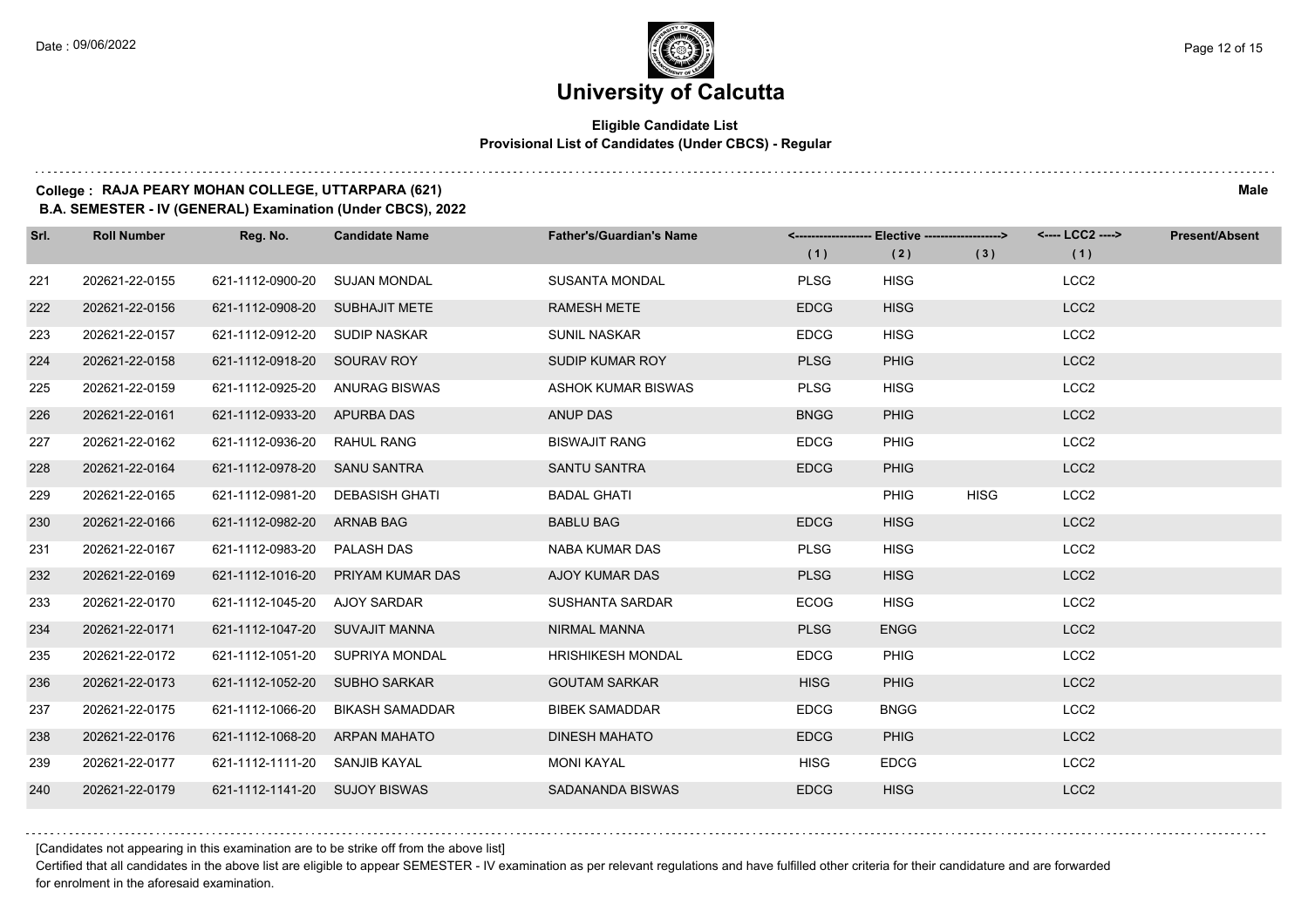### **Eligible Candidate List Provisional List of Candidates (Under CBCS) - Regular**

### **College : RAJA PEARY MOHAN COLLEGE, UTTARPARA (621) Male**

**B.A. SEMESTER - IV (GENERAL) Examination (Under CBCS), 2022**

| Srl. | <b>Roll Number</b> | Reg. No.                       | <b>Candidate Name</b>             | <b>Father's/Guardian's Name</b> |             | <-------------------- Elective ------------------> |     | <---- LCC2 ----> | <b>Present/Absent</b> |
|------|--------------------|--------------------------------|-----------------------------------|---------------------------------|-------------|----------------------------------------------------|-----|------------------|-----------------------|
|      |                    |                                |                                   |                                 | (1)         | (2)                                                | (3) | (1)              |                       |
| 241  | 202621-22-0180     | 621-1112-1162-20               | SOMNATH MONDAL                    | <b>BAIDYANATH MONDAL</b>        | <b>PLSG</b> | <b>PHIG</b>                                        |     | LCC <sub>2</sub> |                       |
| 242  | 202621-22-0182     | 621-1112-1169-20 AVICK NASKAR  |                                   | <b>BINAY NASKAR</b>             | <b>EDCG</b> | <b>HISG</b>                                        |     | LCC <sub>2</sub> |                       |
| 243  | 202621-22-0183     | 621-1112-1180-20 DIPAK SANTRA  |                                   | <b>SUKUMAR SANTRA</b>           | <b>EDCG</b> | <b>HISG</b>                                        |     | LCC <sub>2</sub> |                       |
| 244  | 202621-22-0184     | 621-1112-1181-20 SAYAN MONDAL  |                                   | <b>SANJOY MONDAL</b>            | <b>PLSG</b> | <b>ENGG</b>                                        |     | LCC <sub>2</sub> |                       |
| 245  | 202621-22-0185     | 621-1112-1187-20 BHUTAN MONDAL |                                   | LATE PROFULLA MONDAL            | <b>EDCG</b> | <b>HISG</b>                                        |     | LCC <sub>2</sub> |                       |
| 246  | 202621-22-0186     | 621-1112-1202-20 SOURAV MALO   |                                   | <b>SUSANTA MALO</b>             | <b>EDCG</b> | <b>BNGG</b>                                        |     | LCC <sub>2</sub> |                       |
| 247  | 202621-22-0187     | 621-1112-1206-20 SANJU PATRA   |                                   | SANKAR PATRA                    | <b>PHIG</b> | <b>HISG</b>                                        |     | LCC <sub>2</sub> |                       |
| 248  | 202621-22-0188     | 621-1112-1217-20               | <b>BISHAL DAS</b>                 | <b>SAGAR DAS</b>                | <b>PLSG</b> | <b>ECOG</b>                                        |     | LCC <sub>2</sub> |                       |
| 249  | 202621-22-0190     | 621-1112-1250-20 SUPHAL DAS    |                                   | <b>FANIBHUSHAN DAS</b>          | <b>HISG</b> | <b>PHIG</b>                                        |     | LCC <sub>2</sub> |                       |
| 250  | 202621-22-0191     | 621-1112-1263-20 SUDEEPTA DAS  |                                   | <b>DILIP DAS</b>                | <b>EDCG</b> | <b>PHIG</b>                                        |     | LCC <sub>2</sub> |                       |
| 251  | 202621-22-0192     |                                | 621-1112-1269-20 DEBASHIS SARKAR  | <b>GOPAL SARKAR</b>             | <b>EDCG</b> | <b>PHIG</b>                                        |     | LCC <sub>2</sub> |                       |
| 252  | 202621-22-0193     | 621-1112-1270-20               | <b>KARTICK GHORUI</b>             | <b>MOHAN GHORUI</b>             | <b>PLSG</b> | <b>HISG</b>                                        |     | LCC <sub>2</sub> |                       |
| 253  | 202621-22-0194     | 621-1112-1271-20               | DIPANJAN SARKAR                   | <b>CHANCHAL SARKAR</b>          | <b>EDCG</b> | <b>HISG</b>                                        |     | LCC <sub>2</sub> |                       |
| 254  | 202621-22-0195     | 621-1112-1285-20               | <b>PROSENJIT OJHA</b>             | <b>TARAK OJHA</b>               | <b>EDCG</b> | <b>HISG</b>                                        |     | LCC <sub>2</sub> |                       |
| 255  | 202621-22-0196     | 621-1112-1296-20               | AKASH SAMANTA                     | SANAT SAMANTA                   | <b>EDCG</b> | <b>PHIG</b>                                        |     | LCC <sub>2</sub> |                       |
| 256  | 202621-22-0197     | 621-1112-1332-20               | KOUSHIK BAKCHI                    | KARNADHAR BAKCHI                | <b>EDCG</b> | <b>PHIG</b>                                        |     | LCC <sub>2</sub> |                       |
| 257  | 202621-22-0198     | 621-1112-1335-20               | <b>BISHAL MONDAL</b>              | <b>BIMAL MONDAL</b>             | <b>EDCG</b> | <b>HISG</b>                                        |     | LCC <sub>2</sub> |                       |
| 258  | 202621-22-0200     | 621-1112-1367-20 SUMAN MONDAL  |                                   | <b>GOUTAM MONDAL</b>            | <b>HISG</b> | <b>EDCG</b>                                        |     | LCC <sub>2</sub> |                       |
| 259  | 202621-22-0201     |                                | 621-1112-1384-20 SUBHANKAR NASKAR | SAMIR NASKAR                    | <b>HISG</b> | <b>ENGG</b>                                        |     | LCC <sub>2</sub> |                       |
| 260  | 202621-22-0202     | 621-1112-1393-20               | <b>PRABIR BISWAS</b>              | PREMANANDA BISWAS               | <b>EDCG</b> | <b>HISG</b>                                        |     | LCC <sub>2</sub> |                       |

[Candidates not appearing in this examination are to be strike off from the above list]

Certified that all candidates in the above list are eligible to appear SEMESTER - IV examination as per relevant regulations and have fulfilled other criteria for their candidature and are forwarded for enrolment in the aforesaid examination.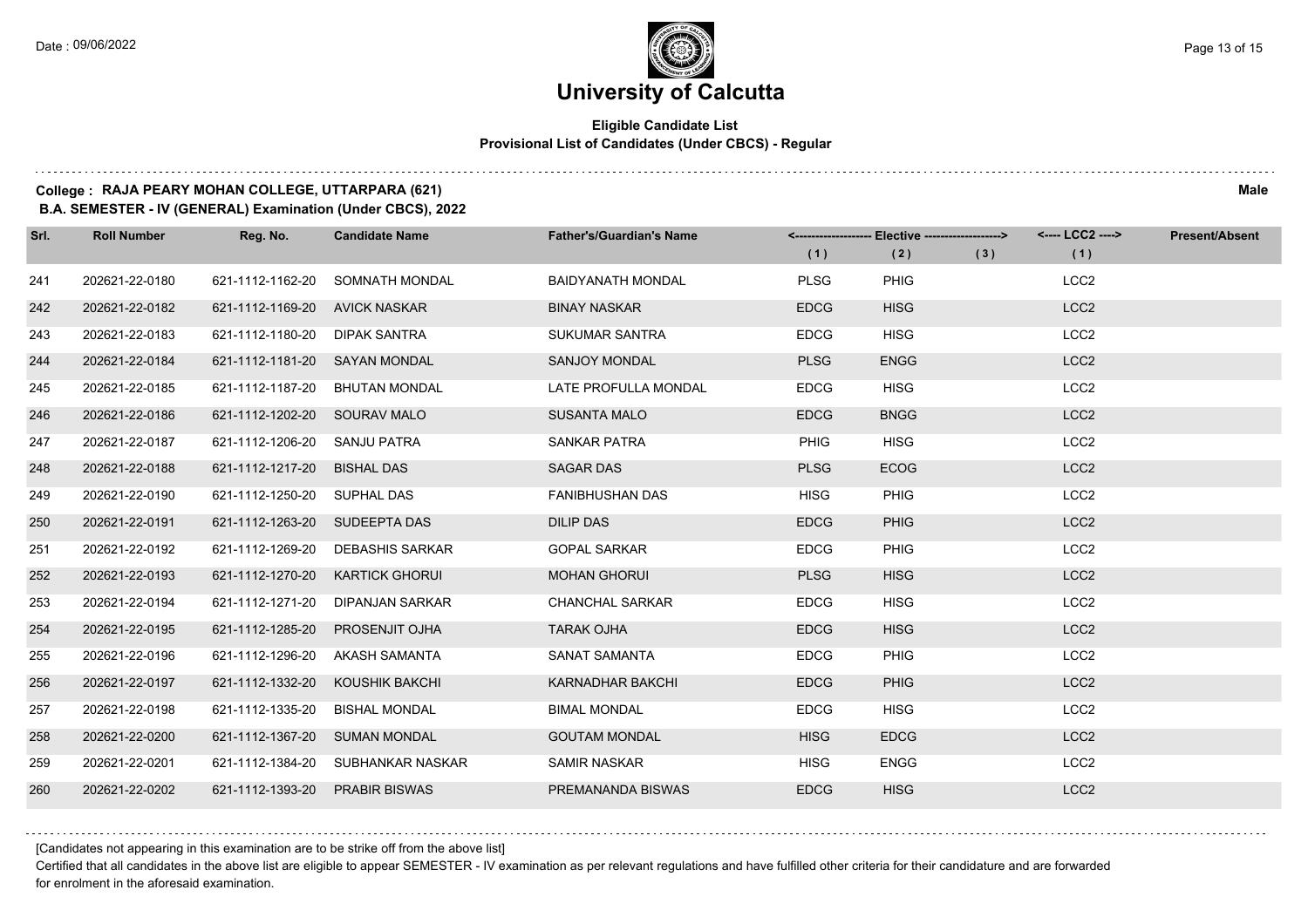$1.111$ 

### **University of Calcutta**

### **Eligible Candidate List Provisional List of Candidates (Under CBCS) - Regular**

### **College : RAJA PEARY MOHAN COLLEGE, UTTARPARA (621) Male**

**B.A. SEMESTER - IV (GENERAL) Examination (Under CBCS), 2022**

| Srl. | <b>Roll Number</b> | Reg. No.                       | <b>Candidate Name</b>            | <b>Father's/Guardian's Name</b> |             | <-------------------- Elective -------------------> |             | <---- LCC2 ----> | <b>Present/Absent</b> |
|------|--------------------|--------------------------------|----------------------------------|---------------------------------|-------------|-----------------------------------------------------|-------------|------------------|-----------------------|
|      |                    |                                |                                  |                                 | (1)         | (2)                                                 | (3)         | (1)              |                       |
| 261  | 202621-22-0204     | 621-1112-1402-20               | <b>ROHAN DAS</b>                 | SANJOY DAS                      | <b>HISG</b> | <b>PHIG</b>                                         |             | LCC <sub>2</sub> |                       |
| 262  | 202621-22-0205     | 621-1113-0801-20               | <b>SOUVIK BHAKAT</b>             | <b>RAM BHAKAT</b>               | <b>PLSG</b> | <b>HISG</b>                                         |             | LCC <sub>2</sub> |                       |
| 263  | 202621-22-0206     | 621-1113-0825-20               | <b>KRISHNENDU HEMBRAM</b>        | ANANDA HEMBRAM                  | <b>EDCG</b> | <b>PHIG</b>                                         |             | LCC <sub>2</sub> |                       |
| 264  | 202621-22-0207     | 621-1113-0831-20               | <b>JUGAL MURMU</b>               | <b>ARJUN MURMU</b>              | <b>PLSG</b> | <b>PHIG</b>                                         |             | LCC <sub>2</sub> |                       |
| 265  | 202621-22-0208     | 621-1113-0909-20               | SHUBHASIS SOREN                  | SITARAM SOREN                   | <b>EDCG</b> | <b>BNGG</b>                                         |             | LCC <sub>2</sub> |                       |
| 266  | 202621-22-0209     |                                | 621-1113-0937-20 SUBHAS CH MANDI | NARAYAN CH MANDI                | <b>HISG</b> | <b>ENGG</b>                                         |             | LCC <sub>2</sub> |                       |
| 267  | 202621-22-0210     | 621-1114-0793-20 RAKTIM DAS    |                                  | <b>SANAT DAS</b>                | <b>EDCG</b> | <b>PHIG</b>                                         |             | LCC <sub>2</sub> |                       |
| 268  | 202621-22-0211     | 621-1114-0812-20 SHUBHODIP DAS |                                  | <b>TAPAS DAS</b>                | <b>PHIG</b> | <b>HISG</b>                                         |             | LCC <sub>2</sub> |                       |
| 269  | 202621-22-0212     | 621-1114-0817-20               | SUDIP DHOLEY                     | <b>HARU DHOLEY</b>              | <b>PLSG</b> | <b>ENGG</b>                                         |             | LCC <sub>2</sub> |                       |
| 270  | 202621-22-0213     | 621-1114-0860-20 SUVRO MONDAL  |                                  | <b>SRIKANTA MONDAL</b>          | <b>EDCG</b> | <b>PHIG</b>                                         |             | LCC <sub>2</sub> |                       |
| 271  | 202621-22-0214     | 621-1114-0866-20 SOUMEN CHALL  |                                  | SUBHENDU CHALL                  | <b>EDCG</b> | <b>HISG</b>                                         |             | LCC <sub>2</sub> |                       |
| 272  | 202621-22-0215     | 621-1114-0922-20               | KOUSHIK DUTTA                    | <b>KAMAL DUTTA</b>              | <b>EDCG</b> | <b>PHIG</b>                                         |             | LCC <sub>2</sub> |                       |
| 273  | 202621-22-0216     | 621-1114-0926-20               | <b>SUMAN SAHA</b>                | <b>SUDEB SAHA</b>               | <b>EDCG</b> | <b>HISG</b>                                         |             | LCC <sub>2</sub> |                       |
| 274  | 202621-22-0217     | 621-1114-0934-20 ARUP GHOSH    |                                  | <b>ANIL GHOSH</b>               | <b>HISG</b> | <b>PHIG</b>                                         |             | LCC <sub>2</sub> |                       |
| 275  | 202621-22-0218     | 621-1114-0959-20               | <b>KOUSHIK GENRI</b>             | <b>PALASH GENRI</b>             | <b>EDCG</b> | <b>PHIG</b>                                         |             | LCC <sub>2</sub> |                       |
| 276  | 202621-22-0222     | 621-1114-1073-20               | JAYANTA SARKAR                   | <b>RABI SARKAR</b>              |             | <b>PHIG</b>                                         | <b>HISG</b> | LCC <sub>2</sub> |                       |
| 277  | 202621-22-0223     | 621-1114-1086-20               | <b>LOKESH DAS</b>                | <b>LOKENATH DAS</b>             | <b>PLSG</b> | <b>PHIG</b>                                         |             | LCC <sub>2</sub> |                       |
| 278  | 202621-22-0225     | 621-1115-0815-20               | <b>SK SAMIM AKTAR</b>            | <b>SK BAKIBILLA</b>             | <b>PLSG</b> | <b>HISG</b>                                         |             | LCC <sub>2</sub> |                       |
| 279  | 202621-22-0226     | 621-1115-0862-20 SK HAKIM      |                                  | <b>SK MANIK</b>                 | <b>HISG</b> | <b>PHIG</b>                                         |             | LCC <sub>2</sub> |                       |
| 280  | 202621-22-0227     | 621-1115-0941-20 SK SOYAL      |                                  | <b>SK MATUI</b>                 | <b>PLSG</b> | <b>PHIG</b>                                         |             | LCC <sub>2</sub> |                       |

[Candidates not appearing in this examination are to be strike off from the above list]

Certified that all candidates in the above list are eligible to appear SEMESTER - IV examination as per relevant regulations and have fulfilled other criteria for their candidature and are forwarded for enrolment in the aforesaid examination.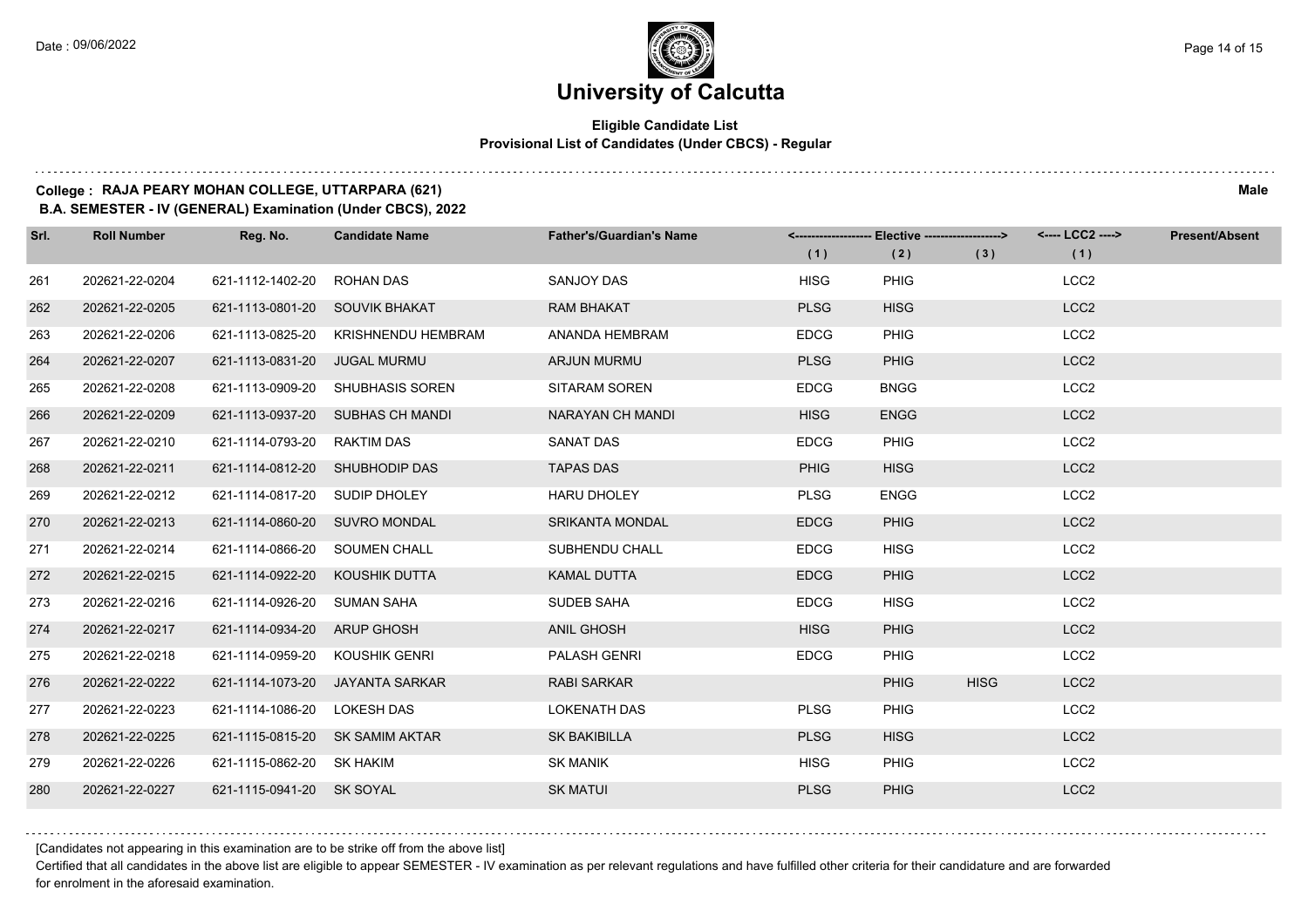#### **Eligible Candidate List Provisional List of Candidates (Under CBCS) - Regular**

#### **College : RAJA PEARY MOHAN COLLEGE, UTTARPARA (621) Male**

**B.A. SEMESTER - IV (GENERAL) Examination (Under CBCS), 2022**

| Srl. | <b>Roll Number</b> | Reg. No.                   | <b>Candidate Name</b> | <b>Father's/Guardian's Name</b> | <-------------------- Elective -------------------> |             |     |                  | <b>Present/Absent</b> |
|------|--------------------|----------------------------|-----------------------|---------------------------------|-----------------------------------------------------|-------------|-----|------------------|-----------------------|
|      |                    |                            |                       |                                 | (1)                                                 | (2)         | (3) | (1)              |                       |
| 281  | 202621-22-0228     | 621-1115-1383-20           | ANISH GHOSH           | <b>SUBIR GHOSH</b>              | <b>PLSG</b>                                         | ENGG        |     | LCC2             |                       |
| 282  | 202621-22-0229     | 621-1111-1409-20 RAJAT DAS |                       | <b>BHANU DAS</b>                | <b>EDCG</b>                                         | <b>BNGG</b> |     | LCC <sub>2</sub> |                       |
| 283  | 202621-22-0230     | 621-1112-1408-20           | RAJENDRA NATH HAZRA   | BASUDEB HAZRA                   | <b>EDCG</b>                                         | <b>PHIG</b> |     | LCC <sub>2</sub> |                       |

[Candidates not appearing in this examination are to be strike off from the above list]

Certified that all candidates in the above list are eligible to appear SEMESTER - IV examination as per relevant regulations and have fulfilled other criteria for their candidature and are forwarded for enrolment in the aforesaid examination.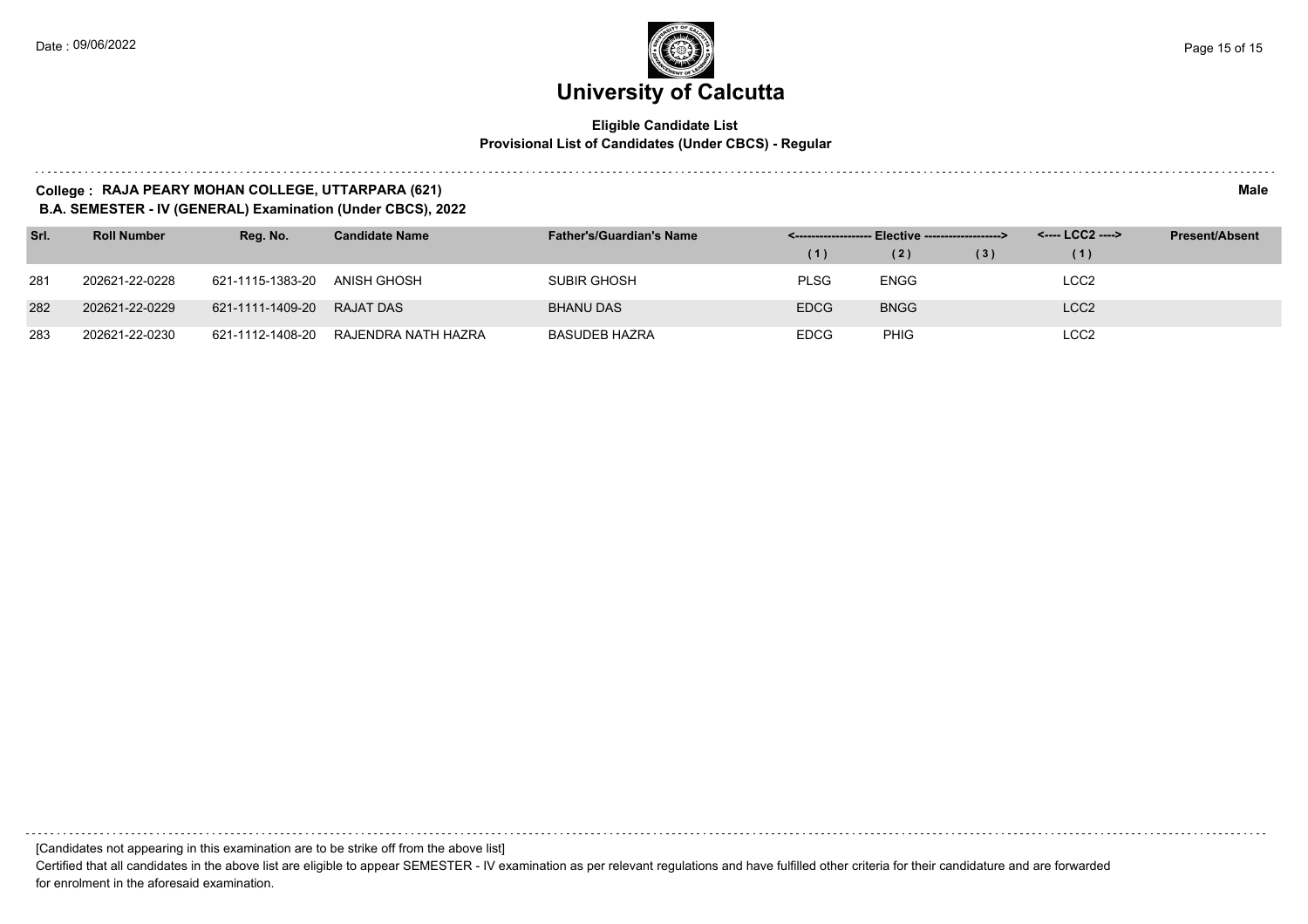### **University of Calcutta**

### **Eligible Candidate List Provisional List of Candidates (Under CBCS) - Regular**

### **College : RAJA PEARY MOHAN COLLEGE, UTTARPARA (621) Female**

**B.A. SEMESTER - IV (GENERAL) Examination (Under CBCS), 2022**

| Srl.           | <b>Roll Number</b> | Reg. No.                        | <b>Candidate Name</b>             | <b>Father's/Guardian's Name</b> | (1)         | <------------------- Elective ------------------><br>(2) | (3)  | <---- LCC2 ----><br>(1) | <b>Present/Absent</b> |
|----------------|--------------------|---------------------------------|-----------------------------------|---------------------------------|-------------|----------------------------------------------------------|------|-------------------------|-----------------------|
|                |                    |                                 |                                   |                                 |             |                                                          |      |                         |                       |
| $\overline{1}$ | 182621-12-0014     | 621-1211-0660-18                | RIYA MAITY                        | UTTAM MAITY                     | <b>EDCG</b> | <b>HISG</b>                                              |      | LCC <sub>2</sub>        |                       |
| $\overline{2}$ | 182621-12-0021     | 621-1211-0675-18 MONIKA ROY     |                                   | <b>SUSHANTA ROY</b>             | <b>EDCG</b> | <b>HISG</b>                                              |      | LCC <sub>2</sub>        |                       |
| 3              | 182621-12-0022     | 621-1211-0679-18 SHIBANI BAIDYA |                                   | <b>HEMANTA BAIDYA</b>           | <b>EDCG</b> | PHIG                                                     |      | LCC <sub>2</sub>        |                       |
| 4              | 182621-12-0026     | 621-1211-0688-18 PUJA DAS       |                                   | <b>GOUTAM DAS</b>               | <b>EDCG</b> | <b>HISG</b>                                              |      | LCC <sub>2</sub>        |                       |
| 5              | 182621-12-0027     | 621-1211-0689-18                | PAPIYA GHOSH                      | <b>BISWANATH GHOSH</b>          | <b>EDCG</b> | <b>BNGG</b>                                              |      | LCC <sub>2</sub>        |                       |
| 6              | 182621-12-0028     | 621-1211-0693-18 RUMPI KOLEY    |                                   | <b>BISWANATH KOLEY</b>          | <b>EDCG</b> | <b>HISG</b>                                              |      | LCC <sub>2</sub>        |                       |
| $7\phantom{.}$ | 182621-12-0030     |                                 | 621-1211-0711-18 SWAGATA ADHIKARY | <b>SWAPAN ADHIKARY</b>          | <b>EDCG</b> | SANG                                                     |      | LCC <sub>2</sub>        |                       |
| 8              | 182621-12-0033     | 621-1211-0718-18 TINA SINGH     |                                   | <b>DIPAK SINGH</b>              | <b>EDCG</b> | <b>PHIG</b>                                              |      | LCC <sub>2</sub>        |                       |
| 9              | 182621-12-0035     | 621-1211-0745-18                | NEHA GHOSH                        | <b>BAPI GHOSH</b>               | <b>EDCG</b> | <b>HISG</b>                                              |      | LCC <sub>2</sub>        |                       |
| 10             | 182621-12-0036     | 621-1211-0750-18 RUMA DUTTA     |                                   | <b>SUBHAS DUTTA</b>             | <b>EDCG</b> | PHIG                                                     |      | LCC <sub>2</sub>        |                       |
| 11             | 182621-12-0040     | 621-1211-0766-18 SOUMI DAS      |                                   | KASHI NATH DAS                  | <b>EDCG</b> | <b>PHIG</b>                                              |      | LCC <sub>2</sub>        |                       |
| 12             | 182621-12-0041     | 621-1211-0772-18 SUNITA KOLEY   |                                   | NISHIKANTA KOLEY                | <b>EDCG</b> | <b>HISG</b>                                              |      | LCC <sub>2</sub>        |                       |
| 13             | 182621-12-0048     |                                 | 621-1211-0818-18 SUPARNA MONDAL   | <b>RATAN MONDAL</b>             |             | <b>HISG</b>                                              | SANG | LCC <sub>2</sub>        |                       |
| 14             | 182621-12-0049     | 621-1211-0821-18 SUPRIYA KHARA  |                                   | <b>SWAPAN KHARA</b>             | <b>EDCG</b> | <b>HISG</b>                                              |      | LCC <sub>2</sub>        |                       |
| 15             | 182621-12-0057     | 621-1211-0844-18 ARIFA KHATUN   |                                   | AZAD MONDAL                     | <b>EDCG</b> | <b>PHIG</b>                                              |      | LCC <sub>2</sub>        |                       |
| 16             | 182621-12-0066     |                                 | 621-1211-0911-18 CHANDRANI MONDAL | NIRMAL CHANDRA MONDAL           | <b>EDCG</b> | <b>HISG</b>                                              |      | LCC <sub>2</sub>        |                       |
| 17             | 182621-12-0069     | 621-1211-0919-18                | <b>DEBARTI CHAKRABORTY</b>        | <b>TARAK CHAKRABORTY</b>        | <b>EDCG</b> | <b>BNGG</b>                                              |      | LCC <sub>2</sub>        |                       |
| 18             | 182621-12-0076     | 621-1211-0961-18                | <b>RUPA SHAW</b>                  | <b>SHANKAR SHAW</b>             | <b>EDCG</b> | <b>HISG</b>                                              |      | LCC <sub>2</sub>        |                       |
| 19             | 182621-12-0078     | 621-1211-0984-18 PUJA NASKAR    |                                   | SHYAMSUNDAR NASKAR              | <b>EDCG</b> | <b>PHIG</b>                                              |      | LCC <sub>2</sub>        |                       |
| 20             | 182621-12-0081     | 621-1211-0997-18                | RANITA DAS                        | <b>RANA DAS</b>                 | <b>EDCG</b> | <b>PHIG</b>                                              |      | LCC <sub>2</sub>        |                       |

[Candidates not appearing in this examination are to be strike off from the above list]

Certified that all candidates in the above list are eligible to appear SEMESTER - IV examination as per relevant regulations and have fulfilled other criteria for their candidature and are forwarded for enrolment in the aforesaid examination.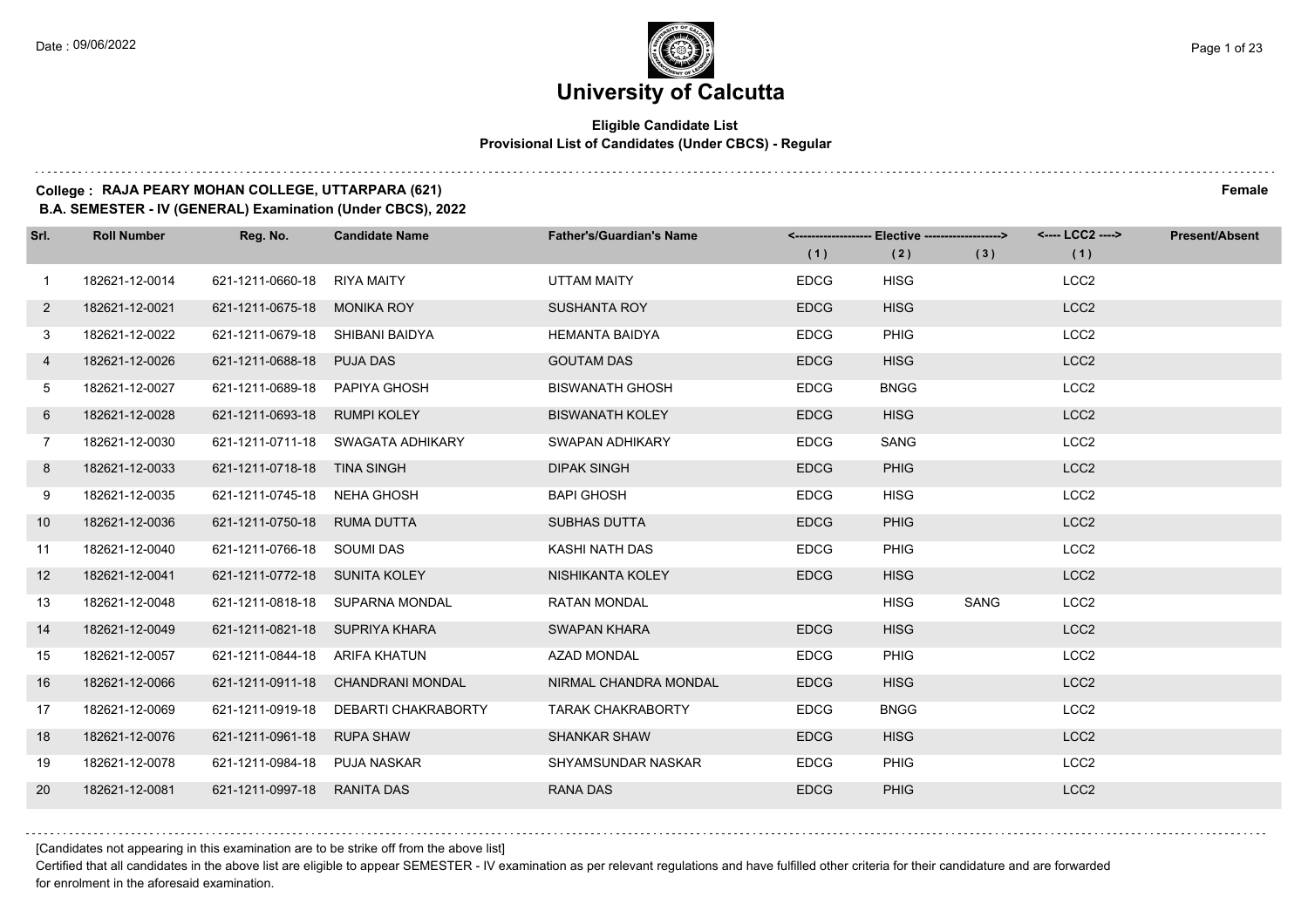### **Eligible Candidate List Provisional List of Candidates (Under CBCS) - Regular**

### **College : RAJA PEARY MOHAN COLLEGE, UTTARPARA (621) Female**

**B.A. SEMESTER - IV (GENERAL) Examination (Under CBCS), 2022**

| Srl. | <b>Roll Number</b> | Reg. No.                      | <b>Candidate Name</b>                | <b>Father's/Guardian's Name</b> |             | <-------------------- Elective ------------------> |     | <---- LCC2 ----> | <b>Present/Absent</b> |
|------|--------------------|-------------------------------|--------------------------------------|---------------------------------|-------------|----------------------------------------------------|-----|------------------|-----------------------|
|      |                    |                               |                                      |                                 | (1)         | (2)                                                | (3) | (1)              |                       |
| 21   | 182621-12-0088     | 621-1211-1014-18 SILPA MITRA  |                                      | LATE SAMARENDRA NATH MITRA      | <b>EDCG</b> | <b>BNGG</b>                                        |     | LCC <sub>2</sub> |                       |
| 22   | 182621-12-0091     | 621-1211-1030-18 MOUMITA BOSE |                                      | <b>UDAY BOSE</b>                | <b>EDCG</b> | <b>PHIG</b>                                        |     | LCC <sub>2</sub> |                       |
| 23   | 182621-12-0094     | 621-1211-1065-18 SANGITA PAUL |                                      | <b>KAMAL PAUL</b>               | <b>EDCG</b> | <b>BNGG</b>                                        |     | LCC <sub>2</sub> |                       |
| 24   | 182621-12-0095     |                               | 621-1211-1076-18 SAYANI CHATTERJEE   | SAMAPTA CHATTERJEE              | <b>EDCG</b> | <b>PHIG</b>                                        |     | LCC <sub>2</sub> |                       |
| 25   | 182621-12-0096     | 621-1211-1081-18 SOHALI PAL   |                                      | <b>SANJIB PAL</b>               | <b>EDCG</b> | <b>BNGG</b>                                        |     | LCC <sub>2</sub> |                       |
| 26   | 182621-12-0097     |                               | 621-1211-1110-18 SIMRAN PARVEEN      | <b>MD ASLAM</b>                 | <b>EDCG</b> | <b>HISG</b>                                        |     | LCC <sub>2</sub> |                       |
| 27   | 182621-12-0101     |                               | 621-1211-1140-18 TRISHA MAJUMDAR     | KOUSIK MAJUMDAR                 | <b>EDCG</b> | <b>PHIG</b>                                        |     | LCC <sub>2</sub> |                       |
| 28   | 182621-12-0103     | 621-1211-1143-18 RIMA KOLEY   |                                      | <b>JAHAR KOLEY</b>              | <b>EDCG</b> | <b>PHIG</b>                                        |     | LCC <sub>2</sub> |                       |
| 29   | 182621-12-0105     | 621-1211-1255-18 SHAMPA PAL   |                                      | <b>ALOKE PAL</b>                | <b>EDCG</b> | <b>PHIG</b>                                        |     | LCC <sub>2</sub> |                       |
| 30   | 182621-12-0106     |                               | 621-1211-1260-18 MOULI CHAKRABORTY   | <b>MANIK CHAKRABORTY</b>        | <b>EDCG</b> | <b>HISG</b>                                        |     | LCC <sub>2</sub> |                       |
| 31   | 182621-12-0111     | 621-1212-0681-18 TUMPA BAG    |                                      | KASHINATH BAG                   | <b>EDCG</b> | <b>HISG</b>                                        |     | LCC <sub>2</sub> |                       |
| 32   | 182621-12-0125     | 621-1212-1045-18 RIYA SINGH   |                                      | <b>SUKUMAR SINGH</b>            | <b>EDCG</b> | <b>SANG</b>                                        |     | LCC <sub>2</sub> |                       |
| 33   | 182621-12-0126     |                               | 621-1212-1099-18 SAYANTANI CHOWDHURY | <b>GUPINATH CHOWDHURY</b>       | <b>EDCG</b> | PHIG                                               |     | LCC <sub>2</sub> |                       |
| 34   | 182621-12-0127     | 621-1212-1124-18 JOTI BAG     |                                      | <b>GOUTAM BAG</b>               | <b>EDCG</b> | <b>SANG</b>                                        |     | LCC <sub>2</sub> |                       |
| 35   | 182621-12-0150     | 621-1211-0738-18 ANKITA PYNE  |                                      | ANUP PYNE                       | <b>HISG</b> | <b>PHIG</b>                                        |     | LCC <sub>2</sub> |                       |
| 36   | 182621-12-0154     | 621-1211-0840-18 PRIYANKA DAS |                                      | LATE SAMAR KUMAR DAS            | <b>HISG</b> | <b>ENGG</b>                                        |     | LCC <sub>2</sub> |                       |
| 37   | 182621-12-0165     | 621-1211-1068-18              | MAMATA SINGHA                        | <b>DEBDULAL SINGHA</b>          | <b>HISG</b> | <b>ENGG</b>                                        |     | LCC <sub>2</sub> |                       |
| 38   | 182621-12-0166     | 621-1211-1070-18              | PRIYANKA GHOSH                       | <b>JAYDEB GHOSH</b>             | <b>HISG</b> | <b>PHIG</b>                                        |     | LCC <sub>2</sub> |                       |
| 39   | 182621-12-0171     | 621-1212-0955-18 DIPIKA KOLEY |                                      | <b>BASUDEB KOLEY</b>            | <b>HISG</b> | PHIG                                               |     | LCC <sub>2</sub> |                       |
| 40   | 182621-12-0174     | 621-1212-0982-18 JHARNA DAS   |                                      | <b>TARAK DAS</b>                | <b>HISG</b> | <b>SANG</b>                                        |     | LCC <sub>2</sub> |                       |

[Candidates not appearing in this examination are to be strike off from the above list]

Certified that all candidates in the above list are eligible to appear SEMESTER - IV examination as per relevant regulations and have fulfilled other criteria for their candidature and are forwarded for enrolment in the aforesaid examination.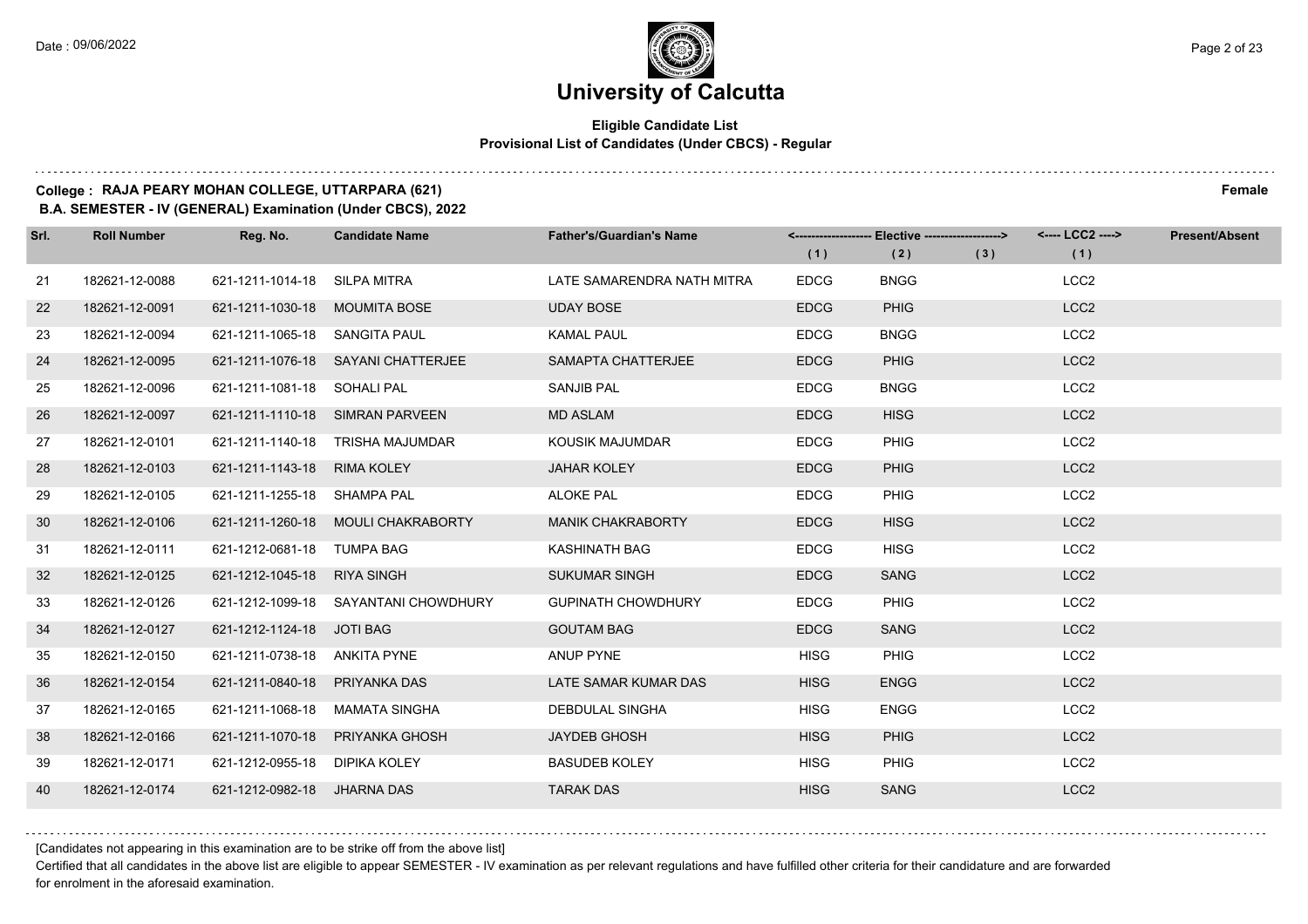### **Eligible Candidate List Provisional List of Candidates (Under CBCS) - Regular**

### **College : RAJA PEARY MOHAN COLLEGE, UTTARPARA (621) Female**

**B.A. SEMESTER - IV (GENERAL) Examination (Under CBCS), 2022**

| Srl. | <b>Roll Number</b> | Reg. No.                       | <b>Candidate Name</b>                 | <b>Father's/Guardian's Name</b> | (1)         | <-------------------- Elective ------------------><br>(2) | (3) | <---- LCC2 ----><br>(1) | <b>Present/Absent</b> |
|------|--------------------|--------------------------------|---------------------------------------|---------------------------------|-------------|-----------------------------------------------------------|-----|-------------------------|-----------------------|
| 41   | 182621-12-0176     | 621-1212-1041-18               | NEHA BISWAS                           | <b>BIMAL BISWAS</b>             | <b>HISG</b> | SANG                                                      |     | LCC <sub>2</sub>        |                       |
| 42   | 182621-12-0188     | 621-1211-0650-18               | <b>PRIYANKA PAUL</b>                  | <b>SANKAR PAUL</b>              | <b>PHIG</b> | <b>HISG</b>                                               |     | LCC <sub>2</sub>        |                       |
| 43   | 182621-12-0192     | 621-1211-0838-18 ANKITA SHAW   |                                       | RANJIT SHAW                     | <b>PHIG</b> | <b>HISG</b>                                               |     | LCC <sub>2</sub>        |                       |
| 44   | 182621-12-0194     | 621-1211-0895-18               | MOUMITA MAJHI                         | <b>TAPAS MAJHI</b>              | <b>PHIG</b> | <b>BNGG</b>                                               |     | LCC <sub>2</sub>        |                       |
| 45   | 182621-12-0204     | 621-1212-0890-18               | <b>CHUMKI MONDAL</b>                  | SHANKAR MONDAL                  | PHIG        | <b>HISG</b>                                               |     | LCC <sub>2</sub>        |                       |
| 46   | 182621-12-0214     | 621-1211-0676-18               | SAYORI GHOSHAL                        | <b>KARTICK GHOSHAL</b>          | <b>PLSG</b> | <b>PHIG</b>                                               |     | LCC <sub>2</sub>        |                       |
| 47   | 182621-12-0216     |                                | 621-1211-0787-18 RUBINA KHATUN HALDER | RAMJAN HALDER                   | <b>PLSG</b> | <b>HISG</b>                                               |     | LCC <sub>2</sub>        |                       |
| 48   | 182621-12-0228     | 621-1211-0913-18               | MOUMITA BASAK                         | LATE SHYAM SUNDAR BASAK         | <b>PLSG</b> | <b>HISG</b>                                               |     | LCC <sub>2</sub>        |                       |
| 49   | 182621-12-0232     | 621-1211-0991-18               | PRIYANKA GHOSH                        | <b>MANIK GHOSH</b>              | <b>PLSG</b> | <b>HISG</b>                                               |     | LCC <sub>2</sub>        |                       |
| 50   | 182621-12-0235     | 621-1211-1025-18               | MADHURIMA MAJUMDAR                    | <b>GOPAL MAJUMDAR</b>           | <b>PLSG</b> | <b>HISG</b>                                               |     | LCC <sub>2</sub>        |                       |
| 51   | 182621-12-0241     | 621-1211-1062-18 JUTHIKA PAL   |                                       | <b>SANAT PAL</b>                | <b>PLSG</b> | <b>HISG</b>                                               |     | LCC <sub>2</sub>        |                       |
| 52   | 182621-12-0263     | 621-1212-0970-18 SOUMITA PATRA |                                       | LATE SOUMEN PATRA               | <b>PLSG</b> | <b>HISG</b>                                               |     | LCC <sub>2</sub>        |                       |
| 53   | 182621-12-0271     | 621-1215-0612-18               | JASMINA MALLICK                       | <b>KABIL MALLICK</b>            | <b>PLSG</b> | <b>PHIG</b>                                               |     | LCC <sub>2</sub>        |                       |
| 54   | 182621-12-0273     | 621-1211-0785-18               | <b>MOUMI GHOSH</b>                    | <b>MUKUNDA GHOSH</b>            | <b>SANG</b> | <b>PHIG</b>                                               |     | LCC <sub>2</sub>        |                       |
| 55   | 182621-12-0281     |                                | 621-1211-0635-18 SAGARIKA GHOSH       | <b>BISWAJIT GHOSH</b>           | <b>PLSG</b> | <b>HISG</b>                                               |     | LCC <sub>2</sub>        |                       |
| 56   | 192621-12-0005     | 621-1211-0475-19               | <b>MAMATA GUPTA</b>                   | <b>BIRENDRA GUPTA</b>           | <b>EDCG</b> | <b>BNGG</b>                                               |     | LCC <sub>2</sub>        |                       |
| 57   | 192621-12-0041     | 621-1211-0690-19               | <b>JUHI KOLEY</b>                     | <b>DILIP KOLEY</b>              | <b>EDCG</b> | <b>HISG</b>                                               |     | LCC <sub>2</sub>        |                       |
| 58   | 192621-12-0045     | 621-1211-0708-19               | <b>KEYA DUTTA</b>                     | KAMAL KRISHNA DUTTA             | <b>EDCG</b> | <b>SANG</b>                                               |     | LCC <sub>2</sub>        |                       |
| 59   | 192621-12-0049     | 621-1211-0720-19 TANIYA DAS    |                                       | KRISHNA CHANDRA DAS             | <b>EDCG</b> | <b>PHIG</b>                                               |     | LCC <sub>2</sub>        |                       |
| 60   | 192621-12-0052     | 621-1211-0725-19 NEHA SARKAR   |                                       | <b>NIRMAL SARKAR</b>            | <b>EDCG</b> | <b>PHIG</b>                                               |     | LCC <sub>2</sub>        |                       |

[Candidates not appearing in this examination are to be strike off from the above list]

Certified that all candidates in the above list are eligible to appear SEMESTER - IV examination as per relevant regulations and have fulfilled other criteria for their candidature and are forwarded for enrolment in the aforesaid examination.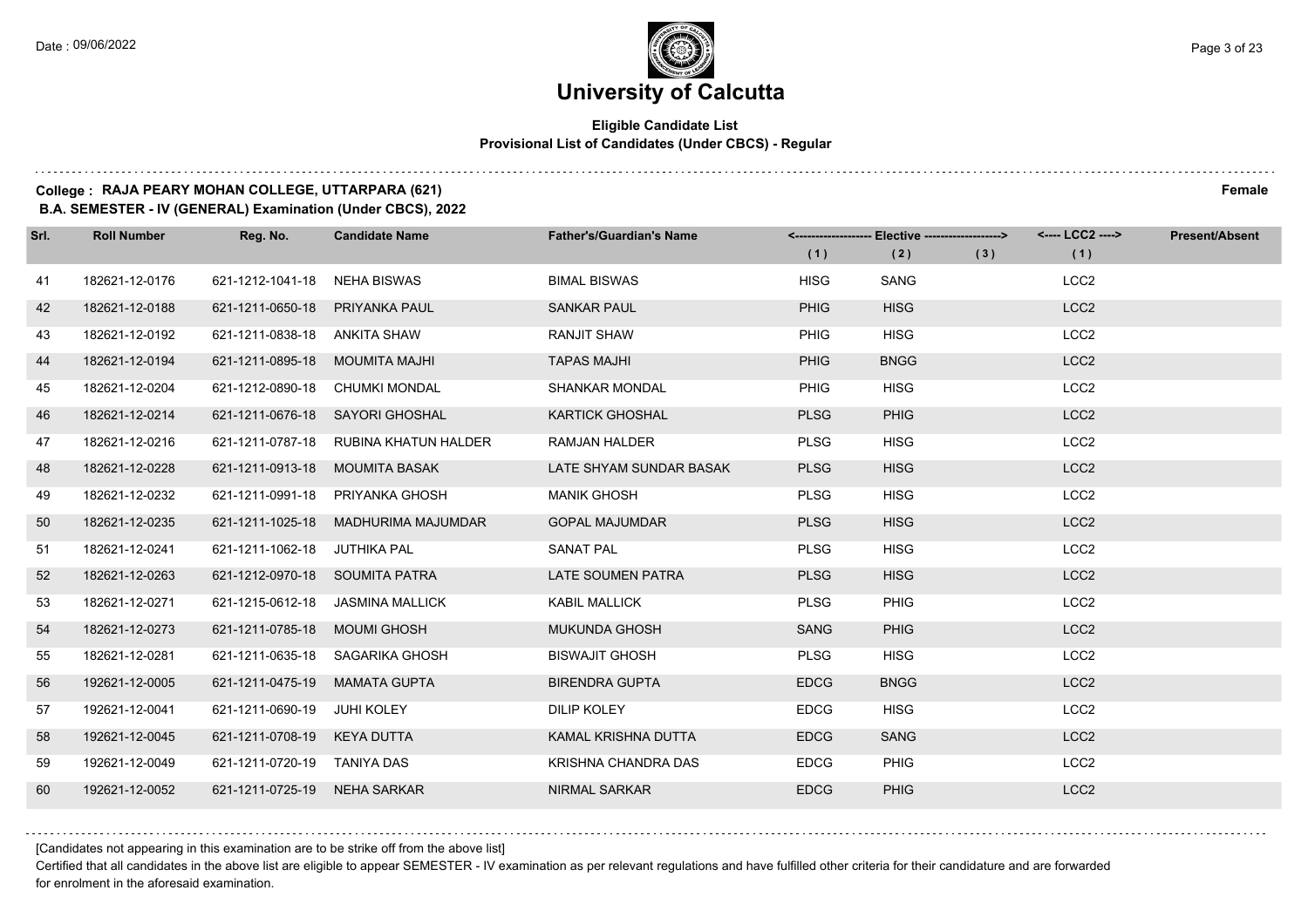### **Eligible Candidate List Provisional List of Candidates (Under CBCS) - Regular**

### **College : RAJA PEARY MOHAN COLLEGE, UTTARPARA (621) Female**

**B.A. SEMESTER - IV (GENERAL) Examination (Under CBCS), 2022**

| Srl. | <b>Roll Number</b> | Reg. No.                       | <b>Candidate Name</b>          | <b>Father's/Guardian's Name</b> |             | <-------------------- Elective ------------------> |     | <---- LCC2 ----> | <b>Present/Absent</b> |
|------|--------------------|--------------------------------|--------------------------------|---------------------------------|-------------|----------------------------------------------------|-----|------------------|-----------------------|
|      |                    |                                |                                |                                 | (1)         | (2)                                                | (3) | (1)              |                       |
| 61   | 192621-12-0054     | 621-1211-0730-19               | DYUTI MAHINTAMANI              | SUDIPTA MAHINTAMANI             | <b>EDCG</b> | <b>BNGG</b>                                        |     | LCC <sub>2</sub> |                       |
| 62   | 192621-12-0078     | 621-1211-0839-19               | MUKTA SAMUI                    | LATE MANTU SAMUI                | <b>EDCG</b> | <b>BNGG</b>                                        |     | LCC <sub>2</sub> |                       |
| 63   | 192621-12-0080     | 621-1211-0844-19               | KHADIJA KHATUN                 | <b>SAHAJAN GAZI</b>             | <b>EDCG</b> | <b>PHIG</b>                                        |     | LCC <sub>2</sub> |                       |
| 64   | 192621-12-0084     | 621-1211-0871-19               | <b>BARNALI PAL</b>             | <b>ANUPAM PAL</b>               | <b>EDCG</b> | <b>SANG</b>                                        |     | LCC <sub>2</sub> |                       |
| 65   | 192621-12-0091     | 621-1211-0902-19               | ANJANA BISWAS                  | DAYAL BISWAS                    | <b>EDCG</b> | SANG                                               |     | LCC <sub>2</sub> |                       |
| 66   | 192621-12-0092     | 621-1211-0921-19               | SUMANA GHOSH                   | <b>UDAY GHOSH</b>               | <b>EDCG</b> | <b>SANG</b>                                        |     | LCC <sub>2</sub> |                       |
| 67   | 192621-12-0099     | 621-1211-0947-19               | PRIYA KARMOKAR                 | PARAMESWAR KARMOKAR             | <b>EDCG</b> | <b>PHIG</b>                                        |     | LCC <sub>2</sub> |                       |
| 68   | 192621-12-0103     | 621-1211-0989-19               | RIYA DESHI                     | LAKSHMIKANTA DESHI              | <b>EDCG</b> | <b>HISG</b>                                        |     | LCC <sub>2</sub> |                       |
| 69   | 192621-12-0107     | 621-1212-0489-19               | <b>PURNIMA ROY</b>             | <b>KARTICK ROY</b>              | <b>EDCG</b> | <b>HISG</b>                                        |     | LCC <sub>2</sub> |                       |
| 70   | 192621-12-0115     | 621-1212-0560-19 SULEKHA KOLEY |                                | <b>KARTICK KOLEY</b>            | <b>EDCG</b> | <b>HISG</b>                                        |     | LCC <sub>2</sub> |                       |
| 71   | 192621-12-0117     |                                | 621-1212-0665-19 SHREYA NASKAR | PRATAP NASKAR                   | <b>EDCG</b> | <b>PHIG</b>                                        |     | LCC <sub>2</sub> |                       |
| 72   | 192621-12-0126     | 621-1212-0812-19               | <b>PUJA DAS</b>                | <b>DILIP DAS</b>                | <b>EDCG</b> | <b>SANG</b>                                        |     | LCC <sub>2</sub> |                       |
| 73   | 192621-12-0135     | 621-1214-0569-19               | LIPI DUTTA                     | <b>BIJOY DUTTA</b>              | <b>EDCG</b> | <b>PHIG</b>                                        |     | LCC <sub>2</sub> |                       |
| 74   | 192621-12-0136     | 621-1214-0576-19 TINA SEN      |                                | <b>PRABIR SEN</b>               | <b>EDCG</b> | <b>PHIG</b>                                        |     | LCC <sub>2</sub> |                       |
| 75   | 192621-12-0141     | 621-1214-0610-19               | PRIYANKA KARMAKAR              | UTTAM KARMAKAR                  | <b>EDCG</b> | <b>PHIG</b>                                        |     | LCC <sub>2</sub> |                       |
| 76   | 192621-12-0145     | 621-1214-0731-19               | LIPIKA DAS                     | SAMBHU DAS                      | <b>EDCG</b> | <b>PHIG</b>                                        |     | LCC <sub>2</sub> |                       |
| 77   | 192621-12-0147     | 621-1214-0978-19               | <b>LABONI MODAK</b>            | <b>SHRIKANTA MODAK</b>          | <b>EDCG</b> | <b>PHIG</b>                                        |     | LCC <sub>2</sub> |                       |
| 78   | 192621-12-0162     | 621-1211-0584-19               | <b>SUNANDA PAUL</b>            | LATE ABHIJIT PAUL               | <b>HISG</b> | <b>PHIG</b>                                        |     | LCC <sub>2</sub> |                       |
| 79   | 192621-12-0206     | 621-1211-0480-19               | <b>TRINA CHOWDHURY</b>         | <b>TARUN CHOWDHURY</b>          | PHIG        | <b>BNGG</b>                                        |     | LCC <sub>2</sub> |                       |
| 80   | 192621-12-0219     | 621-1211-0823-19               | <b>PRIYA ROY</b>               | <b>MANIK ROY</b>                | <b>PHIG</b> | <b>HISG</b>                                        |     | LCC <sub>2</sub> |                       |

[Candidates not appearing in this examination are to be strike off from the above list]

Certified that all candidates in the above list are eligible to appear SEMESTER - IV examination as per relevant regulations and have fulfilled other criteria for their candidature and are forwarded for enrolment in the aforesaid examination.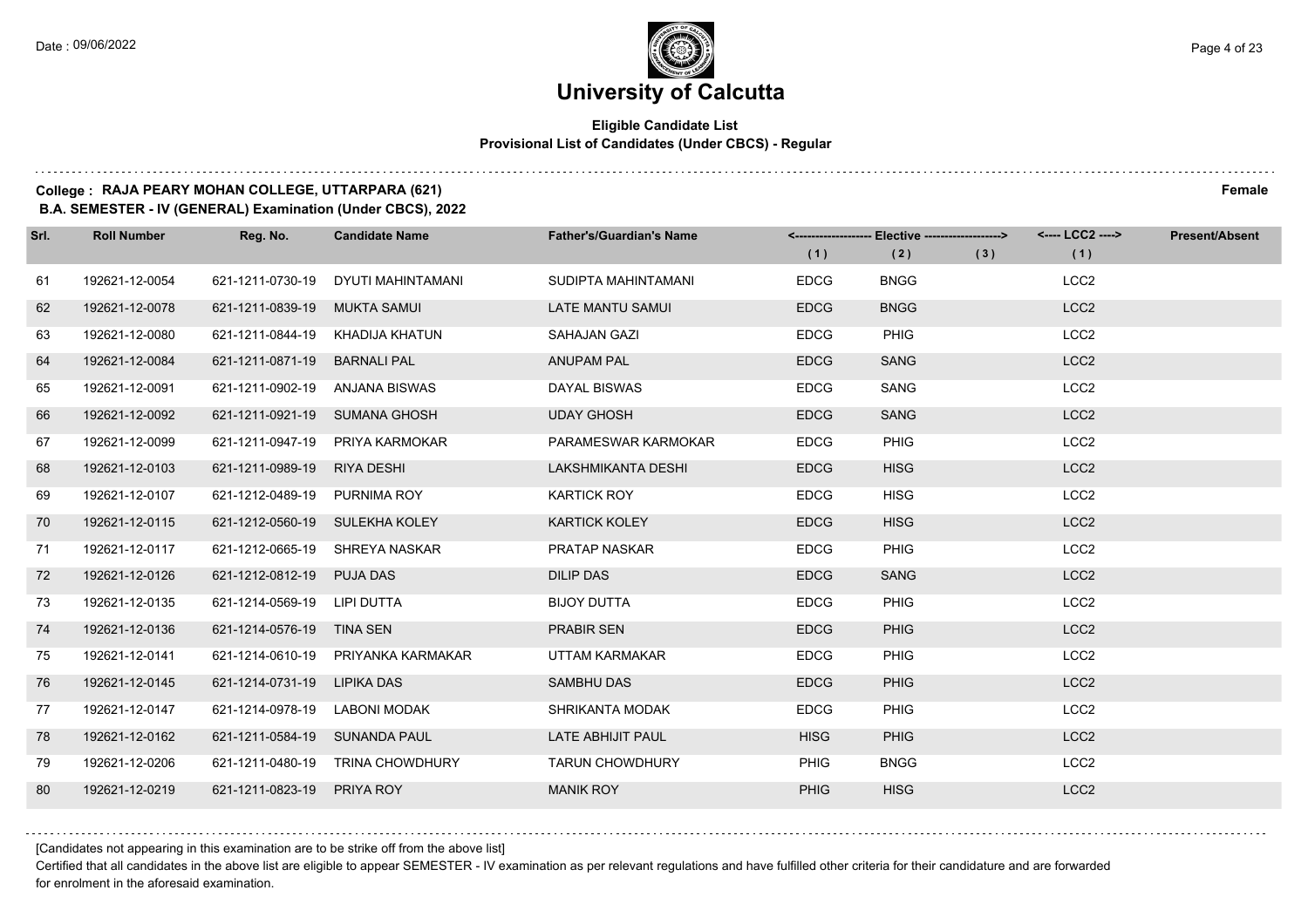### **Eligible Candidate List Provisional List of Candidates (Under CBCS) - Regular**

### **College : RAJA PEARY MOHAN COLLEGE, UTTARPARA (621) Female**

**B.A. SEMESTER - IV (GENERAL) Examination (Under CBCS), 2022**

| Srl. | <b>Roll Number</b> | Reg. No.                   | <b>Candidate Name</b> | <b>Father's/Guardian's Name</b> | (1)         | <------------------- Elective ------------------><br>(2) | (3) | <---- LCC2 ----><br>(1) | <b>Present/Absent</b> |
|------|--------------------|----------------------------|-----------------------|---------------------------------|-------------|----------------------------------------------------------|-----|-------------------------|-----------------------|
| 81   | 192621-12-0232     | 621-1212-0658-19           | <b>RIMPA MONDAL</b>   | <b>BASANTA MONDAL</b>           | PHIG        | <b>HISG</b>                                              |     | LCC <sub>2</sub>        |                       |
|      |                    |                            |                       |                                 |             |                                                          |     |                         |                       |
| 82   | 192621-12-0233     | 621-1212-0945-19           | SHILPA ROY            | <b>CHANDU ROY</b>               | <b>PHIG</b> | <b>HISG</b>                                              |     | LCC <sub>2</sub>        |                       |
| 83   | 192621-12-0266     | 621-1211-0744-19           | BARSHA GHOSH          | <b>KESTO GHOSH</b>              | <b>PLSG</b> | <b>HISG</b>                                              |     | LCC <sub>2</sub>        |                       |
| 84   | 192621-12-0268     | 621-1211-0747-19           | RAJINA KHATUN LASKAR  | RAHAMAT ALI LASKAR              | <b>PLSG</b> | <b>HISG</b>                                              |     | LCC <sub>2</sub>        |                       |
| 85   | 192621-12-0269     | 621-1211-0748-19           | <b>RESMA KHATUN</b>   | <b>LALTU LASKAR</b>             | <b>PLSG</b> | <b>HISG</b>                                              |     | LCC <sub>2</sub>        |                       |
| 86   | 192621-12-0271     | 621-1211-0770-19 SUMI SHOW |                       | <b>BROJEN SHOW</b>              | <b>PLSG</b> | <b>HISG</b>                                              |     | LCC <sub>2</sub>        |                       |
| 87   | 192621-12-0298     | 621-1212-0485-19           | PURNIMA DAS           | LATE SWAPAN KUMAR DAS           | <b>PLSG</b> | <b>HISG</b>                                              |     | LCC <sub>2</sub>        |                       |
| 88   | 192621-12-0300     | 621-1212-0492-19           | SATHI NASKAR          | NISHIKANTA NASKAR               | <b>PLSG</b> | <b>HISG</b>                                              |     | LCC <sub>2</sub>        |                       |
| 89   | 202621-12-0002     | 621-1211-0790-20           | ANUSHREE DAS          | <b>ALOKE DAS</b>                | SANG        | <b>BNGG</b>                                              |     | LCC <sub>2</sub>        |                       |
| 90   | 202621-12-0003     | 621-1211-0791-20           | <b>RANITA GHOSH</b>   | <b>DEBIPRASAD GHOSH</b>         | <b>PHIG</b> | <b>SANG</b>                                              |     | LCC <sub>2</sub>        |                       |
| 91   | 202621-12-0005     | 621-1211-0796-20           | RIYA KOLEY            | <b>DILIP KOLEY</b>              | <b>EDCG</b> | <b>PHIG</b>                                              |     | LCC <sub>2</sub>        |                       |
| 92   | 202621-12-0006     | 621-1211-0805-20           | MADHUMITA JANA        | <b>CHANDAN JANA</b>             | <b>HISG</b> | <b>SANG</b>                                              |     | LCC <sub>2</sub>        |                       |
| 93   | 202621-12-0007     | 621-1211-0810-20           | PARAMA NANDI          | <b>KARTICK NANDI</b>            | <b>PLSG</b> | <b>HISG</b>                                              |     | LCC <sub>2</sub>        |                       |
| 94   | 202621-12-0008     | 621-1211-0814-20           | <b>PAROMITA GHOSH</b> | PRATAP GHOSH                    | <b>HISG</b> | <b>SANG</b>                                              |     | LCC <sub>2</sub>        |                       |
| 95   | 202621-12-0009     | 621-1211-0827-20           | SUMANITA PODDER       | <b>SUSHANTA PODDER</b>          | <b>PLSG</b> | <b>HISG</b>                                              |     | LCC <sub>2</sub>        |                       |
| 96   | 202621-12-0010     | 621-1211-0828-20           | <b>BIPASHA BASAK</b>  | <b>SUSANTA BASAK</b>            | <b>HISG</b> | <b>PHIG</b>                                              |     | LCC <sub>2</sub>        |                       |
| 97   | 202621-12-0011     | 621-1211-0832-20           | MADHUPARNA MOYRA      | SWAPAN MOYRA                    | <b>PLSG</b> | <b>HISG</b>                                              |     | LCC <sub>2</sub>        |                       |
| 98   | 202621-12-0012     | 621-1211-0835-20           | <b>SHREYA RAJBHAR</b> | PANCHANAN RAJBHAR               | <b>PLSG</b> | <b>HISG</b>                                              |     | LCC <sub>2</sub>        |                       |
| 99   | 202621-12-0013     | 621-1211-0837-20 SNEHA DAS |                       | <b>SANKAR DAS</b>               | <b>PLSG</b> | <b>HISG</b>                                              |     | LCC <sub>2</sub>        |                       |
| 100  | 202621-12-0014     | 621-1211-0851-20 NEHA DAS  |                       | <b>MANTU DAS</b>                | <b>HISG</b> | <b>PHIG</b>                                              |     | LCC <sub>2</sub>        |                       |

[Candidates not appearing in this examination are to be strike off from the above list]

Certified that all candidates in the above list are eligible to appear SEMESTER - IV examination as per relevant regulations and have fulfilled other criteria for their candidature and are forwarded for enrolment in the aforesaid examination.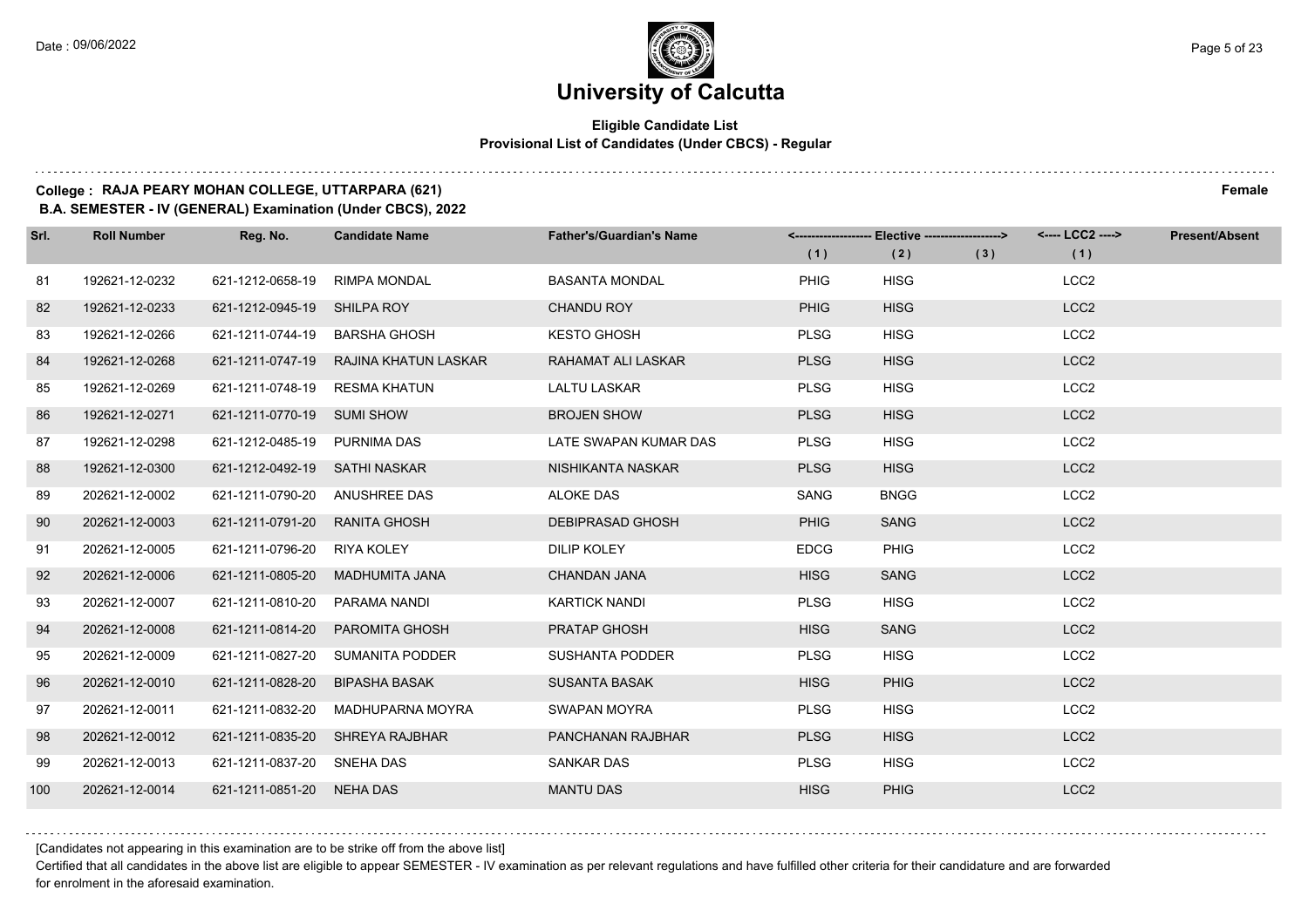### **Eligible Candidate List Provisional List of Candidates (Under CBCS) - Regular**

### **College : RAJA PEARY MOHAN COLLEGE, UTTARPARA (621) Female**

**B.A. SEMESTER - IV (GENERAL) Examination (Under CBCS), 2022**

| Srl. | <b>Roll Number</b> | Reg. No.                       | <b>Candidate Name</b>               | <b>Father's/Guardian's Name</b> | (1)         | <-------------------- Elective ------------------><br>(2) | (3)         | <---- LCC2 ----><br>(1) | <b>Present/Absent</b> |
|------|--------------------|--------------------------------|-------------------------------------|---------------------------------|-------------|-----------------------------------------------------------|-------------|-------------------------|-----------------------|
| 101  | 202621-12-0015     | 621-1211-0852-20               | RIYA PAUL                           | <b>BHOLANATH PAUL</b>           | <b>EDCG</b> | <b>HISG</b>                                               |             | LCC <sub>2</sub>        |                       |
| 102  | 202621-12-0016     |                                | 621-1211-0857-20 REESHITA PASWAN    | <b>RAMSHANKAR PASWAN</b>        | <b>PHIG</b> | <b>HISG</b>                                               |             | LCC <sub>2</sub>        |                       |
| 103  | 202621-12-0017     | 621-1211-0858-20               | PRIYANKA SAMANTA                    | LAXMIKANTA SAMANTA              | <b>EDCG</b> | <b>BNGG</b>                                               |             | LCC <sub>2</sub>        |                       |
| 104  | 202621-12-0018     |                                | 621-1211-0873-20 SOUMI MUKHERJEE    | <b>SUJIT MUKHERJEE</b>          | <b>PLSG</b> | <b>PHIG</b>                                               |             | LCC <sub>2</sub>        |                       |
| 105  | 202621-12-0020     | 621-1211-0880-20               | KAIFA KHATUN                        | <b>SK ABULSALAM</b>             | <b>HISG</b> |                                                           | <b>EDCG</b> | LCC <sub>2</sub>        |                       |
| 106  | 202621-12-0021     | 621-1211-0885-20 SHIPRA SHINGA |                                     | <b>GOUTAM SINGHA</b>            | <b>EDCG</b> | <b>HISG</b>                                               |             | LCC <sub>2</sub>        |                       |
| 107  | 202621-12-0022     | 621-1211-0891-20 SABANA YESMIN |                                     | ABDUL MOMIN HALDER              | <b>EDCG</b> | <b>HISG</b>                                               |             | LCC <sub>2</sub>        |                       |
| 108  | 202621-12-0023     | 621-1211-0893-20 PAYEL DAS     |                                     | <b>SUBHAS DAS</b>               | <b>EDCG</b> | <b>HISG</b>                                               |             | LCC <sub>2</sub>        |                       |
| 109  | 202621-12-0024     | 621-1211-0894-20 SONALE DAS    |                                     | <b>MANOJ DAS</b>                | <b>EDCG</b> | <b>HISG</b>                                               |             | LCC <sub>2</sub>        |                       |
| 110  | 202621-12-0025     |                                | 621-1211-0901-20 SHRABONTI BHAR     | <b>SUKUMAR BHAR</b>             | SANG        | <b>PHIG</b>                                               |             | LCC <sub>2</sub>        |                       |
| 111  | 202621-12-0026     |                                | 621-1211-0902-20 SUBHAGATA SAHA     | <b>SANJIT SAHA</b>              | <b>HISG</b> | <b>PHIG</b>                                               |             | LCC <sub>2</sub>        |                       |
| 112  | 202621-12-0027     | 621-1211-0903-20 KEYA MONDAL   |                                     | <b>DIPAK MONDAL</b>             | <b>EDCG</b> | <b>PHIG</b>                                               |             | LCC <sub>2</sub>        |                       |
| 113  | 202621-12-0028     | 621-1211-0907-20               | RIVU KHAMARU                        | AJOY KUMAR KHAMARU              | <b>EDCG</b> | PHIG                                                      |             | LCC <sub>2</sub>        |                       |
| 114  | 202621-12-0029     | 621-1211-0915-20 SUMONA DAS    |                                     | <b>SUKUMAR DAS</b>              | <b>PHIG</b> | <b>BNGG</b>                                               |             | LCC <sub>2</sub>        |                       |
| 115  | 202621-12-0030     |                                | 621-1211-0917-20 SRESHTHA KARMAKAR  | <b>TAPAN KARMAKAR</b>           | <b>PLSG</b> | <b>ENGG</b>                                               |             | LCC <sub>2</sub>        |                       |
| 116  | 202621-12-0031     | 621-1211-0919-20 SAMPA PATRA   |                                     | <b>CHANDI PATRA</b>             | <b>PHIG</b> | <b>BNGG</b>                                               |             | LCC <sub>2</sub>        |                       |
| 117  | 202621-12-0032     | 621-1211-0920-20               | <b>TRISHA MONDAL</b>                | SUBHENDU MONDAL                 | <b>HISG</b> | <b>PHIG</b>                                               |             | LCC <sub>2</sub>        |                       |
| 118  | 202621-12-0033     |                                | 621-1211-0921-20 SHRABONI CHOWDHURY | <b>GANESH CHOWDHURY</b>         | <b>EDCG</b> | <b>HISG</b>                                               |             | LCC <sub>2</sub>        |                       |
| 119  | 202621-12-0034     |                                | 621-1211-0928-20 MOUSUMI HALDER     | AJIT HALDER                     | <b>EDCG</b> | <b>HISG</b>                                               |             | LCC <sub>2</sub>        |                       |
| 120  | 202621-12-0036     | 621-1211-0940-20 ANKITA SINGHA |                                     | <b>AJAY SINGHA</b>              |             | <b>HISG</b>                                               | <b>PHIG</b> | LCC <sub>2</sub>        |                       |

[Candidates not appearing in this examination are to be strike off from the above list]

Certified that all candidates in the above list are eligible to appear SEMESTER - IV examination as per relevant regulations and have fulfilled other criteria for their candidature and are forwarded for enrolment in the aforesaid examination.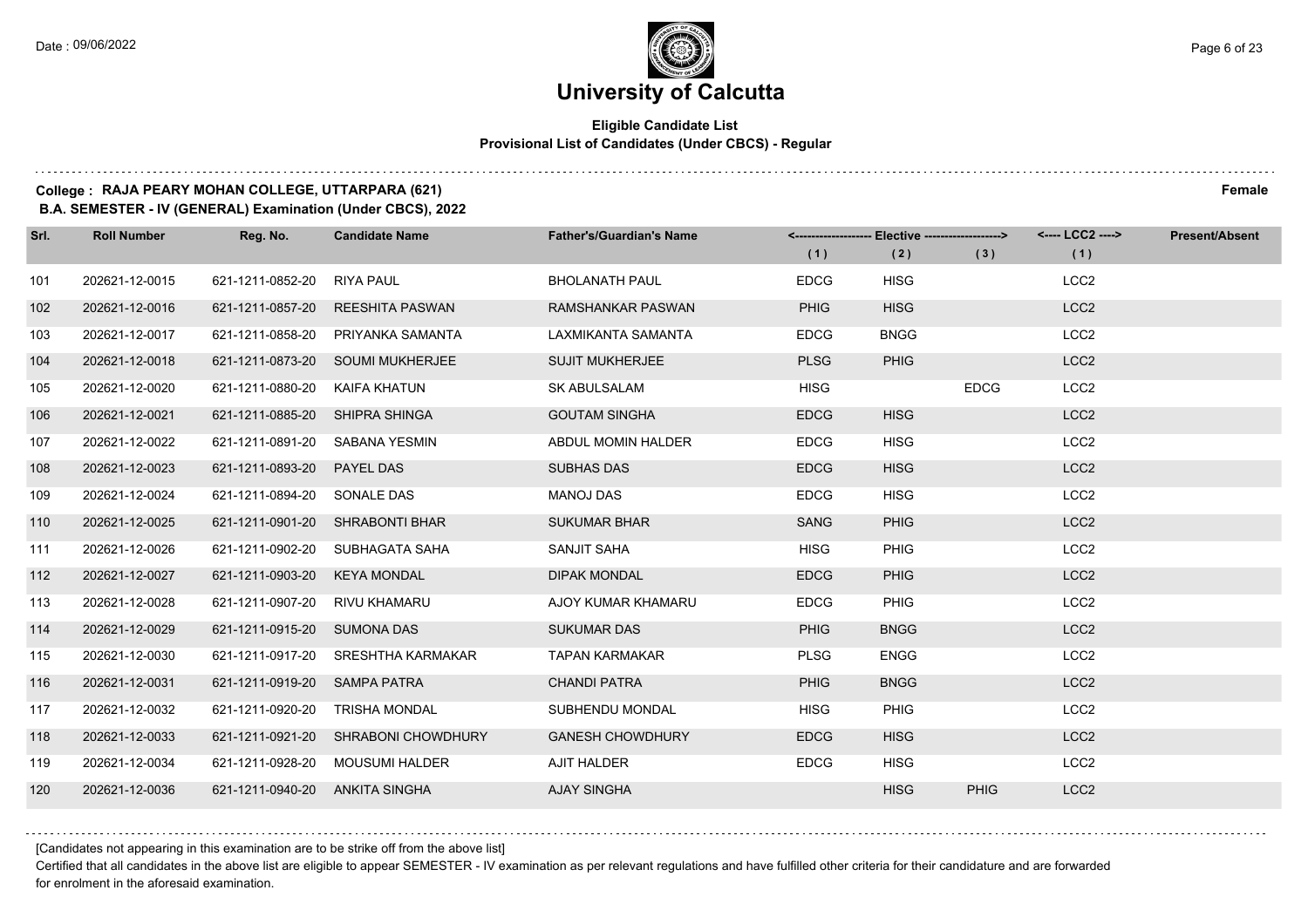### **Eligible Candidate List Provisional List of Candidates (Under CBCS) - Regular**

### **College : RAJA PEARY MOHAN COLLEGE, UTTARPARA (621) Female**

**B.A. SEMESTER - IV (GENERAL) Examination (Under CBCS), 2022**

| Srl. | <b>Roll Number</b> | Reg. No.                       | <b>Candidate Name</b>            | <b>Father's/Guardian's Name</b> | (1)         | <-------------------- Elective ------------------><br>(2) | (3)         | <---- LCC2 ----><br>(1) | <b>Present/Absent</b> |
|------|--------------------|--------------------------------|----------------------------------|---------------------------------|-------------|-----------------------------------------------------------|-------------|-------------------------|-----------------------|
| 121  | 202621-12-0037     | 621-1211-0942-20               | ALISHA MIDDEY                    | ALI MAHAMMAD MIDDEY             | <b>PLSG</b> | <b>ENGG</b>                                               |             | LCC <sub>2</sub>        |                       |
| 122  | 202621-12-0039     | 621-1211-0945-20               | <b>MOUSUMI GHARA</b>             | LAKSHMIKANTA GHARA              | <b>SANG</b> | <b>PHIG</b>                                               |             | LCC <sub>2</sub>        |                       |
| 123  | 202621-12-0040     | 621-1211-0946-20 MONISA DAS    |                                  | <b>MANAB DAS</b>                | SANG        | <b>BNGG</b>                                               |             | LCC <sub>2</sub>        |                       |
| 124  | 202621-12-0041     | 621-1211-0947-20 SUMANA SHEET  |                                  | <b>SUNIL SHEET</b>              | <b>EDCG</b> | <b>PHIG</b>                                               |             | LCC <sub>2</sub>        |                       |
| 125  | 202621-12-0042     | 621-1211-0948-20 SOMA MAITY    |                                  | <b>ARUP MAITY</b>               | <b>EDCG</b> | <b>PHIG</b>                                               |             | LCC <sub>2</sub>        |                       |
| 126  | 202621-12-0043     | 621-1211-0949-20 JYOTI KOLEY   |                                  | <b>SANAT KOLEY</b>              | <b>EDCG</b> | <b>PHIG</b>                                               |             | LCC <sub>2</sub>        |                       |
| 127  | 202621-12-0044     | 621-1211-0951-20 ISHA PAL      |                                  | <b>SUKUMAR PAL</b>              | <b>EDCG</b> | <b>PHIG</b>                                               |             | LCC <sub>2</sub>        |                       |
| 128  | 202621-12-0045     | 621-1211-0952-20 APARNA DUTTA  |                                  | SUNIL DUTTA                     | <b>EDCG</b> | <b>HISG</b>                                               |             | LCC <sub>2</sub>        |                       |
| 129  | 202621-12-0046     | 621-1211-0953-20 SUMANA BERA   |                                  | LATE JAHAR BERA                 | <b>EDCG</b> | <b>PHIG</b>                                               |             | LCC <sub>2</sub>        |                       |
| 130  | 202621-12-0047     | 621-1211-0958-20               | PARVINA KHATUN                   | <b>SK SADRUL</b>                | <b>PLSG</b> |                                                           | <b>HISG</b> | LCC <sub>2</sub>        |                       |
| 131  | 202621-12-0048     | 621-1211-0963-20 SNEHA MONDAL  |                                  | ANUP MONDAL                     | <b>PHIG</b> | SANG                                                      |             | LCC <sub>2</sub>        |                       |
| 132  | 202621-12-0049     | 621-1211-0966-20 SUSMITA DAS   |                                  | <b>GOBINDA DAS</b>              | <b>EDCG</b> | <b>HISG</b>                                               |             | LCC <sub>2</sub>        |                       |
| 133  | 202621-12-0050     | 621-1211-0968-20 SUMANA METE   |                                  | SAILENDRA NATH METE             | <b>EDCG</b> | <b>PHIG</b>                                               |             | LCC <sub>2</sub>        |                       |
| 134  | 202621-12-0051     | 621-1211-0971-20 SNEHASHI PAUL |                                  | <b>SUJIT PAUL</b>               | <b>EDCG</b> | <b>PHIG</b>                                               |             | LCC <sub>2</sub>        |                       |
| 135  | 202621-12-0052     | 621-1211-0972-20 PRITHA PAN    |                                  | <b>BIBHAS PAN</b>               | <b>EDCG</b> | <b>PHIG</b>                                               |             | LCC <sub>2</sub>        |                       |
| 136  | 202621-12-0053     | 621-1211-0973-20 ANKITA DEY    |                                  | LATE GOURGOPAL DEY              | <b>EDCG</b> | <b>BNGG</b>                                               |             | LCC <sub>2</sub>        |                       |
| 137  | 202621-12-0054     |                                | 621-1211-0974-20 SUCHANDRA GHOSH | SARTHAK GHOSH                   | <b>EDCG</b> | <b>PHIG</b>                                               |             | LCC <sub>2</sub>        |                       |
| 138  | 202621-12-0055     | 621-1211-0977-20               | <b>BIDISHA SINGH</b>             | LATE CHANDAN SINGH              | <b>EDCG</b> | <b>PHIG</b>                                               |             | LCC <sub>2</sub>        |                       |
| 139  | 202621-12-0056     |                                | 621-1211-0980-20 SHIVANGEE GHOSH | <b>SRIKANTA GHOSH</b>           | <b>EDCG</b> | <b>PHIG</b>                                               |             | LCC <sub>2</sub>        |                       |
| 140  | 202621-12-0057     | 621-1211-0985-20 SAHELI MONDAL |                                  | <b>SUSANTA MONDAL</b>           | <b>EDCG</b> | <b>BNGG</b>                                               |             | LCC <sub>2</sub>        |                       |

[Candidates not appearing in this examination are to be strike off from the above list]

Certified that all candidates in the above list are eligible to appear SEMESTER - IV examination as per relevant regulations and have fulfilled other criteria for their candidature and are forwarded for enrolment in the aforesaid examination.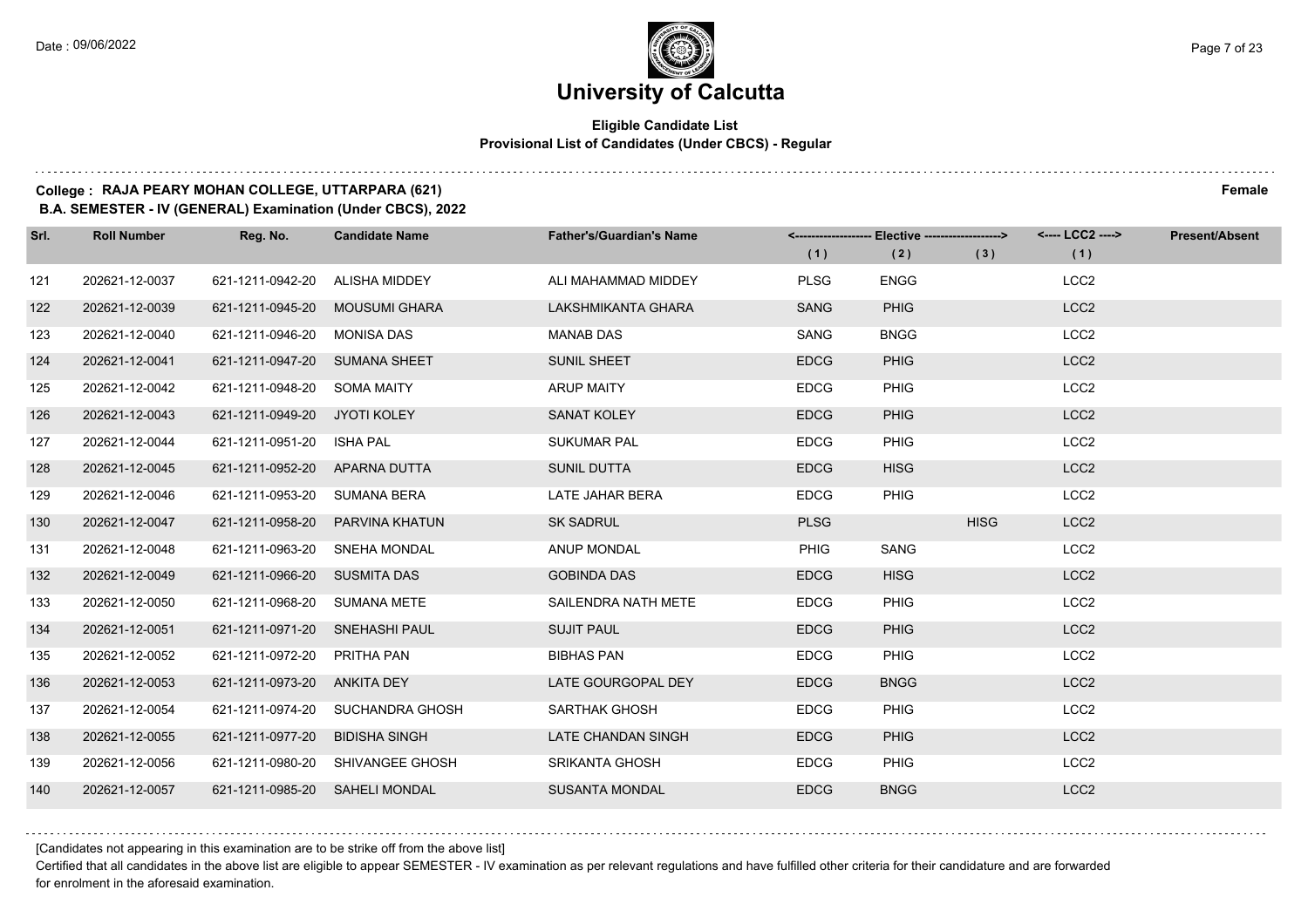#### **Eligible Candidate List Provisional List of Candidates (Under CBCS) - Regular**

#### **College : RAJA PEARY MOHAN COLLEGE, UTTARPARA (621) Female**

**B.A. SEMESTER - IV (GENERAL) Examination (Under CBCS), 2022**

| Srl. | <b>Roll Number</b> | Reg. No.                      | <b>Candidate Name</b>                | <b>Father's/Guardian's Name</b>                | (1)         | <-------------------- Elective ------------------><br>(2) | (3)         | <---- LCC2 ----><br>(1) | <b>Present/Absent</b> |
|------|--------------------|-------------------------------|--------------------------------------|------------------------------------------------|-------------|-----------------------------------------------------------|-------------|-------------------------|-----------------------|
| 141  | 202621-12-0058     | 621-1211-0986-20              | <b>SRABANI DEY</b>                   | AJIT DEY                                       | <b>PLSG</b> | <b>HISG</b>                                               |             | LCC <sub>2</sub>        |                       |
| 142  | 202621-12-0059     |                               | 621-1211-0987-20 SNEHA CHATTAPADHYAY | <b>LATE SUBHRAJIT</b><br><b>CHHATTAPADHYAY</b> | <b>PLSG</b> | <b>ENGG</b>                                               |             | LCC <sub>2</sub>        |                       |
| 143  | 202621-12-0060     | 621-1211-0988-20              | MADHUMITA BAG                        | NARAYAN BAG                                    | <b>EDCG</b> | <b>PHIG</b>                                               |             | LCC <sub>2</sub>        |                       |
| 144  | 202621-12-0061     | 621-1211-0990-20              | TANUJA MISHRA                        | <b>TAPAN MISHRA</b>                            | <b>EDCG</b> | <b>HISG</b>                                               |             | LCC <sub>2</sub>        |                       |
| 145  | 202621-12-0062     | 621-1211-0992-20 SANGITA DAS  |                                      | <b>GOPAL DAS</b>                               | <b>PLSG</b> | <b>HISG</b>                                               |             | LCC <sub>2</sub>        |                       |
| 146  | 202621-12-0063     | 621-1211-0994-20              | <b>TANUSHREE SHEET</b>               | SASTHI SHEET                                   | <b>PLSG</b> | <b>HISG</b>                                               |             | LCC <sub>2</sub>        |                       |
| 147  | 202621-12-0064     | 621-1211-0998-20              | APARNA MALICK                        | <b>TAPAN MALICK</b>                            | <b>PLSG</b> | <b>PHIG</b>                                               |             | LCC <sub>2</sub>        |                       |
| 148  | 202621-12-0065     | 621-1211-0999-20 SANGITA SAHA |                                      | SHIBNATH SAHA                                  | <b>PLSG</b> | <b>HISG</b>                                               |             | LCC <sub>2</sub>        |                       |
| 149  | 202621-12-0066     |                               | 621-1211-1000-20 PARAMITA GHOSH      | <b>KARTICK GHOSH</b>                           | <b>EDCG</b> | <b>PHIG</b>                                               |             | LCC <sub>2</sub>        |                       |
| 150  | 202621-12-0067     | 621-1211-1001-20              | <b>ESHANI DEWALI</b>                 | <b>PRADIP DEWALI</b>                           | <b>EDCG</b> |                                                           | <b>HISG</b> | LCC <sub>2</sub>        |                       |
| 151  | 202621-12-0068     | 621-1211-1006-20              | RIMPA SAHA                           | <b>NEPAL SAHA</b>                              | <b>EDCG</b> | <b>HISG</b>                                               |             | LCC <sub>2</sub>        |                       |
| 152  | 202621-12-0069     | 621-1211-1008-20 ENA SAMANTA  |                                      | <b>KARTICK SAMANTA</b>                         | <b>HISG</b> | <b>PHIG</b>                                               |             | LCC <sub>2</sub>        |                       |
| 153  | 202621-12-0070     |                               | 621-1211-1012-20 PAYEL CHAKRABORTY   | SHYAMAL CHAKRABORTY                            | <b>HISG</b> | <b>PHIG</b>                                               |             | LCC <sub>2</sub>        |                       |
| 154  | 202621-12-0071     | 621-1211-1014-20              | PIYALI DAS                           | <b>ANANTADAS</b>                               | <b>EDCG</b> | <b>BNGG</b>                                               |             | LCC <sub>2</sub>        |                       |
| 155  | 202621-12-0073     |                               | 621-1211-1018-20 NIBEDITA MONDAL     | <b>TAPAN MONDAL</b>                            | <b>EDCG</b> | <b>HISG</b>                                               |             | LCC <sub>2</sub>        |                       |
| 156  | 202621-12-0074     | 621-1211-1019-20 RIYA DAS     |                                      | DEBABRATA DAS                                  | <b>EDCG</b> | <b>BNGG</b>                                               |             | LCC <sub>2</sub>        |                       |
| 157  | 202621-12-0075     |                               | 621-1211-1021-20 SULAKSHNA MANDAL    | <b>GOPAL CHANDRA MANDAL</b>                    | <b>EDCG</b> | <b>PHIG</b>                                               |             | LCC <sub>2</sub>        |                       |
| 158  | 202621-12-0076     | 621-1211-1025-20              | <b>MOUMITA DAS</b>                   | <b>KAMAL DAS</b>                               | <b>EDCG</b> | <b>HISG</b>                                               |             | LCC <sub>2</sub>        |                       |
| 159  | 202621-12-0077     | 621-1211-1027-20 URSHI DAS    |                                      | SITARAM DAS                                    | <b>PHIG</b> | <b>HISG</b>                                               |             | LCC <sub>2</sub>        |                       |
| 160  | 202621-12-0078     | 621-1211-1028-20 RIMPA ROY    |                                      | <b>AJIT ROY</b>                                | <b>EDCG</b> | <b>HISG</b>                                               |             | LCC <sub>2</sub>        |                       |

[Candidates not appearing in this examination are to be strike off from the above list]

Certified that all candidates in the above list are eligible to appear SEMESTER - IV examination as per relevant regulations and have fulfilled other criteria for their candidature and are forwarded for enrolment in the aforesaid examination.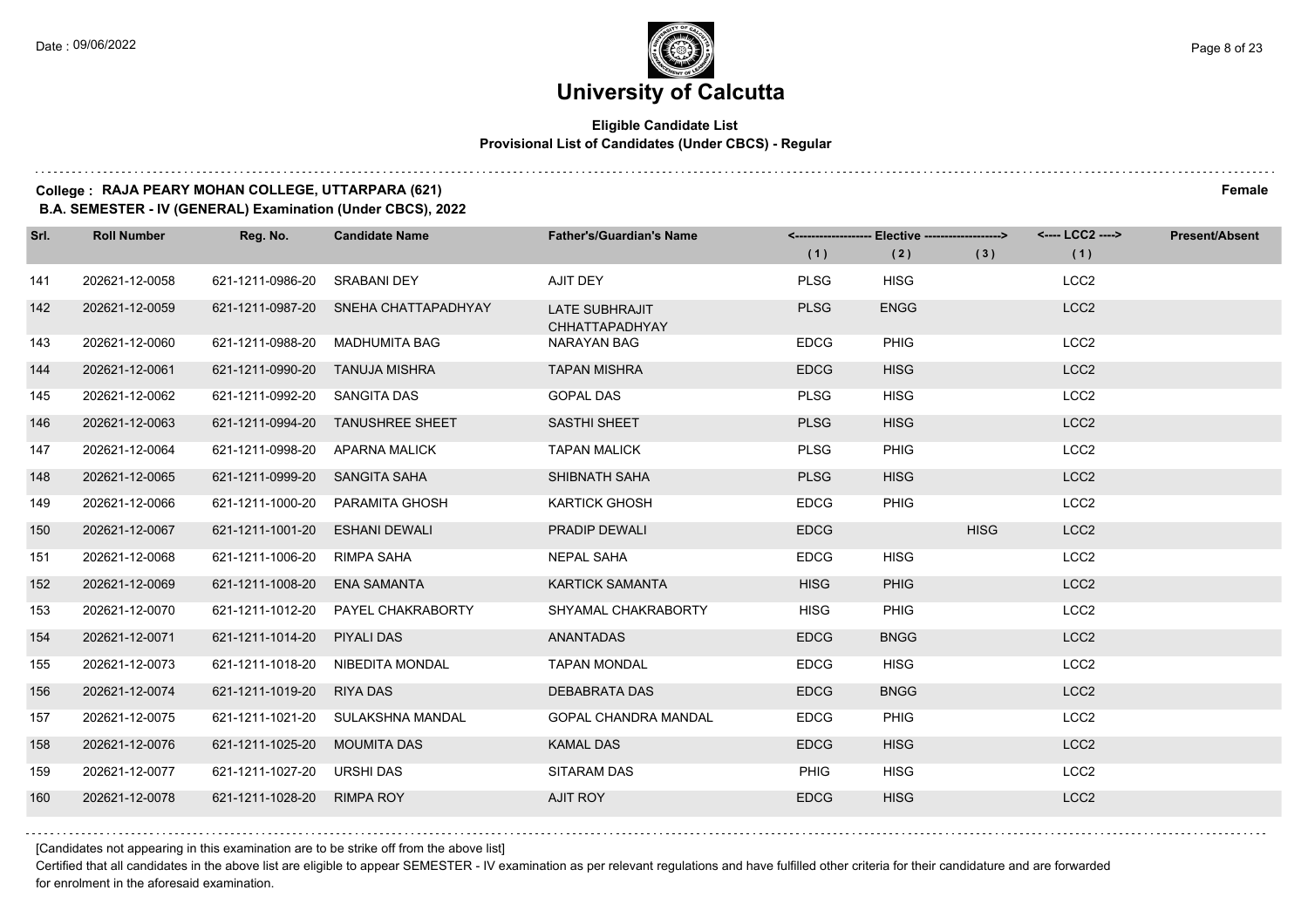### **Eligible Candidate List Provisional List of Candidates (Under CBCS) - Regular**

### **College : RAJA PEARY MOHAN COLLEGE, UTTARPARA (621) Female**

**B.A. SEMESTER - IV (GENERAL) Examination (Under CBCS), 2022**

| Srl. | <b>Roll Number</b> | Reg. No.                       | <b>Candidate Name</b>               | <b>Father's/Guardian's Name</b>      |             | <-------------------- Elective ------------------> |             | <---- LCC2 ----> | <b>Present/Absent</b> |
|------|--------------------|--------------------------------|-------------------------------------|--------------------------------------|-------------|----------------------------------------------------|-------------|------------------|-----------------------|
|      |                    |                                |                                     |                                      | (1)         | (2)                                                | (3)         | (1)              |                       |
| 161  | 202621-12-0079     | 621-1211-1031-20               | RIYA BASAK                          | LET RANJIT BASAK                     | <b>EDCG</b> | <b>HISG</b>                                        |             | LCC <sub>2</sub> |                       |
| 162  | 202621-12-0081     | 621-1211-1033-20               | <b>PARBATI GHOSH</b>                | <b>DULAL GHOSH</b>                   | <b>EDCG</b> | <b>HISG</b>                                        |             | LCC <sub>2</sub> |                       |
| 163  | 202621-12-0082     | 621-1211-1034-20               | ESHIKA PATRA                        | <b>DIPAK PATRA</b>                   | <b>EDCG</b> | <b>PHIG</b>                                        |             | LCC <sub>2</sub> |                       |
| 164  | 202621-12-0083     |                                | 621-1211-1035-20 SARMISTHA KURMI    | PRAKASH KURMI                        | <b>EDCG</b> | <b>PHIG</b>                                        |             | LCC <sub>2</sub> |                       |
| 165  | 202621-12-0085     | 621-1211-1038-20               | SWARNALI DAS                        | PRABHANJAN DAS                       | SANG        | <b>BNGG</b>                                        |             | LCC <sub>2</sub> |                       |
| 166  | 202621-12-0087     | 621-1211-1050-20 SATABDI MAJHI |                                     | <b>HIRALAL MAJHI</b>                 | <b>ECOG</b> | <b>HISG</b>                                        |             | LCC <sub>2</sub> |                       |
| 167  | 202621-12-0088     |                                | 621-1211-1053-20 SNEHA BHOWMICK     | DHIRENDRA CHANDRA<br><b>BHOWMICK</b> | <b>EDCG</b> | <b>HISG</b>                                        |             | LCC <sub>2</sub> |                       |
| 168  | 202621-12-0089     | 621-1211-1054-20               | PRIYANKA DAS                        | <b>BIKASH DAS</b>                    | <b>EDCG</b> | <b>PHIG</b>                                        |             | LCC <sub>2</sub> |                       |
| 169  | 202621-12-0090     | 621-1211-1056-20               | RUBINA KHATUN                       | <b>MANIRUL MONDAL</b>                |             | <b>HISG</b>                                        | <b>PLSG</b> | LCC <sub>2</sub> |                       |
| 170  | 202621-12-0091     | 621-1211-1057-20               | SUDIPA ADHIKARY                     | <b>DIPANKAR ADHIKARY</b>             | <b>EDCG</b> | <b>BNGG</b>                                        |             | LCC <sub>2</sub> |                       |
| 171  | 202621-12-0092     | 621-1211-1058-20 AKANSHA SHA   |                                     | <b>RASBIHARI SHA</b>                 | <b>PLSG</b> | <b>HISG</b>                                        |             | LCC <sub>2</sub> |                       |
| 172  | 202621-12-0093     | 621-1211-1059-20               | NEHA SINGH                          | <b>ASHOK SINGH</b>                   | <b>SANG</b> | <b>BNGG</b>                                        |             | LCC <sub>2</sub> |                       |
| 173  | 202621-12-0094     | 621-1211-1060-20               | PRIYANKA CHATTERJEE                 | RANJAN CHATTERJEE                    | <b>PLSG</b> | <b>HISG</b>                                        |             | LCC <sub>2</sub> |                       |
| 174  | 202621-12-0095     | 621-1211-1061-20               | <b>JINIA YEASMIN</b>                | <b>SK SELIMUDDIN</b>                 | <b>EDCG</b> | <b>HISG</b>                                        |             | LCC <sub>2</sub> |                       |
| 175  | 202621-12-0096     | 621-1211-1063-20               | CHAITALI BHOWMIK                    | <b>DIPAK BHOWMIK</b>                 | <b>EDCG</b> | <b>BNGG</b>                                        |             | LCC <sub>2</sub> |                       |
| 176  | 202621-12-0097     | 621-1211-1064-20 ANKITA SHEE   |                                     | <b>KRISHNA CHANDRA SHEE</b>          | <b>EDCG</b> | <b>BNGG</b>                                        |             | LCC <sub>2</sub> |                       |
| 177  | 202621-12-0098     |                                | 621-1211-1071-20 SOMASRI DAS MONDAL | <b>BIMAL DAS MONDAL</b>              | <b>EDCG</b> | <b>PHIG</b>                                        |             | LCC <sub>2</sub> |                       |
| 178  | 202621-12-0099     | 621-1211-1072-20               | <b>CHAITY SINHA</b>                 | <b>AVIJIT SINHA</b>                  | <b>PHIG</b> | <b>HISG</b>                                        |             | LCC <sub>2</sub> |                       |
| 179  | 202621-12-0100     | 621-1211-1074-20               | PRITIKA MANNA                       | PRABIR MANNA                         | <b>EDCG</b> | <b>HISG</b>                                        |             | LCC <sub>2</sub> |                       |
| 180  | 202621-12-0101     | 621-1211-1075-20 PAYEL DAS     |                                     | SONTU KUMAR DAS                      | <b>HISG</b> | PHIG                                               |             | LCC <sub>2</sub> |                       |

[Candidates not appearing in this examination are to be strike off from the above list]

Certified that all candidates in the above list are eligible to appear SEMESTER - IV examination as per relevant regulations and have fulfilled other criteria for their candidature and are forwarded for enrolment in the aforesaid examination.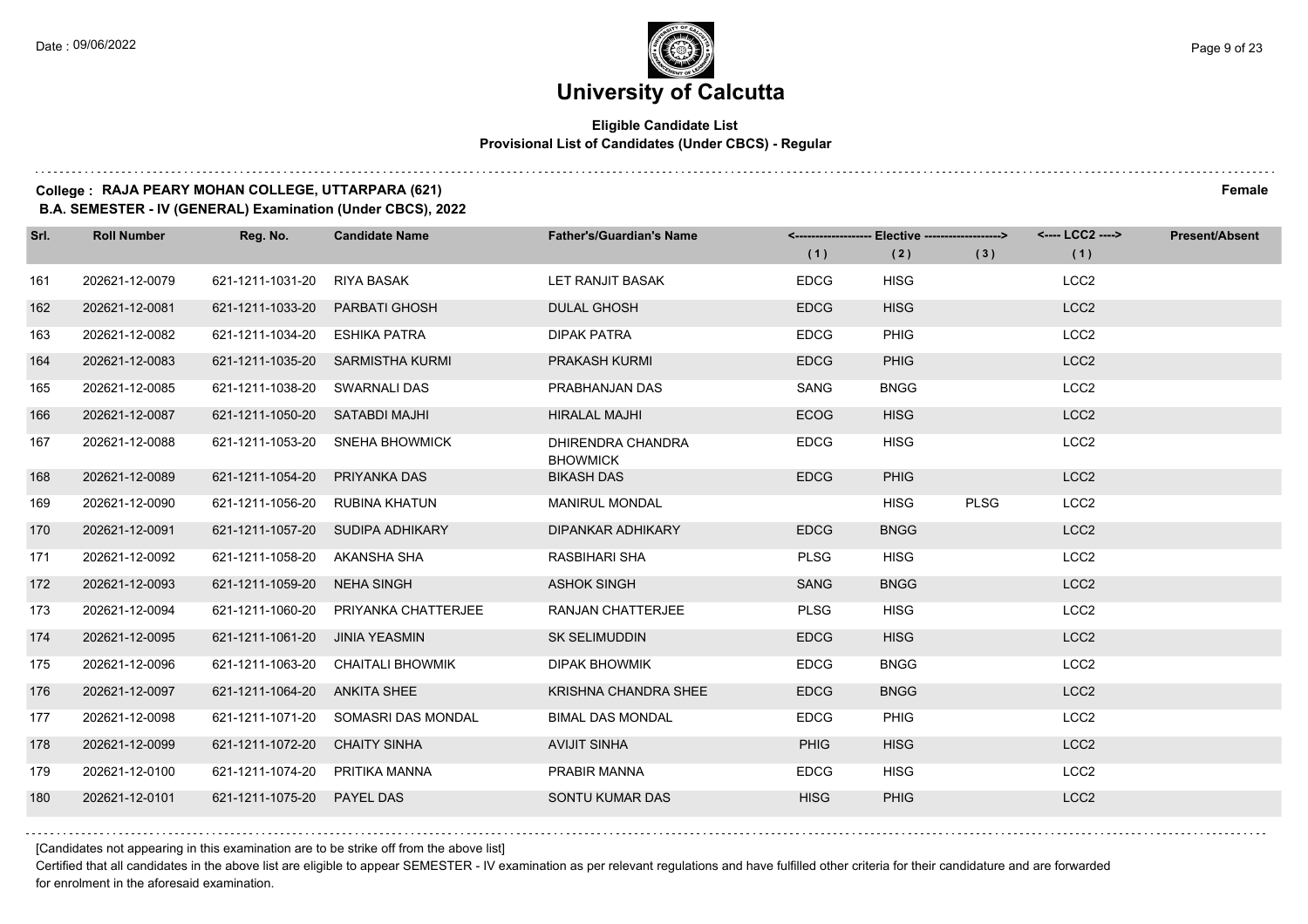### **Eligible Candidate List Provisional List of Candidates (Under CBCS) - Regular**

### **College : RAJA PEARY MOHAN COLLEGE, UTTARPARA (621) Female**

**B.A. SEMESTER - IV (GENERAL) Examination (Under CBCS), 2022**

| Srl. | <b>Roll Number</b> | Reg. No.                      | <b>Candidate Name</b>               | <b>Father's/Guardian's Name</b> |             | <------------------- Elective ------------------> |             | <---- LCC2 ----> | <b>Present/Absent</b> |
|------|--------------------|-------------------------------|-------------------------------------|---------------------------------|-------------|---------------------------------------------------|-------------|------------------|-----------------------|
|      |                    |                               |                                     |                                 | (1)         | (2)                                               | (3)         | (1)              |                       |
| 181  | 202621-12-0102     | 621-1211-1076-20              | SHREYA PATRA                        | <b>DEBDAS PATRA</b>             |             | <b>HISG</b>                                       | <b>ECOG</b> | LCC <sub>2</sub> |                       |
| 182  | 202621-12-0103     |                               | 621-1211-1081-20 ARPITA CHOUDHURY   | DILIP KUMAR CHOUDHURY           | <b>PLSG</b> | <b>PHIG</b>                                       |             | LCC <sub>2</sub> |                       |
| 183  | 202621-12-0104     |                               | 621-1211-1084-20 MOUMITA GHORUI     | <b>BABLU GHORUI</b>             | <b>EDCG</b> | PHIG                                              |             | LCC <sub>2</sub> |                       |
| 184  | 202621-12-0105     | 621-1211-1087-20 DEBISHA SUR  |                                     | <b>SHYAM SUNDAR SUR</b>         | <b>PLSG</b> | <b>HISG</b>                                       |             | LCC <sub>2</sub> |                       |
| 185  | 202621-12-0106     | 621-1211-1088-20 SATHI BAURI  |                                     | <b>RASU BAURI</b>               | <b>EDCG</b> |                                                   | <b>HISG</b> | LCC <sub>2</sub> |                       |
| 186  | 202621-12-0107     | 621-1211-1089-20              | <b>RIMPA MONDAL</b>                 | <b>ALOKE MONDAL</b>             | <b>EDCG</b> | <b>HISG</b>                                       |             | LCC <sub>2</sub> |                       |
| 187  | 202621-12-0108     | 621-1211-1091-20 SUNITA MODAK |                                     | <b>BIREN MODAK</b>              | <b>EDCG</b> | <b>HISG</b>                                       |             | LCC <sub>2</sub> |                       |
| 188  | 202621-12-0109     |                               | 621-1211-1092-20 MONALISA BISWAS    | <b>GOPAL CHANDRA BISWAS</b>     | <b>HISG</b> | <b>PHIG</b>                                       |             | LCC <sub>2</sub> |                       |
| 189  | 202621-12-0110     | 621-1211-1093-20 PIU SIL      |                                     | <b>PARIMAL SIL</b>              | <b>EDCG</b> | <b>BNGG</b>                                       |             | LCC <sub>2</sub> |                       |
| 190  | 202621-12-0111     | 621-1211-1094-20 SONALI KARAR |                                     | PROBHAS KARAR                   | <b>HISG</b> | <b>PHIG</b>                                       |             | LCC <sub>2</sub> |                       |
| 191  | 202621-12-0112     |                               | 621-1211-1095-20 NIBADITA GHOSH     | <b>BIMAN GHOSH</b>              | <b>HISG</b> | <b>PHIG</b>                                       |             | LCC <sub>2</sub> |                       |
| 192  | 202621-12-0113     |                               | 621-1211-1096-20 MAHASWATA BANERJEE | <b>SANTOSH BANERJEE</b>         | <b>EDCG</b> | <b>HISG</b>                                       |             | LCC <sub>2</sub> |                       |
| 193  | 202621-12-0114     |                               | 621-1211-1098-20 TRISHA PRAMANIK    | PINTU PRAMANIK                  | <b>EDCG</b> | <b>HISG</b>                                       |             | LCC <sub>2</sub> |                       |
| 194  | 202621-12-0115     | 621-1211-1101-20 DIYA ROY     |                                     | <b>DULAL ROY</b>                | <b>PLSG</b> | <b>HISG</b>                                       |             | LCC <sub>2</sub> |                       |
| 195  | 202621-12-0116     | 621-1211-1105-20 RAKHI SARAF  |                                     | <b>GANESH SARAF</b>             | <b>HISG</b> | <b>PHIG</b>                                       |             | LCC <sub>2</sub> |                       |
| 196  | 202621-12-0117     | 621-1211-1107-20 RUPA MAITY   |                                     | <b>SAMAR MAITY</b>              | <b>SANG</b> | <b>HISG</b>                                       |             | LCC <sub>2</sub> |                       |
| 197  | 202621-12-0118     | 621-1211-1108-20              | SOMA BARMAN                         | <b>SUSHIL BARMAN</b>            | <b>EDCG</b> | <b>HISG</b>                                       |             | LCC <sub>2</sub> |                       |
| 198  | 202621-12-0119     | 621-1211-1109-20 DISHA MAITY  |                                     | <b>GOKUL MAITY</b>              | <b>PLSG</b> | <b>HISG</b>                                       |             | LCC <sub>2</sub> |                       |
| 199  | 202621-12-0120     |                               | 621-1211-1110-20 SUSMITA SINGHA     | SISIR KUMAR SINGHA              | <b>EDCG</b> | <b>HISG</b>                                       |             | LCC <sub>2</sub> |                       |
| 200  | 202621-12-0121     | 621-1211-1114-20 MOUMITA DAS  |                                     | RABINDRA NATH DAS               | <b>PLSG</b> | <b>HISG</b>                                       |             | LCC <sub>2</sub> |                       |

[Candidates not appearing in this examination are to be strike off from the above list]

Certified that all candidates in the above list are eligible to appear SEMESTER - IV examination as per relevant regulations and have fulfilled other criteria for their candidature and are forwarded for enrolment in the aforesaid examination.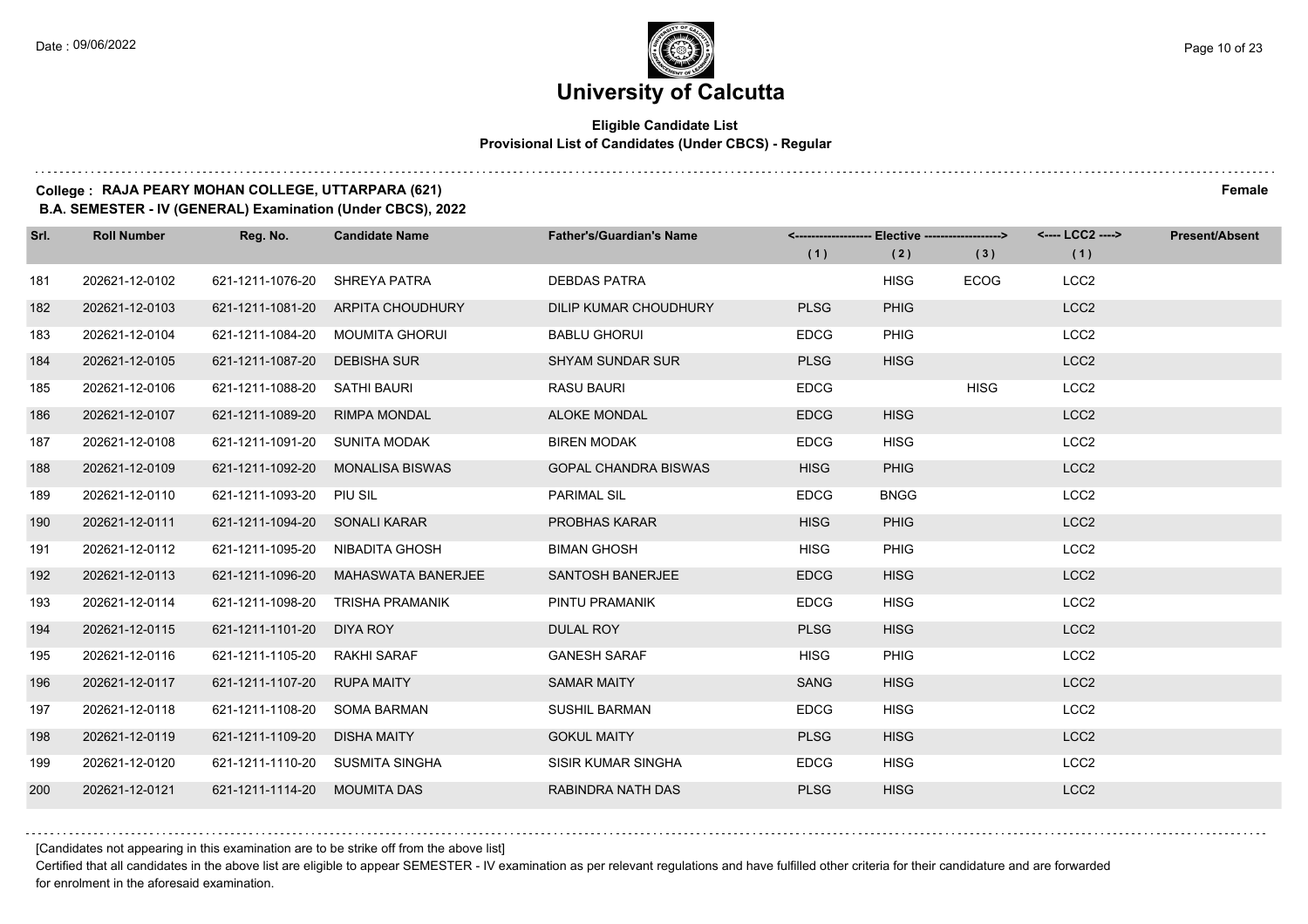### **Eligible Candidate List Provisional List of Candidates (Under CBCS) - Regular**

### **College : RAJA PEARY MOHAN COLLEGE, UTTARPARA (621) Female**

**B.A. SEMESTER - IV (GENERAL) Examination (Under CBCS), 2022**

| Srl. | <b>Roll Number</b> | Reg. No.                      | <b>Candidate Name</b>                | <b>Father's/Guardian's Name</b> | (1)         | <-------------------- Elective ------------------><br>(2) | (3)         | <---- LCC2 ----><br>(1) | <b>Present/Absent</b> |
|------|--------------------|-------------------------------|--------------------------------------|---------------------------------|-------------|-----------------------------------------------------------|-------------|-------------------------|-----------------------|
| 201  | 202621-12-0122     | 621-1211-1115-20              | SUMANA SAHA                          | <b>JOY GOPAL SAHA</b>           | <b>EDCG</b> | <b>PHIG</b>                                               |             | LCC <sub>2</sub>        |                       |
| 202  | 202621-12-0123     |                               | 621-1211-1117-20 TANUSREE KHAMARU    | <b>DIPAK KHAMARU</b>            | <b>EDCG</b> | <b>HISG</b>                                               |             | LCC <sub>2</sub>        |                       |
| 203  | 202621-12-0124     | 621-1211-1118-20 JULEKHA KHAN |                                      | SADIK ALI KHAN                  | <b>PLSG</b> | <b>HISG</b>                                               |             | LCC <sub>2</sub>        |                       |
| 204  | 202621-12-0125     | 621-1211-1119-20 AFREENA KHAN |                                      | <b>ANSWAR KHAN</b>              | <b>PLSG</b> | <b>HISG</b>                                               |             | LCC <sub>2</sub>        |                       |
| 205  | 202621-12-0126     | 621-1211-1121-20 MOUTUSI DAS  |                                      | <b>LATE NIMAI DAS</b>           | <b>PHIG</b> | <b>HISG</b>                                               |             | LCC <sub>2</sub>        |                       |
| 206  | 202621-12-0127     | 621-1211-1122-20 PIU DAS      |                                      | <b>LATE UTTAM DAS</b>           | <b>EDCG</b> | <b>PHIG</b>                                               |             | LCC <sub>2</sub>        |                       |
| 207  | 202621-12-0128     | 621-1211-1123-20 ANKITA MAJHI |                                      | UJJAL MAJHI                     | <b>EDCG</b> | <b>HISG</b>                                               |             | LCC <sub>2</sub>        |                       |
| 208  | 202621-12-0130     | 621-1211-1126-20 PAPRI DAS    |                                      | <b>SUBIR DAS</b>                | <b>EDCG</b> | <b>HISG</b>                                               |             | LCC <sub>2</sub>        |                       |
| 209  | 202621-12-0131     |                               | 621-1211-1128-20 SHRUTI MAJUMDER     | <b>MANAS MAJUMDER</b>           | <b>EDCG</b> | <b>HISG</b>                                               |             | LCC <sub>2</sub>        |                       |
| 210  | 202621-12-0132     |                               | 621-1211-1130-20 SAGORICA HALDER     | <b>GOURANGA HALDER</b>          | <b>EDCG</b> |                                                           | <b>PHIG</b> | LCC <sub>2</sub>        |                       |
| 211  | 202621-12-0133     | 621-1211-1132-20 ARPITA DAS   |                                      | <b>ACHINTA DAS</b>              | <b>EDCG</b> | <b>PHIG</b>                                               |             | LCC <sub>2</sub>        |                       |
| 212  | 202621-12-0134     |                               | 621-1211-1135-20 PRIYANKA BHAKTA     | RAJKUMAR BHAKTA                 | <b>EDCG</b> | <b>HISG</b>                                               |             | LCC <sub>2</sub>        |                       |
| 213  | 202621-12-0135     |                               | 621-1211-1137-20 SOUMALI CHAKRABORTY | SWARAJIT CHAKRABORTY            | <b>PLSG</b> | <b>HISG</b>                                               |             | LCC <sub>2</sub>        |                       |
| 214  | 202621-12-0136     | 621-1211-1138-20 PUSPITA GUHA |                                      | <b>SWAPAN GUHA</b>              | <b>EDCG</b> | <b>PHIG</b>                                               |             | LCC <sub>2</sub>        |                       |
| 215  | 202621-12-0137     |                               | 621-1211-1139-20 SAYANTANI MUKHERJEE | <b>GOURI PRASANNA MUKHERJEE</b> | <b>EDCG</b> | <b>PHIG</b>                                               |             | LCC <sub>2</sub>        |                       |
| 216  | 202621-12-0138     | 621-1211-1140-20 RIMA MAITY   |                                      | <b>ASIT MAITY</b>               | <b>PLSG</b> | <b>HISG</b>                                               |             | LCC <sub>2</sub>        |                       |
| 217  | 202621-12-0139     |                               | 621-1211-1142-20 SK SOHANA KHATUN    | <b>SK SIRAJUDDIN</b>            | <b>PLSG</b> | <b>HISG</b>                                               |             | LCC <sub>2</sub>        |                       |
| 218  | 202621-12-0140     | 621-1211-1143-20 PUJA GHOSH   |                                      | <b>MAHADEB GHOSH</b>            | <b>EDCG</b> | <b>PHIG</b>                                               |             | LCC <sub>2</sub>        |                       |
| 219  | 202621-12-0142     | 621-1211-1145-20 MALLIKA DAS  |                                      | ALOKE KUMAR DAS                 | <b>PLSG</b> | <b>HISG</b>                                               |             | LCC <sub>2</sub>        |                       |
| 220  | 202621-12-0143     |                               | 621-1211-1147-20 PRIYANKA SENAPATI   | <b>SANAT SENAPATI</b>           | <b>PLSG</b> | <b>ENGG</b>                                               |             | LCC <sub>2</sub>        |                       |

[Candidates not appearing in this examination are to be strike off from the above list]

Certified that all candidates in the above list are eligible to appear SEMESTER - IV examination as per relevant regulations and have fulfilled other criteria for their candidature and are forwarded for enrolment in the aforesaid examination.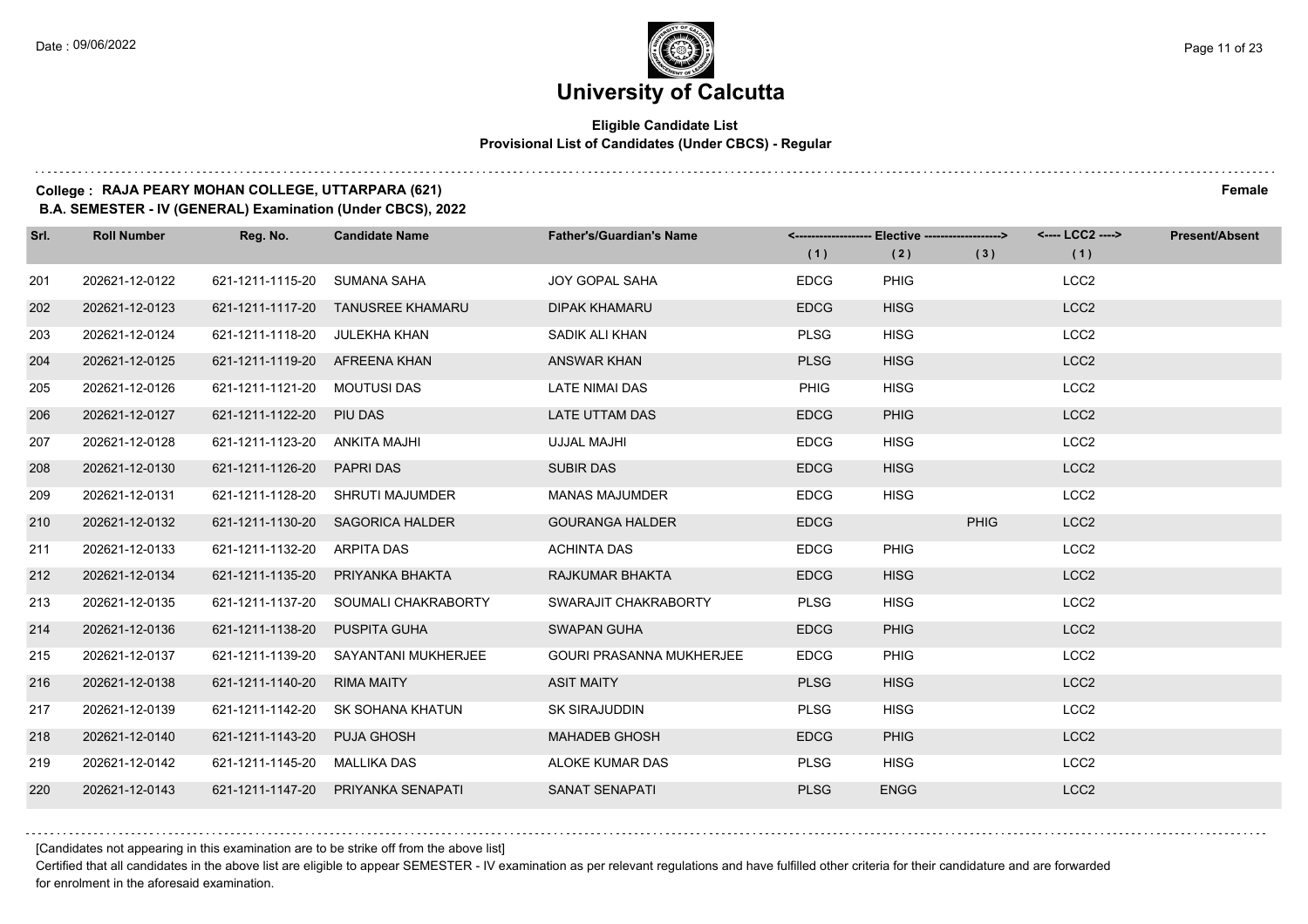$1.111$ 

### **University of Calcutta**

### **Eligible Candidate List Provisional List of Candidates (Under CBCS) - Regular**

### **College : RAJA PEARY MOHAN COLLEGE, UTTARPARA (621) Female**

**B.A. SEMESTER - IV (GENERAL) Examination (Under CBCS), 2022**

| Srl. | <b>Roll Number</b> | Reg. No.                      | <b>Candidate Name</b>                  | <b>Father's/Guardian's Name</b> | (1)         | <------------------- Elective -------------------><br>(2) | (3)         | <---- LCC2 ----><br>(1) | <b>Present/Absent</b> |
|------|--------------------|-------------------------------|----------------------------------------|---------------------------------|-------------|-----------------------------------------------------------|-------------|-------------------------|-----------------------|
| 221  | 202621-12-0144     | 621-1211-1148-20              | <b>PUJA CHATTERJEE</b>                 | PALTU CHATTERJEE                | <b>PLSG</b> | <b>BNGG</b>                                               |             | LCC <sub>2</sub>        |                       |
| 222  | 202621-12-0145     | 621-1211-1151-20              | RITIKA GHOSH                           | PABITRA GHOSH                   | <b>EDCG</b> | <b>PHIG</b>                                               |             | LCC <sub>2</sub>        |                       |
| 223  | 202621-12-0146     |                               | 621-1211-1155-20 SUBHRA MONDAL         | <b>ABADHUT MONDAL</b>           | <b>EDCG</b> | <b>PHIG</b>                                               |             | LCC <sub>2</sub>        |                       |
| 224  | 202621-12-0147     | 621-1211-1156-20              | <b>BARSHA CHATTOPADHYAY</b>            | <b>GAUTAM CHATTOPADHYAY</b>     | <b>EDCG</b> | <b>HISG</b>                                               |             | LCC <sub>2</sub>        |                       |
| 225  | 202621-12-0148     | 621-1211-1157-20              | <b>RIYA GHOSH</b>                      | <b>GOUTAM GHOSH</b>             | <b>EDCG</b> | <b>PHIG</b>                                               |             | LCC <sub>2</sub>        |                       |
| 226  | 202621-12-0149     | 621-1211-1158-20              | RINKU KHANRA                           | <b>NEMAI KHANRA</b>             | <b>PLSG</b> | <b>ENGG</b>                                               |             | LCC <sub>2</sub>        |                       |
| 227  | 202621-12-0150     | 621-1211-1160-20              | RIYA DEB                               | <b>BACHAN DEB</b>               | <b>EDCG</b> | <b>PHIG</b>                                               |             | LCC <sub>2</sub>        |                       |
| 228  | 202621-12-0151     |                               | 621-1211-1163-20 SOURIMA BHATTACHARJEE | SANJIB BHATTACHARYYA            | <b>ENGG</b> | <b>PLSG</b>                                               |             | LCC <sub>2</sub>        |                       |
| 229  | 202621-12-0152     | 621-1211-1171-20              | ANURADHA SARKAR                        | ANUP SARKAR                     |             | <b>HISG</b>                                               | <b>PHIG</b> | LCC <sub>2</sub>        |                       |
| 230  | 202621-12-0153     | 621-1211-1172-20              | <b>PAYEL SINGH</b>                     | <b>BABU SINGH</b>               | <b>EDCG</b> | <b>HISG</b>                                               |             | LCC <sub>2</sub>        |                       |
| 231  | 202621-12-0154     | 621-1211-1173-20              | ISHA DHARA                             | <b>SUSANTA DHARA</b>            | <b>PLSG</b> | <b>HISG</b>                                               |             | LCC <sub>2</sub>        |                       |
| 232  | 202621-12-0155     | 621-1211-1177-20 SHREYA DUTTA |                                        | <b>CHANCHAL DUTTA</b>           | <b>EDCG</b> | <b>HISG</b>                                               |             | LCC <sub>2</sub>        |                       |
| 233  | 202621-12-0156     | 621-1211-1178-20              | <b>JHUMA MONDAL</b>                    | <b>KARTIK MONDAL</b>            | <b>PLSG</b> | <b>PHIG</b>                                               |             | LCC <sub>2</sub>        |                       |
| 234  | 202621-12-0157     | 621-1211-1179-20              | <b>ISHA KUNDU</b>                      | PINTU KUNDU                     | <b>PLSG</b> | <b>HISG</b>                                               |             | LCC <sub>2</sub>        |                       |
| 235  | 202621-12-0158     | 621-1211-1182-20              | SHRUTI DHARA                           | AMAL DHARA                      | SANG        | <b>PHIG</b>                                               |             | LCC <sub>2</sub>        |                       |
| 236  | 202621-12-0159     | 621-1211-1183-20              | SANGITA CHAKRABORTY                    | SHYAMAL CHAKRABORTY             | <b>HISG</b> | <b>PHIG</b>                                               |             | LCC <sub>2</sub>        |                       |
| 237  | 202621-12-0160     | 621-1211-1184-20              | SUDIPA SAMANTA                         | <b>DIPAK SAMANTA</b>            | <b>EDCG</b> | <b>HISG</b>                                               |             | LCC <sub>2</sub>        |                       |
| 238  | 202621-12-0161     | 621-1211-1185-20              | <b>CHAITALI BISWAS</b>                 | <b>GOPAL BISWAS</b>             | <b>HISG</b> | <b>PHIG</b>                                               |             | LCC <sub>2</sub>        |                       |
| 239  | 202621-12-0162     | 621-1211-1186-20              | DONA DEY SARKAR                        | TRIDIB DEY SARKAR               | <b>EDCG</b> | <b>HISG</b>                                               |             | LCC <sub>2</sub>        |                       |
| 240  | 202621-12-0163     | 621-1211-1189-20              | <b>HASIFA KHATUN</b>                   | SK HAFIZ UDDIN                  | <b>PLSG</b> | <b>HISG</b>                                               |             | LCC <sub>2</sub>        |                       |

[Candidates not appearing in this examination are to be strike off from the above list]

Certified that all candidates in the above list are eligible to appear SEMESTER - IV examination as per relevant regulations and have fulfilled other criteria for their candidature and are forwarded for enrolment in the aforesaid examination.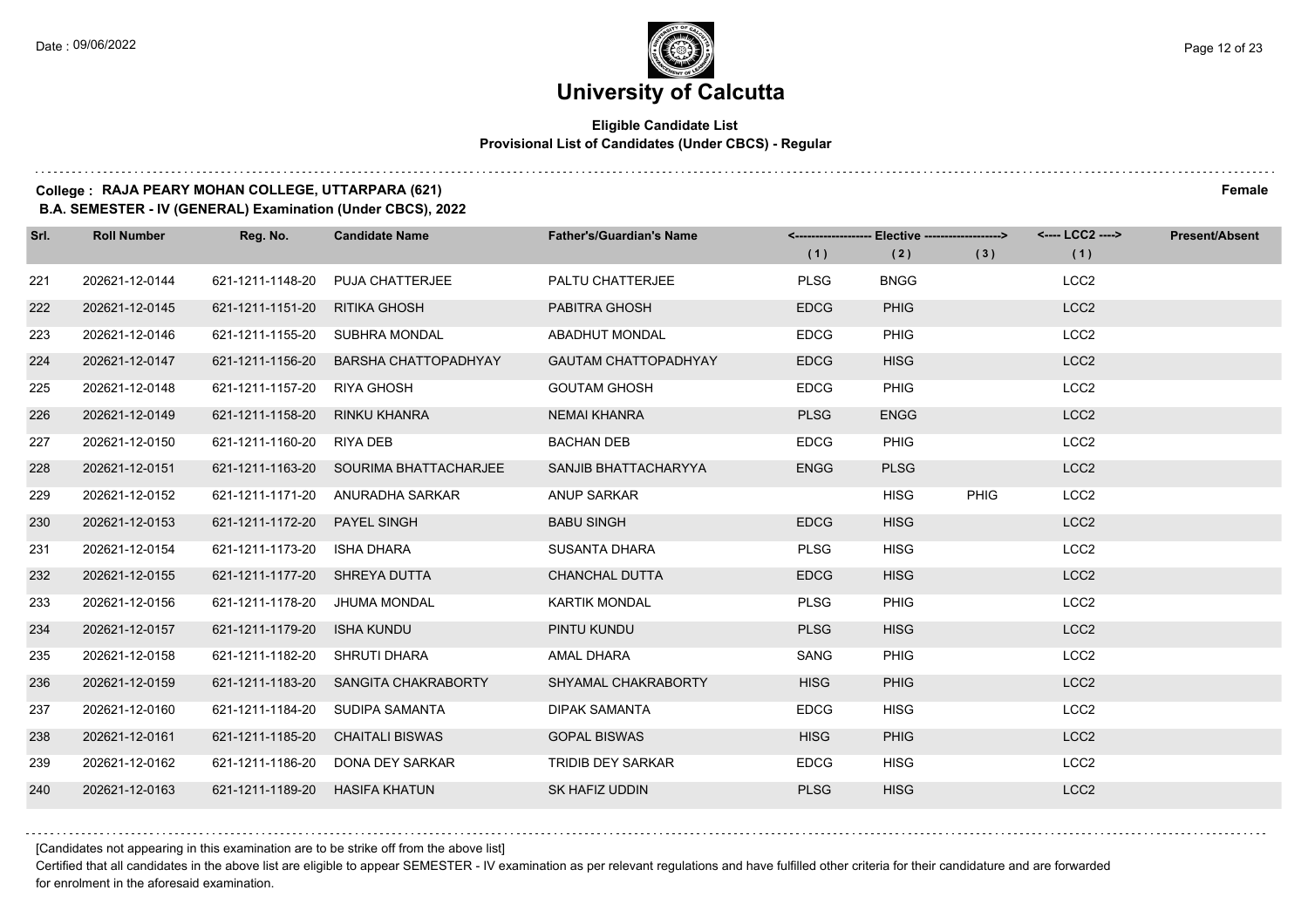### **Eligible Candidate List Provisional List of Candidates (Under CBCS) - Regular**

### **College : RAJA PEARY MOHAN COLLEGE, UTTARPARA (621) Female**

**B.A. SEMESTER - IV (GENERAL) Examination (Under CBCS), 2022**

| Srl. | <b>Roll Number</b> | Reg. No.                       | <b>Candidate Name</b>           | <b>Father's/Guardian's Name</b> | (1)         | <-------------------- Elective -------------------><br>(2) | (3)         | <---- LCC2 ----><br>(1) | <b>Present/Absent</b> |
|------|--------------------|--------------------------------|---------------------------------|---------------------------------|-------------|------------------------------------------------------------|-------------|-------------------------|-----------------------|
| 241  | 202621-12-0164     | 621-1211-1191-20               | KUHURIKA BOSE                   | <b>RANA BOSE</b>                | <b>EDCG</b> | <b>BNGG</b>                                                |             | LCC <sub>2</sub>        |                       |
| 242  | 202621-12-0165     | 621-1211-1193-20               | KABERI CHOWDHURY                | MANABENDRA CHOWDHURY            | <b>EDCG</b> | <b>PHIG</b>                                                |             | LCC <sub>2</sub>        |                       |
| 243  | 202621-12-0166     | 621-1211-1194-20 AHANA CHANDA  |                                 | APURBA KUMAR CHANDA             | <b>EDCG</b> | <b>PHIG</b>                                                |             | LCC <sub>2</sub>        |                       |
| 244  | 202621-12-0167     | 621-1211-1195-20 SAMPA MANNA   |                                 | ANUP MANNA                      | <b>PHIG</b> | <b>HISG</b>                                                |             | LCC <sub>2</sub>        |                       |
| 245  | 202621-12-0168     | 621-1211-1197-20               | POULOMI MARICK                  | <b>ARUN MARICK</b>              | <b>EDCG</b> | <b>PHIG</b>                                                |             | LCC <sub>2</sub>        |                       |
| 246  | 202621-12-0170     |                                | 621-1211-1200-20 NATASA SHARMA  | <b>KAPIL SHARMA</b>             | <b>EDCG</b> | <b>PHIG</b>                                                |             | LCC <sub>2</sub>        |                       |
| 247  | 202621-12-0171     | 621-1211-1201-20 TITLI HUDUT   |                                 | <b>TAPAN HUDUT</b>              | <b>EDCG</b> | <b>HISG</b>                                                |             | LCC <sub>2</sub>        |                       |
| 248  | 202621-12-0172     | 621-1211-1204-20 PUJA DAS      |                                 | SUMATHA NATH DAS                | <b>PLSG</b> | <b>HISG</b>                                                |             | LCC <sub>2</sub>        |                       |
| 249  | 202621-12-0173     | 621-1211-1205-20               | JHUMA NEGEL                     | <b>BECHURAM NEGEL</b>           | <b>EDCG</b> | <b>PHIG</b>                                                |             | LCC <sub>2</sub>        |                       |
| 250  | 202621-12-0174     |                                | 621-1211-1208-20 SUJATA BARMAN  | <b>BISHNU BARMAN</b>            | <b>PLSG</b> | <b>HISG</b>                                                |             | LCC <sub>2</sub>        |                       |
| 251  | 202621-12-0175     | 621-1211-1209-20               | <b>RUMA KANDER</b>              | <b>MADAN KANDER</b>             |             | <b>ENGG</b>                                                | <b>PLSG</b> | LCC <sub>2</sub>        |                       |
| 252  | 202621-12-0176     |                                | 621-1211-1210-20 SHIBANI MAHATO | SHIBNATH MAHATO                 | <b>EDCG</b> | <b>PHIG</b>                                                |             | LCC <sub>2</sub>        |                       |
| 253  | 202621-12-0177     | 621-1211-1211-20               | <b>DIPIKA SINGH</b>             | <b>BISWASNATH SINGH</b>         | <b>PHIG</b> | <b>HISG</b>                                                |             | LCC <sub>2</sub>        |                       |
| 254  | 202621-12-0178     | 621-1211-1215-20               | <b>ESHIKA SOM</b>               | <b>BIDYUT KUMAR SOM</b>         | <b>PLSG</b> | <b>HISG</b>                                                |             | LCC <sub>2</sub>        |                       |
| 255  | 202621-12-0179     | 621-1211-1216-20 TANUSRI DUTTA |                                 | CHANDAN DUTTA                   | <b>PLSG</b> | <b>HISG</b>                                                |             | LCC <sub>2</sub>        |                       |
| 256  | 202621-12-0180     | 621-1211-1220-20 RITU HALDER   |                                 | <b>ASIM HALDER</b>              | <b>PLSG</b> | <b>HISG</b>                                                |             | LCC <sub>2</sub>        |                       |
| 257  | 202621-12-0181     | 621-1211-1223-20               | <b>TINA BAG</b>                 | <b>RAM CHANDRA BAG</b>          | <b>HISG</b> | <b>PHIG</b>                                                |             | LCC <sub>2</sub>        |                       |
| 258  | 202621-12-0182     | 621-1211-1224-20 SAHINA KHATUN |                                 | <b>SK RAHAMAN</b>               | <b>PHIG</b> | <b>BNGG</b>                                                |             | LCC <sub>2</sub>        |                       |
| 259  | 202621-12-0183     | 621-1211-1225-20 ANANYA KOLEY  |                                 | PARESH NATH KOLEY               | <b>EDCG</b> | <b>PHIG</b>                                                |             | LCC <sub>2</sub>        |                       |
| 260  | 202621-12-0184     | 621-1211-1228-20 SHEIKH HASINA |                                 | <b>SK SALAUDDIN</b>             | <b>PLSG</b> | <b>HISG</b>                                                |             | LCC <sub>2</sub>        |                       |

[Candidates not appearing in this examination are to be strike off from the above list]

Certified that all candidates in the above list are eligible to appear SEMESTER - IV examination as per relevant regulations and have fulfilled other criteria for their candidature and are forwarded for enrolment in the aforesaid examination.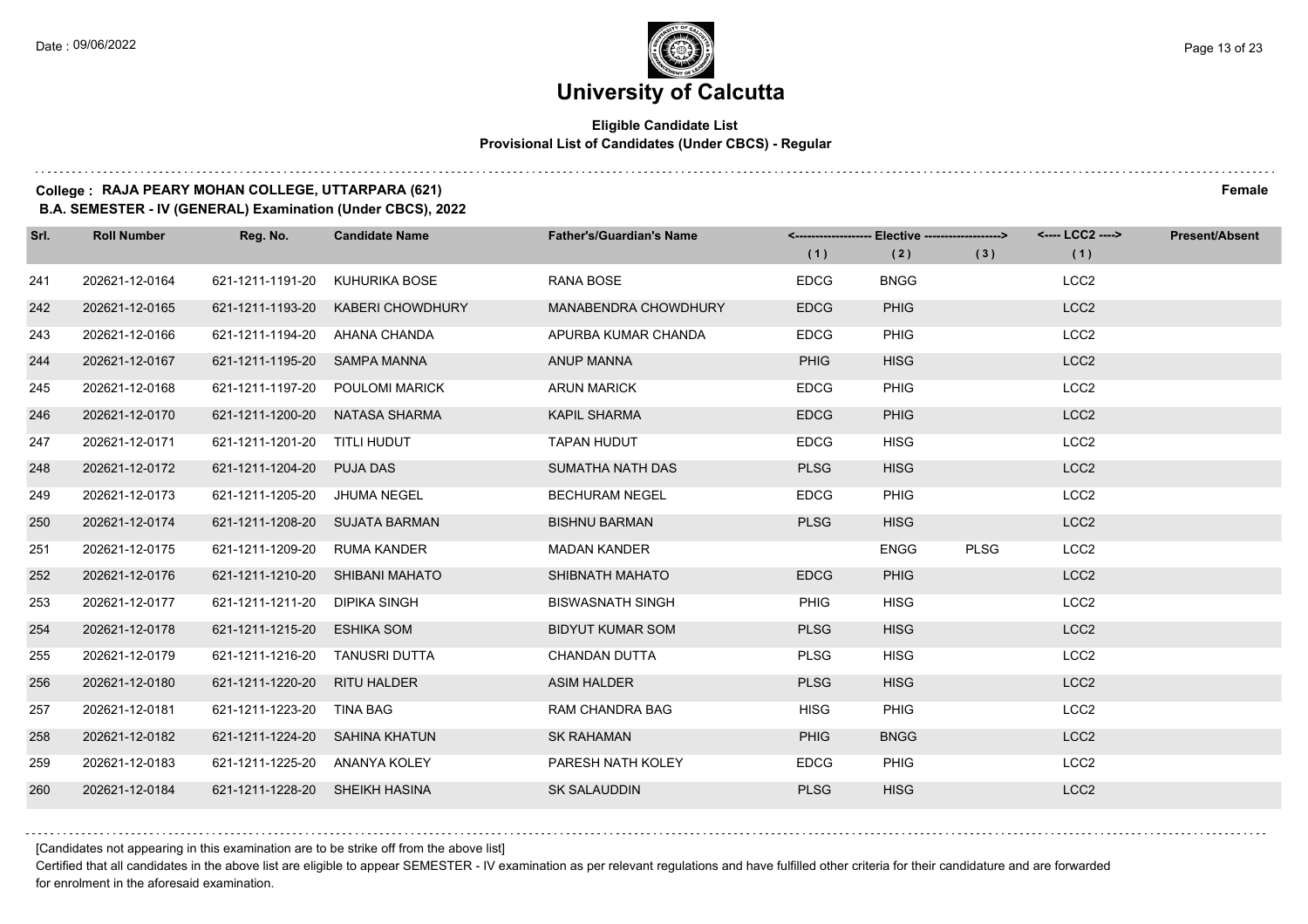### **Eligible Candidate List Provisional List of Candidates (Under CBCS) - Regular**

### **College : RAJA PEARY MOHAN COLLEGE, UTTARPARA (621) Female**

**B.A. SEMESTER - IV (GENERAL) Examination (Under CBCS), 2022**

| Srl. | <b>Roll Number</b> | Reg. No.                       | <b>Candidate Name</b>             | <b>Father's/Guardian's Name</b> | (1)         | <------------------- Elective -------------------><br>(2) | (3) | <---- LCC2 ----><br>(1) | <b>Present/Absent</b> |
|------|--------------------|--------------------------------|-----------------------------------|---------------------------------|-------------|-----------------------------------------------------------|-----|-------------------------|-----------------------|
| 261  | 202621-12-0185     | 621-1211-1230-20               | AFSANA KHATUN                     | SK ASGAR ALI                    | <b>EDCG</b> | <b>PHIG</b>                                               |     | LCC <sub>2</sub>        |                       |
| 262  | 202621-12-0186     | 621-1211-1231-20 DIVYA KARAR   |                                   | <b>SUDEV KARAR</b>              | <b>ENGG</b> | <b>PHIG</b>                                               |     | LCC <sub>2</sub>        |                       |
| 263  | 202621-12-0187     |                                | 621-1211-1234-20 SUPRIYA BISWAS   | <b>BABLU BISWAS</b>             | <b>ECOG</b> | <b>HISG</b>                                               |     | LCC <sub>2</sub>        |                       |
| 264  | 202621-12-0188     |                                | 621-1211-1239-20 SOUMITA SINGHA   | PRASANTA SINGHA                 | <b>EDCG</b> | <b>SANG</b>                                               |     | LCC <sub>2</sub>        |                       |
| 265  | 202621-12-0189     | 621-1211-1241-20               | ISHA SARKAR                       | <b>SUMIT SARKAR</b>             | <b>PLSG</b> | <b>HISG</b>                                               |     | LCC <sub>2</sub>        |                       |
| 266  | 202621-12-0190     | 621-1211-1242-20 FIROJA KHATUN |                                   | <b>SK SAJAHAN</b>               | <b>PLSG</b> | <b>HISG</b>                                               |     | LCC <sub>2</sub>        |                       |
| 267  | 202621-12-0191     | 621-1211-1244-20 TANUSREE DEY  |                                   | PRADIP KUMAR DEY                | <b>EDCG</b> | <b>HISG</b>                                               |     | LCC <sub>2</sub>        |                       |
| 268  | 202621-12-0192     |                                | 621-1211-1246-20 PAROMITA SARKAR  | <b>PARIMAL SARKAR</b>           | <b>EDCG</b> | <b>HISG</b>                                               |     | LCC <sub>2</sub>        |                       |
| 269  | 202621-12-0193     | 621-1211-1251-20 SANJITA JANA  |                                   | AJAY JANA                       | <b>PHIG</b> | <b>HISG</b>                                               |     | LCC <sub>2</sub>        |                       |
| 270  | 202621-12-0194     | 621-1211-1252-20 SUMEDHA GUHA  |                                   | <b>BISWANATH GUHA</b>           | <b>EDCG</b> | <b>HISG</b>                                               |     | LCC <sub>2</sub>        |                       |
| 271  | 202621-12-0195     | 621-1211-1253-20 ANUSHA BARUA  |                                   | AJIT BARUA                      | <b>PHIG</b> | <b>HISG</b>                                               |     | LCC <sub>2</sub>        |                       |
| 272  | 202621-12-0196     | 621-1211-1256-20 HASINA KHATUN |                                   | <b>SK SAFIR RAHAMAN</b>         | <b>PHIG</b> | <b>HISG</b>                                               |     | LCC <sub>2</sub>        |                       |
| 273  | 202621-12-0197     | 621-1211-1258-20               | <b>TRINA BANERJEE</b>             | <b>SUDIP BANERJEE</b>           | <b>PLSG</b> | <b>HISG</b>                                               |     | LCC <sub>2</sub>        |                       |
| 274  | 202621-12-0198     | 621-1211-1259-20 PIYALI DAS    |                                   | <b>GOUTAM DAS</b>               | <b>PLSG</b> | <b>HISG</b>                                               |     | LCC <sub>2</sub>        |                       |
| 275  | 202621-12-0199     | 621-1211-1261-20 MOUMITA DEY   |                                   | ARUN DEY                        | <b>PHIG</b> | <b>HISG</b>                                               |     | LCC <sub>2</sub>        |                       |
| 276  | 202621-12-0200     |                                | 621-1211-1262-20 PRIYANKA AICHROY | <b>SUBHAS AICHROY</b>           | <b>HISG</b> | <b>SANG</b>                                               |     | LCC <sub>2</sub>        |                       |
| 277  | 202621-12-0201     | 621-1211-1264-20               | SNEHA PATRA                       | <b>SRIMANTA PATRA</b>           | <b>EDCG</b> | SANG                                                      |     | LCC <sub>2</sub>        |                       |
| 278  | 202621-12-0202     | 621-1211-1265-20 NISHA SINGH   |                                   | <b>DIPAK SINGH</b>              | <b>EDCG</b> | <b>PHIG</b>                                               |     | LCC <sub>2</sub>        |                       |
| 279  | 202621-12-0203     | 621-1211-1266-20 RESHMI KHATUN |                                   | <b>MD RAFIK</b>                 | <b>EDCG</b> | <b>PHIG</b>                                               |     | LCC <sub>2</sub>        |                       |
| 280  | 202621-12-0204     | 621-1211-1272-20 RIYA MAJUMDER |                                   | <b>SUNANDA MAJUMDER</b>         | <b>EDCG</b> | <b>PHIG</b>                                               |     | LCC <sub>2</sub>        |                       |

[Candidates not appearing in this examination are to be strike off from the above list]

Certified that all candidates in the above list are eligible to appear SEMESTER - IV examination as per relevant regulations and have fulfilled other criteria for their candidature and are forwarded for enrolment in the aforesaid examination.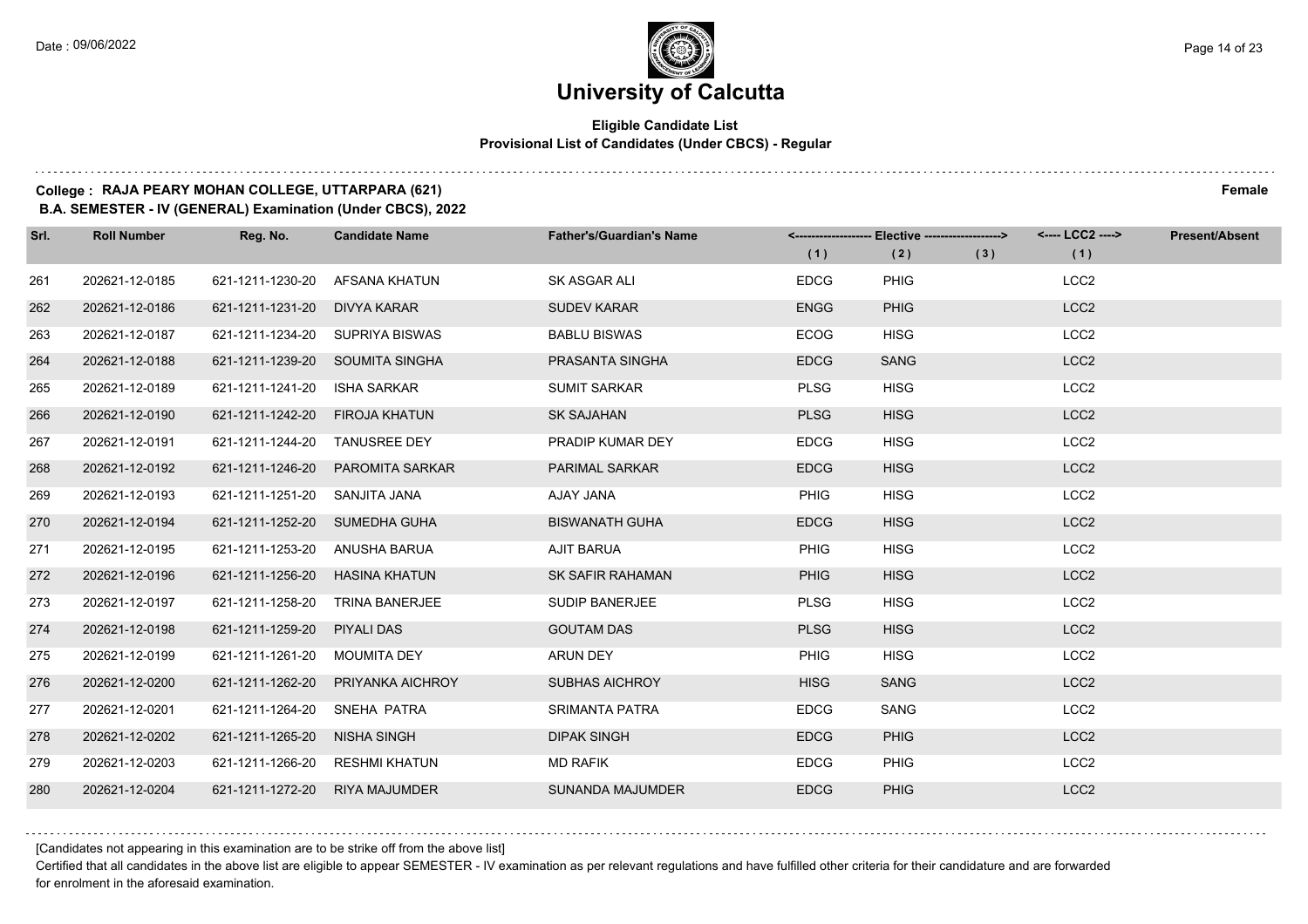### **Eligible Candidate List Provisional List of Candidates (Under CBCS) - Regular**

### **College : RAJA PEARY MOHAN COLLEGE, UTTARPARA (621) Female**

**B.A. SEMESTER - IV (GENERAL) Examination (Under CBCS), 2022**

| Srl. | <b>Roll Number</b> | Reg. No.                      | <b>Candidate Name</b>                 | <b>Father's/Guardian's Name</b> |             | <-------------------- Elective -------------------> |             | <---- LCC2 ----> | <b>Present/Absent</b> |
|------|--------------------|-------------------------------|---------------------------------------|---------------------------------|-------------|-----------------------------------------------------|-------------|------------------|-----------------------|
|      |                    |                               |                                       |                                 | (1)         | (2)                                                 | (3)         | (1)              |                       |
| 281  | 202621-12-0205     | 621-1211-1273-20              | RIMA NATH                             | RABINDRA NATH NATH              | <b>EDCG</b> | <b>PHIG</b>                                         |             | LCC <sub>2</sub> |                       |
| 282  | 202621-12-0206     | 621-1211-1274-20 SRIYA BISWAS |                                       | <b>ANIL KUMAR BISWAS</b>        | <b>SANG</b> | <b>BNGG</b>                                         |             | LCC <sub>2</sub> |                       |
| 283  | 202621-12-0207     | 621-1211-1275-20 JYOTI SHARMA |                                       | <b>ARUN SHARMA</b>              | <b>PLSG</b> | <b>HISG</b>                                         |             | LCC <sub>2</sub> |                       |
| 284  | 202621-12-0208     | 621-1211-1277-20 SUSMITA DAS  |                                       | <b>SUKANTA DAS</b>              | <b>PLSG</b> | <b>PHIG</b>                                         |             | LCC <sub>2</sub> |                       |
| 285  | 202621-12-0209     | 621-1211-1278-20              | SUPARNA MONDAL                        | SANTOSH MONDAL                  | <b>EDCG</b> | <b>PHIG</b>                                         |             | LCC <sub>2</sub> |                       |
| 286  | 202621-12-0210     |                               | 621-1211-1279-20 RAJASHREE KABIRAJ    | <b>MANIK KABIRAJ</b>            | <b>EDCG</b> | <b>HISG</b>                                         |             | LCC <sub>2</sub> |                       |
| 287  | 202621-12-0211     |                               | 621-1211-1280-20 MOUSUMI ADHIKARY     | RAJU ADHIKARY                   | <b>PLSG</b> | <b>HISG</b>                                         |             | LCC <sub>2</sub> |                       |
| 288  | 202621-12-0212     |                               | 621-1211-1282-20 PRIYASMITA PAUL      | KASH NATH PAUL                  | <b>EDCG</b> | <b>HISG</b>                                         |             | LCC <sub>2</sub> |                       |
| 289  | 202621-12-0213     | 621-1211-1283-20              | SUMANA GHOSH                          | KASHINATH GHOSH                 | <b>EDCG</b> | <b>HISG</b>                                         |             | LCC <sub>2</sub> |                       |
| 290  | 202621-12-0214     |                               | 621-1211-1284-20 ANKITA ADHIKARY      | <b>BAPPA ADHIKARY</b>           | <b>PLSG</b> | <b>HISG</b>                                         |             | LCC <sub>2</sub> |                       |
| 291  | 202621-12-0215     | 621-1211-1286-20 ANAMIKA DAS  |                                       | <b>AMAR DAS</b>                 | SANG        | <b>BNGG</b>                                         |             | LCC <sub>2</sub> |                       |
| 292  | 202621-12-0216     |                               | 621-1211-1289-20 PRATTYUSHA MITRA     | PARAG TARU MITRA                | <b>PLSG</b> | <b>HISG</b>                                         |             | LCC <sub>2</sub> |                       |
| 293  | 202621-12-0217     | 621-1211-1290-20              | KUHELI DAS                            | LATE SUSHIL DAS                 | <b>EDCG</b> | PHIG                                                |             | LCC <sub>2</sub> |                       |
| 294  | 202621-12-0218     | 621-1211-1291-20 SUDIPTA DAS  |                                       | <b>BIJOY DAS</b>                | <b>EDCG</b> | <b>HISG</b>                                         |             | LCC <sub>2</sub> |                       |
| 295  | 202621-12-0219     | 621-1211-1295-20 REYA BANIK   |                                       | LATE JOYDEB BANIK               | <b>HISG</b> | SANG                                                |             | LCC <sub>2</sub> |                       |
| 296  | 202621-12-0223     | 621-1211-1305-20 RIMPA DUTTA  |                                       | ARUN DUTTA                      | <b>PLSG</b> | <b>ENGG</b>                                         |             | LCC <sub>2</sub> |                       |
| 297  | 202621-12-0224     | 621-1211-1308-20              | <b>ANKITA DAS</b>                     | ARUN KUMAR DAS                  | <b>HISG</b> | <b>PHIG</b>                                         |             | LCC <sub>2</sub> |                       |
| 298  | 202621-12-0225     |                               | 621-1211-1311-20 CHAITALI PASWAN      | LATE NAGINA PASWAN              |             | <b>HISG</b>                                         | <b>PHIG</b> | LCC <sub>2</sub> |                       |
| 299  | 202621-12-0226     |                               | 621-1211-1312-20 DARSHANA CHAKROBORTY | SHYAMAL CHAKRABORTY             | <b>EDCG</b> | <b>BNGG</b>                                         |             | LCC <sub>2</sub> |                       |
| 300  | 202621-12-0229     | 621-1211-1317-20 PUJA MITRA   |                                       | <b>KAMAL MITRA</b>              | <b>EDCG</b> | <b>PHIG</b>                                         |             | LCC <sub>2</sub> |                       |

[Candidates not appearing in this examination are to be strike off from the above list]

Certified that all candidates in the above list are eligible to appear SEMESTER - IV examination as per relevant regulations and have fulfilled other criteria for their candidature and are forwarded for enrolment in the aforesaid examination.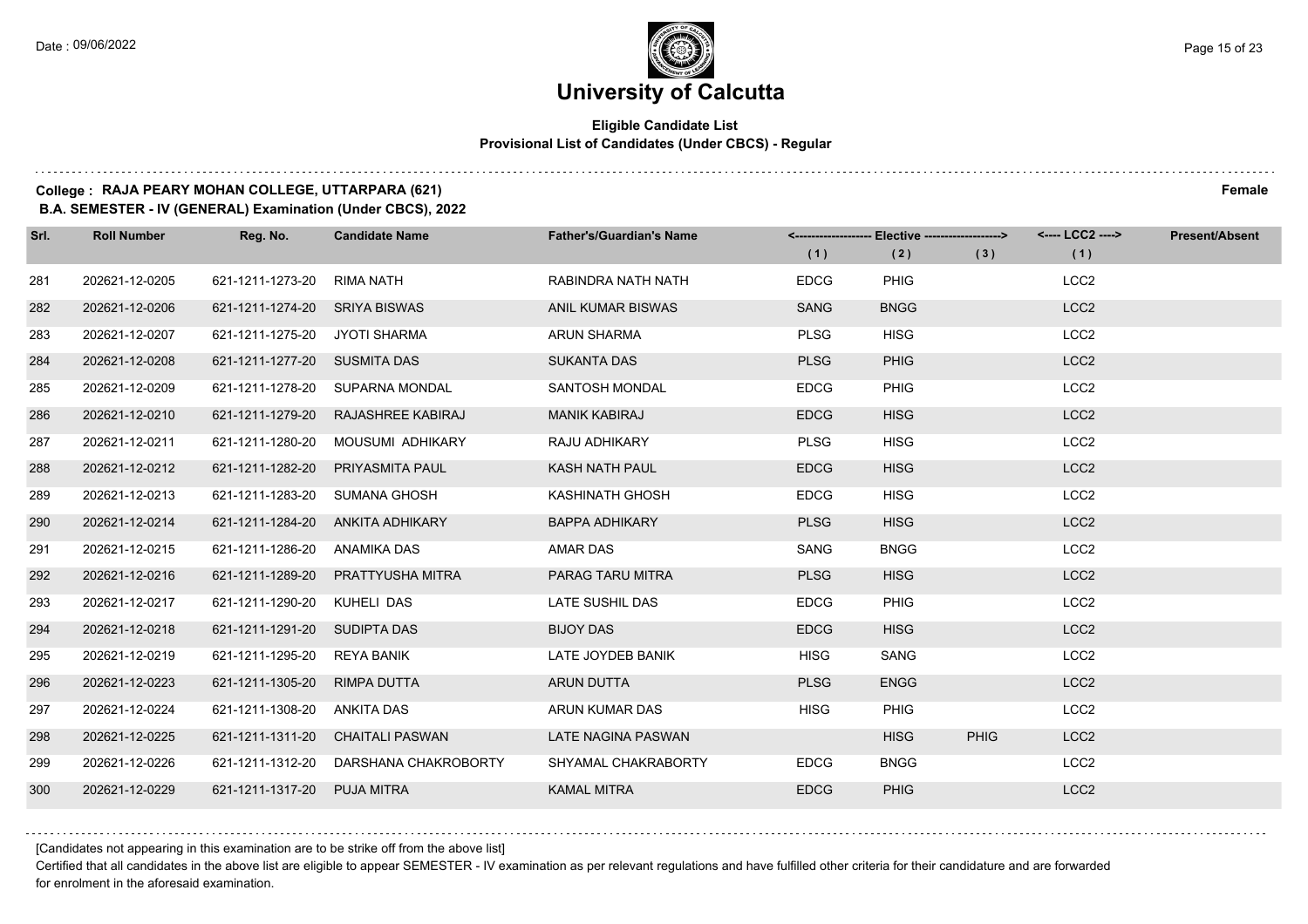### **Eligible Candidate List Provisional List of Candidates (Under CBCS) - Regular**

### **College : RAJA PEARY MOHAN COLLEGE, UTTARPARA (621) Female**

**B.A. SEMESTER - IV (GENERAL) Examination (Under CBCS), 2022**

| Srl. | <b>Roll Number</b> | Reg. No.                      | <b>Candidate Name</b>            | <b>Father's/Guardian's Name</b> |             | <-------------------- Elective ------------------> |             | <---- LCC2 ----> | <b>Present/Absent</b> |
|------|--------------------|-------------------------------|----------------------------------|---------------------------------|-------------|----------------------------------------------------|-------------|------------------|-----------------------|
|      |                    |                               |                                  |                                 | (1)         | (2)                                                | (3)         | (1)              |                       |
| 301  | 202621-12-0230     | 621-1211-1319-20              | <b>ISHA PARUI</b>                | LATE RAJAT PARUI                | <b>HISG</b> | <b>ENGG</b>                                        |             | LCC <sub>2</sub> |                       |
| 302  | 202621-12-0231     | 621-1211-1320-20              | PRAGYA MANNA                     | PRASANTA MANNA                  | <b>EDCG</b> |                                                    | <b>HISG</b> | LCC <sub>2</sub> |                       |
| 303  | 202621-12-0232     | 621-1211-1322-20              | RIMPI PAUL                       | <b>BISWANATH PAUL</b>           | <b>ECOG</b> | <b>HISG</b>                                        |             | LCC <sub>2</sub> |                       |
| 304  | 202621-12-0233     | 621-1211-1323-20 SONIA HALDER |                                  | <b>BHOLA HALDER</b>             | <b>EDCG</b> | <b>PHIG</b>                                        |             | LCC <sub>2</sub> |                       |
| 305  | 202621-12-0234     | 621-1211-1325-20              | SUTRISHNA NAG                    | LET SANKAR NAG                  | <b>EDCG</b> | <b>PHIG</b>                                        |             | LCC <sub>2</sub> |                       |
| 306  | 202621-12-0235     | 621-1211-1326-20              | PARNA GHARAMI                    | <b>PRABIR GHARAMI</b>           | <b>SANG</b> | <b>BNGG</b>                                        |             | LCC <sub>2</sub> |                       |
| 307  | 202621-12-0236     | 621-1211-1328-20 TRISHA DUTTA |                                  | <b>JAGADISH DUTTA</b>           | <b>PHIG</b> | <b>HISG</b>                                        |             | LCC <sub>2</sub> |                       |
| 308  | 202621-12-0237     |                               | 621-1211-1329-20 SWARNA SAMANTA  | <b>GANESH SAMANTA</b>           |             | <b>HISG</b>                                        | <b>PLSG</b> | LCC <sub>2</sub> |                       |
| 309  | 202621-12-0238     | 621-1211-1330-20              | <b>SHARMISTHA DAS</b>            | <b>SUKUMAR DAS</b>              | <b>PLSG</b> | <b>HISG</b>                                        |             | LCC <sub>2</sub> |                       |
| 310  | 202621-12-0240     | 621-1211-1336-20 ANNY SAHIN   |                                  | <b>SK SAIFUDDIN</b>             | <b>PLSG</b> | <b>HISG</b>                                        |             | LCC <sub>2</sub> |                       |
| 311  | 202621-12-0241     |                               | 621-1211-1338-20 PALLABI PAKREY  | SHAMBHU PAKREY                  | <b>EDCG</b> | <b>PHIG</b>                                        |             | LCC <sub>2</sub> |                       |
| 312  | 202621-12-0242     | 621-1211-1339-20 SIPRA DAS    |                                  | NIRANJAN DAS                    | <b>EDCG</b> | <b>HISG</b>                                        |             | LCC <sub>2</sub> |                       |
| 313  | 202621-12-0243     | 621-1211-1341-20              | <b>BROTOTI BARUA</b>             | SWAPAN KUMAR BARUA              | <b>HISG</b> | <b>ENGG</b>                                        |             | LCC <sub>2</sub> |                       |
| 314  | 202621-12-0244     |                               | 621-1211-1343-20 SHRUTI BANERJEE | PINTU BANERJEE                  | <b>HISG</b> | <b>PHIG</b>                                        |             | LCC <sub>2</sub> |                       |
| 315  | 202621-12-0245     | 621-1211-1344-20              | JAYA GOSAI                       | <b>ASHOK GOSAI</b>              | <b>EDCG</b> | <b>HISG</b>                                        |             | LCC <sub>2</sub> |                       |
| 316  | 202621-12-0246     | 621-1211-1345-20 SARNALI DEY  |                                  | <b>SAMIR DEY</b>                | <b>EDCG</b> | <b>PHIG</b>                                        |             | LCC <sub>2</sub> |                       |
| 317  | 202621-12-0248     | 621-1211-1348-20              | <b>MONISHA SAMONTA</b>           | <b>GOPAL SAMONTA</b>            | <b>PLSG</b> | <b>HISG</b>                                        |             | LCC <sub>2</sub> |                       |
| 318  | 202621-12-0249     | 621-1211-1351-20              | SNEHASHREE BASU                  | AJAY KUMAR BASU                 | <b>EDCG</b> | <b>HISG</b>                                        |             | LCC <sub>2</sub> |                       |
| 319  | 202621-12-0250     | 621-1211-1352-20              | MOUMITA PURAKAYASTHA             | DIPAK PURAKAYASTHA              | <b>HISG</b> | PHIG                                               |             | LCC <sub>2</sub> |                       |
| 320  | 202621-12-0251     | 621-1211-1354-20              | <b>PRIYA CHARI</b>               | <b>SAILEN CHARI</b>             | <b>EDCG</b> | <b>HISG</b>                                        |             | LCC <sub>2</sub> |                       |

[Candidates not appearing in this examination are to be strike off from the above list]

Certified that all candidates in the above list are eligible to appear SEMESTER - IV examination as per relevant regulations and have fulfilled other criteria for their candidature and are forwarded for enrolment in the aforesaid examination.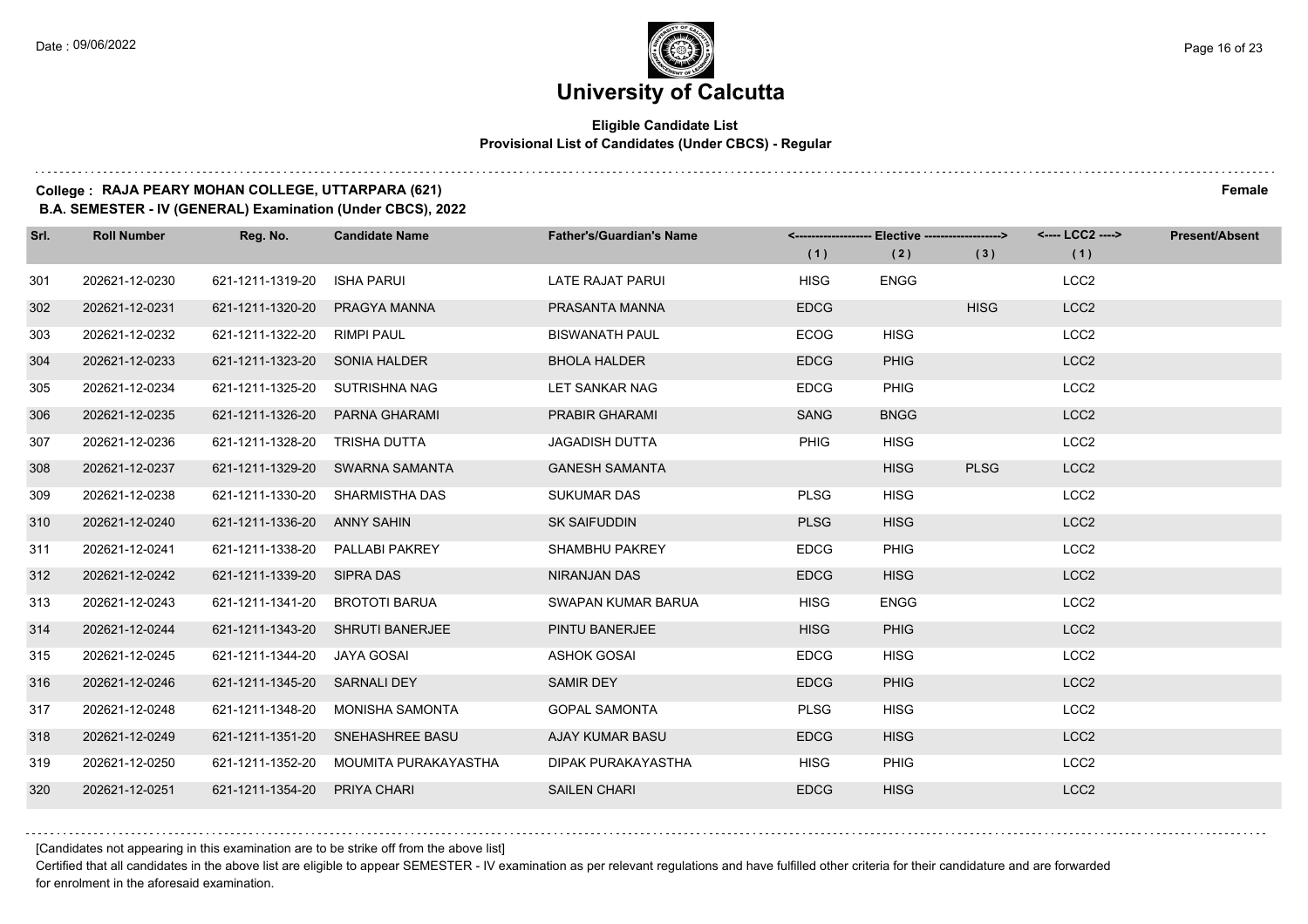### **Eligible Candidate List Provisional List of Candidates (Under CBCS) - Regular**

### **College : RAJA PEARY MOHAN COLLEGE, UTTARPARA (621) Female**

**B.A. SEMESTER - IV (GENERAL) Examination (Under CBCS), 2022**

| Srl. | <b>Roll Number</b> | Reg. No.                       | <b>Candidate Name</b>               | <b>Father's/Guardian's Name</b> | (1)         | <-------------------- Elective ------------------><br>(2) | (3)         | <---- LCC2 ----><br>(1) | <b>Present/Absent</b> |
|------|--------------------|--------------------------------|-------------------------------------|---------------------------------|-------------|-----------------------------------------------------------|-------------|-------------------------|-----------------------|
| 321  | 202621-12-0252     | 621-1211-1355-20               | SUSMITA KAR                         | <b>ALOKE KAR</b>                | <b>EDCG</b> | <b>HISG</b>                                               |             | LCC <sub>2</sub>        |                       |
| 322  | 202621-12-0253     |                                | 621-1211-1356-20 TIYASHA MUKHERJEE  | <b>AVIJIT MUKHERJEE</b>         | <b>PLSG</b> | <b>HISG</b>                                               |             | LCC <sub>2</sub>        |                       |
| 323  | 202621-12-0254     | 621-1211-1357-20 SUPRIYA KAYAL |                                     | <b>SUJAN KAYAL</b>              | <b>HISG</b> | <b>EDCG</b>                                               |             | LCC <sub>2</sub>        |                       |
| 324  | 202621-12-0256     | 621-1211-1364-20 SWGATA DEY    |                                     | <b>GOUTAM DEY</b>               | <b>PLSG</b> | <b>ENGG</b>                                               |             | LCC <sub>2</sub>        |                       |
| 325  | 202621-12-0257     | 621-1211-1365-20               | REA NANDI                           | <b>BISWAJIT NANDI</b>           | <b>HISG</b> | <b>ENGG</b>                                               |             | LCC <sub>2</sub>        |                       |
| 326  | 202621-12-0258     |                                | 621-1211-1366-20 SUCHITA MONDAL     | <b>BABLU MONDAL</b>             | <b>EDCG</b> | <b>PHIG</b>                                               |             | LCC <sub>2</sub>        |                       |
| 327  | 202621-12-0259     | 621-1211-1369-20 RIYA SHAW     |                                     | <b>BINOD SHAW</b>               |             | ENGG                                                      | <b>PLSG</b> | LCC <sub>2</sub>        |                       |
| 328  | 202621-12-0261     |                                | 621-1211-1371-20 KOUSARI KHATUN     | <b>AINUL HASAN</b>              |             | <b>ENGG</b>                                               | <b>PLSG</b> | LCC <sub>2</sub>        |                       |
| 329  | 202621-12-0262     |                                | 621-1211-1372-20 SWEETY CHAKRABORTY | SAMIR CHAKRABORTY               |             | <b>ENGG</b>                                               | <b>PLSG</b> | LCC <sub>2</sub>        |                       |
| 330  | 202621-12-0263     |                                | 621-1211-1374-20 SUJATA ADHIKARY    | <b>BAPPA ADHIKARY</b>           | <b>HISG</b> | <b>PHIG</b>                                               |             | LCC <sub>2</sub>        |                       |
| 331  | 202621-12-0264     | 621-1211-1375-20 TANAYA DEB    |                                     | PARBIR DEB                      | <b>EDCG</b> | <b>BNGG</b>                                               |             | LCC <sub>2</sub>        |                       |
| 332  | 202621-12-0265     |                                | 621-1211-1376-20 PRIYANKA MUKHERJEE | DEBABRATA MUKHERJEE             | <b>EDCG</b> | <b>HISG</b>                                               |             | LCC <sub>2</sub>        |                       |
| 333  | 202621-12-0266     | 621-1211-1377-20               | BAISHAKHI DUTTA BANIK               | <b>BIKASH DUTTA BANIK</b>       | <b>EDCG</b> |                                                           | <b>HISG</b> | LCC <sub>2</sub>        |                       |
| 334  | 202621-12-0267     |                                | 621-1211-1378-20    PAKHI MUKHERJEE | <b>ASHOKE MUKHERJEE</b>         | <b>EDCG</b> | <b>HISG</b>                                               |             | LCC <sub>2</sub>        |                       |
| 335  | 202621-12-0268     | 621-1211-1379-20               | UMME KULSUM                         | SK SAIYAD AHAMOD                | <b>EDCG</b> | <b>HISG</b>                                               |             | LCC <sub>2</sub>        |                       |
| 336  | 202621-12-0269     |                                | 621-1211-1380-20 EEPSHA CHAKRABORTY | <b>INDRAJIT CHAKRABORTY</b>     | <b>HISG</b> | <b>PHIG</b>                                               |             | LCC <sub>2</sub>        |                       |
| 337  | 202621-12-0270     | 621-1211-1385-20               | PAPRI BHANJA                        | SWAPAN BHANJA                   | <b>EDCG</b> | <b>PHIG</b>                                               |             | LCC <sub>2</sub>        |                       |
| 338  | 202621-12-0271     | 621-1211-1386-20 PUJA HALWAI   |                                     | <b>BHOLA HALWAI</b>             | <b>EDCG</b> | <b>PHIG</b>                                               |             | LCC <sub>2</sub>        |                       |
| 339  | 202621-12-0272     |                                | 621-1211-1387-20 KAMOLIKA GHOSH     | <b>ARINDAM GHOSH</b>            |             | <b>HISG</b>                                               | <b>ECOG</b> | LCC <sub>2</sub>        |                       |
| 340  | 202621-12-0273     | 621-1211-1388-20 SONIA DAS     |                                     | <b>SANKAR DAS</b>               | <b>PLSG</b> |                                                           | <b>ECOG</b> | LCC <sub>2</sub>        |                       |

[Candidates not appearing in this examination are to be strike off from the above list]

Certified that all candidates in the above list are eligible to appear SEMESTER - IV examination as per relevant regulations and have fulfilled other criteria for their candidature and are forwarded for enrolment in the aforesaid examination.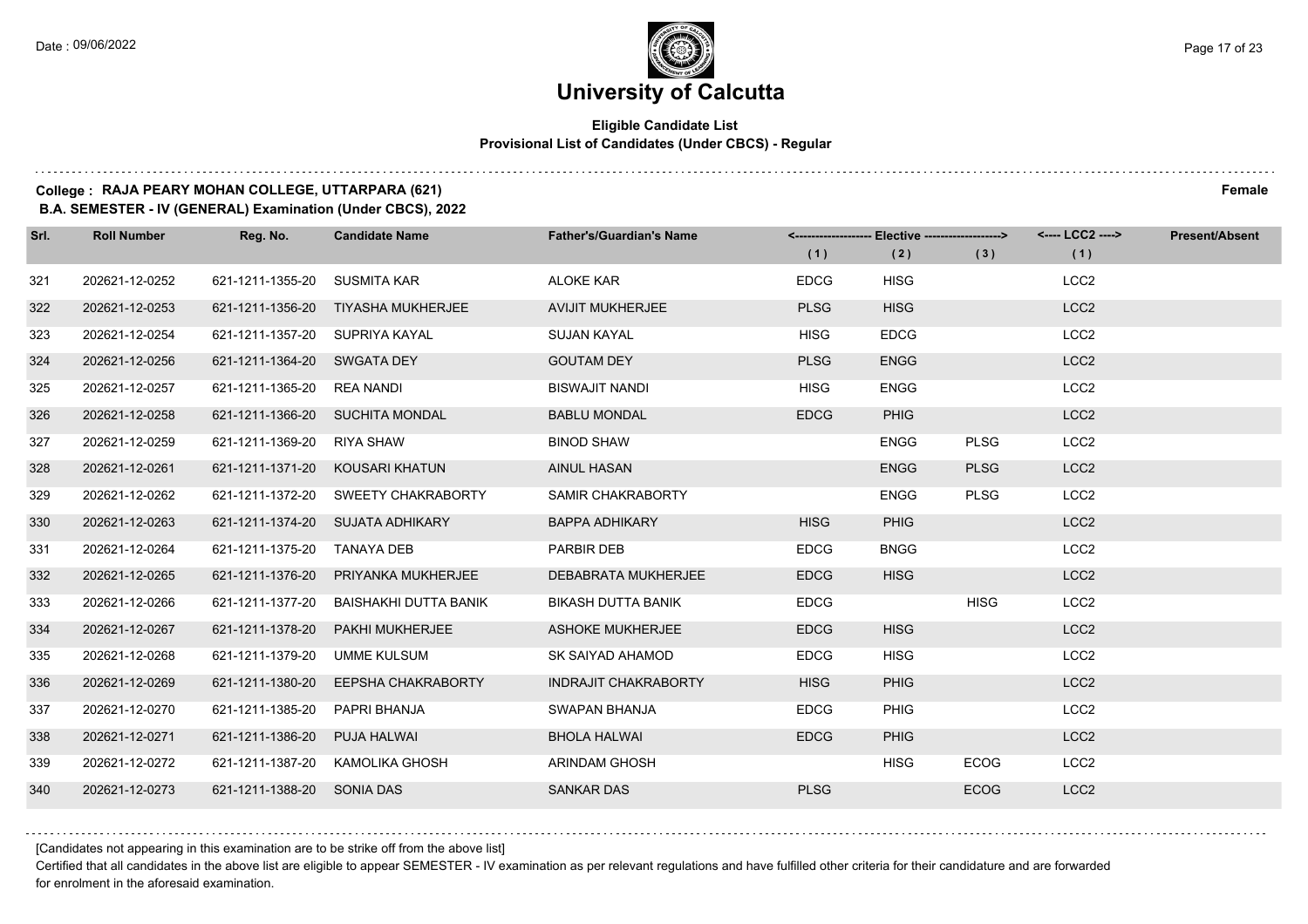$1.111$ 

### **University of Calcutta**

### **Eligible Candidate List Provisional List of Candidates (Under CBCS) - Regular**

### **College : RAJA PEARY MOHAN COLLEGE, UTTARPARA (621) Female**

**B.A. SEMESTER - IV (GENERAL) Examination (Under CBCS), 2022**

| Srl. | <b>Roll Number</b> | Reg. No.                      | <b>Candidate Name</b>            | <b>Father's/Guardian's Name</b> | (1)         | <-------------------- Elective -------------------> | (3)         | <---- LCC2 ----><br>(1) | <b>Present/Absent</b> |
|------|--------------------|-------------------------------|----------------------------------|---------------------------------|-------------|-----------------------------------------------------|-------------|-------------------------|-----------------------|
|      |                    |                               |                                  |                                 |             | (2)                                                 |             |                         |                       |
| 341  | 202621-12-0274     | 621-1211-1390-20              | <b>RIMA ROY</b>                  | NARAYAN ROY                     | <b>PLSG</b> | <b>HISG</b>                                         |             | LCC <sub>2</sub>        |                       |
| 342  | 202621-12-0275     | 621-1211-1391-20 ANAMIKA GAIN |                                  | <b>NIKETAN GAIN</b>             | <b>HISG</b> | <b>ENGG</b>                                         |             | LCC <sub>2</sub>        |                       |
| 343  | 202621-12-0277     | 621-1211-1401-20 SUTAPA JANA  |                                  | <b>GANESH JANA</b>              | <b>HISG</b> |                                                     | <b>EDCG</b> | LCC <sub>2</sub>        |                       |
| 344  | 202621-12-0278     | 621-1211-1403-20              | PRIYANKA BAG                     | NIRAPADA BAG                    | <b>HISG</b> |                                                     | <b>EDCG</b> | LCC <sub>2</sub>        |                       |
| 345  | 202621-12-0279     | 621-1211-1404-20              | <b>ESHA MANDAL</b>               | <b>BARUN KUMAR MANDAL</b>       | <b>EDCG</b> | <b>HISG</b>                                         |             | LCC <sub>2</sub>        |                       |
| 346  | 202621-12-0280     | 621-1211-1405-20              | LABONI ADHIKARY                  | <b>BISWAJIT ADHIKARY</b>        | <b>PLSG</b> | <b>PHIG</b>                                         |             | LCC <sub>2</sub>        |                       |
| 347  | 202621-12-0282     | 621-1212-0792-20              | MOUMITA NASKAR                   | <b>HEMANTA NASKAR</b>           | <b>EDCG</b> | <b>PHIG</b>                                         |             | LCC <sub>2</sub>        |                       |
| 348  | 202621-12-0283     | 621-1212-0797-20              | RIYA BHUIYA                      | RANJIT BHUIYA                   | <b>EDCG</b> | <b>PHIG</b>                                         |             | LCC <sub>2</sub>        |                       |
| 349  | 202621-12-0284     | 621-1212-0798-20              | KABERI MONDAL                    | <b>GOLOK MONDAL</b>             | <b>EDCG</b> | <b>HISG</b>                                         |             | LCC <sub>2</sub>        |                       |
| 350  | 202621-12-0285     | 621-1212-0799-20              | PREETI MADHU                     | <b>BIMAL MADHU</b>              | <b>HISG</b> | <b>PHIG</b>                                         |             | LCC <sub>2</sub>        |                       |
| 351  | 202621-12-0286     | 621-1212-0800-20              | SHREYA NASKAR                    | <b>PRADIP NASKAR</b>            | <b>PLSG</b> | <b>PHIG</b>                                         |             | LCC <sub>2</sub>        |                       |
| 352  | 202621-12-0287     |                               | 621-1212-0802-20 SHOVANA MONDAL  | <b>TARUN MONDAL</b>             | <b>EDCG</b> | <b>HISG</b>                                         |             | LCC <sub>2</sub>        |                       |
| 353  | 202621-12-0288     | 621-1212-0803-20              | <b>SUMATI RAY</b>                | <b>SWAPAN RAY</b>               | <b>EDCG</b> | <b>HISG</b>                                         |             | LCC <sub>2</sub>        |                       |
| 354  | 202621-12-0289     | 621-1212-0809-20              | <b>RUMKI MONDAL</b>              | <b>SAILEN MONDAL</b>            | <b>EDCG</b> | <b>BNGG</b>                                         |             | LCC <sub>2</sub>        |                       |
| 355  | 202621-12-0290     | 621-1212-0821-20              | SUDESHNA NASKAR                  | LATE SUJIT NASKAR               | <b>EDCG</b> | <b>BNGG</b>                                         |             | LCC <sub>2</sub>        |                       |
| 356  | 202621-12-0291     | 621-1212-0823-20              | ARPITA KHARA                     | SANTANU KHARA                   | <b>EDCG</b> | <b>PHIG</b>                                         |             | LCC <sub>2</sub>        |                       |
| 357  | 202621-12-0292     | 621-1212-0824-20              | ARCHITA MAJHI                    | <b>SANAT MAJHI</b>              | <b>EDCG</b> | <b>PHIG</b>                                         |             | LCC <sub>2</sub>        |                       |
| 358  | 202621-12-0293     | 621-1212-0826-20              | <b>REKHA NASKAR</b>              | <b>BISWANATH NASKAR</b>         | <b>EDCG</b> | <b>PHIG</b>                                         |             | LCC <sub>2</sub>        |                       |
| 359  | 202621-12-0294     |                               | 621-1212-0830-20 SUDESHNA BHUIYA | PANCHANAN BHUIYA                | <b>PLSG</b> | <b>HISG</b>                                         |             | LCC <sub>2</sub>        |                       |
| 360  | 202621-12-0295     | 621-1212-0833-20              | SHREYA SARDAR                    | <b>RAJIB SARDAR</b>             | <b>EDCG</b> | <b>HISG</b>                                         |             | LCC <sub>2</sub>        |                       |

[Candidates not appearing in this examination are to be strike off from the above list]

Certified that all candidates in the above list are eligible to appear SEMESTER - IV examination as per relevant regulations and have fulfilled other criteria for their candidature and are forwarded for enrolment in the aforesaid examination.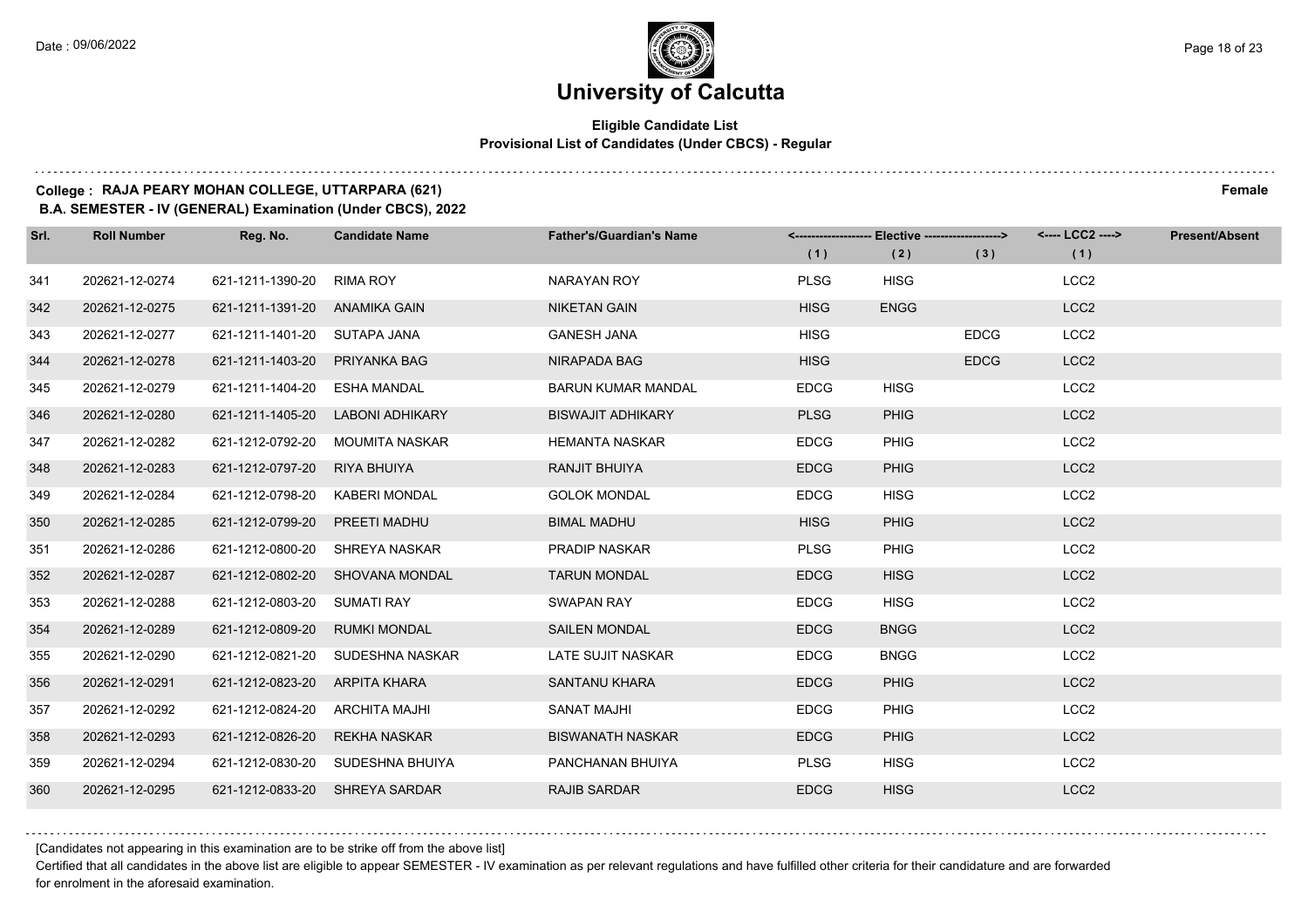### **Eligible Candidate List Provisional List of Candidates (Under CBCS) - Regular**

### **College : RAJA PEARY MOHAN COLLEGE, UTTARPARA (621) Female**

**B.A. SEMESTER - IV (GENERAL) Examination (Under CBCS), 2022**

| Srl. | <b>Roll Number</b> | Reg. No.                        | <b>Candidate Name</b>           | <b>Father's/Guardian's Name</b> |             | <------------------- Elective ------------------> |             | <---- LCC2 ----><br>(1) | <b>Present/Absent</b> |
|------|--------------------|---------------------------------|---------------------------------|---------------------------------|-------------|---------------------------------------------------|-------------|-------------------------|-----------------------|
|      |                    |                                 |                                 |                                 | (1)         | (2)                                               | (3)         |                         |                       |
| 361  | 202621-12-0296     | 621-1212-0834-20                | <b>RIYA GAYEN</b>               | <b>BASUDEB GAYEN</b>            | <b>EDCG</b> | <b>HISG</b>                                       |             | LCC <sub>2</sub>        |                       |
| 362  | 202621-12-0297     | 621-1212-0838-20                | ROHITA SARKAR                   | KANU SARKAR                     | <b>EDCG</b> | <b>PHIG</b>                                       |             | LCC <sub>2</sub>        |                       |
| 363  | 202621-12-0298     | 621-1212-0840-20                | NIKHITA MONDAL                  | <b>SUKUMAR MONDAL</b>           | <b>EDCG</b> | <b>BNGG</b>                                       |             | LCC <sub>2</sub>        |                       |
| 364  | 202621-12-0299     |                                 | 621-1212-0842-20 SUPRIYA BISWAS | ASHUTOSH BISWAS                 | <b>EDCG</b> | <b>PHIG</b>                                       |             | LCC <sub>2</sub>        |                       |
| 365  | 202621-12-0300     | 621-1212-0843-20                | RANITA PATRA                    | RADHANATH PATRA                 | <b>PHIG</b> | <b>HISG</b>                                       |             | LCC <sub>2</sub>        |                       |
| 366  | 202621-12-0301     | 621-1212-0845-20 SATHI NASKAR   |                                 | <b>BABLU NASKAR</b>             | <b>EDCG</b> | <b>HISG</b>                                       |             | LCC <sub>2</sub>        |                       |
| 367  | 202621-12-0302     | 621-1212-0847-20                | <b>MONISHA DHALI</b>            | <b>SUSANTA DHALI</b>            | <b>PLSG</b> | <b>HISG</b>                                       |             | LCC <sub>2</sub>        |                       |
| 368  | 202621-12-0303     | 621-1212-0848-20                | <b>PAYEL MONDAL</b>             | <b>MONGAL MONDAL</b>            | <b>EDCG</b> | <b>HISG</b>                                       |             | LCC <sub>2</sub>        |                       |
| 369  | 202621-12-0304     | 621-1212-0850-20                | PARAMITA HALDER                 | PARITOSH HALDER                 | <b>EDCG</b> | <b>HISG</b>                                       |             | LCC <sub>2</sub>        |                       |
| 370  | 202621-12-0305     | 621-1212-0853-20                | <b>DIPASA ROY</b>               | LATE SAMAR ROY                  | <b>PLSG</b> | <b>PHIG</b>                                       |             | LCC <sub>2</sub>        |                       |
| 371  | 202621-12-0307     | 621-1212-0855-20 SIMA MAJHI     |                                 | <b>TARUN MAJHI</b>              | <b>HISG</b> | PHIG                                              |             | LCC <sub>2</sub>        |                       |
| 372  | 202621-12-0308     | 621-1212-0876-20 SUSMITA DAS    |                                 | <b>KHOKAN DAS</b>               | <b>EDCG</b> | <b>HISG</b>                                       |             | LCC <sub>2</sub>        |                       |
| 373  | 202621-12-0309     | 621-1212-0878-20                | CHHANDA BISWAS                  | LATE PRADIP BISWAS              | <b>EDCG</b> | <b>HISG</b>                                       |             | LCC <sub>2</sub>        |                       |
| 374  | 202621-12-0310     | 621-1212-0883-20                | <b>PRITI SIKDAR</b>             | <b>PARIMAL SIKDAR</b>           | <b>HISG</b> | <b>PHIG</b>                                       |             | LCC <sub>2</sub>        |                       |
| 375  | 202621-12-0311     | 621-1212-0889-20                | SANGEETA SINGH                  | LATE CHANDAN SINGH              | <b>PLSG</b> | <b>HISG</b>                                       |             | LCC <sub>2</sub>        |                       |
| 376  | 202621-12-0312     | 621-1212-0896-20                | <b>PAYEL RUIDAS</b>             | <b>HIRALAL RUIDAS</b>           | <b>HISG</b> | <b>PHIG</b>                                       |             | LCC <sub>2</sub>        |                       |
| 377  | 202621-12-0313     | 621-1212-0899-20                | <b>POULAMI BAG</b>              | PROVAT BAG                      | <b>EDCG</b> | <b>BNGG</b>                                       |             | LCC <sub>2</sub>        |                       |
| 378  | 202621-12-0314     | 621-1212-0906-20                | <b>TRISHNA MODHU</b>            | <b>BIMAL MADHU</b>              | <b>EDCG</b> | <b>HISG</b>                                       |             | LCC <sub>2</sub>        |                       |
| 379  | 202621-12-0315     | 621-1212-0910-20 JAYA RAJBANSHI |                                 | LATE MANGAL RAJBANSHI           | <b>HISG</b> | <b>ENGG</b>                                       |             | LCC <sub>2</sub>        |                       |
| 380  | 202621-12-0316     | 621-1212-0914-20 PAYEL BAIDYA   |                                 | SADANANDA BAIDYA                |             | <b>HISG</b>                                       | <b>PHIG</b> | LCC <sub>2</sub>        |                       |

[Candidates not appearing in this examination are to be strike off from the above list]

Certified that all candidates in the above list are eligible to appear SEMESTER - IV examination as per relevant regulations and have fulfilled other criteria for their candidature and are forwarded for enrolment in the aforesaid examination.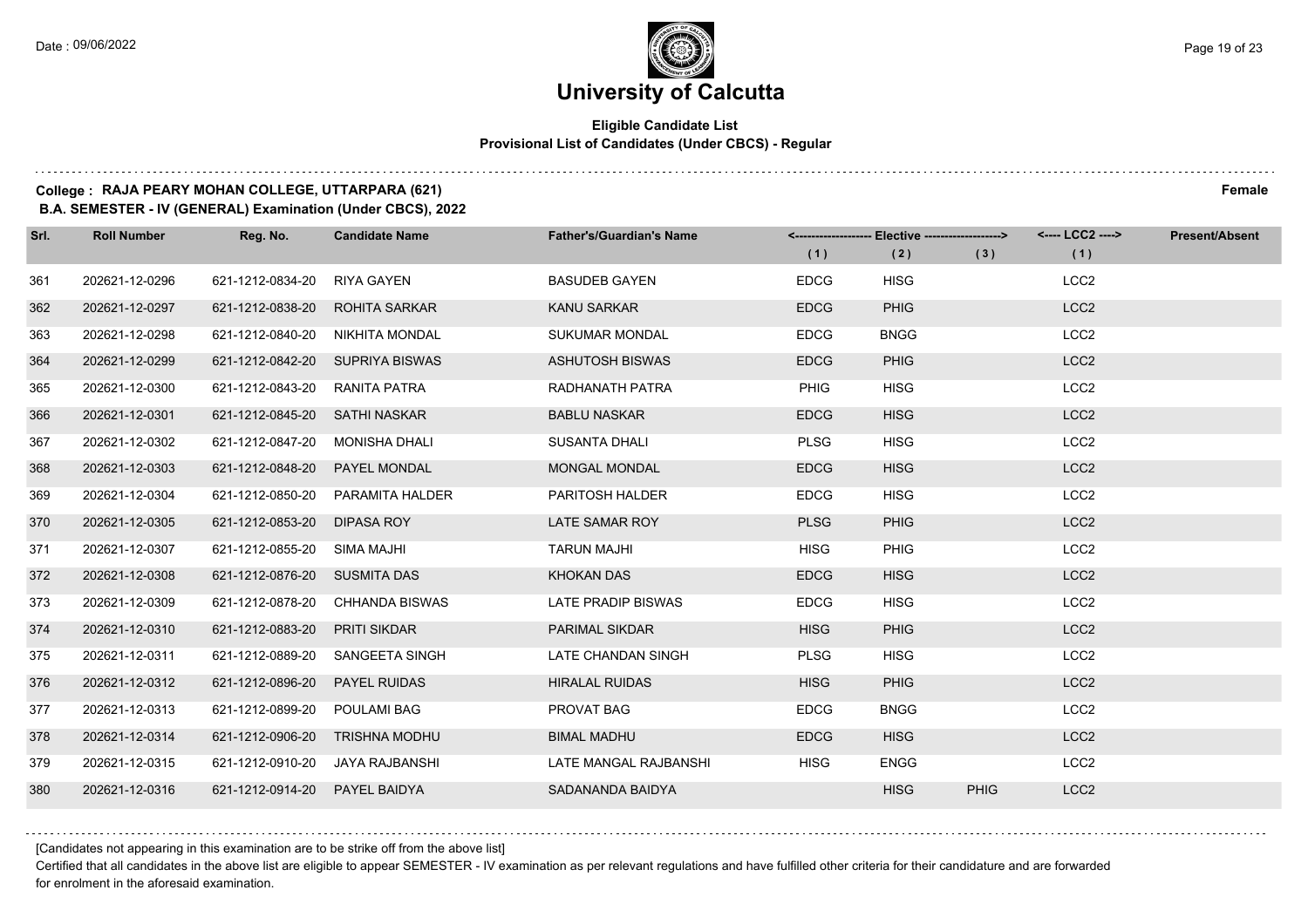$1.111$ 

### **University of Calcutta**

### **Eligible Candidate List Provisional List of Candidates (Under CBCS) - Regular**

### **College : RAJA PEARY MOHAN COLLEGE, UTTARPARA (621) Female**

**B.A. SEMESTER - IV (GENERAL) Examination (Under CBCS), 2022**

| Srl. | <b>Roll Number</b> | Reg. No.                       | <b>Candidate Name</b>            | <b>Father's/Guardian's Name</b> | (1)         | <-------------------- Elective -------------------><br>(2) | (3)         | <---- LCC2 ----><br>(1) | <b>Present/Absent</b> |
|------|--------------------|--------------------------------|----------------------------------|---------------------------------|-------------|------------------------------------------------------------|-------------|-------------------------|-----------------------|
| 381  | 202621-12-0317     | 621-1212-0923-20               | JOYETA DAS                       | <b>SUSANTA DAS</b>              | <b>PLSG</b> | <b>HISG</b>                                                |             | LCC <sub>2</sub>        |                       |
| 382  | 202621-12-0318     | 621-1212-0924-20 SWAPNA MAJHI  |                                  | <b>KAMAL MAJHI</b>              | <b>BNGG</b> | <b>PHIG</b>                                                |             | LCC <sub>2</sub>        |                       |
| 383  | 202621-12-0319     |                                | 621-1212-0927-20 ANJALI JAISWARA | <b>JOGINDAR JAISWARA</b>        | <b>EDCG</b> | <b>HISG</b>                                                |             | LCC <sub>2</sub>        |                       |
| 384  | 202621-12-0320     | 621-1212-0931-20 MONAMI KHELO  |                                  | <b>MADAN KHELO</b>              | <b>EDCG</b> | <b>PHIG</b>                                                |             | LCC <sub>2</sub>        |                       |
| 385  | 202621-12-0321     | 621-1212-0932-20               | PRITI DAS                        | <b>DIPU DAS</b>                 | <b>EDCG</b> | <b>HISG</b>                                                |             | LCC <sub>2</sub>        |                       |
| 386  | 202621-12-0322     | 621-1212-0938-20 APARNA BISWAS |                                  | <b>ASIM BISWAS</b>              |             | <b>PHIG</b>                                                | <b>HISG</b> | LCC <sub>2</sub>        |                       |
| 387  | 202621-12-0323     | 621-1212-0943-20 RIYA BARIK    |                                  | SANKAR BARIK                    | <b>HISG</b> | <b>PHIG</b>                                                |             | LCC <sub>2</sub>        |                       |
| 388  | 202621-12-0324     | 621-1212-0955-20 SUSOMA MISTRY |                                  | <b>HARADHAN MASTRY</b>          | <b>EDCG</b> | <b>PHIG</b>                                                |             | LCC <sub>2</sub>        |                       |
| 389  | 202621-12-0325     | 621-1212-0956-20               | SATHI BISWAS                     | <b>SWAPAN BISWAS</b>            | <b>PLSG</b> | <b>HISG</b>                                                |             | LCC <sub>2</sub>        |                       |
| 390  | 202621-12-0326     |                                | 621-1212-0960-20 ANAMIKA MONDAL  | <b>DILIP MONDAL</b>             | <b>EDCG</b> | <b>HISG</b>                                                |             | LCC <sub>2</sub>        |                       |
| 391  | 202621-12-0327     | 621-1212-0962-20 KOYEL KAYAL   |                                  | KUNDAN KAYAL                    | <b>EDCG</b> | <b>HISG</b>                                                |             | LCC <sub>2</sub>        |                       |
| 392  | 202621-12-0328     | 621-1212-0964-20               | <b>ISHA NASKAR</b>               | <b>MITHU NASKAR</b>             | <b>HISG</b> | <b>PHIG</b>                                                |             | LCC <sub>2</sub>        |                       |
| 393  | 202621-12-0329     | 621-1212-0965-20               | JYOTSNA RUI DAS                  | <b>KARTICK RUI DAS</b>          | <b>EDCG</b> | <b>PHIG</b>                                                |             | LCC <sub>2</sub>        |                       |
| 394  | 202621-12-0330     | 621-1212-0975-20 PUJA JAYDHAR  |                                  | <b>BILAS JAYDHAR</b>            | <b>EDCG</b> | <b>HISG</b>                                                |             | LCC <sub>2</sub>        |                       |
| 395  | 202621-12-0331     | 621-1212-0991-20               | RAKHEE MONDAL                    | JAYDEB MONDAL                   | <b>HISG</b> | <b>PHIG</b>                                                |             | LCC <sub>2</sub>        |                       |
| 396  | 202621-12-0332     | 621-1212-0995-20 SONALI DAS    |                                  | <b>BIPLAB DAS</b>               | <b>EDCG</b> | <b>HISG</b>                                                |             | LCC <sub>2</sub>        |                       |
| 397  | 202621-12-0335     | 621-1212-1003-20               | <b>SMRITI MONDOL</b>             | <b>BABLU MONDAL</b>             | <b>EDCG</b> | PHIG                                                       |             | LCC <sub>2</sub>        |                       |
| 398  | 202621-12-0336     | 621-1212-1005-20               | <b>MAMATA DAS</b>                | PALASH DAS                      | <b>EDCG</b> | <b>HISG</b>                                                |             | LCC <sub>2</sub>        |                       |
| 399  | 202621-12-0337     |                                | 621-1212-1020-20 POULOMI NASKAR  | <b>MOLIN NASKAR</b>             | <b>EDCG</b> | <b>PHIG</b>                                                |             | LCC <sub>2</sub>        |                       |
| 400  | 202621-12-0338     | 621-1212-1022-20               | PRIYANKA DOM                     | <b>RANJIT DOM</b>               | <b>EDCG</b> | <b>HISG</b>                                                |             | LCC <sub>2</sub>        |                       |

[Candidates not appearing in this examination are to be strike off from the above list]

Certified that all candidates in the above list are eligible to appear SEMESTER - IV examination as per relevant regulations and have fulfilled other criteria for their candidature and are forwarded for enrolment in the aforesaid examination.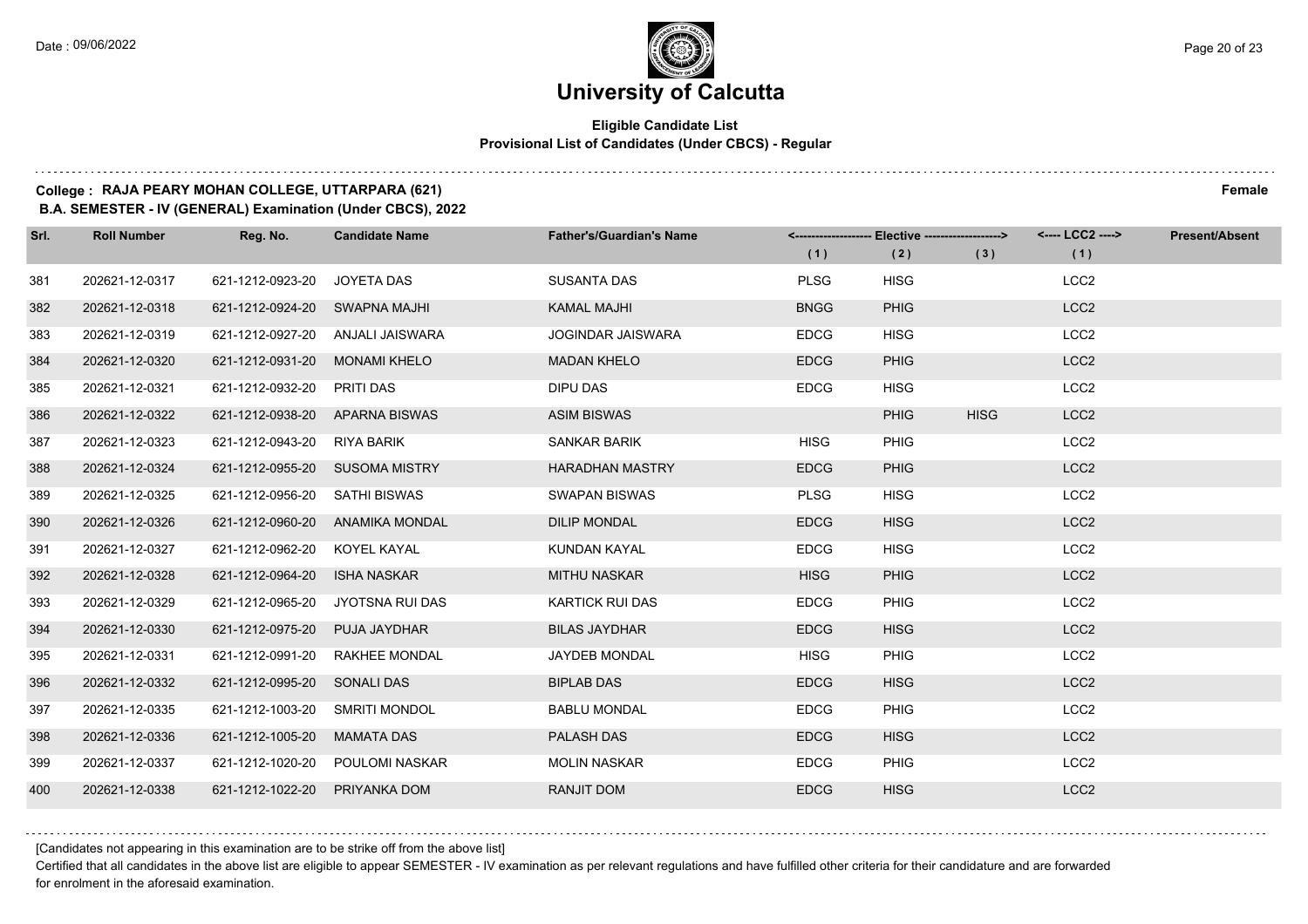### **Eligible Candidate List Provisional List of Candidates (Under CBCS) - Regular**

### **College : RAJA PEARY MOHAN COLLEGE, UTTARPARA (621) Female**

**B.A. SEMESTER - IV (GENERAL) Examination (Under CBCS), 2022**

| Srl. | <b>Roll Number</b> | Reg. No.                       | <b>Candidate Name</b> | <b>Father's/Guardian's Name</b> | (1)         | <------------------- Elective ------------------><br>(2) | (3)         | <---- LCC2 ----><br>(1) | <b>Present/Absent</b> |
|------|--------------------|--------------------------------|-----------------------|---------------------------------|-------------|----------------------------------------------------------|-------------|-------------------------|-----------------------|
| 401  | 202621-12-0339     | 621-1212-1024-20               | <b>PUJA MAJUMDER</b>  | PRAKASH MAJUDMER                | <b>EDCG</b> | <b>HISG</b>                                              |             | LCC <sub>2</sub>        |                       |
| 402  | 202621-12-0340     | 621-1212-1036-20 ANKITA BHABUK |                       | <b>KUMUD BHABUK</b>             | <b>EDCG</b> | <b>HISG</b>                                              |             | LCC <sub>2</sub>        |                       |
| 403  | 202621-12-0341     | 621-1212-1044-20 RIMPA MAJHI   |                       | SOMNATH MAJHI                   | <b>EDCG</b> | <b>PHIG</b>                                              |             | LCC <sub>2</sub>        |                       |
| 404  | 202621-12-0342     | 621-1212-1046-20 RIYA DAS      |                       | NARAYN CHANDRA DAS              | <b>EDCG</b> | <b>PHIG</b>                                              |             | LCC <sub>2</sub>        |                       |
| 405  | 202621-12-0343     | 621-1212-1069-20 SUNITA MONDAL |                       | <b>ANIL MONDAL</b>              | <b>EDCG</b> | <b>PHIG</b>                                              |             | LCC <sub>2</sub>        |                       |
| 406  | 202621-12-0344     | 621-1212-1082-20 SANGITA MALIK |                       | <b>GOUTAM MALIK</b>             | <b>EDCG</b> | <b>HISG</b>                                              |             | LCC <sub>2</sub>        |                       |
| 407  | 202621-12-0346     | 621-1212-1085-20 SNEHA DAS     |                       | <b>SUNIL DAS</b>                | <b>EDCG</b> | PHIG                                                     |             | LCC <sub>2</sub>        |                       |
| 408  | 202621-12-0347     | 621-1212-1104-20 KUHELI SANTRA |                       | RAKHAL SANTRA                   | <b>EDCG</b> | <b>SANG</b>                                              |             | LCC <sub>2</sub>        |                       |
| 409  | 202621-12-0348     | 621-1212-1113-20 SUSMITA PATRA |                       | SHRIKANTA PATRA                 | <b>PLSG</b> | <b>HISG</b>                                              |             | LCC <sub>2</sub>        |                       |
| 410  | 202621-12-0349     | 621-1212-1120-20 PRIYA DAS     |                       | <b>GOPAL DAS</b>                | <b>EDCG</b> | <b>HISG</b>                                              |             | LCC <sub>2</sub>        |                       |
| 411  | 202621-12-0352     | 621-1212-1159-20 BIPASA MONDAL |                       | <b>BISWANATH MONDAL</b>         | <b>EDCG</b> | <b>HISG</b>                                              |             | LCC <sub>2</sub>        |                       |
| 412  | 202621-12-0354     | 621-1212-1176-20 KAJAL MALLICK |                       | <b>JITENDRA MALLICK</b>         | <b>EDCG</b> | <b>HISG</b>                                              |             | LCC <sub>2</sub>        |                       |
| 413  | 202621-12-0355     | 621-1212-1318-20               | REAYA HALDER          | RAJU HALDER                     | <b>ECOG</b> | <b>HISG</b>                                              |             | LCC <sub>2</sub>        |                       |
| 414  | 202621-12-0357     | 621-1212-1353-20 RIYA NASKAR   |                       | <b>BIDYUT NASKAR</b>            | <b>EDCG</b> | <b>HISG</b>                                              |             | LCC <sub>2</sub>        |                       |
| 415  | 202621-12-0358     | 621-1212-1368-20 PAYEL BERA    |                       | NIMAI BERA                      | <b>HISG</b> | <b>PHIG</b>                                              |             | LCC <sub>2</sub>        |                       |
| 416  | 202621-12-0360     | 621-1212-1381-20 PRIYA MONDAL  |                       | <b>NANIGOPAL MONDAL</b>         | <b>EDCG</b> | <b>HISG</b>                                              |             | LCC <sub>2</sub>        |                       |
| 417  | 202621-12-0361     | 621-1212-1382-20               | SHREYA MONDAL         | SAHADEB MONDAL                  | <b>PLSG</b> | <b>HISG</b>                                              |             | LCC <sub>2</sub>        |                       |
| 418  | 202621-12-0363     | 621-1212-1392-20 KUHELI GAIN   |                       | <b>KESHAB GAIN</b>              | <b>EDCG</b> |                                                          | <b>HISG</b> | LCC <sub>2</sub>        |                       |
| 419  | 202621-12-0364     | 621-1212-1394-20 KEYA BISWAS   |                       | <b>SANJIBAN BISWAS</b>          | PHIG        | <b>HISG</b>                                              |             | LCC <sub>2</sub>        |                       |
| 420  | 202621-12-0365     | 621-1213-0811-20 MEGHNA BARUA  |                       | <b>MANOJ BARUA</b>              | <b>EDCG</b> | <b>HISG</b>                                              |             | LCC <sub>2</sub>        |                       |

[Candidates not appearing in this examination are to be strike off from the above list]

Certified that all candidates in the above list are eligible to appear SEMESTER - IV examination as per relevant regulations and have fulfilled other criteria for their candidature and are forwarded for enrolment in the aforesaid examination.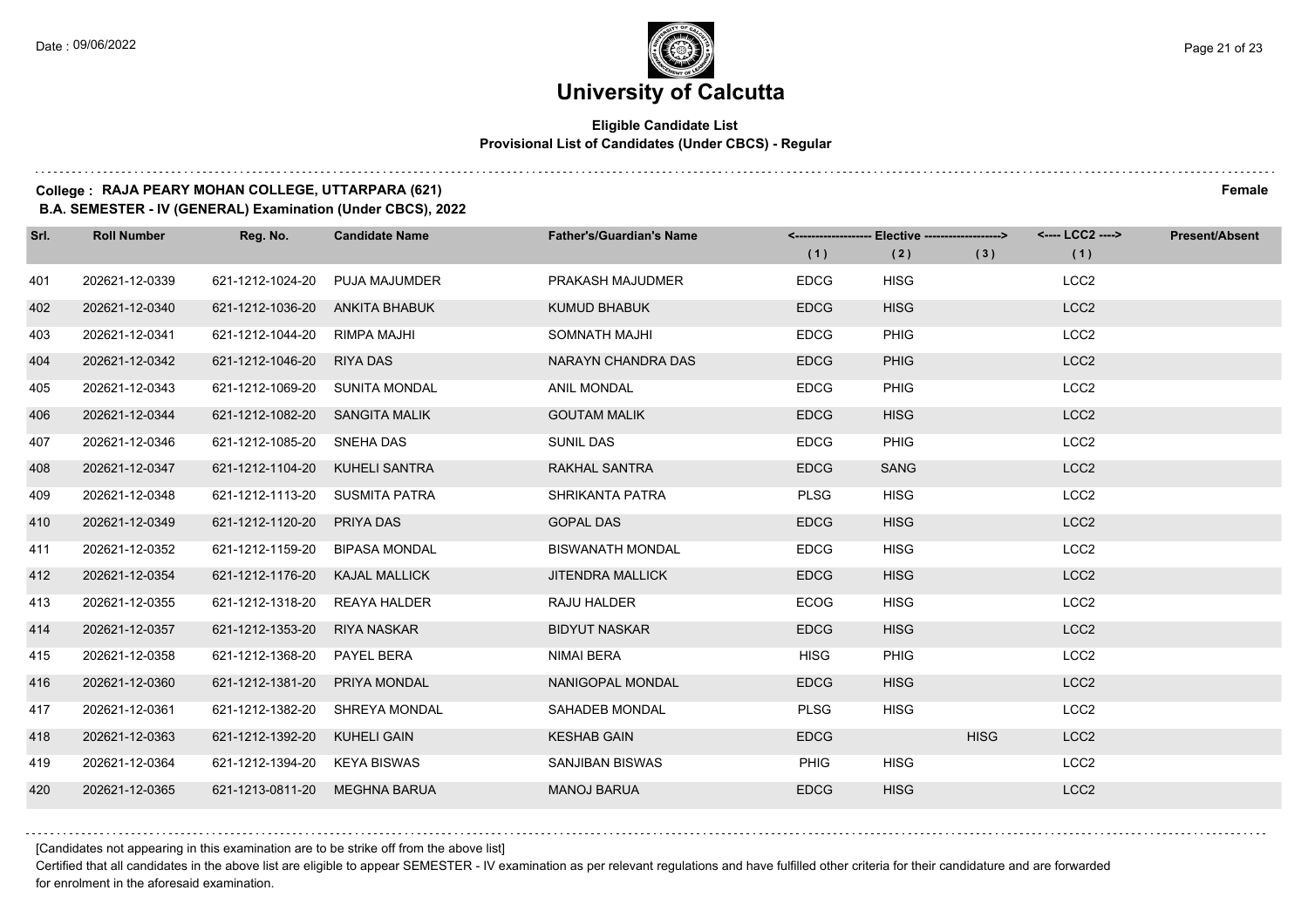### **Eligible Candidate List Provisional List of Candidates (Under CBCS) - Regular**

### **College : RAJA PEARY MOHAN COLLEGE, UTTARPARA (621) Female**

**B.A. SEMESTER - IV (GENERAL) Examination (Under CBCS), 2022**

| Srl. | <b>Roll Number</b> | Reg. No.                       | <b>Candidate Name</b>            | <b>Father's/Guardian's Name</b> | (1)         | <-------------------- Elective ------------------><br>(2) | (3) | <---- LCC2 ----><br>(1) | <b>Present/Absent</b> |
|------|--------------------|--------------------------------|----------------------------------|---------------------------------|-------------|-----------------------------------------------------------|-----|-------------------------|-----------------------|
| 421  | 202621-12-0366     | 621-1213-0818-20               | <b>MONIKA MURMU</b>              | ARJUN MURMU                     | <b>PLSG</b> | <b>PHIG</b>                                               |     | LCC <sub>2</sub>        |                       |
| 422  | 202621-12-0367     | 621-1213-0904-20 SHAMPA BHUMIJ |                                  | SUSANTA BHUMIJ                  | <b>EDCG</b> | <b>PHIG</b>                                               |     | LCC <sub>2</sub>        |                       |
| 423  | 202621-12-0368     | 621-1214-0808-20 SUNITA GHOSH  |                                  | SUDHIR GHOSH                    | <b>EDCG</b> | SANG                                                      |     | LCC <sub>2</sub>        |                       |
| 424  | 202621-12-0369     | 621-1214-0813-20 RIYA PAUL     |                                  | <b>JAYANTA PAUL</b>             | <b>HISG</b> | <b>PHIG</b>                                               |     | LCC <sub>2</sub>        |                       |
| 425  | 202621-12-0370     | 621-1214-0822-20               | SHARMILA SEN                     | LATE ANANDA SEN                 | <b>BNGG</b> | <b>PHIG</b>                                               |     | LCC <sub>2</sub>        |                       |
| 426  | 202621-12-0371     |                                | 621-1214-0841-20 DEBASMITA GHOSH | <b>MANARANJAN GHOSH</b>         | <b>HISG</b> | <b>PHIG</b>                                               |     | LCC <sub>2</sub>        |                       |
| 427  | 202621-12-0372     | 621-1214-0849-20 PUJA MANNA    |                                  | SAHADEB MANNA                   | <b>EDCG</b> | PHIG                                                      |     | LCC <sub>2</sub>        |                       |
| 428  | 202621-12-0373     |                                | 621-1214-0856-20 TAMALIKA GHOSH  | <b>PRABIR GHOSH</b>             | <b>EDCG</b> | <b>PHIG</b>                                               |     | LCC <sub>2</sub>        |                       |
| 429  | 202621-12-0374     | 621-1214-0859-20 RITU MONDAL   |                                  | <b>SARAT MONDAL</b>             | <b>HISG</b> | <b>ENGG</b>                                               |     | LCC <sub>2</sub>        |                       |
| 430  | 202621-12-0375     | 621-1214-0861-20 AMRITA MAL    |                                  | <b>AMAR MAL</b>                 | <b>EDCG</b> | <b>HISG</b>                                               |     | LCC <sub>2</sub>        |                       |
| 431  | 202621-12-0376     | 621-1214-0892-20 POULAMI GHOSH |                                  | LAXMIKANTA GHOSH                | <b>EDCG</b> | <b>BNGG</b>                                               |     | LCC <sub>2</sub>        |                       |
| 432  | 202621-12-0377     | 621-1214-0911-20 SNEHA DAS     |                                  | <b>TARAK DAS</b>                | <b>EDCG</b> | <b>HISG</b>                                               |     | LCC <sub>2</sub>        |                       |
| 433  | 202621-12-0378     | 621-1214-0913-20 SUPARNA GHOW  |                                  | <b>DIBAKAR GHOW</b>             | <b>PHIG</b> | <b>BNGG</b>                                               |     | LCC <sub>2</sub>        |                       |
| 434  | 202621-12-0379     | 621-1214-0950-20 MAMON PAUL    |                                  | <b>DILIP PAUL</b>               | <b>EDCG</b> | <b>PHIG</b>                                               |     | LCC <sub>2</sub>        |                       |
| 435  | 202621-12-0380     |                                | 621-1214-0970-20 SUCHISMITA NAG  | SANJAY NAG                      | <b>PLSG</b> | <b>HISG</b>                                               |     | LCC <sub>2</sub>        |                       |
| 436  | 202621-12-0381     | 621-1214-1007-20 RIMPA GHOSH   |                                  | LAXMI KANTA GHOSH               | <b>EDCG</b> | <b>PHIG</b>                                               |     | LCC <sub>2</sub>        |                       |
| 437  | 202621-12-0383     | 621-1214-1013-20               | BIPASHA KARMAKAR                 | PARITOSH KARMAKAR               | <b>PLSG</b> | <b>BNGG</b>                                               |     | LCC <sub>2</sub>        |                       |
| 438  | 202621-12-0384     | 621-1214-1042-20               | NANDINI PATRA                    | <b>NABA KUMAR PATRA</b>         | <b>EDCG</b> | <b>PHIG</b>                                               |     | LCC <sub>2</sub>        |                       |
| 439  | 202621-12-0385     | 621-1214-1079-20 SUSMITA GHOSH |                                  | SANNYASI GHOSH                  | <b>HISG</b> | <b>PHIG</b>                                               |     | LCC <sub>2</sub>        |                       |
| 440  | 202621-12-0386     | 621-1214-1080-20 SUPRITI GHOSH |                                  | <b>SUDEV GHOSH</b>              | <b>EDCG</b> | <b>PHIG</b>                                               |     | LCC <sub>2</sub>        |                       |

[Candidates not appearing in this examination are to be strike off from the above list]

Certified that all candidates in the above list are eligible to appear SEMESTER - IV examination as per relevant regulations and have fulfilled other criteria for their candidature and are forwarded for enrolment in the aforesaid examination.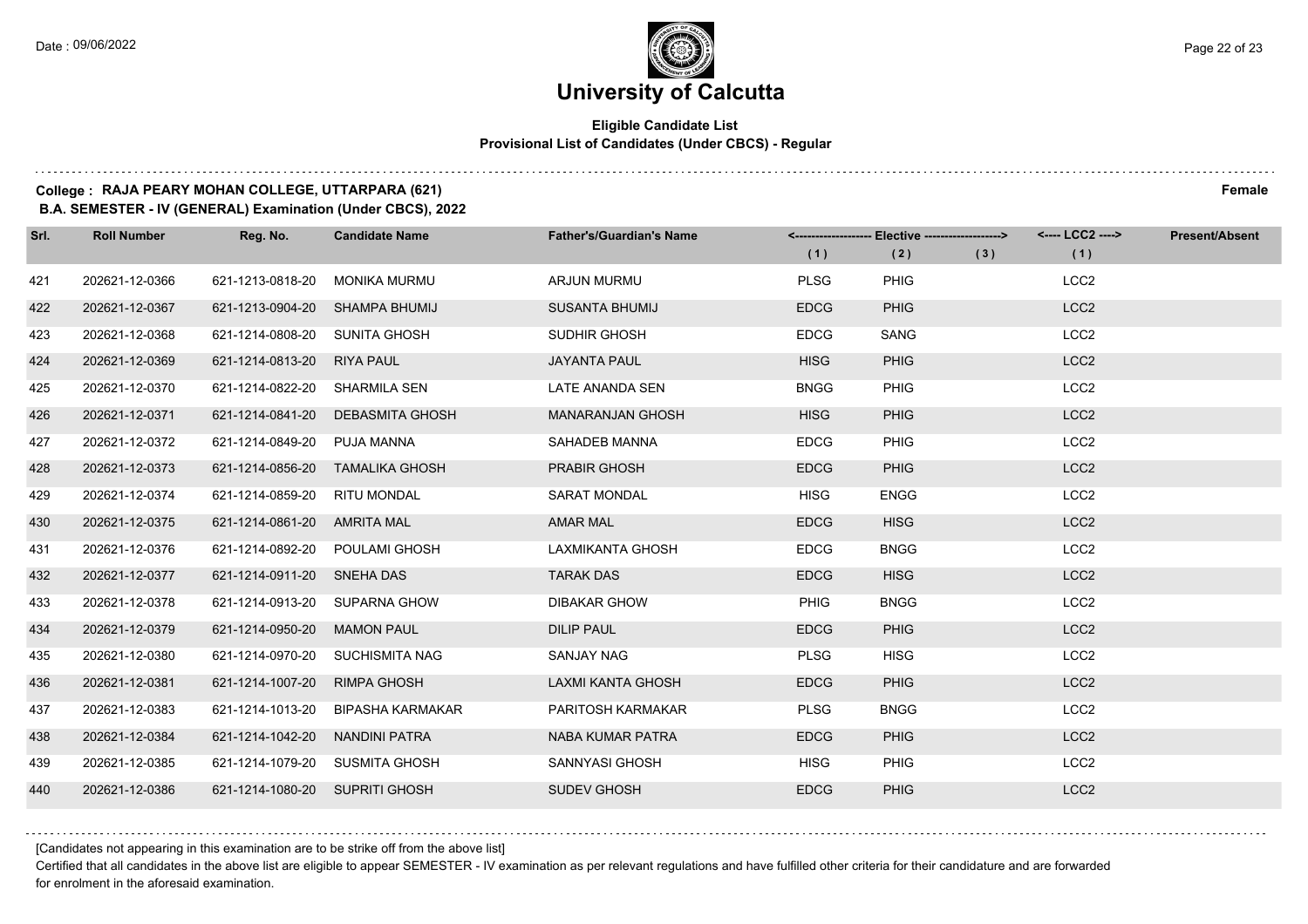### **Eligible Candidate List Provisional List of Candidates (Under CBCS) - Regular**

### **College : RAJA PEARY MOHAN COLLEGE, UTTARPARA (621) Female**

**B.A. SEMESTER - IV (GENERAL) Examination (Under CBCS), 2022**

| Srl. | <b>Roll Number</b> | Reg. No.         | <b>Candidate Name</b> | <b>Father's/Guardian's Name</b> | - Elective -------------------> |             |     | <---- LCC2 ----> | <b>Present/Absent</b> |
|------|--------------------|------------------|-----------------------|---------------------------------|---------------------------------|-------------|-----|------------------|-----------------------|
|      |                    |                  |                       |                                 | (1)                             | (2)         | (3) | (1)              |                       |
| 441  | 202621-12-0387     | 621-1214-1116-20 | PRITY KUKRI           | UTTAM KUKRI                     | <b>EDCG</b>                     | <b>PHIG</b> |     | LCC <sub>2</sub> |                       |
| 442  | 202621-12-0388     | 621-1215-0807-20 | <b>BILKIS KHATUN</b>  | SK MUJIBAR RAHAMAN              | <b>PLSG</b>                     | <b>HISG</b> |     | LCC <sub>2</sub> |                       |
| 443  | 202621-12-0389     | 621-1215-0836-20 | SARINA KHATUN         | <b>SK ALAMIN</b>                | <b>PHIG</b>                     | <b>HISG</b> |     | LCC <sub>2</sub> |                       |
| 444  | 202621-12-0390     | 621-1215-0846-20 | <b>KAYNAT PARVEEN</b> | <b>NAZRUL MONDAL</b>            | <b>PLSG</b>                     | <b>HISG</b> |     | LCC <sub>2</sub> |                       |
| 445  | 202621-12-0391     | 621-1215-0881-20 | <b>JASMINA KHATUN</b> | SK JAFAR ALI                    | <b>PLSG</b>                     | <b>HISG</b> |     | LCC <sub>2</sub> |                       |
| 446  | 202621-12-0392     | 621-1211-1407-20 | <b>SUMANA MAITY</b>   | <b>SOMNATH MAITY</b>            | <b>EDCG</b>                     | <b>HISG</b> |     | LCC <sub>2</sub> |                       |
| 447  | 202621-12-0393     | 621-1214-1406-20 | <b>SOMA NATH</b>      | <b>SANJIB NATH</b>              | <b>EDCG</b>                     | <b>BNGG</b> |     | LCC <sub>2</sub> |                       |

[Candidates not appearing in this examination are to be strike off from the above list]

Certified that all candidates in the above list are eligible to appear SEMESTER - IV examination as per relevant regulations and have fulfilled other criteria for their candidature and are forwarded for enrolment in the aforesaid examination.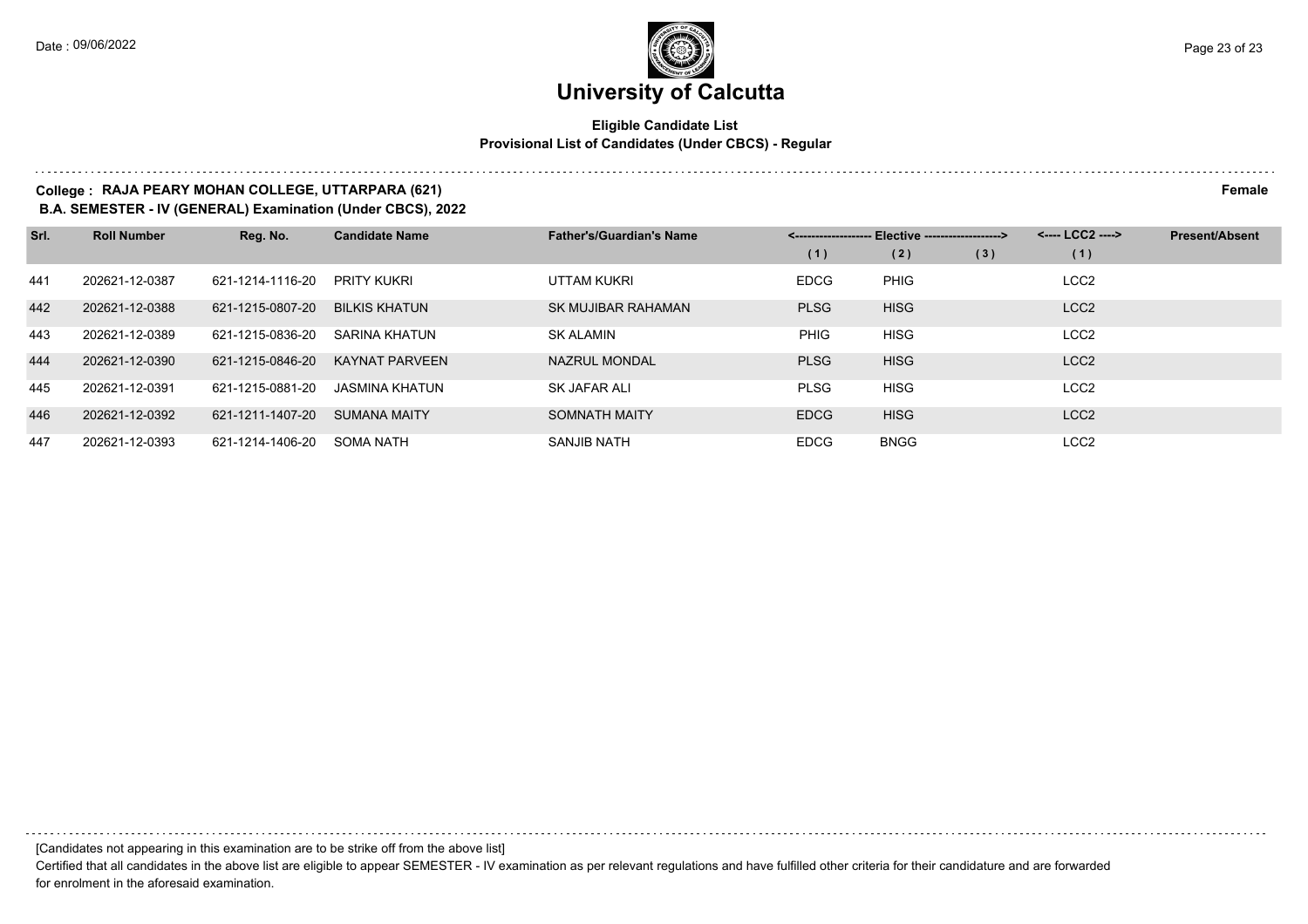$1.111$ 

### **University of Calcutta**

### **Eligible Candidate List Provisional List of Candidates (Under CBCS) - Regular**

### **College : RAJA PEARY MOHAN COLLEGE, UTTARPARA (621) Female**

**B.A. SEMESTER - IV (HONOURS) Examination (Under CBCS), 2022**

| Srl.           | <b>Roll Number</b> | Reg. No.                       | <b>Candidate Name</b>              | <b>Father's/Guardian's Name</b> |             | <------------------- Elective ------------------> |             | <b>Present/Absent</b> |
|----------------|--------------------|--------------------------------|------------------------------------|---------------------------------|-------------|---------------------------------------------------|-------------|-----------------------|
|                |                    |                                |                                    |                                 | (1)         | (2)                                               | (3)         |                       |
| $\overline{1}$ | 182621-11-0004     | 621-1211-0507-18               | <b>RIYA BARIK</b>                  | <b>BHOLA BARIK</b>              | <b>BNGA</b> | <b>PLSG</b>                                       |             |                       |
| $\mathbf{2}$   | 182621-11-0020     | 621-1212-0530-18 SOMITA MONDAL |                                    | <b>GANESH MONDAL</b>            | <b>BNGA</b> | <b>EDCG</b>                                       | PHIG        |                       |
| 3              | 182621-11-0100     | 621-1214-0484-18 SUTAPA DAS    |                                    | <b>SHYAMSUNDAR DAS</b>          | <b>PLSA</b> |                                                   | <b>BNGG</b> |                       |
| 4              | 182621-11-0108     |                                | 621-1211-0554-18 DEBOLINA BANERJEE | <b>DEBNATH BANERJEE</b>         | <b>SANA</b> |                                                   | <b>BNGG</b> |                       |
| 5              | 182621-11-0117     |                                | 621-1212-0543-18 SOUMEE BAIRAGI    | <b>GAUTAM BAIRAGI</b>           | <b>SANA</b> | <b>BNGG</b>                                       | PHIG        |                       |
| 6              | 182621-11-0120     | 621-1212-1257-18 SOUMITA KHAN  |                                    | <b>SANKAR KHAN</b>              | <b>SANA</b> | <b>HISG</b>                                       | PHIG        |                       |
| 7              | 192621-11-0013     |                                | 621-1211-0033-19 SANGHAMITRA SAHA  | <b>BIPLAB SAHA</b>              | <b>BNGA</b> |                                                   | <b>HISG</b> |                       |
| 8              | 192621-11-0035     | 621-1214-0022-19               | KRISHNA PAL                        | <b>HEMANTA PAL</b>              | <b>BNGA</b> | <b>SANG</b>                                       | <b>HISG</b> |                       |
| 9              | 192621-11-0037     | 621-1214-0240-19               | SUSMITA DARI                       | <b>TAPAS DARI</b>               | <b>BNGA</b> | <b>HISG</b>                                       | <b>EDCG</b> |                       |
| 10             | 192621-11-0153     | 621-1211-0161-19               | TRIYASA GHOSH                      | <b>BHABANI GHOSH</b>            | <b>PLSA</b> |                                                   | <b>HISG</b> |                       |
| 11             | 192621-11-0175     | 621-1211-0088-19 ANKITA PAL    |                                    | <b>BISWANTH PAL</b>             | <b>SANA</b> |                                                   | <b>BNGG</b> |                       |
| 12             | 192621-11-0190     | 621-1211-0241-19               | MAHASHWETA DUTTA                   | RANGALAL DUTTA                  | <b>SANA</b> |                                                   | PHIG        |                       |
| 13             | 192621-11-0191     | 621-1212-0086-19               | RIKHTA DAS                         | <b>TAPASH DAS</b>               | <b>SANA</b> | <b>EDCG</b>                                       | <b>BNGG</b> |                       |
| 14             | 202621-11-0001     | 621-1211-0001-20               | <b>HAIMANTI BANERJEE</b>           | <b>TARIT KR BANERJEE</b>        | <b>BNGA</b> |                                                   | <b>PHIG</b> |                       |
| 15             | 202621-11-0002     | 621-1211-0003-20               | LISA DEY                           | <b>SUSANTA DEY</b>              | <b>BNGA</b> |                                                   | <b>EDCG</b> |                       |
| 16             | 202621-11-0003     | 621-1211-0005-20               | <b>SATHI SAHANA</b>                | <b>TAPAN SAHANA</b>             | <b>BNGA</b> |                                                   | <b>HISG</b> |                       |
| 17             | 202621-11-0004     | 621-1211-0012-20               | <b>RIMPA CHANDRA</b>               | <b>ASHIS CHANDRA</b>            | <b>SANA</b> |                                                   | <b>EDCG</b> |                       |
| 18             | 202621-11-0005     | 621-1211-0014-20               | SWASTIKA BANERJEE                  | <b>SUDIP BANERJEE</b>           | <b>PLSA</b> |                                                   | <b>EDCG</b> |                       |
| 19             | 202621-11-0006     | 621-1211-0016-20               | <b>BARNALI CHAKRABORTY</b>         | SOUMEN CHAKRABORTY              | PHIA        |                                                   | <b>EDCG</b> |                       |
| 20             | 202621-11-0007     | 621-1211-0017-20               | PALLABI MONDAL                     | <b>KURAN CHANDRA MONDAL</b>     | <b>PLSA</b> |                                                   | <b>EDCG</b> |                       |

[Candidates not appearing in this examination are to be strike off from the above list]

Certified that all candidates in the above list are eligible to appear SEMESTER - IV examination as per relevant regulations and have fulfilled other criteria for their candidature and are forwarded for enrolment in the aforesaid examination.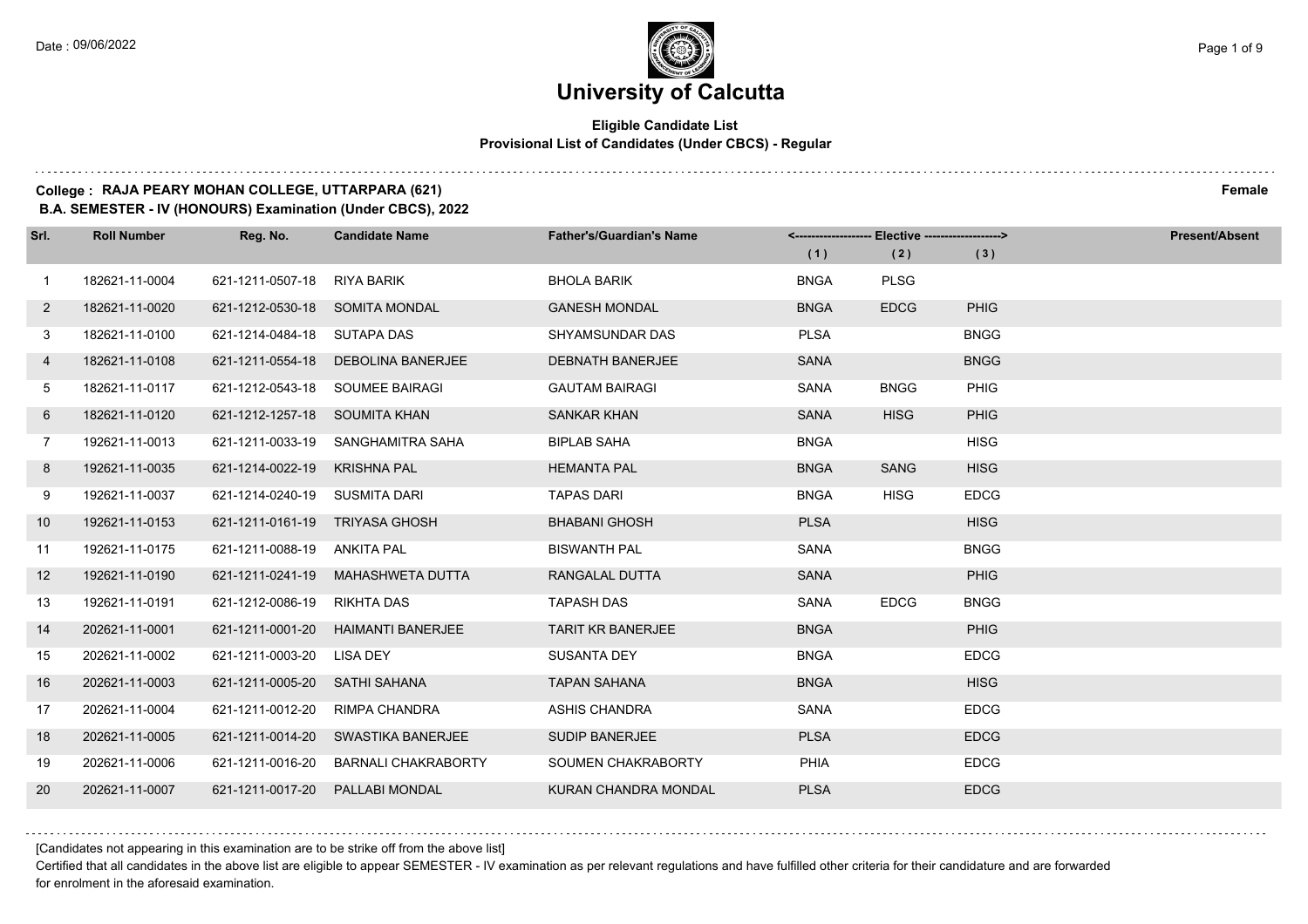### **University of Calcutta**

### **Eligible Candidate List Provisional List of Candidates (Under CBCS) - Regular**

### **College : RAJA PEARY MOHAN COLLEGE, UTTARPARA (621) Female**

**B.A. SEMESTER - IV (HONOURS) Examination (Under CBCS), 2022**

| Srl. | <b>Roll Number</b> | Reg. No.                       | <b>Candidate Name</b>                 | <b>Father's/Guardian's Name</b> |             | <-------------------- Elective -------------------> |             | <b>Present/Absent</b> |
|------|--------------------|--------------------------------|---------------------------------------|---------------------------------|-------------|-----------------------------------------------------|-------------|-----------------------|
|      |                    |                                |                                       |                                 | (1)         | (2)                                                 | (3)         |                       |
| 21   | 202621-11-0008     | 621-1211-0018-20               | SATHI PATRA                           | <b>SONAI PATRA</b>              | PHIA        |                                                     | SANG        |                       |
| 22   | 202621-11-0009     | 621-1211-0023-20               | <b>TANIMA DAS</b>                     | <b>SAMAR DAS</b>                | <b>HISA</b> |                                                     | <b>EDCG</b> |                       |
| 23   | 202621-11-0010     | 621-1211-0025-20               | PIYALI NASKAR                         | NABA KUMAR NASKAR               | <b>SANA</b> |                                                     | <b>EDCG</b> |                       |
| 24   | 202621-11-0011     | 621-1211-0027-20 SARNALI MAJI  |                                       | <b>SAMIR MAJI</b>               | <b>PLSA</b> |                                                     | <b>EDCG</b> |                       |
| 25   | 202621-11-0012     | 621-1211-0028-20               | SUDIPA KOLEY                          | <b>DILIP KOLEY</b>              | <b>BNGA</b> | <b>HISG</b>                                         | <b>EDCG</b> |                       |
| 26   | 202621-11-0013     | 621-1211-0034-20               | PAMPA GUHA                            | <b>KASHI GUHA</b>               | <b>EDCA</b> |                                                     | PHIG        |                       |
| 27   | 202621-11-0014     |                                | 621-1211-0039-20 DIPANWITA BOSE       | PRADIP BOSE                     | <b>HISA</b> |                                                     | PHIG        |                       |
| 28   | 202621-11-0015     |                                | 621-1211-0040-20 SUBHANJANA SIL       | <b>SUBRATA SIL</b>              | <b>HISA</b> |                                                     | PHIG        |                       |
| 29   | 202621-11-0016     | 621-1211-0041-20               | POUSALI BHAR                          | <b>SUMAN BHAR</b>               | <b>ENGA</b> |                                                     | <b>PLSG</b> |                       |
| 30   | 202621-11-0017     | 621-1211-0042-20 SHREYA HALDER |                                       | <b>BABUL HALDER</b>             | <b>PLSA</b> |                                                     | PHIG        |                       |
| 31   | 202621-11-0018     | 621-1211-0045-20 SIMRAN NESA   |                                       | SK ASGAR ALI                    | <b>HISA</b> |                                                     | PHIG        |                       |
| 32   | 202621-11-0019     |                                | 621-1211-0046-20    FATEMA KHATUN     | <b>LATE SK SOWGAT</b>           | <b>HISA</b> |                                                     | PHIG        |                       |
| 33   | 202621-11-0020     | 621-1211-0047-20               | ROKEYA KHATUN                         | <b>RAHAMAN MALLICK</b>          | <b>HISA</b> |                                                     | PHIG        |                       |
| $34$ | 202621-11-0021     |                                | 621-1211-0049-20 DEBOLINA KOLEY       | PARESH CHANDRA KOLEY            | <b>PLSA</b> |                                                     | PHIG        |                       |
| 35   | 202621-11-0022     | 621-1211-0050-20 DISHA DHOLE   |                                       | <b>SUSHANT DHOLE</b>            | <b>HISA</b> |                                                     | PHIG        |                       |
| 36   | 202621-11-0023     |                                | 621-1211-0051-20 SUCHANDRA CHATTERJEE | <b>SUMAN CHATTERJEE</b>         | PHIA        |                                                     | <b>EDCG</b> |                       |
| 37   | 202621-11-0024     | 621-1211-0053-20               | AFSAN ARA                             | <b>SAIDUL ISLAM</b>             | <b>PLSA</b> |                                                     | <b>BNGG</b> |                       |
| 38   | 202621-11-0025     | 621-1211-0056-20               | LINA MANNA                            | PURAB MANNA                     | <b>BNGA</b> | <b>EDCG</b>                                         |             |                       |
| 39   | 202621-11-0026     | 621-1211-0057-20 ANKITA DEY    |                                       | <b>TAPAS DEY</b>                | <b>EDCA</b> |                                                     | PHIG        |                       |
| 40   | 202621-11-0027     | 621-1211-0058-20 SHREYA MANNA  |                                       | <b>SANJAY MANNA</b>             | <b>SANA</b> |                                                     | <b>BNGG</b> |                       |

[Candidates not appearing in this examination are to be strike off from the above list]

Certified that all candidates in the above list are eligible to appear SEMESTER - IV examination as per relevant regulations and have fulfilled other criteria for their candidature and are forwarded for enrolment in the aforesaid examination.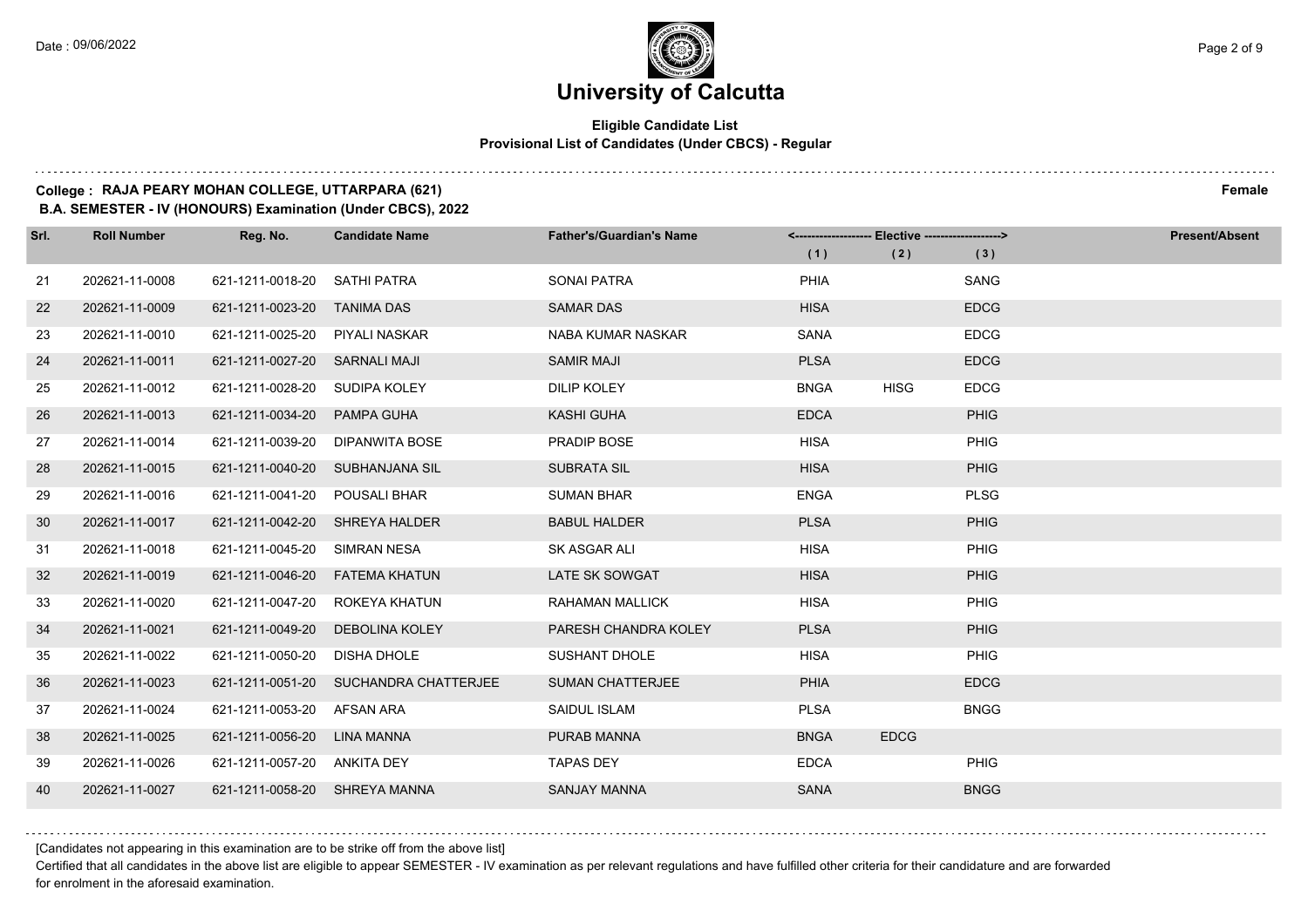### **Eligible Candidate List Provisional List of Candidates (Under CBCS) - Regular**

### **College : RAJA PEARY MOHAN COLLEGE, UTTARPARA (621) Female**

**B.A. SEMESTER - IV (HONOURS) Examination (Under CBCS), 2022**

| Srl. | <b>Roll Number</b> | Reg. No.                       | <b>Candidate Name</b>              | <b>Father's/Guardian's Name</b> | <------------------- Elective ------------------> |             |             | <b>Present/Absent</b> |
|------|--------------------|--------------------------------|------------------------------------|---------------------------------|---------------------------------------------------|-------------|-------------|-----------------------|
|      |                    |                                |                                    |                                 | (1)                                               | (2)         | (3)         |                       |
| 41   | 202621-11-0028     | 621-1211-0062-20               | <b>RIYA SANTRA</b>                 | <b>DILIP SANTRA</b>             | <b>BNGA</b>                                       |             | <b>EDCG</b> |                       |
| 42   | 202621-11-0029     | 621-1211-0064-20 SWIYA MALICK  |                                    | <b>AMIT KUMAR MALICK</b>        | <b>ENGA</b>                                       |             | <b>EDCG</b> |                       |
| 43   | 202621-11-0031     | 621-1211-0071-20 KOYEL KARAN   |                                    | <b>NABARUP KARAN</b>            | <b>HISA</b>                                       |             | PHIG        |                       |
| 44   | 202621-11-0032     | 621-1211-0073-20               | ANKITA SADHUKHAN                   | UTPAL SADHUKHAN                 | <b>BNGA</b>                                       |             | <b>EDCG</b> |                       |
| 45   | 202621-11-0033     | 621-1211-0087-20               | SHILPA PANJA                       | UTTAM PANJA                     | <b>SANA</b>                                       |             | <b>EDCG</b> |                       |
| 46   | 202621-11-0034     | 621-1211-0088-20               | NABOMITA MONDAL                    | <b>NIKHIL MONDAL</b>            | <b>BNGA</b>                                       |             | <b>EDCG</b> |                       |
| 47   | 202621-11-0035     | 621-1211-0089-20               | SONIYA SINGHA RAY                  | AMBAR SINGHA RAY                | PHIA                                              |             | <b>EDCG</b> |                       |
| 48   | 202621-11-0036     | 621-1211-0091-20               | SUPARNA MALIK                      | <b>GANESH MALIK</b>             | PHIA                                              |             | <b>EDCG</b> |                       |
| 49   | 202621-11-0038     | 621-1211-0095-20               | <b>KOYEL MONDAL</b>                | <b>NARESH MONDAL</b>            | <b>PLSA</b>                                       |             | <b>EDCG</b> |                       |
| 50   | 202621-11-0039     | 621-1211-0104-20               | <b>RIMA KUNDU</b>                  | NARENDRANATH KUNDU              | <b>SANA</b>                                       |             | PHIG        |                       |
| 51   | 202621-11-0040     | 621-1211-0105-20               | RIYA GHARA                         | LATE SHYAMAPADA GHARA           | <b>SANA</b>                                       |             | <b>EDCG</b> |                       |
| 52   | 202621-11-0041     | 621-1211-0117-20               | SNEHA GHOSH                        | <b>BISWANATH GHOSH</b>          | <b>BNGA</b>                                       | <b>HISG</b> |             |                       |
| 53   | 202621-11-0042     | 621-1211-0122-20               | PRIYANKA DAS                       | <b>BISWANATH DAS</b>            | <b>SANA</b>                                       |             | <b>EDCG</b> |                       |
| 54   | 202621-11-0043     | 621-1211-0123-20               | NANDINI SHAW                       | <b>INDRAJEET SHAW</b>           | <b>HISA</b>                                       |             | <b>PLSG</b> |                       |
| 55   | 202621-11-0045     | 621-1211-0127-20               | JAYSREE PAL                        | <b>GOURANGA PAL</b>             | PHIA                                              |             | <b>HISG</b> |                       |
| 56   | 202621-11-0046     | 621-1211-0131-20 SARPITA POLEN |                                    | <b>SANAT POLEN</b>              | <b>PHIA</b>                                       |             | <b>EDCG</b> |                       |
| 57   | 202621-11-0047     | 621-1211-0134-20               | POULAMI PATRA                      | RABINDRA NATH PATRA             | <b>BNGA</b>                                       |             | <b>EDCG</b> |                       |
| 58   | 202621-11-0048     | 621-1211-0135-20               | <b>SATHI GHOSH</b>                 | <b>TUFAN CHANDRA GHOSH</b>      | PHIA                                              |             | <b>EDCG</b> |                       |
| 59   | 202621-11-0049     | 621-1211-0136-20               | RANITA KUNDU                       | <b>DILIP KUNDU</b>              | <b>SANA</b>                                       |             | <b>PHIG</b> |                       |
| 60   | 202621-11-0050     |                                | 621-1211-0138-20 SHREYASI BANERJEE | <b>JAGANMOY BANERJEE</b>        | <b>EDCA</b>                                       |             | <b>PHIG</b> |                       |

[Candidates not appearing in this examination are to be strike off from the above list]

Certified that all candidates in the above list are eligible to appear SEMESTER - IV examination as per relevant regulations and have fulfilled other criteria for their candidature and are forwarded for enrolment in the aforesaid examination.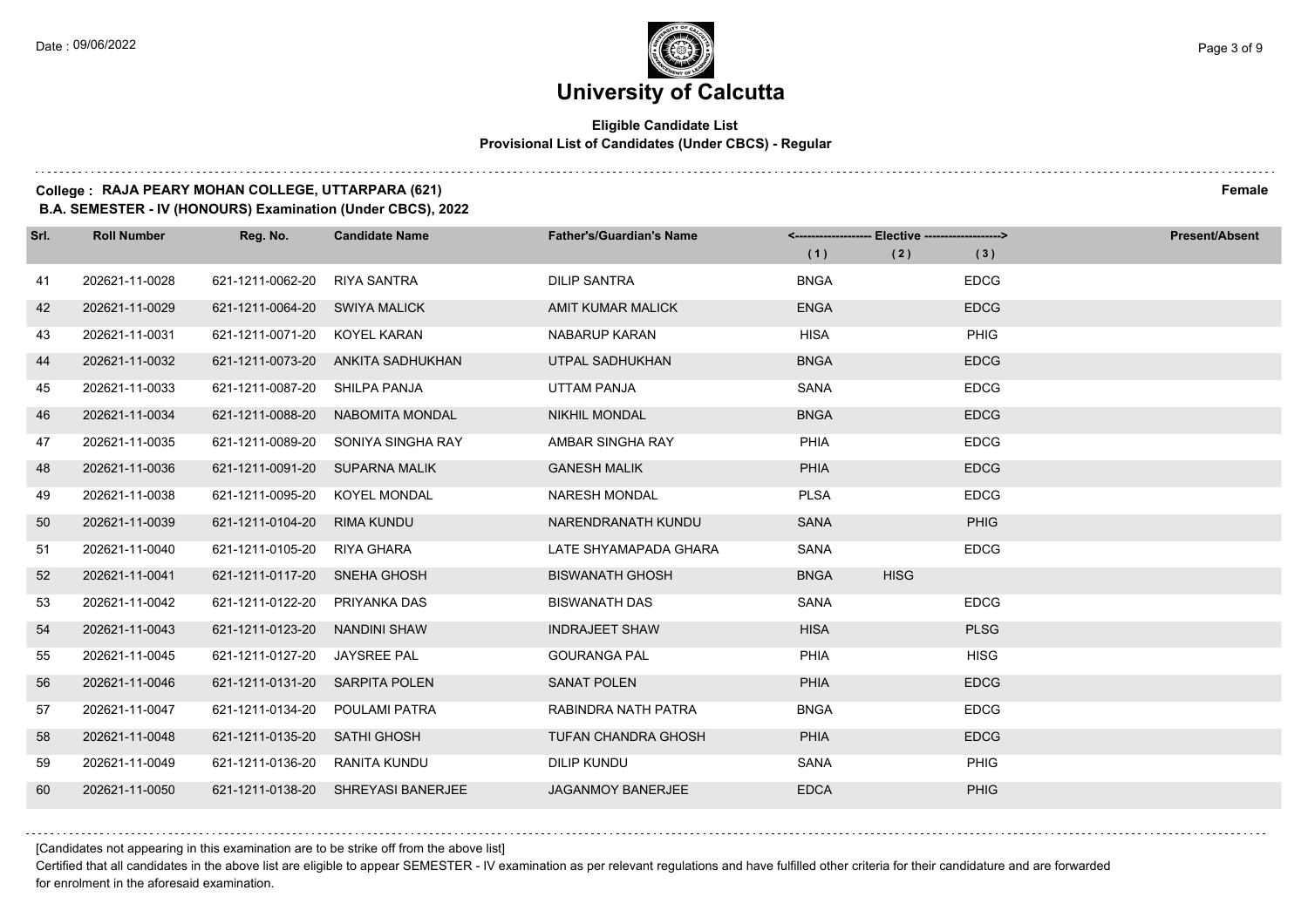### **Eligible Candidate List Provisional List of Candidates (Under CBCS) - Regular**

#### **College : RAJA PEARY MOHAN COLLEGE, UTTARPARA (621) Female**

**B.A. SEMESTER - IV (HONOURS) Examination (Under CBCS), 2022**

| Srl. | <b>Roll Number</b> | Reg. No.                       | <b>Candidate Name</b>               | <b>Father's/Guardian's Name</b> | <-------------------- Elective -------------------> |             |             | <b>Present/Absent</b> |
|------|--------------------|--------------------------------|-------------------------------------|---------------------------------|-----------------------------------------------------|-------------|-------------|-----------------------|
|      |                    |                                |                                     |                                 | (1)                                                 | (2)         | (3)         |                       |
| 61   | 202621-11-0051     | 621-1211-0142-20               | SHREYA PAL                          | <b>KALYAN PAL</b>               | PHIA                                                |             | SANG        |                       |
| 62   | 202621-11-0052     |                                | 621-1211-0145-20 AMRITA CHATTERJEE  | <b>ACHIN CHATTERJEE</b>         | <b>EDCA</b>                                         |             | <b>SANG</b> |                       |
| 63   | 202621-11-0053     | 621-1211-0146-20 SIYA MONDAL   |                                     | <b>SANJOY KUMAR MONDAL</b>      | SANA                                                |             | <b>EDCG</b> |                       |
| 64   | 202621-11-0054     | 621-1211-0147-20               | <b>RUPSA SAHA ROY</b>               | LT SREEBAS SAHA ROY             | <b>PHIA</b>                                         |             | <b>PLSG</b> |                       |
| 65   | 202621-11-0055     | 621-1211-0148-20               | <b>SRUTI BARMAN</b>                 | <b>SAMIR BARMAN</b>             | PHIA                                                | <b>BNGG</b> |             |                       |
| 66   | 202621-11-0056     |                                | 621-1211-0149-20 TANUSHREE BHANDARI | <b>TAPAN BHANDARI</b>           | <b>EDCA</b>                                         |             | <b>PHIG</b> |                       |
| 67   | 202621-11-0057     | 621-1211-0152-20               | SOMI MISHRA                         | <b>BINOD KUMAR MISHRA</b>       | <b>ENGA</b>                                         |             | <b>HISG</b> |                       |
| 68   | 202621-11-0058     | 621-1211-0153-20               | PRIYANKA DAS                        | <b>TAPAS DAS</b>                | <b>ENGA</b>                                         |             | <b>ECOG</b> |                       |
| 69   | 202621-11-0059     | 621-1211-0154-20               | <b>RIMJHIM BANERJEE</b>             | LATE KASHI NATHE BANEJEE        | SANA                                                |             | <b>BNGG</b> |                       |
| 70   | 202621-11-0060     | 621-1211-0155-20               | <b>MOUSUMI SIL</b>                  | <b>MALAY SIL</b>                | PHIA                                                |             | <b>EDCG</b> |                       |
| 71   | 202621-11-0061     | 621-1211-0156-20               | MADHUMITA DHARA                     | <b>AMAL DHARA</b>               | <b>PHIA</b>                                         |             | SANG        |                       |
| 72   | 202621-11-0062     | 621-1211-0158-20               | YASMIN PARVEEN                      | MD EHTASAMUR RAHAMAN            | <b>EDCA</b>                                         |             | <b>HISG</b> |                       |
| 73   | 202621-11-0063     | 621-1211-0160-20               | PIEU GHOSH                          | PROVASH CHANDRA GHOSH           | <b>HISA</b>                                         |             | <b>PHIG</b> |                       |
| 74   | 202621-11-0064     | 621-1211-0161-20               | <b>PRITY ROY</b>                    | SWAPAN KUMAR ROY                | PHIA                                                |             | <b>SANG</b> |                       |
| 75   | 202621-11-0065     | 621-1211-0164-20               | SWETA KOLEY                         | <b>SUSANTA KOLEY</b>            | <b>PLSA</b>                                         |             | <b>EDCG</b> |                       |
| 76   | 202621-11-0066     | 621-1211-0166-20               | ANKITA MONDAL                       | <b>NITAI MONDAL</b>             | <b>EDCA</b>                                         | <b>BNGG</b> |             |                       |
| 77   | 202621-11-0067     | 621-1211-0168-20               | ANUSHKA KANGSABANIK                 | <b>TAPAN KANGSABANIK</b>        | PHIA                                                |             | <b>EDCG</b> |                       |
| 78   | 202621-11-0068     | 621-1211-0169-20               | <b>BIPASA MITRA</b>                 | <b>RABI SANKAR MITRA</b>        | <b>ENGA</b>                                         |             | <b>PLSG</b> |                       |
| 79   | 202621-11-0069     | 621-1211-0171-20               | <b>RAJOSREE NATH</b>                | JOYANTA NATH                    | <b>PLSA</b>                                         |             | <b>PHIG</b> |                       |
| 80   | 202621-11-0070     | 621-1211-0172-20 SUSHMITA SAHA |                                     | <b>TAPASH SAHA</b>              | PHIA                                                |             | <b>EDCG</b> |                       |

[Candidates not appearing in this examination are to be strike off from the above list]

Certified that all candidates in the above list are eligible to appear SEMESTER - IV examination as per relevant regulations and have fulfilled other criteria for their candidature and are forwarded for enrolment in the aforesaid examination.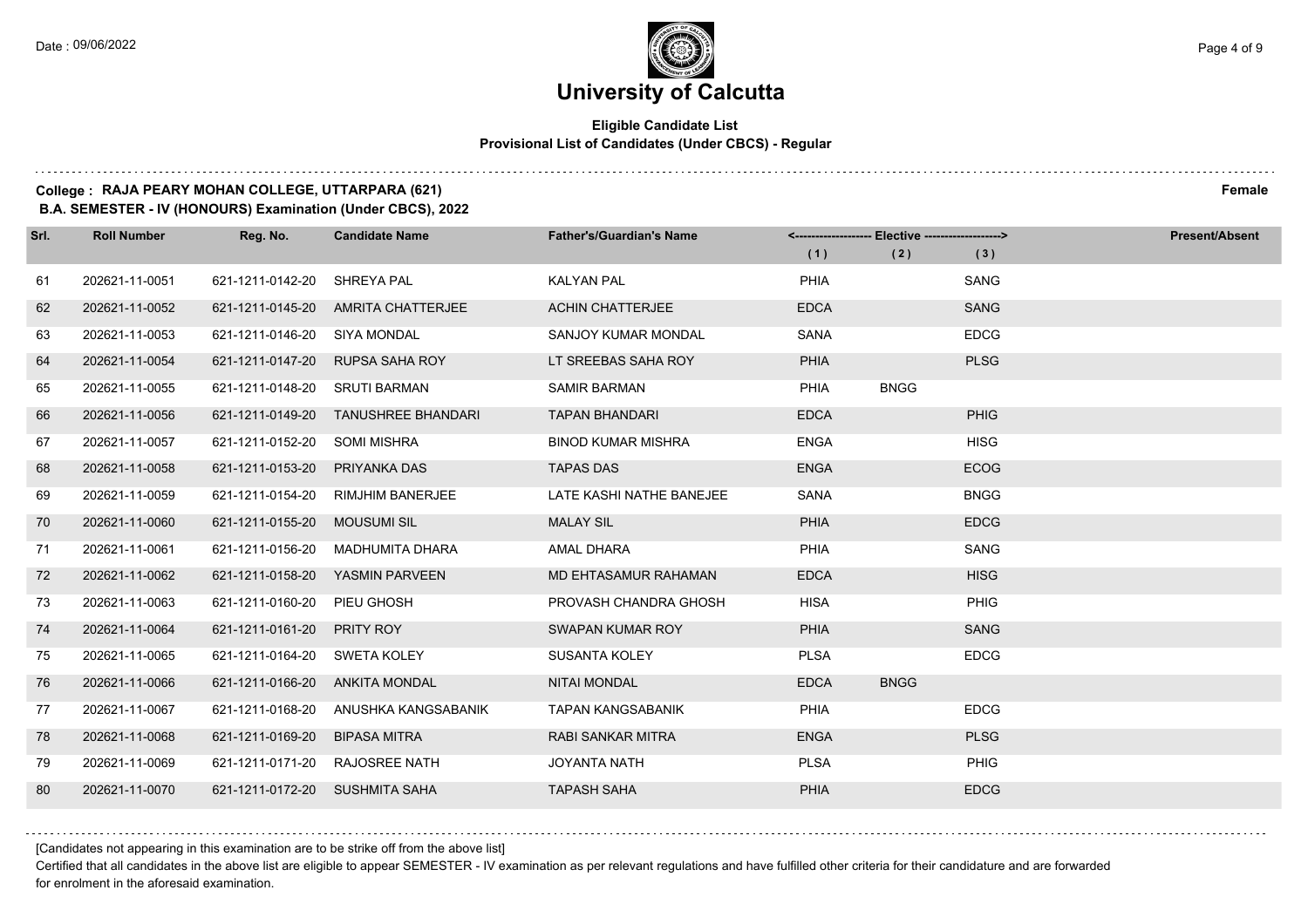### **Eligible Candidate List Provisional List of Candidates (Under CBCS) - Regular**

### **College : RAJA PEARY MOHAN COLLEGE, UTTARPARA (621) Female**

**B.A. SEMESTER - IV (HONOURS) Examination (Under CBCS), 2022**

| Srl. | <b>Roll Number</b> | Reg. No.                    | <b>Candidate Name</b>            | <b>Father's/Guardian's Name</b> | -- Elective -------------------> |             |             | <b>Present/Absent</b> |
|------|--------------------|-----------------------------|----------------------------------|---------------------------------|----------------------------------|-------------|-------------|-----------------------|
|      |                    |                             |                                  |                                 | (1)                              | (2)         | (3)         |                       |
| 81   | 202621-11-0071     | 621-1211-0173-20            | JAYATRI DAS                      | <b>RAMESH DAS</b>               | PHIA                             |             | SANG        |                       |
| 82   | 202621-11-0072     | 621-1211-0175-20            | RANGASREE KHAMARU                | <b>DILIP KHAMARU</b>            | <b>BNGA</b>                      |             | <b>EDCG</b> |                       |
| 83   | 202621-11-0073     |                             | 621-1211-0176-20 MOULIMA BHOUMIK | <b>DIBAKAR BHOUMIK</b>          | <b>ENGA</b>                      | <b>PLSG</b> |             |                       |
| 84   | 202621-11-0074     | 621-1211-0179-20            | JAYASMITA SAHA                   | <b>JAYANTA SAHA</b>             | <b>EDCA</b>                      |             | PHIG        |                       |
| 85   | 202621-11-0075     | 621-1211-0181-20            | RIMPA SHIL                       | <b>RATAN SHIL</b>               | PHIA                             |             | <b>EDCG</b> |                       |
| 86   | 202621-11-0076     | 621-1211-0182-20            | NISHA BARIK                      | <b>TAPAS BARIK</b>              | <b>HISA</b>                      |             | <b>EDCG</b> |                       |
| 87   | 202621-11-0078     |                             | 621-1211-0184-20 ABHRADITA PAUL  | ARABINDA NATH PAUL              | <b>HISA</b>                      |             | <b>PHIG</b> |                       |
| 88   | 202621-11-0079     |                             | 621-1211-0185-20 SANCHITA PATRA  | <b>SANTOSH PATRA</b>            | <b>PLSA</b>                      |             | <b>HISG</b> |                       |
| 89   | 202621-11-0080     | 621-1211-0187-20            | AMINA KHATUN                     | <b>MD ISRAIL</b>                | <b>EDCA</b>                      |             | <b>HISG</b> |                       |
| 90   | 202621-11-0081     | 621-1211-0188-20            | PRIYANKA DAS                     | <b>TAPAN DAS</b>                | <b>PLSA</b>                      |             | <b>EDCG</b> |                       |
| 91   | 202621-11-0082     | 621-1211-0189-20            | AHANA BANDYOPADHYAY              | DIPAK BANDYOPADHYAY             | <b>PLSA</b>                      |             | <b>EDCG</b> |                       |
| 92   | 202621-11-0083     |                             | 621-1211-0190-20 SAYANTI MONDAL  | SOMNATH MONDAL                  | <b>HISA</b>                      | <b>EDCG</b> |             |                       |
| 93   | 202621-11-0084     | 621-1211-0191-20            | ANWESHA PAL                      | UTTAM KUMAR PAL                 | <b>ENGA</b>                      |             | <b>PLSG</b> |                       |
| 94   | 202621-11-0085     | 621-1211-0192-20            | DEEPIKA GHOSH                    | <b>PRODIP GHOSH</b>             | <b>BNGA</b>                      |             | <b>PHIG</b> |                       |
| 95   | 202621-11-0086     | 621-1211-0193-20            | POULOMI BANERJEE                 | <b>GOUR BANERJEE</b>            | <b>ENGA</b>                      |             | <b>HISG</b> |                       |
| 96   | 202621-11-0087     | 621-1211-0195-20            | SOMASREE GHOSAL                  | LAKSHMIKANTA GHOSAL             | <b>BNGA</b>                      |             | PHIG        |                       |
| 97   | 202621-11-0088     | 621-1211-0196-20            | DIYA GHOSH                       | <b>JAYANTA GHOSH</b>            | <b>EDCA</b>                      |             | <b>PHIG</b> |                       |
| 98   | 202621-11-0089     | 621-1211-0199-20            | <b>MOUMI CHATTERJEE</b>          | PALLAB CHATTEJEE                | <b>BNGA</b>                      |             | <b>SANG</b> |                       |
| 99   | 202621-11-0090     | 621-1211-0200-20            | SAYANI GHOSH                     | PARTHA GHOSH                    | <b>ENGA</b>                      | <b>PLSG</b> |             |                       |
| 100  | 202621-11-0091     | 621-1211-0201-20 SHILKA DAS |                                  | <b>ANANTA DAS</b>               | <b>ENGA</b>                      |             | <b>HISG</b> |                       |

[Candidates not appearing in this examination are to be strike off from the above list]

Certified that all candidates in the above list are eligible to appear SEMESTER - IV examination as per relevant regulations and have fulfilled other criteria for their candidature and are forwarded for enrolment in the aforesaid examination.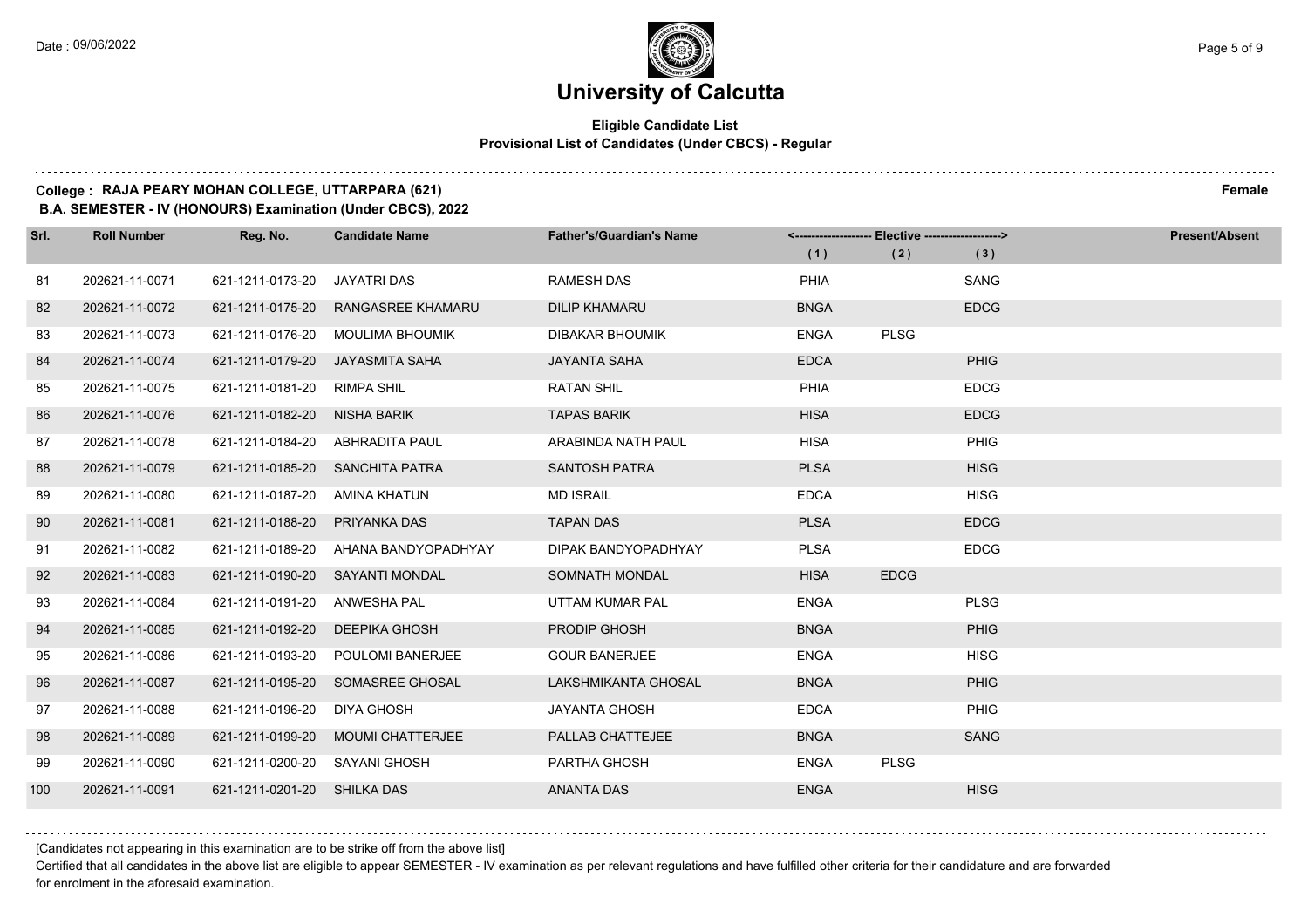$1.111$ 

### **University of Calcutta**

### **Eligible Candidate List Provisional List of Candidates (Under CBCS) - Regular**

### **College : RAJA PEARY MOHAN COLLEGE, UTTARPARA (621) Female**

**B.A. SEMESTER - IV (HONOURS) Examination (Under CBCS), 2022**

| Srl. | <b>Roll Number</b> | Reg. No.                      | <b>Candidate Name</b>                | <b>Father's/Guardian's Name</b> | <------------------- Elective ------------------> |             |             | <b>Present/Absent</b> |
|------|--------------------|-------------------------------|--------------------------------------|---------------------------------|---------------------------------------------------|-------------|-------------|-----------------------|
|      |                    |                               |                                      |                                 | (1)                                               | (2)         | (3)         |                       |
| 101  | 202621-11-0092     | 621-1211-0203-20              | <b>MOUPRIYA DAS</b>                  | <b>MANOJ KUMAR DAS</b>          | <b>HISA</b>                                       |             | <b>PHIG</b> |                       |
| 102  | 202621-11-0093     | 621-1211-0204-20              | AYANTIKA GHOSH                       | UJJWAL KUMAR GHOSH              | <b>PHIA</b>                                       |             | <b>BNGG</b> |                       |
| 103  | 202621-11-0094     |                               | 621-1211-0205-20 SUPARNA CHAKRABORTY | LT KALI KRISHNA CHAKRABORTY     | <b>BNGA</b>                                       |             | <b>HISG</b> |                       |
| 104  | 202621-11-0095     | 621-1211-0206-20 SONALI MANNA |                                      | <b>BIDYUT MANNA</b>             | <b>HISA</b>                                       |             | <b>PHIG</b> |                       |
| 105  | 202621-11-0096     | 621-1211-0208-20              | <b>SANCHARI POLLEY</b>               | <b>CHINMOY POLLEY</b>           | <b>HISA</b>                                       |             | PHIG        |                       |
| 106  | 202621-11-0097     |                               | 621-1211-0209-20 SAHELI MAHANTY      | <b>SANTOSH MAHANTY</b>          | <b>ENGA</b>                                       |             | <b>EDCG</b> |                       |
| 107  | 202621-11-0098     | 621-1211-0210-20 SRITAMA DAS  |                                      | <b>SAMIR DAS</b>                | <b>ENGA</b>                                       |             | <b>HISG</b> |                       |
| 108  | 202621-11-0099     | 621-1211-0211-20              | TIRTHA CHATTERJEE                    | ASIM KUMAR CHATTERJEE           | <b>ENGA</b>                                       | <b>PHIG</b> |             |                       |
| 109  | 202621-11-0100     | 621-1211-0212-20              | <b>PUJA ADHIKARY</b>                 | SHIBNATH ADHIKARY               | <b>ENGA</b>                                       | <b>EDCG</b> |             |                       |
| 110  | 202621-11-0101     | 621-1212-0004-20              | <b>TANUSRI PATARI</b>                | <b>SRIMANTA PATARI</b>          | <b>BNGA</b>                                       |             | <b>EDCG</b> |                       |
| 111  | 202621-11-0102     | 621-1212-0006-20              | SARASWATI ADHIKARI                   | LATE SATISH ADHIKARI            | <b>BNGA</b>                                       |             | <b>PLSG</b> |                       |
| 112  | 202621-11-0103     | 621-1212-0008-20              | MITHU ROY                            | <b>RANJIT ROY</b>               | <b>EDCA</b>                                       |             | <b>SANG</b> |                       |
| 113  | 202621-11-0105     | 621-1212-0019-20              | <b>SUMITRA DAS</b>                   | ANANDA MOHON DAS                | <b>HISA</b>                                       |             | PHIG        |                       |
| 114  | 202621-11-0106     | 621-1212-0026-20              | <b>PUJA BISWAS</b>                   | <b>RASU BISWAS</b>              | <b>EDCA</b>                                       |             | <b>PHIG</b> |                       |
| 115  | 202621-11-0107     | 621-1212-0036-20              | SUTOPA DAS                           | <b>SOUMEN DAS</b>               | <b>BNGA</b>                                       |             | <b>EDCG</b> |                       |
| 116  | 202621-11-0108     | 621-1212-0044-20              | <b>SHRABANTI ROY</b>                 | <b>SAMAR ROY</b>                | <b>PLSA</b>                                       |             | <b>EDCG</b> |                       |
| 117  | 202621-11-0109     | 621-1212-0059-20              | SANCHITA PRAMANIK                    | ASISH KUMAR PRAMANIK            | <b>HISA</b>                                       |             | <b>PHIG</b> |                       |
| 118  | 202621-11-0110     | 621-1212-0063-20              | SUSMITA MAJHI                        | SANNYASI MAJHI                  | <b>EDCA</b>                                       |             | <b>PHIG</b> |                       |
| 119  | 202621-11-0111     |                               | 621-1212-0066-20 VASWATI NASKAR      | <b>TAPAN KUMAR NASKAR</b>       | <b>BNGA</b>                                       |             | <b>PHIG</b> |                       |
| 120  | 202621-11-0112     | 621-1212-0069-20              | <b>RANJITA MONDAL</b>                | <b>DEBASISH MONDAL</b>          | <b>PLSA</b>                                       |             | <b>PHIG</b> |                       |

[Candidates not appearing in this examination are to be strike off from the above list]

Certified that all candidates in the above list are eligible to appear SEMESTER - IV examination as per relevant regulations and have fulfilled other criteria for their candidature and are forwarded for enrolment in the aforesaid examination.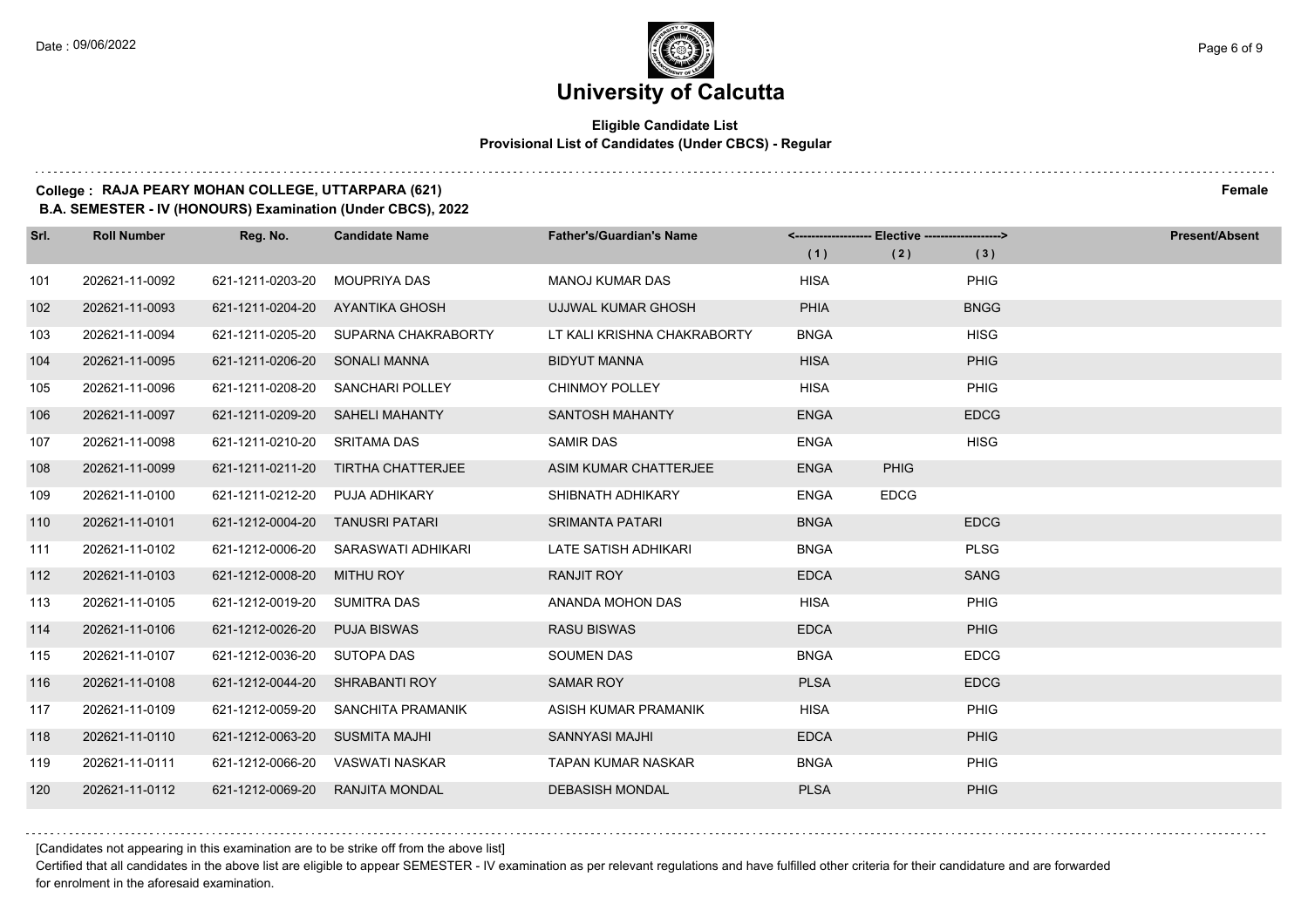### **Eligible Candidate List Provisional List of Candidates (Under CBCS) - Regular**

### **College : RAJA PEARY MOHAN COLLEGE, UTTARPARA (621) Female**

**B.A. SEMESTER - IV (HONOURS) Examination (Under CBCS), 2022**

| Srl. | <b>Roll Number</b> | Reg. No.                      | <b>Candidate Name</b>           | <b>Father's/Guardian's Name</b> |             | <-------------------- Elective -------------------> |             | <b>Present/Absent</b> |
|------|--------------------|-------------------------------|---------------------------------|---------------------------------|-------------|-----------------------------------------------------|-------------|-----------------------|
|      |                    |                               |                                 |                                 | (1)         | (2)                                                 | (3)         |                       |
| 121  | 202621-11-0113     | 621-1212-0072-20              | NISHA DHALI                     | <b>ASHIM DHALI</b>              | <b>HISA</b> | PHIG                                                |             |                       |
| 122  | 202621-11-0114     | 621-1212-0074-20              | <b>MOUSUMI MONDAL</b>           | <b>RAMKRISHNA MONDAL</b>        | <b>PLSA</b> |                                                     | <b>EDCG</b> |                       |
| 123  | 202621-11-0115     | 621-1212-0075-20              | RAMA ROY                        | <b>RAMEN ROY</b>                | <b>HISA</b> |                                                     | <b>PLSG</b> |                       |
| 124  | 202621-11-0116     | 621-1212-0077-20              | DIPA MISTRI                     | <b>MAHADEB MISTRI</b>           | <b>HISA</b> |                                                     | <b>PLSG</b> |                       |
| 125  | 202621-11-0117     | 621-1212-0079-20              | <b>BAISAKHI MONDAL</b>          | <b>KHOKAN MONDAL</b>            | <b>PLSA</b> |                                                     | <b>EDCG</b> |                       |
| 126  | 202621-11-0118     | 621-1212-0081-20 SHANKARI ROY |                                 | <b>AMIT ROY</b>                 | <b>HISA</b> |                                                     | <b>SANG</b> |                       |
| 127  | 202621-11-0119     | 621-1212-0083-20 TIASA ROY    |                                 | <b>SUKUMAR ROY</b>              | <b>BNGA</b> |                                                     | <b>EDCG</b> |                       |
| 128  | 202621-11-0120     |                               | 621-1212-0084-20 AKHANSA BISWAS | <b>MONGAL BISWAS</b>            | <b>HISA</b> |                                                     | PHIG        |                       |
| 129  | 202621-11-0121     | 621-1212-0093-20              | MAYANTIKA MALO                  | <b>MAHADEB MALO</b>             | <b>BNGA</b> |                                                     | <b>PHIG</b> |                       |
| 130  | 202621-11-0122     |                               | 621-1212-0096-20 SOUMI HAWLADER | <b>SUDEB HAWLADER</b>           | <b>BNGA</b> |                                                     | <b>EDCG</b> |                       |
| 131  | 202621-11-0123     | 621-1212-0099-20 JAYA DAS     |                                 | <b>DINU DAS</b>                 | <b>PLSA</b> |                                                     | <b>EDCG</b> |                       |
| 132  | 202621-11-0124     | 621-1212-0100-20              | <b>DIPALI DAS</b>               | <b>RAGHU DAS</b>                | <b>PHIA</b> |                                                     | <b>HISG</b> |                       |
| 133  | 202621-11-0126     | 621-1212-0106-20              | PRIYA BAKCHI                    | <b>KARTICK BAKCHI</b>           | <b>HISA</b> |                                                     | <b>PHIG</b> |                       |
| 134  | 202621-11-0127     | 621-1212-0107-20              | <b>RITUPARNA SIKDAR</b>         | <b>RANJAN SIKDAR</b>            | <b>PLSA</b> |                                                     | <b>HISG</b> |                       |
| 135  | 202621-11-0128     | 621-1212-0108-20              | ARPITA HALDER                   | <b>TAPAN HALDER</b>             | <b>PLSA</b> |                                                     | <b>HISG</b> |                       |
| 136  | 202621-11-0129     | 621-1212-0109-20              | <b>DEBJANI DAS</b>              | <b>NIRANJAN DAS</b>             | <b>BNGA</b> |                                                     | <b>EDCG</b> |                       |
| 137  | 202621-11-0130     | 621-1212-0118-20              | ARPITA MALIK                    | <b>ASHOK MALIK</b>              | <b>HISA</b> |                                                     | <b>PHIG</b> |                       |
| 138  | 202621-11-0131     | 621-1212-0125-20              | <b>MAYURI SARKAR</b>            | <b>MAHADEB SARKAR</b>           | <b>PHIA</b> | <b>EDCG</b>                                         |             |                       |
| 139  | 202621-11-0133     | 621-1212-0130-20              | TRISHA NASKAR                   | <b>SUJIT NASKAR</b>             | SANA        |                                                     | <b>EDCG</b> |                       |
| 140  | 202621-11-0134     | 621-1212-0165-20              | PRERONA MONDAL                  | PARTHA PRIYA MONDAL             | <b>EDCA</b> |                                                     | PHIG        |                       |

[Candidates not appearing in this examination are to be strike off from the above list]

Certified that all candidates in the above list are eligible to appear SEMESTER - IV examination as per relevant regulations and have fulfilled other criteria for their candidature and are forwarded for enrolment in the aforesaid examination.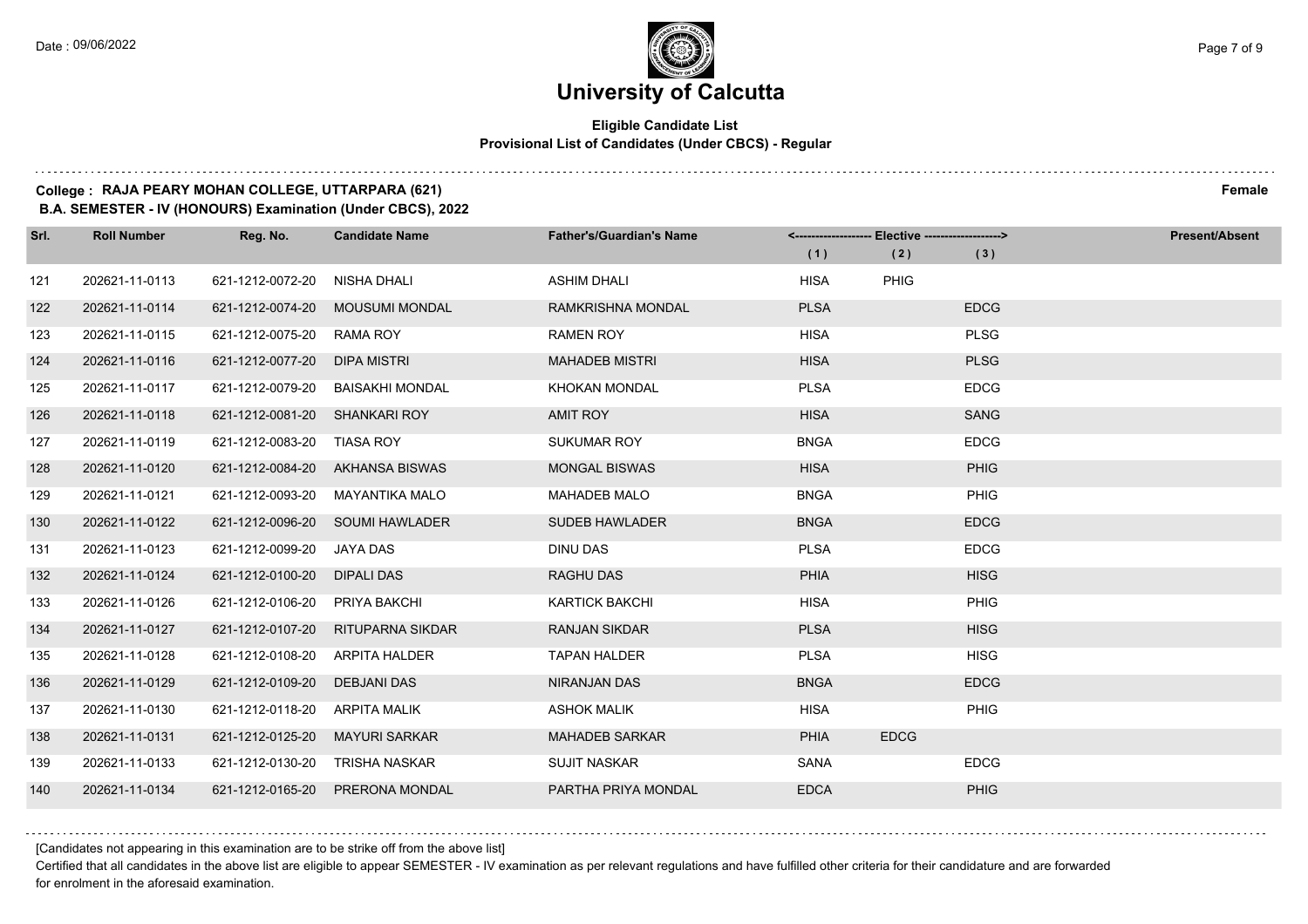$1.111$ 

### **University of Calcutta**

### **Eligible Candidate List Provisional List of Candidates (Under CBCS) - Regular**

### **College : RAJA PEARY MOHAN COLLEGE, UTTARPARA (621) Female**

**B.A. SEMESTER - IV (HONOURS) Examination (Under CBCS), 2022**

| Srl. | <b>Roll Number</b> | Reg. No.                       | <b>Candidate Name</b>             | <b>Father's/Guardian's Name</b> | <------------------- Elective ------------------> |             |             | <b>Present/Absent</b> |
|------|--------------------|--------------------------------|-----------------------------------|---------------------------------|---------------------------------------------------|-------------|-------------|-----------------------|
|      |                    |                                |                                   |                                 | (1)                                               | (2)         | (3)         |                       |
| 141  | 202621-11-0135     | 621-1212-0167-20               | SOUMILY MANDAL                    | <b>SURAJIT MANDAL</b>           | <b>BNGA</b>                                       |             | SANG        |                       |
| 142  | 202621-11-0136     | 621-1212-0177-20               | <b>PAYEL HAZRA</b>                | <b>SAMIR HAZRA</b>              | <b>BNGA</b>                                       |             | <b>HISG</b> |                       |
| 143  | 202621-11-0138     | 621-1213-0010-20 SHIBANI BESRA |                                   | NAGENDRANATH BESRA              | <b>PLSA</b>                                       |             | PHIG        |                       |
| 144  | 202621-11-0139     | 621-1213-0021-20               | TANIA BARUA                       | <b>SWAPAN KR BARUA</b>          | <b>EDCA</b>                                       |             | PHIG        |                       |
| 145  | 202621-11-0140     | 621-1213-0068-20               | ANUVA BHAGAT                      | <b>DINESH BHAGAT</b>            | <b>ENGA</b>                                       |             | <b>HISG</b> |                       |
| 146  | 202621-11-0141     | 621-1214-0013-20               | DEBIKA DAS                        | <b>SUNIL DAS</b>                | <b>EDCA</b>                                       |             | PHIG        |                       |
| 147  | 202621-11-0142     | 621-1214-0015-20               | MITALI GHOSH                      | LAKSHMAN CHANDRA GHOSH          | <b>PLSA</b>                                       |             | PHIG        |                       |
| 148  | 202621-11-0143     | 621-1214-0022-20 SUKRITI GHOSH |                                   | RAGHUNATH GHOSH                 | <b>BNGA</b>                                       |             | <b>EDCG</b> |                       |
| 149  | 202621-11-0144     | 621-1214-0032-20               | AYANTIKA DUTTA                    | LATE DILIP DUTTA                | <b>SANA</b>                                       | <b>HISG</b> |             |                       |
| 150  | 202621-11-0145     |                                | 621-1214-0035-20 SUPARNA GHOSH    | <b>HARADHAN GHOSH</b>           | <b>ENGA</b>                                       |             | <b>EDCG</b> |                       |
| 151  | 202621-11-0148     | 621-1214-0061-20               | PRIYA DAS                         | <b>ASHIM DAS</b>                | <b>EDCA</b>                                       |             | PHIG        |                       |
| 152  | 202621-11-0149     |                                | 621-1214-0067-20 SUDIPTA BHANDARI | <b>ASHOKE BHANDARI</b>          | <b>BNGA</b>                                       |             | <b>PLSG</b> |                       |
| 153  | 202621-11-0150     | 621-1214-0076-20               | PUJA SOM                          | <b>GOBINDA SOM</b>              | <b>PLSA</b>                                       |             | <b>EDCG</b> |                       |
| 154  | 202621-11-0151     | 621-1214-0086-20               | DEPEKA GHOSH                      | <b>TAPAS GHOSH</b>              | <b>BNGA</b>                                       |             | <b>EDCG</b> |                       |
| 155  | 202621-11-0152     | 621-1214-0094-20               | SHRABANI DUTTA                    | <b>BHUBANESHWAR DUTTA</b>       | <b>BNGA</b>                                       |             | <b>EDCG</b> |                       |
| 156  | 202621-11-0153     | 621-1214-0102-20               | <b>SHIPRA BHAR</b>                | <b>SAMBHU BHAR</b>              | <b>PLSA</b>                                       |             | <b>EDCG</b> |                       |
| 157  | 202621-11-0154     | 621-1214-0113-20               | RIMA SEN                          | <b>KARTICK CHANDRA SEN</b>      | <b>BNGA</b>                                       |             | PHIG        |                       |
| 158  | 202621-11-0155     | 621-1214-0115-20               | LISA GHOSH                        | RABINDRANATH GHOSH              | <b>HISA</b>                                       |             | <b>PHIG</b> |                       |
| 159  | 202621-11-0158     | 621-1214-0140-20 MANALEE PAL   |                                   | <b>SUKUMAR PAL</b>              | <b>BNGA</b>                                       | <b>EDCG</b> |             |                       |
| 160  | 202621-11-0159     | 621-1214-0150-20               | PRIYA DUTTA                       | <b>MANIK DUTTA</b>              | <b>EDCA</b>                                       |             | <b>PHIG</b> |                       |

[Candidates not appearing in this examination are to be strike off from the above list]

Certified that all candidates in the above list are eligible to appear SEMESTER - IV examination as per relevant regulations and have fulfilled other criteria for their candidature and are forwarded for enrolment in the aforesaid examination.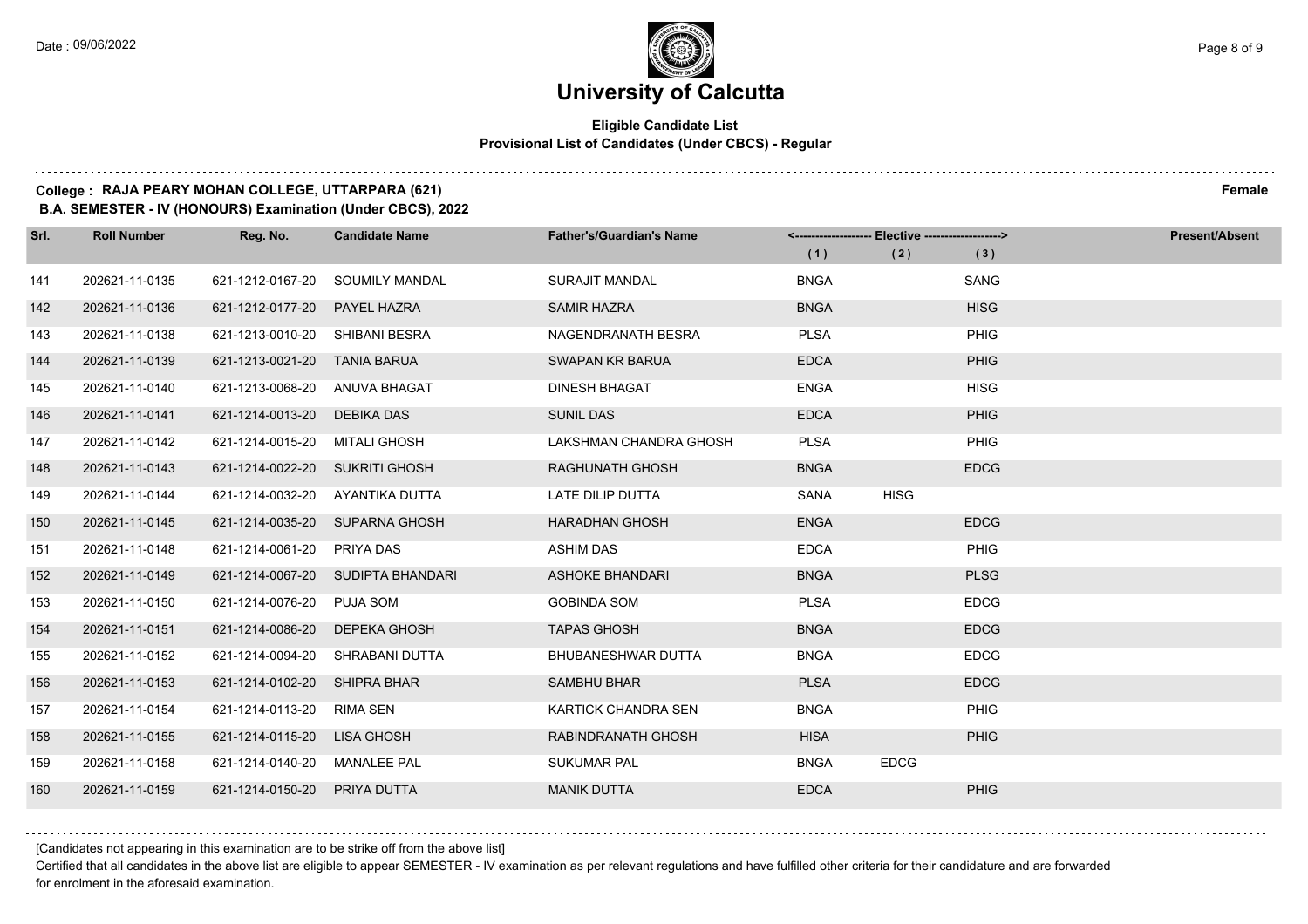### **Eligible Candidate List Provisional List of Candidates (Under CBCS) - Regular**

### **College : RAJA PEARY MOHAN COLLEGE, UTTARPARA (621) Female**

**B.A. SEMESTER - IV (HONOURS) Examination (Under CBCS), 2022**

| Srl. | <b>Roll Number</b> | Reg. No.         | <b>Candidate Name</b>   | <b>Father's/Guardian's Name</b> | <-------------------- Elective ------------------> |             |             | <b>Present/Absent</b> |
|------|--------------------|------------------|-------------------------|---------------------------------|----------------------------------------------------|-------------|-------------|-----------------------|
|      |                    |                  |                         |                                 | (1)                                                | (2)         | (3)         |                       |
| 161  | 202621-11-0161     | 621-1215-0048-20 | <b>MORSELINA KHATUN</b> | <b>SAIFUL MALLICK</b>           | <b>HISA</b>                                        |             | <b>PLSG</b> |                       |
| 162  | 202621-11-0162     | 621-1215-0060-20 | ALIYA NISHAT            | SEKH ASRAF HOSSAIN              | <b>ENGA</b>                                        | <b>EDCG</b> |             |                       |
| 163  | 202621-11-0163     | 621-1215-0097-20 | SABINA KHATUN           | AZAHAR MALLICK                  | <b>PLSA</b>                                        | <b>HISG</b> |             |                       |
| 164  | 202621-11-0164     | 621-1215-0098-20 | <b>SHEIKH SUHANA</b>    | SHEIKH ABUL MASUD               | <b>EDCA</b>                                        |             | <b>PHIG</b> |                       |
| 165  | 202621-11-0165     | 621-1215-0121-20 | TUHINA KHATUN           | <b>SK ANARUL</b>                | <b>BNGA</b>                                        |             | <b>EDCG</b> |                       |
| 166  | 202621-11-0166     | 621-1215-0124-20 | <b>TANIYA KHATUN</b>    | SK ABU TAHER                    | <b>EDCA</b>                                        |             | <b>PHIG</b> |                       |
| 167  | 202621-11-0167     | 621-1215-0144-20 | SAHIMA KHATUN           | SAHANSA MALLICK                 | <b>ENGA</b>                                        |             | PHIG        |                       |
| 168  | 202621-11-0168     | 621-1212-0779-20 | <b>PAROMITA BISWAS</b>  | <b>GOUTAM BISWAS</b>            | <b>EDCA</b>                                        |             | <b>PHIG</b> |                       |
| 169  | 202621-11-0169     | 621-1211-0783-20 | <b>RIYA AMBAL</b>       | JAGABANDHU AMBAL                | <b>BNGA</b>                                        |             | <b>EDCG</b> |                       |
| 170  | 202621-11-0170     | 621-1211-1410-20 | <b>SUSMITA DAS</b>      | <b>UDAY DAS</b>                 | <b>PLSA</b>                                        | <b>BNGG</b> |             |                       |

[Candidates not appearing in this examination are to be strike off from the above list]

Certified that all candidates in the above list are eligible to appear SEMESTER - IV examination as per relevant regulations and have fulfilled other criteria for their candidature and are forwarded for enrolment in the aforesaid examination.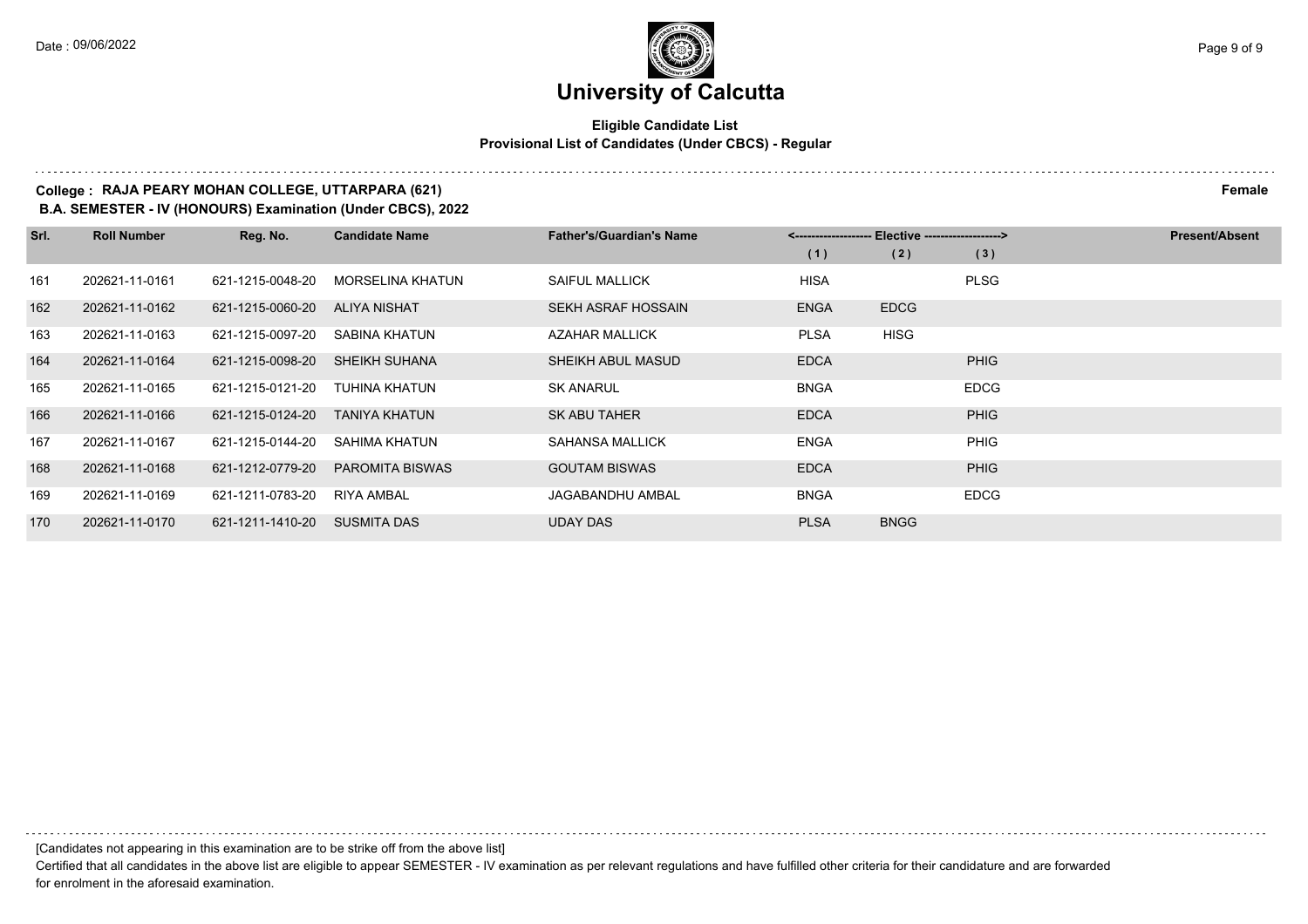### **Eligible Candidate List Provisional List of Candidates (Under CBCS) - Regular**

### **College : RAJA PEARY MOHAN COLLEGE, UTTARPARA (621) Male**

**B.A. SEMESTER - IV (HONOURS) Examination (Under CBCS), 2022**

| Srl.           | <b>Roll Number</b> | Reg. No.                      | <b>Candidate Name</b>                 | <b>Father's/Guardian's Name</b> | <------------------- Elective ------------------> |             |             | <b>Present/Absent</b> |
|----------------|--------------------|-------------------------------|---------------------------------------|---------------------------------|---------------------------------------------------|-------------|-------------|-----------------------|
|                |                    |                               |                                       |                                 | (1)                                               | (2)         | (3)         |                       |
| $\overline{1}$ | 182621-21-0027     | 621-1111-1258-18 SANJOY DAS   |                                       | <b>SANJIB DAS</b>               | <b>SANA</b>                                       | <b>HISG</b> | PHIG        |                       |
| $\overline{2}$ | 192621-21-0027     | 621-1111-0216-19              | RADHA RAMAN DAS                       | <b>DUDH KUMAR DAS</b>           | <b>HISA</b>                                       | <b>PHIG</b> | <b>EDCG</b> |                       |
| 3              | 202621-21-0001     |                               | 621-1111-0009-20 SAIKAT BANDYOPADHYAY | SUBIR KUMAR BANDYOPADHYAY       | <b>HISA</b>                                       |             | <b>EDCG</b> |                       |
| 4              | 202621-21-0002     | 621-1111-0030-20              | <b>ABHIJIT GUCHAIT</b>                | <b>KARTICK GUCHAIT</b>          | <b>BNGA</b>                                       |             | <b>PLSG</b> |                       |
| 5              | 202621-21-0003     | 621-1111-0031-20              | SAPTAK GHOSH                          | <b>RAJIB GHOSH</b>              | <b>ENGA</b>                                       |             | <b>EDCG</b> |                       |
| 6              | 202621-21-0004     | 621-1111-0037-20              | <b>MEGHADRI DEY</b>                   | <b>BISWAJIT DEY</b>             | <b>HISA</b>                                       |             | <b>PHIG</b> |                       |
| $\overline{7}$ | 202621-21-0005     | 621-1111-0038-20 SHUVO BAG    |                                       | <b>KARTICK BAG</b>              | <b>HISA</b>                                       |             | PHIG        |                       |
| 8              | 202621-21-0006     | 621-1111-0043-20              | <b>PARTHA MOULICK</b>                 | <b>GOUTAM MOULICK</b>           | <b>HISA</b>                                       |             | <b>EDCG</b> |                       |
| 9              | 202621-21-0008     | 621-1111-0078-20              | AVIJIT DAS                            | <b>ARUN DAS</b>                 | <b>PLSA</b>                                       |             | <b>EDCG</b> |                       |
| 10             | 202621-21-0009     |                               | 621-1111-0082-20 SOUMYADEEP GHOSH     | <b>GOPI NATH GHOSH</b>          | <b>PHIA</b>                                       |             | <b>EDCG</b> |                       |
| 11             | 202621-21-0010     | 621-1111-0085-20 SOUMIK DEY   |                                       | <b>SAMAR DEY</b>                | <b>BNGA</b>                                       |             | PHIG        |                       |
| 12             | 202621-21-0011     | 621-1111-0103-20 SAIKAT PARAL |                                       | <b>SUBHAS PARAL</b>             | <b>PLSA</b>                                       |             | <b>HISG</b> |                       |
| 13             | 202621-21-0013     | 621-1111-0133-20              | KARTICK CHANDRA HALDER                | PURNA CHANDRA HALDER            | <b>PLSA</b>                                       |             | <b>EDCG</b> |                       |
| 14             | 202621-21-0014     | 621-1111-0137-20              | ARGHA CHAKRABORTY                     | <b>HIMANGSU CHAKRABORTY</b>     | <b>EDCA</b>                                       |             | <b>BNGG</b> |                       |
| 15             | 202621-21-0015     | 621-1111-0139-20              | SANTANU KARMAKAR                      | <b>BHIM KARMAKAR</b>            | <b>HISA</b>                                       |             | PHIG        |                       |
| 16             | 202621-21-0016     | 621-1111-0141-20              | <b>BANTI SAHA</b>                     | <b>MALAY KR SAHA</b>            | <b>EDCA</b>                                       |             | <b>PHIG</b> |                       |
| 17             | 202621-21-0017     | 621-1111-0143-20              | RAJDEEP SAHANA                        | SAROJ KUMAR SAHANA              | <b>PLSA</b>                                       |             | <b>EDCG</b> |                       |
| 18             | 202621-21-0018     | 621-1111-0151-20              | <b>TUSHAR NANDI</b>                   | <b>PALASH NANDI</b>             | <b>HISA</b>                                       |             | <b>PHIG</b> |                       |
| 19             | 202621-21-0019     | 621-1111-0157-20 SONU MALAKAR |                                       | SUBHASH MALAKAR                 | <b>HISA</b>                                       |             | PHIG        |                       |
| 20             | 202621-21-0020     | 621-1111-0162-20              | <b>HEMANTA KUMAR BHOWMIK</b>          | <b>ASTUPADA BHOWMIK</b>         | <b>SANA</b>                                       |             | <b>EDCG</b> |                       |

[Candidates not appearing in this examination are to be strike off from the above list]

Certified that all candidates in the above list are eligible to appear SEMESTER - IV examination as per relevant regulations and have fulfilled other criteria for their candidature and are forwarded for enrolment in the aforesaid examination.

and a state of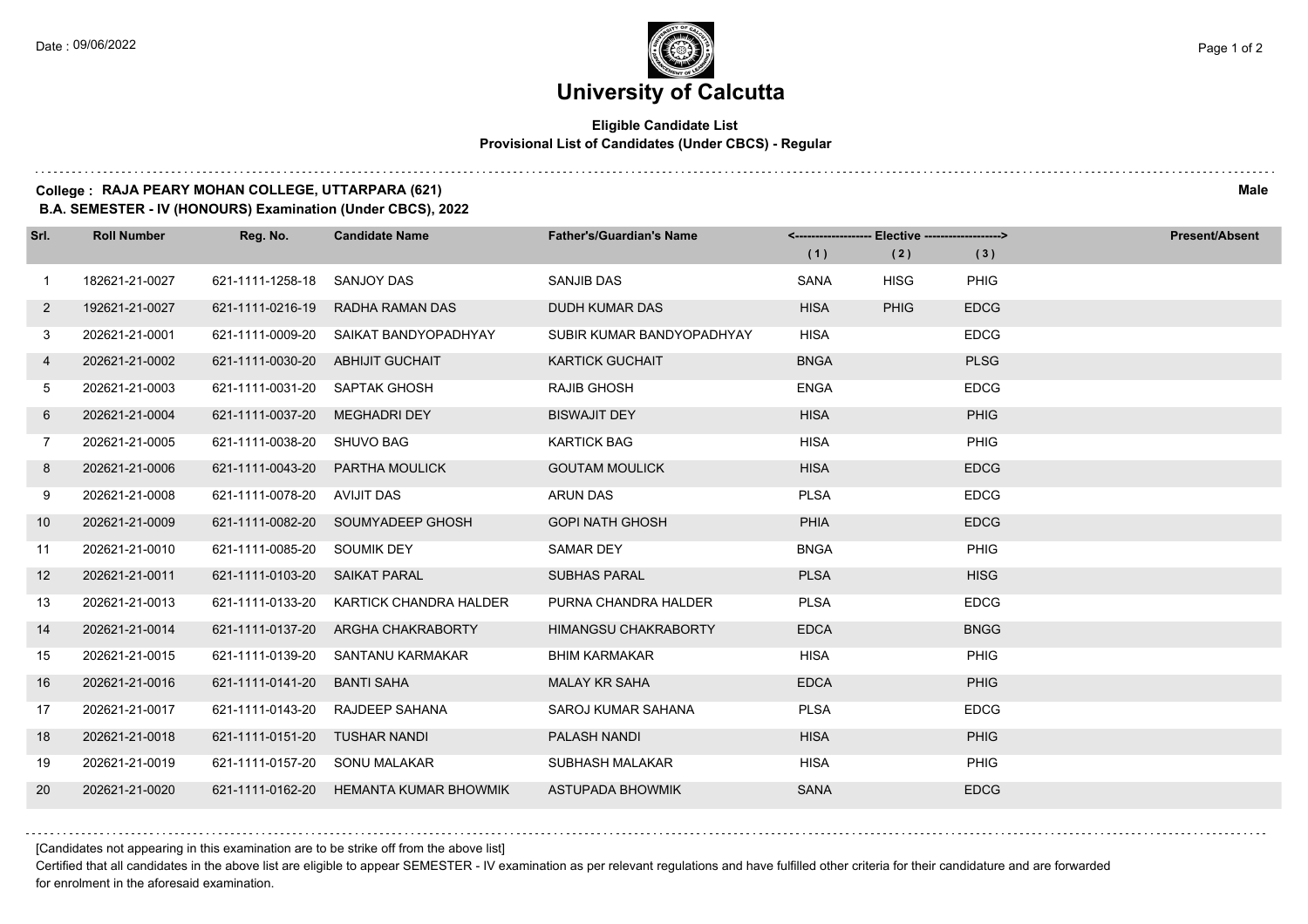### **Eligible Candidate List Provisional List of Candidates (Under CBCS) - Regular**

#### **College : RAJA PEARY MOHAN COLLEGE, UTTARPARA (621) Male**

**B.A. SEMESTER - IV (HONOURS) Examination (Under CBCS), 2022**

| Srl. | <b>Roll Number</b> | Reg. No.                   | <b>Candidate Name</b>           | <b>Father's/Guardian's Name</b> | <-------------------- Elective -------------------> |             |             | <b>Present/Absent</b> |
|------|--------------------|----------------------------|---------------------------------|---------------------------------|-----------------------------------------------------|-------------|-------------|-----------------------|
|      |                    |                            |                                 |                                 | (1)                                                 | (2)         | (3)         |                       |
| 21   | 202621-21-0021     | 621-1111-0163-20           | SANJU PRAMANIK                  | <b>SUBRATA PRAMANIK</b>         | <b>HISA</b>                                         |             | PHIG        |                       |
| 22   | 202621-21-0022     | 621-1111-0170-20           | AMIT KUMAR PURAKAIT             | NABA KUMAR PURAKAIT             | <b>PHIA</b>                                         |             | <b>HISG</b> |                       |
| 23   | 202621-21-0023     | 621-1111-0174-20           | AKASH GHOSH                     | <b>GOBINDA GHOSH</b>            | <b>HISA</b>                                         |             | <b>EDCG</b> |                       |
| 24   | 202621-21-0024     | 621-1111-0186-20           | <b>MONIDEEP SAHANA</b>          | <b>SAROJ KUMAR SAHANA</b>       | <b>PLSA</b>                                         |             | <b>EDCG</b> |                       |
| 25   | 202621-21-0025     | 621-1111-0194-20           | KALYAN BANERJEE                 | <b>GURUDAS BANERJEE</b>         | <b>ENGA</b>                                         |             | <b>PLSG</b> |                       |
| 26   | 202621-21-0026     | 621-1111-0197-20           | DEBJYOTI GOSWAMI                | PRABIR KUMAR GOSWAMI            | <b>BNGA</b>                                         |             | <b>PHIG</b> |                       |
| 27   | 202621-21-0027     | 621-1111-0198-20           | SAPTARSI MUKHERJJI              | PRABIR MUKHERJEE                | <b>PLSA</b>                                         |             | <b>EDCG</b> |                       |
| 28   | 202621-21-0028     | 621-1111-0202-20           | <b>SARAJIT SEN</b>              | <b>RUPEN SEN</b>                | <b>ENGA</b>                                         |             | <b>EDCG</b> |                       |
| 29   | 202621-21-0029     | 621-1111-0207-20           | <b>TUSHAR SHAW</b>              | KALIPADA SHAW                   | <b>BNGA</b>                                         |             | <b>PLSG</b> |                       |
| 30   | 202621-21-0030     | 621-1112-0007-20           | <b>VIKI NEYE</b>                | <b>BABLU NEYE</b>               | <b>ENGA</b>                                         |             | <b>EDCG</b> |                       |
| 31   | 202621-21-0031     | 621-1112-0024-20           | <b>MRINMOY PAKHIRA</b>          | ASTOTTAM PAKHIRA                | <b>BNGA</b>                                         |             | <b>SANG</b> |                       |
| 32   | 202621-21-0032     | 621-1112-0033-20           | NILADRI SHEKHAR BISWAS          | NIRODE CHANDRA BISWAS           | <b>ENGA</b>                                         |             | <b>HISG</b> |                       |
| 33   | 202621-21-0033     | 621-1112-0070-20           | SOUMYADIP SAHA                  | PARTHA SAHA                     | <b>ENGA</b>                                         |             | <b>PLSG</b> |                       |
| 34   | 202621-21-0038     | 621-1112-0180-20 SAYAN DAS |                                 | <b>ASOK KUMAR DAS</b>           | <b>BNGA</b>                                         | <b>HISG</b> |             |                       |
| 35   | 202621-21-0039     | 621-1113-0002-20           | RAHUL HANSDA                    | LATE GOPAL HANSDA               | <b>EDCA</b>                                         |             | <b>BNGG</b> |                       |
| 36   | 202621-21-0041     | 621-1114-0029-20           | <b>ABHISEKH ROY</b>             | <b>DINESH ROY</b>               | <b>PHIA</b>                                         |             | <b>PLSG</b> |                       |
| 37   | 202621-21-0042     | 621-1114-0128-20           | SUVRAJYOTI GHOSH                | <b>JAGATJYOTI GHOSH</b>         | <b>PLSA</b>                                         |             | <b>EDCG</b> |                       |
| 38   | 202621-21-0043     | 621-1115-0090-20           | SK SAHID                        | <b>SK SAIFUL</b>                | <b>PLSA</b>                                         |             | <b>PHIG</b> |                       |
| 39   | 202621-21-0046     |                            | 621-1112-0787-20 ARKOPROBHO DAS | <b>KAMAL DAS</b>                | <b>ENGA</b>                                         |             | <b>EDCG</b> |                       |

[Candidates not appearing in this examination are to be strike off from the above list]

Certified that all candidates in the above list are eligible to appear SEMESTER - IV examination as per relevant regulations and have fulfilled other criteria for their candidature and are forwarded for enrolment in the aforesaid examination.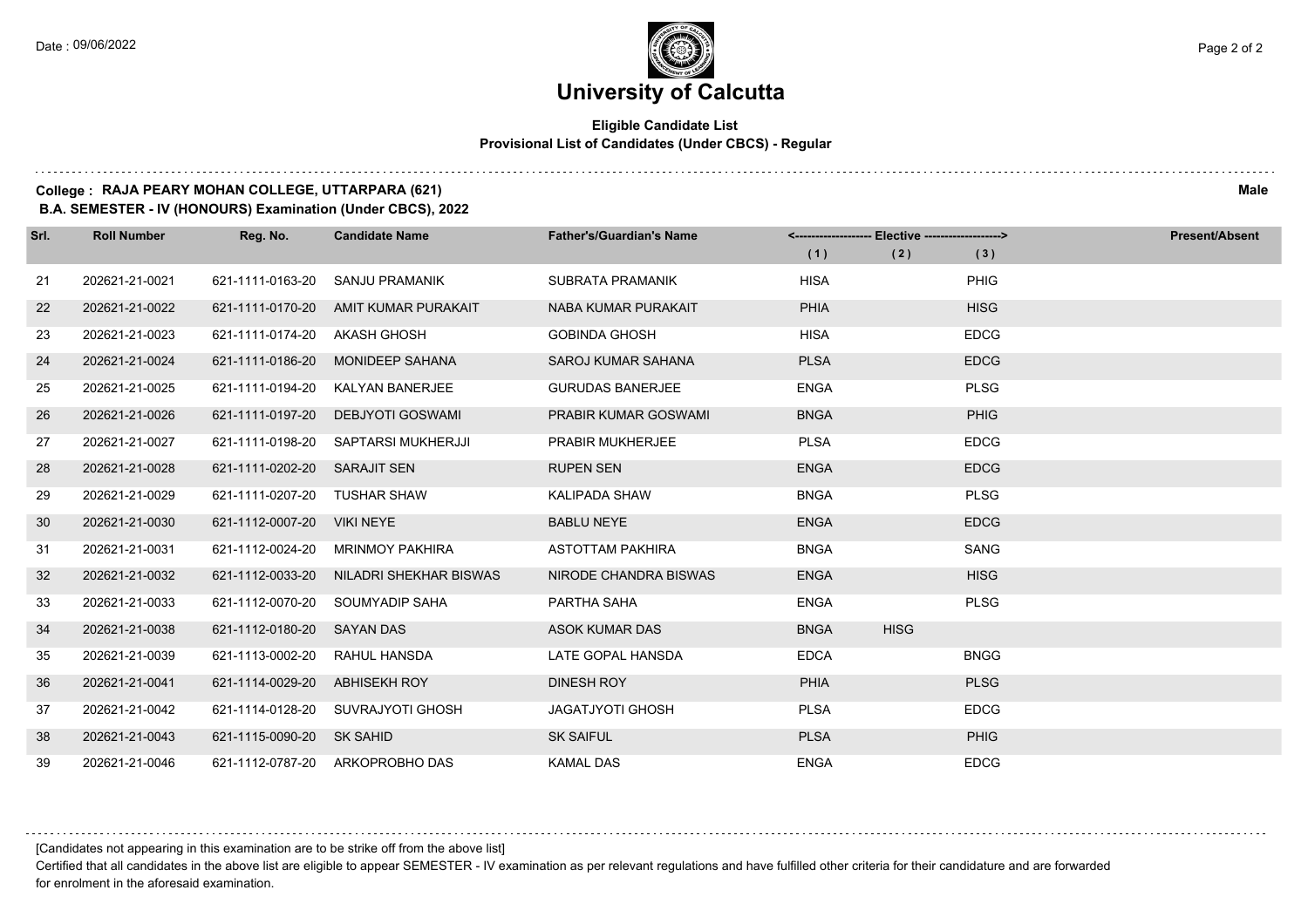#### **Eligible Candidate List Provisional List of Candidates (Under CBCS) - Backlog**

#### **College : RAJA PEARY MOHAN COLLEGE, UTTARPARA (621) Female B.A. SEMESTER - IV (GENERAL) Examination (Under CBCS), 2022**

| Srl.            | <b>Roll Number</b> | Reg. No.                      | <b>Candidate Name</b>              | <b>Father's/Guardian's Name</b> |                            |                            |             | <---- LCC2 ----> | <b>Present/Absent</b> |
|-----------------|--------------------|-------------------------------|------------------------------------|---------------------------------|----------------------------|----------------------------|-------------|------------------|-----------------------|
|                 |                    |                               |                                    |                                 | (1)                        | (2)                        | (3)         | (1)              |                       |
|                 | 182621-12-0002     | 621-1211-0865-18 TITLI DEY    |                                    | <b>ROBIN DEY</b>                | <b>BNGG</b><br>CC4, SEC-B2 |                            | PHIG<br>CC4 |                  |                       |
|                 | 2 182621-12-0011   | 621-1211-0649-18 PUJA DEY     |                                    | PRANAB DEY                      |                            |                            |             | <b>BNGL</b>      |                       |
| 3               | 182621-12-0013     | 621-1211-0652-18 PUJA KOLEY   |                                    | <b>SAMANTA KOLEY</b>            |                            |                            |             | <b>BNGL</b>      |                       |
|                 | 4 182621-12-0018   | 621-1211-0668-18 DIPTI KOLEY  |                                    | <b>KALIPADA KOLEY</b>           |                            |                            |             | <b>BNGL</b>      |                       |
| 5               | 182621-12-0139     |                               | 621-1214-1031-18 SANDEEPA MODAK    | <b>SWADESH MODAK</b>            | <b>EDCG</b><br>CC4, SEC-B1 | SANG<br>CC4                |             |                  |                       |
| 6               | 182621-12-0145     | 621-1211-0618-18 SREYA BAGCHI |                                    | PRANTOSH BAGCHI                 |                            | <b>HISG</b><br>CC4, SEC-B1 | PHIG<br>CC4 | <b>BNGL</b>      |                       |
|                 | 182621-12-0202     |                               | 621-1212-0644-18 BAISAKHI MAJUMDER | <b>MADHU MANGAL MAJUMDER</b>    |                            |                            |             | <b>BNGL</b>      |                       |
| 8               | 182621-12-0238     | 621-1211-1057-18 SAMPA SUSMAL |                                    | <b>BABLU SUSMAL</b>             | <b>HISG</b><br>CC4         | <b>PLSG</b><br>CC4, SEC-B1 |             |                  |                       |
| 9               | 192621-12-0118     |                               | 621-1212-0668-19 ARPITA PRAMANIK   | <b>BECHU PRAMANIK</b>           | PHIG<br>SEC-B1             |                            |             |                  |                       |
| 10              | 192621-12-0152     | 621-1211-0635-19 SUSMITA PAUL |                                    | <b>GOBINDA PAUL</b>             | <b>ENGG</b><br>SEC-B1      |                            |             |                  |                       |
| 11              | 192621-12-0172     | 621-1211-0759-19 JAYA DEY     |                                    | <b>TAPAN DEY</b>                | <b>HISG</b><br>$CC4$ (TU)  |                            |             |                  |                       |
| 12 <sup>2</sup> | 192621-12-0220     | 621-1211-0885-19 RIYA DUTTA   |                                    | ALOKE KUMAR DUTTA               | <b>HISG</b><br>CC4(TU)     |                            |             |                  |                       |
| 13              | 192621-12-0221     | 621-1211-0932-19 JHUMA SINGH  |                                    | <b>SANKAR SINGH</b>             | <b>HISG</b><br>$CC4$ (TU)  |                            |             |                  |                       |
| 14              | 192621-12-0228     | 621-1212-0515-19 MONIKA HAZRA |                                    | <b>BIPAD TARAN HAZRA</b>        | <b>HISG</b><br>$CC4$ (TU)  |                            |             |                  |                       |

[Candidates not appearing in this examination are to be strike off from the above list]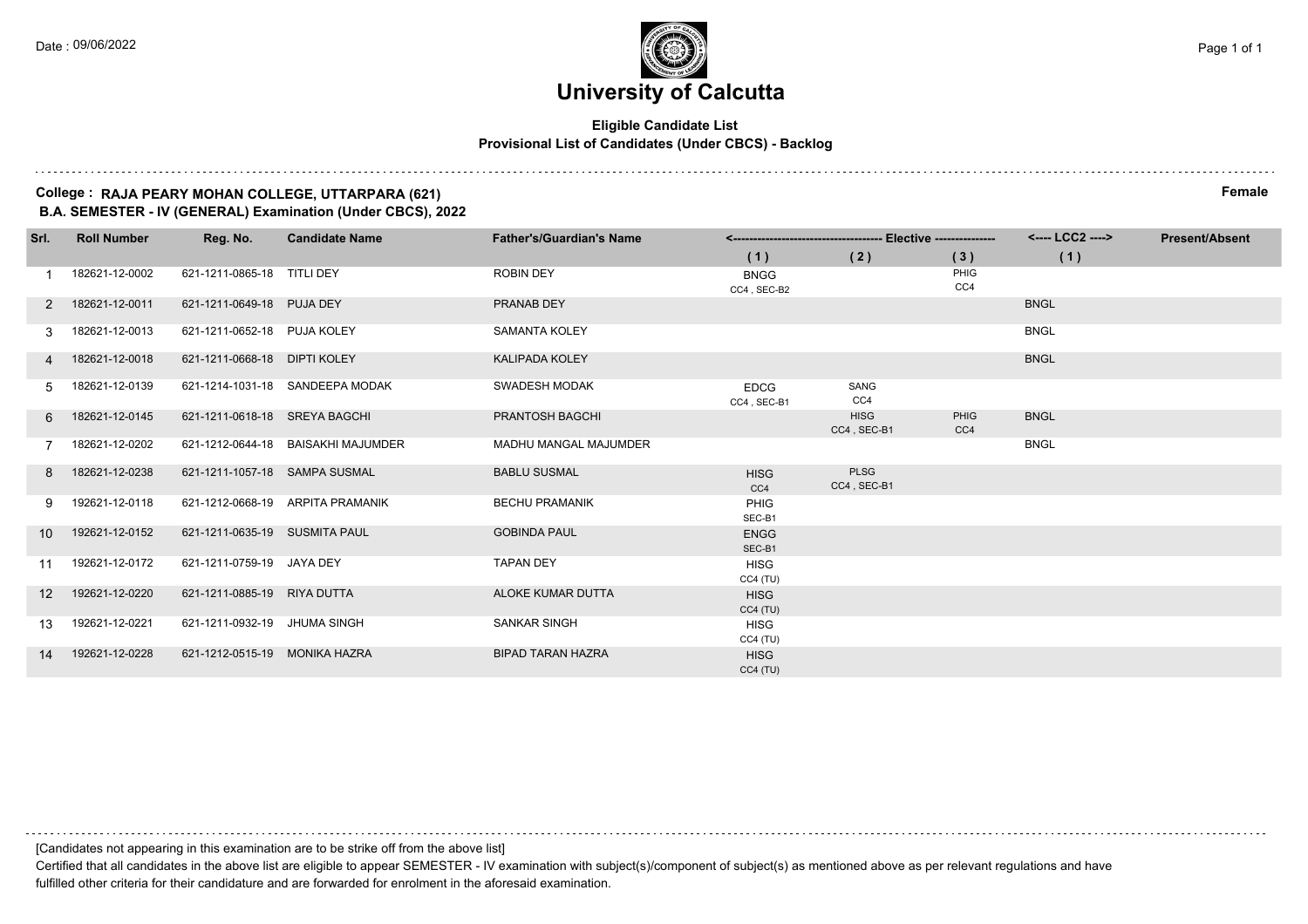#### **Eligible Candidate List Provisional List of Candidates (Under CBCS) - Backlog**

#### **College : RAJA PEARY MOHAN COLLEGE, UTTARPARA (621) Male B.A. SEMESTER - IV (GENERAL) Examination (Under CBCS), 2022**

| Srl.              | <b>Roll Number</b> | Reg. No.                       | <b>Candidate Name</b>                | <b>Father's/Guardian's Name</b> |                           |                            |                        | <---- LCC2 ----> | <b>Present/Absent</b> |
|-------------------|--------------------|--------------------------------|--------------------------------------|---------------------------------|---------------------------|----------------------------|------------------------|------------------|-----------------------|
|                   |                    |                                |                                      |                                 | (1)                       | (2)                        | (3)                    | (1)              |                       |
|                   | 182621-22-0030     |                                | 621-1111-0770-18 SOUVICK CHANDA      | PINTU CHANDA                    |                           |                            |                        | <b>BNGL</b>      |                       |
| $2^{\circ}$       | 182621-22-0040     | 621-1111-0852-18 ABHI DAS      |                                      | PRADIP DAS                      | <b>EDCG</b><br>CC4(TU)    |                            |                        |                  |                       |
| 3                 | 182621-22-0051     |                                | 621-1111-0941-18 LAKHI KANTA GHOSH   | SHIBSHANKAR GHOSH               |                           | EDCG<br>CC4, SEC-B1        | <b>HISG</b><br>CC4(TU) | <b>BNGL</b>      |                       |
|                   | 182621-22-0059     |                                | 621-1111-1054-18 SHEKHAR KUMAR PATRA | <b>SANJAY PATRA</b>             | <b>EDCG</b><br>CC4(TU)    |                            |                        |                  |                       |
| 5                 | 182621-22-0082     | 621-1112-0701-18 SURAJIT DHARA |                                      | <b>TAPAN DHARA</b>              | HISG<br>CC4(TU)           |                            |                        |                  |                       |
| 6                 | 182621-22-0088     |                                | 621-1112-0784-18 ANANDA SARDAR       | <b>BISWANATH SARDAR</b>         | <b>HISG</b><br>CC4(TU)    |                            |                        |                  |                       |
|                   | 182621-22-0145     | 621-1112-0958-18 PALLAB ROY    |                                      | PROVAT ROY                      | <b>HISG</b><br>SEC-B1     |                            |                        |                  |                       |
| 8                 | 182621-22-0153     |                                | 621-1111-0753-18 DIPANKAR MANDAL     | <b>SANJAY MANDAL</b>            |                           | PHIG<br>$CC4$ (TH)         |                        | <b>BNGL</b>      |                       |
| 9                 | 182621-22-0163     | 621-1111-1069-18 ARPAN GHOW    |                                      | <b>ARUP GHOW</b>                | <b>HISG</b><br>SEC-B1     |                            |                        |                  |                       |
| 10                | 182621-22-0247     | 621-1111-1092-18 RAJ MONDAL    |                                      | <b>ARUN MONDAL</b>              |                           | <b>HISG</b><br>SEC-B1      | <b>PLSG</b><br>CC4     | <b>BNGL</b>      |                       |
| 11                | 182621-22-0276     | 621-1112-0889-18 DIPAK MAHATO  |                                      | <b>VOLA MAHATO</b>              |                           |                            |                        | <b>BNGL</b>      |                       |
| $12 \overline{ }$ | 192621-22-0022     | 621-1111-0782-19 SANDIP PAN    |                                      | <b>SAIBAL PAN</b>               |                           | <b>EDCG</b><br>CC4, SEC-B2 | <b>HISG</b><br>CC4     | <b>BNGL</b>      |                       |
| 13                | 192621-22-0095     | 621-1111-0865-19 SOUMIK DAS    |                                      | <b>SOUMEN DAS</b>               | <b>ENGG</b><br>CC4(TU)    | <b>HISG</b><br>CC4(TU)     |                        |                  |                       |
| 14                | 192621-22-0104     | 621-1111-0996-19 ARPAN DAS     |                                      | <b>SUMANTADAS</b>               |                           | <b>HISG</b><br>CC4, SEC-B1 | <b>PLSG</b><br>CC4     | <b>BNGL</b>      |                       |
| 15                | 192621-22-0132     | 621-1111-0962-19 ASHUTOSH DAS  |                                      | <b>BINOY DAS</b>                | <b>PHIG</b><br>$CC4$ (TH) | PLSG<br>$CC4$ (TH)         |                        |                  |                       |
| 16                | 192621-22-0171     |                                | 621-1111-0814-19 KUNTAL MONDAL       | <b>BIRENDRA MONDAL</b>          | <b>PLSG</b><br>CC4(TU)    |                            |                        |                  |                       |
| 17                | 192621-22-0221     | 621-1112-0537-19 ANIKET DAS    |                                      | <b>BABLU DAS</b>                | <b>HISG</b><br>CC4(TU)    |                            |                        |                  |                       |

[Candidates not appearing in this examination are to be strike off from the above list]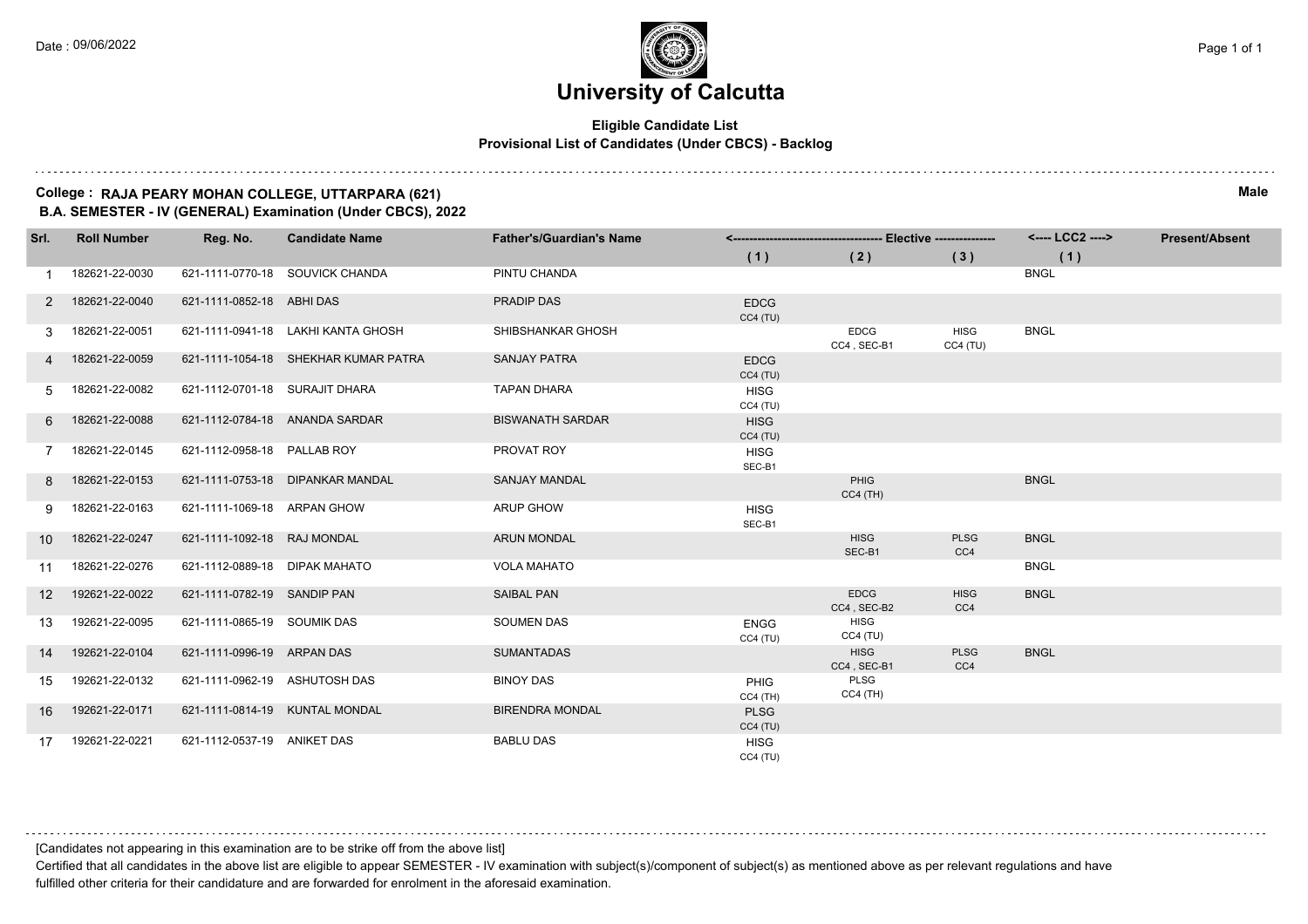#### **Eligible Candidate List Provisional List of Candidates (Under CBCS) - Backlog**

#### **College : RAJA PEARY MOHAN COLLEGE, UTTARPARA (621) Female B.A. SEMESTER - IV (HONOURS) Examination (Under CBCS), 2022**

| Srl. | <b>Roll Number</b> | Reg. No.                      | <b>Candidate Name</b>           | <b>Father's/Guardian's Name</b> |        |                 |     | <---- LCC2 ----> | <b>Present/Absent</b> |
|------|--------------------|-------------------------------|---------------------------------|---------------------------------|--------|-----------------|-----|------------------|-----------------------|
|      |                    |                               |                                 |                                 | (1)    | (2)             | (3) | (1)              |                       |
|      | 182621-11-0073     |                               | 621-1211-1245-18 JULEKHA KHATUN | SK YEASIUR RAHAMAN              |        | PHIA            |     |                  |                       |
|      |                    |                               |                                 |                                 |        | CC10, CC8, CC9, |     |                  |                       |
|      |                    |                               |                                 |                                 |        | SEC-B2          |     |                  |                       |
|      | 192621-11-0141     | 621-1214-0110-19 SHARMI DUTTA |                                 | SUDIP KUMAR DUTTA               | PHIA   |                 |     |                  |                       |
|      |                    |                               |                                 |                                 | SEC-B1 |                 |     |                  |                       |

[Candidates not appearing in this examination are to be strike off from the above list]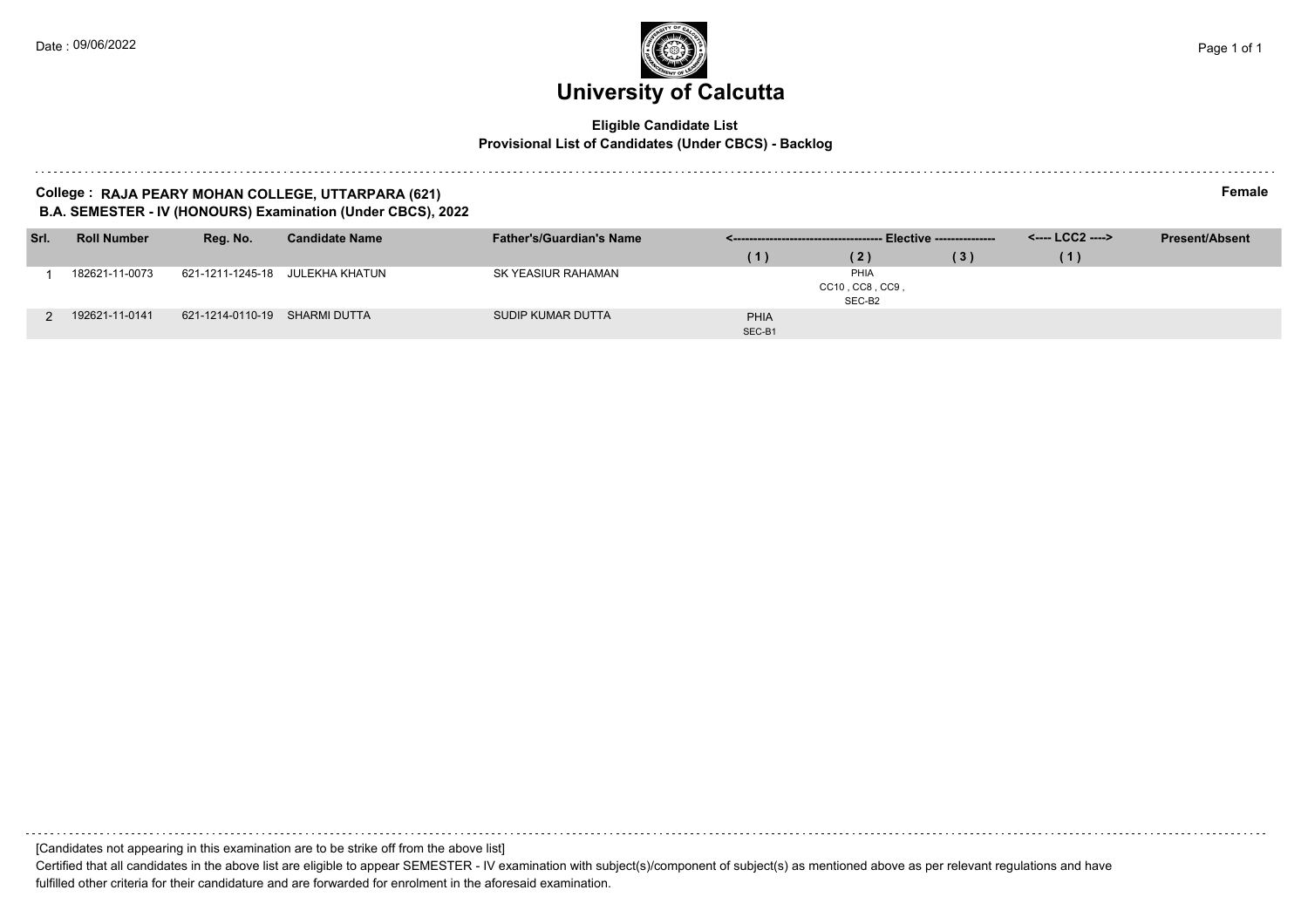$1.111$ 

### **University of Calcutta**

### **Eligible Candidate List Provisional List of Candidates (Under CBCS) - Regular**

### **College : RAJA PEARY MOHAN COLLEGE, UTTARPARA (621) Female**

**B.Sc. SEMESTER - IV (GENERAL) Examination (Under CBCS), 2022**

| Srl.              | <b>Roll Number</b> | Reg. No.                       | <b>Candidate Name</b>                 | <b>Father's/Guardian's Name</b> | <------------------- Elective ------------------> |             |             | <b>Present/Absent</b> |
|-------------------|--------------------|--------------------------------|---------------------------------------|---------------------------------|---------------------------------------------------|-------------|-------------|-----------------------|
|                   |                    |                                |                                       |                                 | (1)                                               | (2)         | (3)         |                       |
| $\mathbf{1}$      | 183621-12-0014     | 621-1211-0397-18 SUSMITA KOLEY |                                       | RAJKUMAR KOLEY                  | <b>BOTG</b>                                       | ZOOG        | <b>PHYG</b> |                       |
| $\overline{2}$    | 183621-12-0033     |                                | 621-1211-0428-18 MOUTRISHA BHUI       | <b>DILIP KUMAR BHUI</b>         | <b>BOTG</b>                                       | ZOOG        | <b>PHYG</b> |                       |
| 3                 | 183621-12-0034     |                                | 621-1211-0429-18 MANISHA MAJUMDAR     | PRABIR MAJUMDAR                 | <b>BOTG</b>                                       | ZOOG        | <b>PHYG</b> |                       |
| 4                 | 183621-12-0035     | 621-1211-0430-18 PUJA SARKAR   |                                       | LATE BISWANATH SARKAR           | <b>BOTG</b>                                       | ZOOG        | <b>PHYG</b> |                       |
| 5                 | 183621-12-0036     | 621-1211-0431-18 PAYAL DAS     |                                       | <b>GOPAL DAS</b>                | <b>BOTG</b>                                       | ZOOG        | PHYG        |                       |
| 6                 | 183621-12-0040     | 621-1211-0441-18 MOUSUMI NATH  |                                       | <b>TARAK NATH NATH</b>          | <b>BOTG</b>                                       | ZOOG        | <b>PHYG</b> |                       |
| $\overline{7}$    | 183621-12-0068     | 621-1214-1178-18 DEBASMITA DAS |                                       | <b>BIPLAB DAS</b>               | <b>BOTG</b>                                       | ZOOG        | <b>PHYG</b> |                       |
| 8                 | 183621-12-0070     | 621-1211-0333-18 RAKHI BAG     |                                       | PROSANTA BAG                    | <b>PHSG</b>                                       | <b>MTMG</b> | <b>CEMG</b> |                       |
| 9                 | 183621-12-0073     |                                | 621-1211-0342-18 SUDESHNA BERA        | ARABINDA BERA                   | PHSG                                              | <b>MTMG</b> | <b>CEMG</b> |                       |
| 10                | 183621-12-0077     | 621-1212-0348-18 SURAMA DAS    |                                       | <b>GOBINDA CHANDRA DAS</b>      | <b>PHSG</b>                                       | <b>MTMG</b> | <b>CEMG</b> |                       |
| 11                | 183621-12-0088     | 621-1211-1168-18 IPSITA GHOSH  |                                       | <b>JAYANTA KUMAR GHOSH</b>      | <b>PHYG</b>                                       | ZOOG        | <b>CEMG</b> |                       |
| $12 \overline{ }$ | 193621-12-0025     |                                | 621-1211-1173-19 WAHIDA TARANNUM      | <b>MD ISRAFIL</b>               | <b>BOTG</b>                                       | ZOOG        | PHYG        |                       |
| 13                | 193621-12-0052     |                                | 621-1211-1205-19 CHANDRIMA DUTTA      | <b>CHAMPAK DUTTA</b>            | PHSG                                              | <b>MTMG</b> | <b>CMSG</b> |                       |
| 14                | 203621-12-0003     | 621-1211-0451-20 SUKANYA BAG   |                                       | <b>UTTAM BAG</b>                | <b>BOTG</b>                                       | ZOOG        | <b>CEMG</b> |                       |
| 15                | 203621-12-0004     | 621-1211-0456-20 SNEHA DAS     |                                       | <b>SUBHASIS DAS</b>             | <b>BOTG</b>                                       | ZOOG        | <b>PHYG</b> |                       |
| 16                | 203621-12-0006     |                                | 621-1211-0462-20 ANUSHKA GHORAI       | LAKSHMIKANTA GHORAI             | <b>BOTG</b>                                       | ZOOG        | <b>PHYG</b> |                       |
| 17                | 203621-12-0007     | 621-1211-0464-20               | SUDESHNA THAKUR<br><b>CHAKRABORTY</b> | SEBAK THAKUR CHAKRABORTY        | <b>BOTG</b>                                       | ZOOG        | <b>PHYG</b> |                       |
| 18                | 203621-12-0008     | 621-1211-0466-20               | <b>SNIGDHA BAG</b>                    | <b>ANANDA BAG</b>               | <b>BOTG</b>                                       | ZOOG        | <b>PHYG</b> |                       |
| 19                | 203621-12-0009     |                                | 621-1211-0468-20 SAMPRITI CHAKRABORTY | SUBRATA CHAKRABORTY             | <b>PHYG</b>                                       | ZOOG        | <b>CEMG</b> |                       |
| 20                | 203621-12-0010     | 621-1211-0469-20 MOUPRIYA JANA |                                       | <b>PRABIR JANA</b>              | <b>BOTG</b>                                       | ZOOG        | <b>CEMG</b> |                       |

[Candidates not appearing in this examination are to be strike off from the above list]

Certified that all candidates in the above list are eligible to appear SEMESTER - IV examination as per relevant regulations and have fulfilled other criteria for their candidature and are forwarded for enrolment in the aforesaid examination.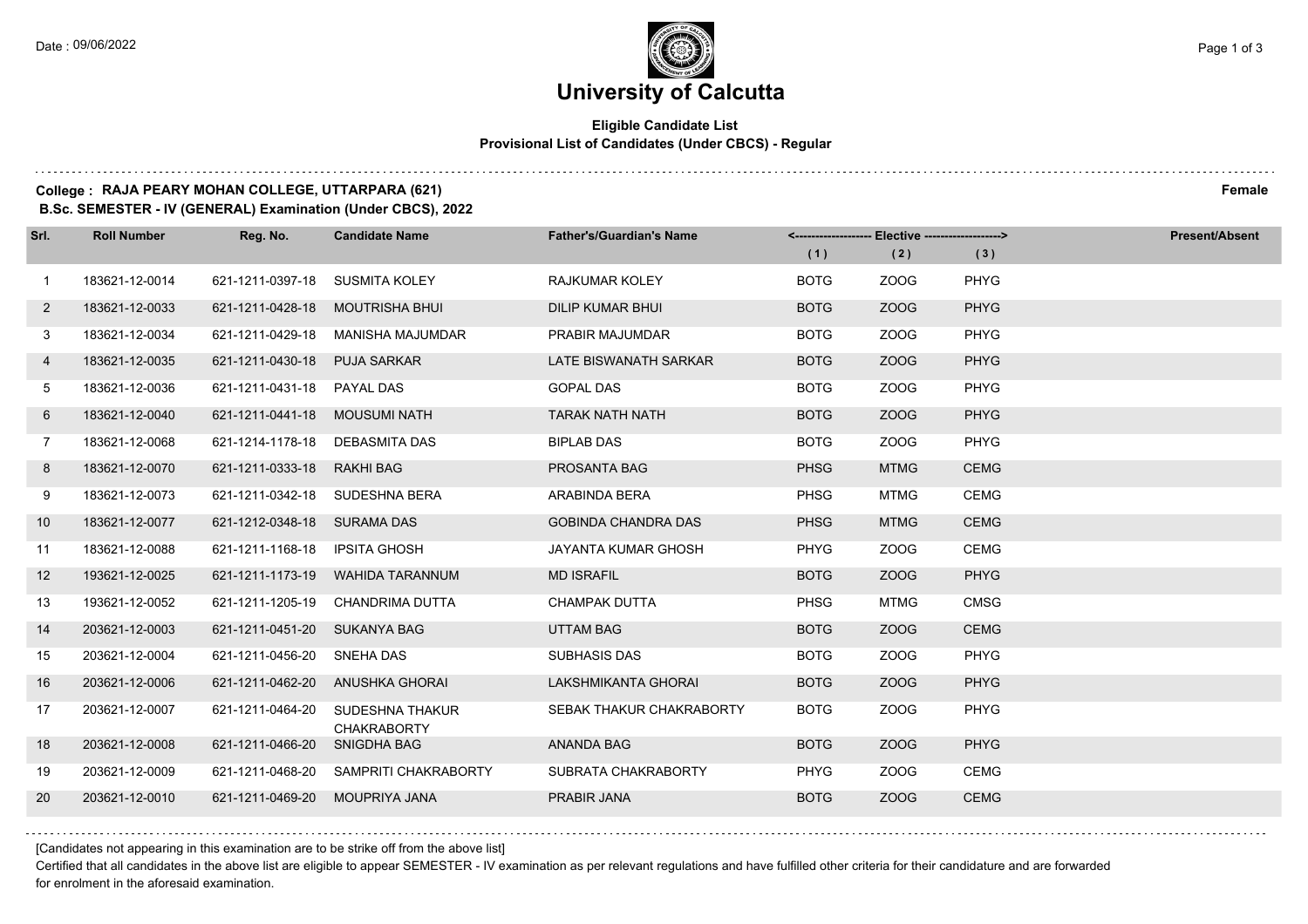### **Eligible Candidate List Provisional List of Candidates (Under CBCS) - Regular**

### **College : RAJA PEARY MOHAN COLLEGE, UTTARPARA (621) Female**

**B.Sc. SEMESTER - IV (GENERAL) Examination (Under CBCS), 2022**

| Srl. | <b>Roll Number</b> | Reg. No.         | <b>Candidate Name</b>               | <b>Father's/Guardian's Name</b> |             | <-------------------- Elective -------------------> |             | Present/Absent |
|------|--------------------|------------------|-------------------------------------|---------------------------------|-------------|-----------------------------------------------------|-------------|----------------|
|      |                    |                  |                                     |                                 | (1)         | (2)                                                 | (3)         |                |
| 21   | 203621-12-0011     | 621-1211-0473-20 | <b>SNEHA POREL</b>                  | SANAT KUMAR POREL               | <b>PHYG</b> | ZOOG                                                | <b>CEMG</b> |                |
| 22   | 203621-12-0012     | 621-1211-0475-20 | POULOMI PAN                         | <b>BHOLANATH PAN</b>            | <b>BOTG</b> | ZOOG                                                | <b>CEMG</b> |                |
| 23   | 203621-12-0015     | 621-1211-0499-20 | <b>SUSMITA GHOSH</b>                | <b>NEPAL GHOSH</b>              | <b>BOTG</b> | ZOOG                                                | <b>PHYG</b> |                |
| 24   | 203621-12-0017     |                  | 621-1211-0503-20 SOUMILI NANDAN     | NARAYAN NANDAN                  | <b>BOTG</b> | ZOOG                                                | <b>PHYG</b> |                |
| 25   | 203621-12-0020     | 621-1211-0521-20 | PAYEL BANERJEE                      | LATE MRINAL BANERJEE            | <b>BOTG</b> | ZOOG                                                | <b>PHYG</b> |                |
| 26   | 203621-12-0021     | 621-1211-0522-20 | PIYASA GHOSH                        | LATE DULAL KRISHNA GHOSH        | <b>BOTG</b> | ZOOG                                                | <b>PHYG</b> |                |
| 27   | 203621-12-0023     | 621-1211-0526-20 | <b>IVY CHAKRABORTY</b>              | SUDIP KUMAR CHAKRABORTY         | <b>BOTG</b> | ZOOG                                                | CEMG        |                |
| 28   | 203621-12-0024     | 621-1211-0527-20 | <b>BULTI DAS</b>                    | PABITRA DAS                     | <b>BOTG</b> | ZOOG                                                | <b>PHYG</b> |                |
| 29   | 203621-12-0026     | 621-1211-0530-20 | <b>SAHELI CHAKRABORTY</b>           | SUKDEB CHAKRABORTY              | <b>BOTG</b> | ZOOG                                                | CEMG        |                |
| 30   | 203621-12-0027     | 621-1211-0535-20 | <b>SNEHA MUKHERJEE</b>              | <b>TARUN MUKHERJEE</b>          | <b>BOTG</b> | ZOOG                                                | <b>CEMG</b> |                |
| 31   | 203621-12-0029     | 621-1211-0539-20 | PRITHA ASH                          | <b>TRIDIP ASH</b>               | <b>BOTG</b> | ZOOG                                                | <b>PHYG</b> |                |
| 32   | 203621-12-0030     | 621-1211-0546-20 | <b>PRITHI BAG</b>                   | <b>HARAN BAG</b>                | <b>BOTG</b> | ZOOG                                                | <b>PHYG</b> |                |
| 33   | 203621-12-0033     | 621-1211-0550-20 | <b>BIPASA SAHA</b>                  | <b>BIPLAB SAHA</b>              | <b>BOTG</b> | ZOOG                                                | <b>PHYG</b> |                |
| 34   | 203621-12-0036     | 621-1211-0560-20 | <b>BIDISA DAS</b>                   | <b>BIKASH RANJAN DAS</b>        | <b>BOTG</b> | ZOOG                                                | <b>CEMG</b> |                |
| 35   | 203621-12-0037     | 621-1211-0567-20 | <b>PRITI GUPTA</b>                  | RAJESH KUMAR GUPTA              | <b>BOTG</b> | ZOOG                                                | <b>PHYG</b> |                |
| 36   | 203621-12-0038     |                  | 621-1211-0570-20 SAMPRITI CHOWDHURY | SANDIP CHOWDHURY                | <b>BOTG</b> | ZOOG                                                | <b>PHYG</b> |                |
| 37   | 203621-12-0039     | 621-1211-0571-20 | <b>KHUSHI MALIK</b>                 | <b>ANIL MALIK</b>               | <b>BOTG</b> | ZOOG                                                | <b>CEMG</b> |                |
| 38   | 203621-12-0040     | 621-1211-0572-20 | <b>CHAMPA DEBNATH</b>               | CHANDRAKANTA DEBNATH            | <b>BOTG</b> | ZOOG                                                | <b>PHYG</b> |                |
| 39   | 203621-12-0041     | 621-1211-0573-20 | PHALGUNI SHARMA                     | AJAY SHARMA                     | <b>BOTG</b> | ZOOG                                                | <b>PHYG</b> |                |
| 40   | 203621-12-0042     | 621-1211-0574-20 | <b>BIDISHA CHAKRABORTY</b>          | NABA KUMAR CHAKRABORTY          | <b>BOTG</b> | ZOOG                                                | <b>CEMG</b> |                |

[Candidates not appearing in this examination are to be strike off from the above list]

Certified that all candidates in the above list are eligible to appear SEMESTER - IV examination as per relevant regulations and have fulfilled other criteria for their candidature and are forwarded for enrolment in the aforesaid examination.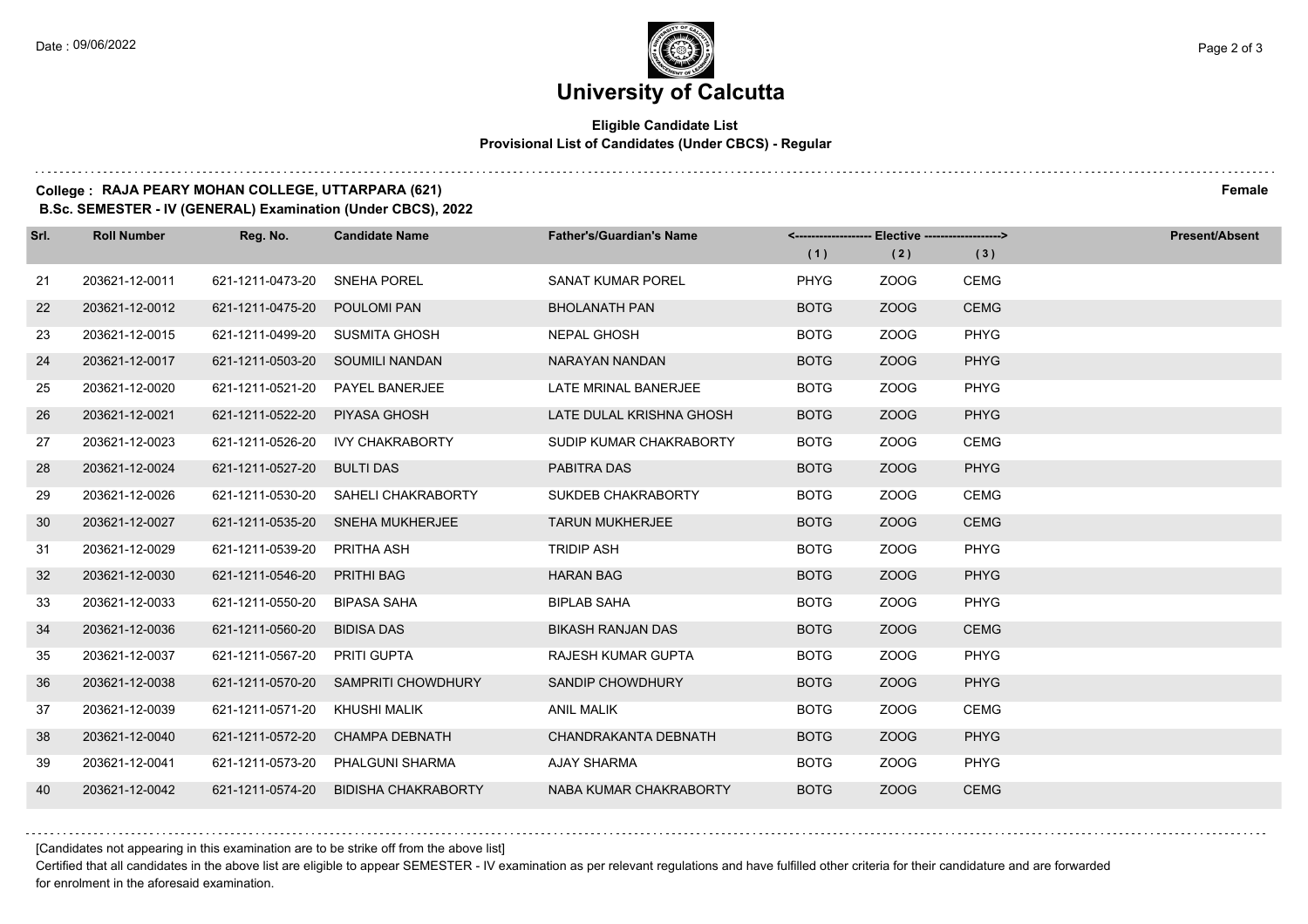### **Eligible Candidate List Provisional List of Candidates (Under CBCS) - Regular**

### **College : RAJA PEARY MOHAN COLLEGE, UTTARPARA (621) Female**

**B.Sc. SEMESTER - IV (GENERAL) Examination (Under CBCS), 2022**

| Srl. | <b>Roll Number</b> | Reg. No.         | <b>Candidate Name</b> | <b>Father's/Guardian's Name</b> | <-------------------- Elective ------------------> |             |             | <b>Present/Absent</b> |
|------|--------------------|------------------|-----------------------|---------------------------------|----------------------------------------------------|-------------|-------------|-----------------------|
|      |                    |                  |                       |                                 | (1)                                                | (2)         | (3)         |                       |
| 41   | 203621-12-0045     | 621-1211-0591-20 | KEYA DAS              | <b>SAMIR DAS</b>                | <b>PHSG</b>                                        | <b>MTMG</b> | <b>CEMG</b> |                       |
| 42   | 203621-12-0047     | 621-1211-0597-20 | <b>ROMITA DAS</b>     | <b>DIPANKAR DAS</b>             | <b>PHSG</b>                                        | <b>MTMG</b> | <b>CEMG</b> |                       |
| 43   | 203621-12-0049     | 621-1211-0599-20 | SALMA KHATUN          | ABDUR RAHAMAN MOLLA             | <b>PHSG</b>                                        | <b>MTMG</b> | <b>CMSG</b> |                       |
| 44   | 203621-12-0050     | 621-1212-0463-20 | <b>TRISHA MONDAL</b>  | KRISHNA CHARAN MONDAL           | <b>BOTG</b>                                        | ZOOG        | <b>CEMG</b> |                       |
| 45   | 203621-12-0053     | 621-1214-0465-20 | ANWESA GHOSH          | ASTU GHOSH                      | <b>BOTG</b>                                        | ZOOG        | <b>CEMG</b> |                       |
| 46   | 203621-12-0054     | 621-1214-0474-20 | PRITHA GHOSH          | <b>BASUDEB GHOSH</b>            | <b>PHYG</b>                                        | ZOOG        | <b>CEMG</b> |                       |
| 47   | 203621-12-0056     | 621-1211-0781-20 | <b>GURIA SHAW</b>     | SATYANARAYAN SHAW               | <b>PHSG</b>                                        | MTMG        | <b>CEMG</b> |                       |
| 48   | 203621-12-0057     | 621-1211-0786-20 | <b>SOUMITA KOLEY</b>  | <b>RANAJIT KOLEY</b>            | <b>PHSG</b>                                        | <b>CEMG</b> | <b>MTMG</b> |                       |

[Candidates not appearing in this examination are to be strike off from the above list]

Certified that all candidates in the above list are eligible to appear SEMESTER - IV examination as per relevant regulations and have fulfilled other criteria for their candidature and are forwarded for enrolment in the aforesaid examination.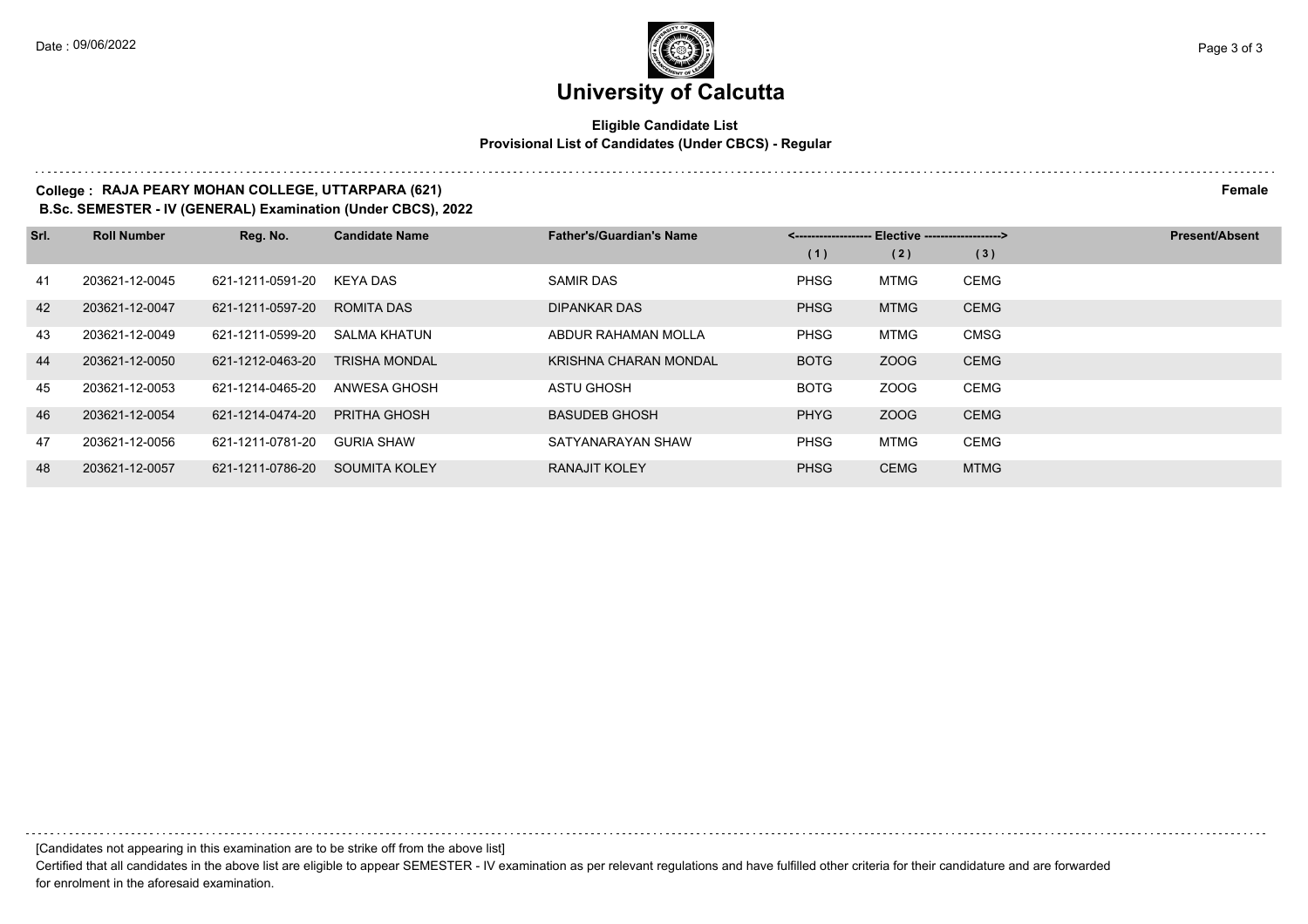### **Eligible Candidate List Provisional List of Candidates (Under CBCS) - Regular**

#### **College : RAJA PEARY MOHAN COLLEGE, UTTARPARA (621) Male**

**B.Sc. SEMESTER - IV (GENERAL) Examination (Under CBCS), 2022**

| Srl.           | <b>Roll Number</b> | Reg. No.                      | <b>Candidate Name</b>                  | <b>Father's/Guardian's Name</b> |             | <------------------- Elective ------------------> |             | <b>Present/Absent</b> |
|----------------|--------------------|-------------------------------|----------------------------------------|---------------------------------|-------------|---------------------------------------------------|-------------|-----------------------|
|                |                    |                               |                                        |                                 | (1)         | (2)                                               | (3)         |                       |
| $\mathbf{1}$   | 183621-22-0006     | 621-1111-0368-18              | <b>SRIJON DAS</b>                      | SUBHASH DAS                     | <b>BOTG</b> | ZOOG                                              | <b>CEMG</b> |                       |
| $\mathbf{2}$   | 183621-22-0008     | 621-1111-0374-18              | MONISANKAR KOLEY                       | <b>BISWANATH KOLEY</b>          | <b>BOTG</b> | <b>ZOOG</b>                                       | <b>CEMG</b> |                       |
| 3              | 183621-22-0020     |                               | 621-1111-0405-18 SUPRATIM CHAKRABORTY  | SWAPAN KUMAR CHAKRABORTY        | <b>BOTG</b> | ZOOG                                              | PHYG        |                       |
| 4              | 183621-22-0024     |                               | 621-1111-0435-18 KINGSHUK BARIK        | <b>SANKAR BARIK</b>             | <b>BOTG</b> | ZOOG                                              | <b>PHYG</b> |                       |
| 5              | 183621-22-0041     | 621-1114-0406-18              | RIPAN PAUL                             | <b>ASHOK PAUL</b>               | <b>BOTG</b> | ZOOG                                              | PHYG        |                       |
| 6              | 183621-22-0051     |                               | 621-1111-0341-18 SAYAK MUKHERJEE       | <b>TAPAS MUKHERJEE</b>          | <b>PHSG</b> | <b>MTMG</b>                                       | <b>CMSG</b> |                       |
| $\overline{7}$ | 183621-22-0060     |                               | 621-1111-1155-18 ARIJIT ROY CHOWDHURY  | PINTU ROY CHOWDHURY             | <b>PHSG</b> | <b>MTMG</b>                                       | <b>CEMG</b> |                       |
| 8              | 193621-22-0003     |                               | 621-1111-1090-19 ATANU KARMOKAR        | <b>UTTAM KARMOKAR</b>           | <b>BOTG</b> | <b>ZOOG</b>                                       | <b>PHYG</b> |                       |
| 9              | 193621-22-0012     |                               | 621-1111-1125-19 SHUBHOJIT KARMAKAR    | <b>BISWAJIT KARMAKAR</b>        | <b>BOTG</b> | ZOOG                                              | <b>CEMG</b> |                       |
| 10             | 193621-22-0028     |                               | 621-1111-1169-19 SOUMOJYOTI CHATTERJEE | <b>SANJAY CHATTERJEE</b>        | <b>BOTG</b> | ZOOG                                              | <b>CEMG</b> |                       |
| 11             | 193621-22-0037     | 621-1111-1218-19 SOUVIK DEY   |                                        | SHYAMAL DEY                     | <b>BOTG</b> | ZOOG                                              | <b>CEMG</b> |                       |
| 12             | 193621-22-0086     | 621-1111-1142-19              | MANJIT SINGH                           | <b>MANORANJAN SINGH</b>         | <b>PHYG</b> | <b>ZOOG</b>                                       | <b>CEMG</b> |                       |
| 13             | 203621-22-0003     | 621-1111-0453-20              | TIYAS DAS                              | NIRMAL KUMAR DAS                | <b>PHYG</b> | ZOOG                                              | <b>CEMG</b> |                       |
| 14             | 203621-22-0004     | 621-1111-0455-20 DEEPENDU DAS |                                        | DIPAK KUMAR DAS                 | <b>PHYG</b> | ZOOG                                              | <b>CEMG</b> |                       |
| 15             | 203621-22-0007     | 621-1111-0471-20              | ABHIJEET SARKAR                        | <b>JIBAN SARKAR</b>             | <b>BOTG</b> | ZOOG                                              | <b>PHYG</b> |                       |
| 16             | 203621-22-0009     |                               | 621-1111-0479-20 ARITRA CHATTERJEE     | <b>SALIL CHATTERJEE</b>         | <b>PHYG</b> | <b>ZOOG</b>                                       | <b>CEMG</b> |                       |
| 17             | 203621-22-0010     | 621-1111-0482-20              | SWAGATO ROY                            | <b>SHANKAR ROY</b>              | <b>BOTG</b> | ZOOG                                              | <b>PHYG</b> |                       |
| 18             | 203621-22-0012     |                               | 621-1111-0489-20 SAYAN CHATTERJEE      | SUKDEB CHATTERJEE               | <b>BOTG</b> | <b>ZOOG</b>                                       | <b>PHYG</b> |                       |
| 19             | 203621-22-0013     | 621-1111-0490-20              | PABITRA BISWAS                         | <b>PATIT PABAN BISWAS</b>       | <b>BOTG</b> | ZOOG                                              | <b>PHYG</b> |                       |
| 20             | 203621-22-0014     | 621-1111-0491-20 ARIJIT GHOSH |                                        | <b>ANJAN GHOSH</b>              | <b>BOTG</b> | ZOOG                                              | <b>PHYG</b> |                       |

[Candidates not appearing in this examination are to be strike off from the above list]

Certified that all candidates in the above list are eligible to appear SEMESTER - IV examination as per relevant regulations and have fulfilled other criteria for their candidature and are forwarded for enrolment in the aforesaid examination.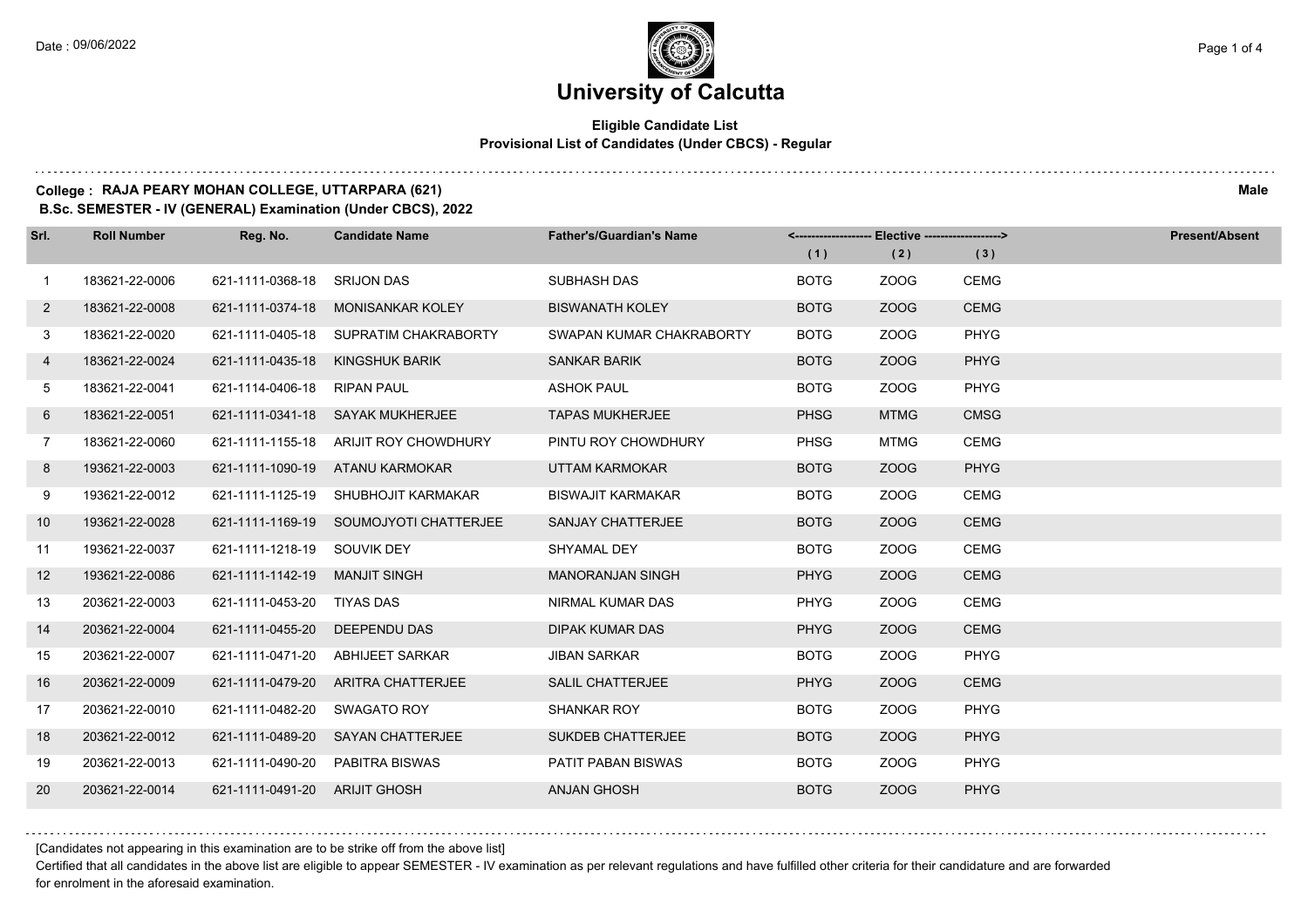$1.111$ 

### **University of Calcutta**

### **Eligible Candidate List Provisional List of Candidates (Under CBCS) - Regular**

#### **College : RAJA PEARY MOHAN COLLEGE, UTTARPARA (621) Male**

**B.Sc. SEMESTER - IV (GENERAL) Examination (Under CBCS), 2022**

| Srl. | <b>Roll Number</b> | Reg. No.                     | <b>Candidate Name</b>                 | <b>Father's/Guardian's Name</b> | <------------------- Elective ------------------> |      |             | <b>Present/Absent</b> |
|------|--------------------|------------------------------|---------------------------------------|---------------------------------|---------------------------------------------------|------|-------------|-----------------------|
|      |                    |                              |                                       |                                 | (1)                                               | (2)  | (3)         |                       |
| 21   | 203621-22-0015     | 621-1111-0494-20             | SHUBHAJIT DAS                         | <b>BECHARAM DAS</b>             | <b>BOTG</b>                                       | ZOOG | PHYG        |                       |
| 22   | 203621-22-0018     | 621-1111-0501-20             | <b>MRINMOY GUPTA</b>                  | PARTHA SARATHI GUPTA            | <b>PHYG</b>                                       | ZOOG | <b>CEMG</b> |                       |
| 23   | 203621-22-0019     |                              | 621-1111-0502-20 SUBHOJYOTI GANGULY   | <b>JYOTIRMOY GANGULY</b>        | <b>BOTG</b>                                       | ZOOG | <b>CEMG</b> |                       |
| 24   | 203621-22-0020     | 621-1111-0504-20             | KUSHAL CHALKI                         | <b>KARTICK CHALKI</b>           | <b>BOTG</b>                                       | ZOOG | <b>PHYG</b> |                       |
| 25   | 203621-22-0021     | 621-1111-0505-20             | SUBHA DAS                             | SOMNATH DAS                     | <b>BOTG</b>                                       | ZOOG | <b>PHYG</b> |                       |
| 26   | 203621-22-0023     | 621-1111-0507-20 ARITRA DAS  |                                       | <b>PRABIR DAS</b>               | <b>BOTG</b>                                       | ZOOG | <b>PHYG</b> |                       |
| 27   | 203621-22-0024     |                              | 621-1111-0508-20 SWAPNIL BHATTACHARYA | SOUMEN BHATTACHARYA             | <b>PHYG</b>                                       | ZOOG | <b>CEMG</b> |                       |
| 28   | 203621-22-0025     | 621-1111-0509-20 AJOY NEOGI  |                                       | <b>SANJOY NEOGI</b>             | <b>BOTG</b>                                       | ZOOG | <b>PHYG</b> |                       |
| 29   | 203621-22-0026     | 621-1111-0510-20             | SOURASIS GHOSH MAZUMDER               | RAMPADA GHOSH MAZUMDER          | <b>BOTG</b>                                       | ZOOG | PHYG        |                       |
| 30   | 203621-22-0027     |                              | 621-1111-0511-20 ANIRBAN CHAKRABORTY  | PRADIP CHAKRABORTY              | <b>PHYG</b>                                       | ZOOG | <b>CEMG</b> |                       |
| 31   | 203621-22-0029     | 621-1111-0514-20             | PRITAM DAS                            | <b>MALAY KUMAR DAS</b>          | <b>BOTG</b>                                       | ZOOG | PHYG        |                       |
| 32   | 203621-22-0030     | 621-1111-0516-20             | <b>RAJ KOLEY</b>                      | <b>INDRAJIT KOLEY</b>           | <b>BOTG</b>                                       | ZOOG | <b>CEMG</b> |                       |
| 33   | 203621-22-0031     | 621-1111-0517-20             | RAHUL ADHIKARY                        | <b>GAUTAM ADHIKARY</b>          | <b>PHYG</b>                                       | ZOOG | <b>CEMG</b> |                       |
| 34   | 203621-22-0033     | 621-1111-0519-20             | DEBMALYA ROY                          | <b>TAPAN ROY</b>                | <b>BOTG</b>                                       | ZOOG | <b>PHYG</b> |                       |
| 35   | 203621-22-0034     | 621-1111-0520-20             | <b>SHUVAM SINGH</b>                   | <b>RAJESH SINGH</b>             | <b>BOTG</b>                                       | ZOOG | <b>CEMG</b> |                       |
| 36   | 203621-22-0036     | 621-1111-0524-20             | SOUMODIP DEY                          | <b>CHANDRA NATH DEY</b>         | <b>BOTG</b>                                       | ZOOG | <b>PHYG</b> |                       |
| 37   | 203621-22-0039     | 621-1111-0532-20             | <b>SUMAN GHOSH</b>                    | <b>JAYANTA GHOSH</b>            | <b>BOTG</b>                                       | ZOOG | <b>CEMG</b> |                       |
| 38   | 203621-22-0040     | 621-1111-0533-20             | DIPANKAR MANNA                        | <b>SHANTA MANNA</b>             | <b>BOTG</b>                                       | ZOOG | <b>CEMG</b> |                       |
| 39   | 203621-22-0042     | 621-1111-0536-20 AGNIB SINHA |                                       | ANINDRA SINHA                   | <b>BOTG</b>                                       | ZOOG | PHYG        |                       |
| 40   | 203621-22-0043     | 621-1111-0537-20 ARUP MAJHI  |                                       | <b>PROBHAT MAJHI</b>            | <b>PHYG</b>                                       | ZOOG | <b>CEMG</b> |                       |

[Candidates not appearing in this examination are to be strike off from the above list]

Certified that all candidates in the above list are eligible to appear SEMESTER - IV examination as per relevant regulations and have fulfilled other criteria for their candidature and are forwarded for enrolment in the aforesaid examination.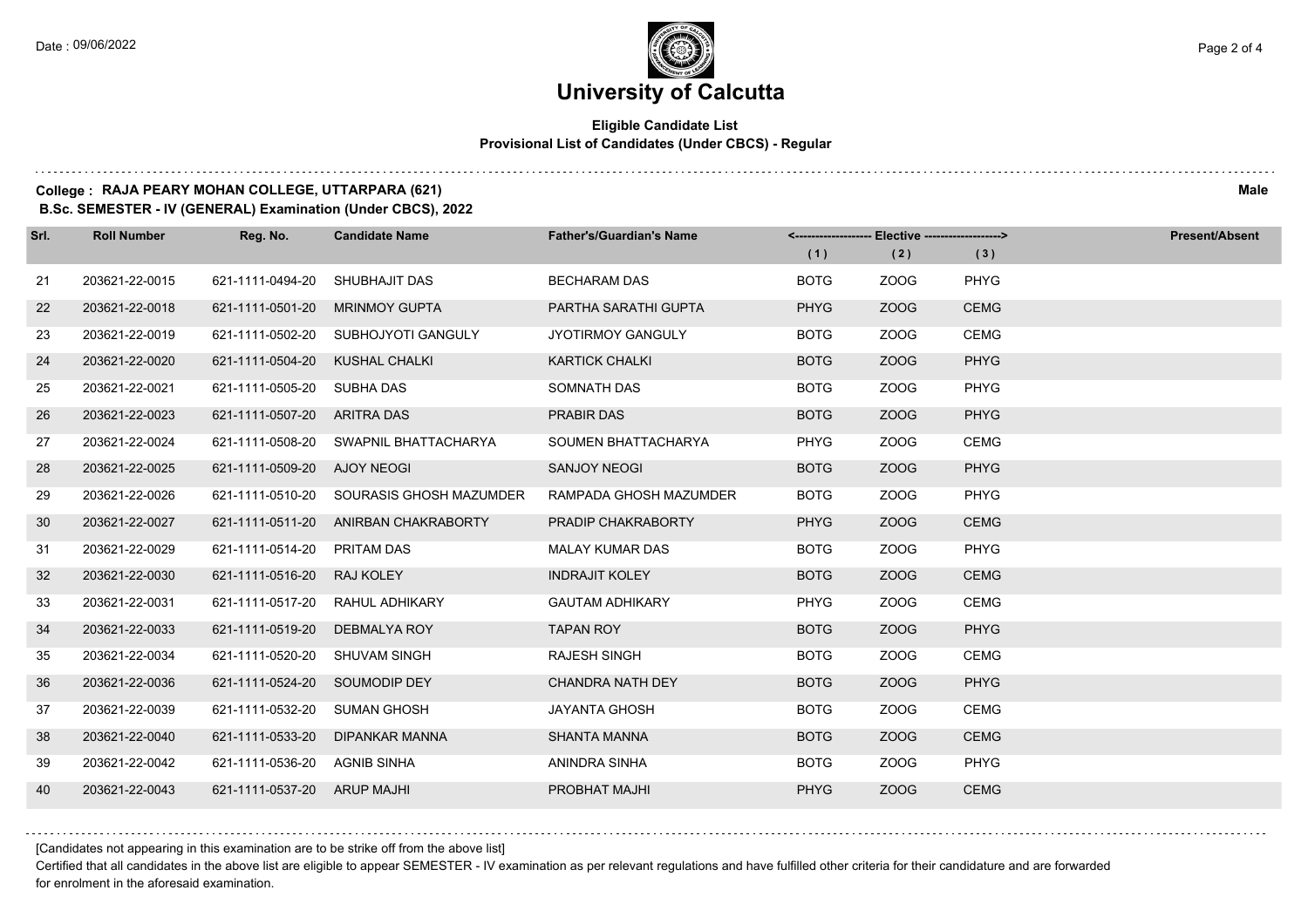### **University of Calcutta**

### **Eligible Candidate List Provisional List of Candidates (Under CBCS) - Regular**

### **College : RAJA PEARY MOHAN COLLEGE, UTTARPARA (621) Male**

**B.Sc. SEMESTER - IV (GENERAL) Examination (Under CBCS), 2022**

| Srl. | <b>Roll Number</b> | Reg. No.                       | <b>Candidate Name</b>               | <b>Father's/Guardian's Name</b> |             | <------------------- Elective -------------------> |             | <b>Present/Absent</b> |
|------|--------------------|--------------------------------|-------------------------------------|---------------------------------|-------------|----------------------------------------------------|-------------|-----------------------|
|      |                    |                                |                                     |                                 | (1)         | (2)                                                | (3)         |                       |
| 41   | 203621-22-0044     | 621-1111-0540-20               | RAJ KISHAN SHAH                     | <b>RAJ KUMAR SHAH</b>           | <b>BOTG</b> | ZOOG                                               | <b>PHYG</b> |                       |
| 42   | 203621-22-0045     |                                | 621-1111-0541-20 SAYANTAN SANTRA    | <b>DILIP SANTRA</b>             | <b>BOTG</b> | ZOOG                                               | <b>PHYG</b> |                       |
| 43   | 203621-22-0047     | 621-1111-0543-20 SOUVIK SANTRA |                                     | SHYAMAL SANTRA                  | <b>PHYG</b> | ZOOG                                               | <b>CEMG</b> |                       |
| 44   | 203621-22-0048     |                                | 621-1111-0544-20 ARGHYA CHAKRABORTY | ASHOK CHAKRABORTY               | <b>BOTG</b> | ZOOG                                               | <b>CEMG</b> |                       |
| 45   | 203621-22-0049     | 621-1111-0545-20               | <b>DEBNATH GHOSH</b>                | <b>ASHOK KUMAR GHOSH</b>        | <b>BOTG</b> | ZOOG                                               | <b>PHYG</b> |                       |
| 46   | 203621-22-0051     | 621-1111-0551-20               | KAUSHIK CHAUDHURI                   | <b>MANAS KUMAR CHAUDHURI</b>    | <b>PHYG</b> | ZOOG                                               | <b>CEMG</b> |                       |
| 47   | 203621-22-0052     | 621-1111-0552-20               | ANKUSH GANGULY                      | <b>GOUTAM GANGULY</b>           | <b>BOTG</b> | ZOOG                                               | <b>CEMG</b> |                       |
| 48   | 203621-22-0053     |                                | 621-1111-0553-20 ADITYA KUMAR SHAW  | <b>MANOJ SHAW</b>               | <b>BOTG</b> | ZOOG                                               | <b>CEMG</b> |                       |
| 49   | 203621-22-0055     | 621-1111-0556-20               | ARPAN KANGSABANIK                   | <b>BABUL KANGSABANIK</b>        | <b>BOTG</b> | ZOOG                                               | <b>PHYG</b> |                       |
| 50   | 203621-22-0059     | 621-1111-0562-20 SOUMYADIP DAS |                                     | <b>NIRMAL KUMAR DAS</b>         | <b>BOTG</b> | ZOOG                                               | <b>PHYG</b> |                       |
| 51   | 203621-22-0061     | 621-1111-0565-20               | <b>PRANAB MUKHERJEE</b>             | <b>PRADIP MUKHERJEE</b>         | <b>PHYG</b> | ZOOG                                               | <b>CEMG</b> |                       |
| 52   | 203621-22-0063     | 621-1111-0575-20               | <b>RITTIM SAHA</b>                  | <b>BISWAIT SAHA</b>             | <b>PHYG</b> | ZOOG                                               | <b>CEMG</b> |                       |
| 53   | 203621-22-0064     | 621-1111-0576-20               | AYAN PATRA                          | <b>DILIP PATRA</b>              | <b>BOTG</b> | ZOOG                                               | <b>CEMG</b> |                       |
| 54   | 203621-22-0065     | 621-1111-0577-20               | <b>PRITAM GOSWAMI</b>               | <b>MRITTUNJOY GOSWAMI</b>       | <b>BOTG</b> | ZOOG                                               | <b>PHYG</b> |                       |
| 55   | 203621-22-0066     | 621-1111-0578-20               | AYUSH JANA                          | AMIT JANA                       | <b>BOTG</b> | ZOOG                                               | <b>PHYG</b> |                       |
| 56   | 203621-22-0075     | 621-1111-0601-20 SAYAN DAS     |                                     | <b>SANJAY DAS</b>               | <b>PHSG</b> | <b>MTMG</b>                                        | <b>CEMG</b> |                       |
| 57   | 203621-22-0077     | 621-1111-0604-20               | SUBHAM KUMAR GIRI                   | <b>BINOD KUMAR GIRI</b>         | <b>PHSG</b> | <b>MTMG</b>                                        | <b>CMSG</b> |                       |
| 58   | 203621-22-0078     | 621-1111-0605-20               | SOUNAK BANDYOPADHYAY                | RANA BANDYOPADHYAY              | <b>PHSG</b> | <b>MTMG</b>                                        | <b>CEMG</b> |                       |
| 59   | 203621-22-0080     | 621-1111-0607-20               | SATTIK KARMAKAR                     | <b>GOPAL KARMAKAR</b>           | <b>PHSG</b> | <b>MTMG</b>                                        | <b>CMSG</b> |                       |
| 60   | 203621-22-0081     | 621-1111-0608-20 SUVADIP POREL |                                     | <b>SOMNATH POREL</b>            | <b>PHSG</b> | <b>MTMG</b>                                        | <b>CEMG</b> |                       |

[Candidates not appearing in this examination are to be strike off from the above list]

Certified that all candidates in the above list are eligible to appear SEMESTER - IV examination as per relevant regulations and have fulfilled other criteria for their candidature and are forwarded for enrolment in the aforesaid examination.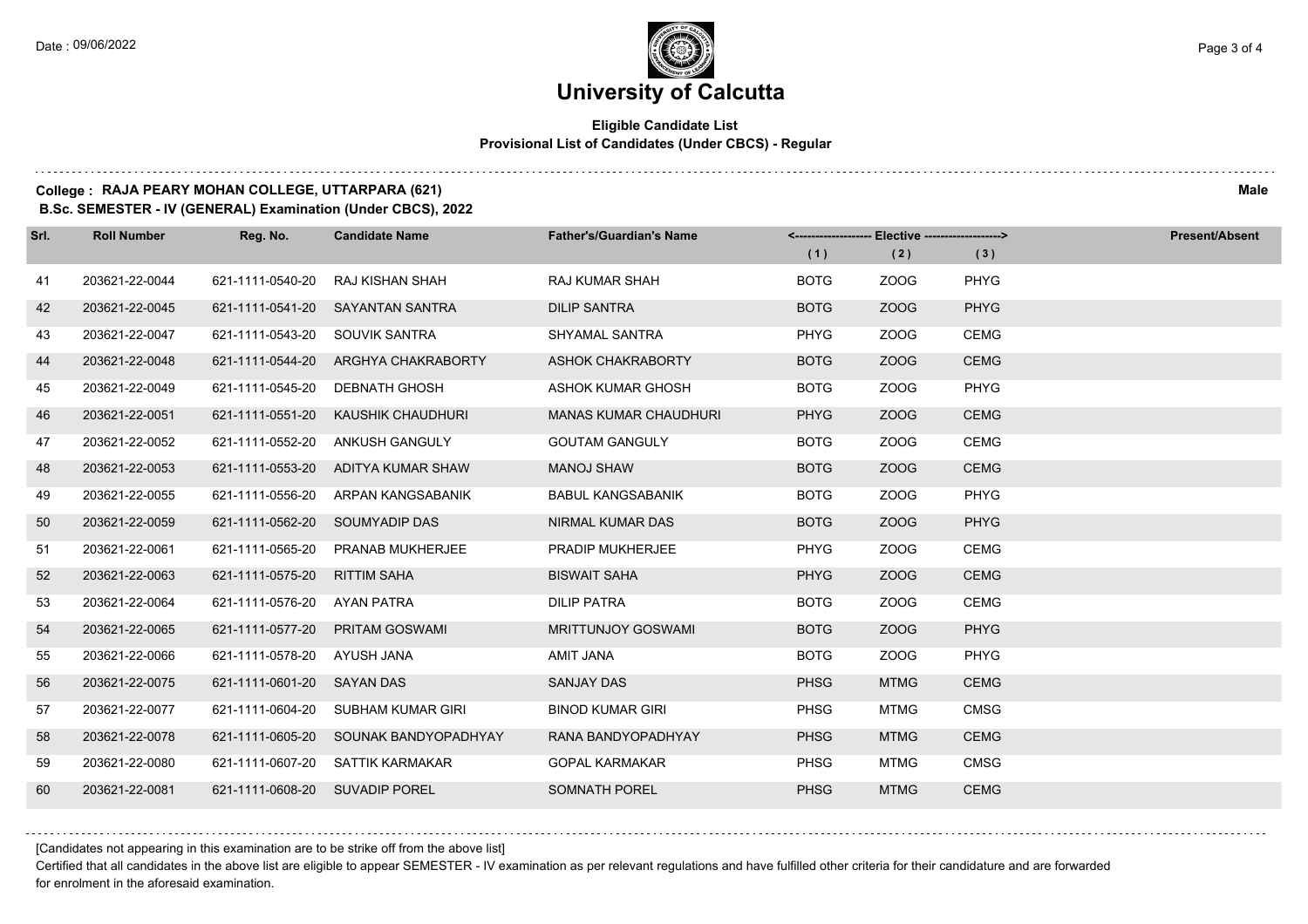### **Eligible Candidate List Provisional List of Candidates (Under CBCS) - Regular**

### **College : RAJA PEARY MOHAN COLLEGE, UTTARPARA (621) Male**

**B.Sc. SEMESTER - IV (GENERAL) Examination (Under CBCS), 2022**

| Srl. | <b>Roll Number</b> | Reg. No.                  | <b>Candidate Name</b>  | <b>Father's/Guardian's Name</b> | Elective -------------------><br><-------------------- |             |             | <b>Present/Absent</b> |
|------|--------------------|---------------------------|------------------------|---------------------------------|--------------------------------------------------------|-------------|-------------|-----------------------|
|      |                    |                           |                        |                                 | (1)                                                    | (2)         | (3)         |                       |
| 61   | 203621-22-0084     | 621-1111-0612-20          | AKASH DEBNATH          | <b>GOUTAM DEBNATH</b>           | <b>PHSG</b>                                            | <b>MTMG</b> | <b>CEMG</b> |                       |
| 62   | 203621-22-0085     | 621-1112-0477-20          | <b>PRITOM RAY</b>      | <b>RABI RAY</b>                 | <b>PHYG</b>                                            | <b>ZOOG</b> | <b>CEMG</b> |                       |
| 63   | 203621-22-0086     | 621-1112-0480-20          | <b>HIMESH MONDAL</b>   | <b>HRISHIKESH MONDAL</b>        | <b>PHYG</b>                                            | ZOOG        | <b>CEMG</b> |                       |
| 64   | 203621-22-0091     | 621-1112-0585-20          | ADRITA BISWAS          | <b>DINESH BISWAS</b>            | <b>PHSG</b>                                            | <b>MTMG</b> | <b>CEMG</b> |                       |
| 65   | 203621-22-0095     | 621-1113-0590-20          | KAUSHIK HEMBRAM        | <b>KALIRAM HEMBRAM</b>          | <b>PHSG</b>                                            | <b>MTMG</b> | <b>CEMG</b> |                       |
| 66   | 203621-22-0097     | 621-1114-0450-20          | <b>ROHIT VERMA</b>     | CHANDRIKA PRASAD VERMA          | <b>BOTG</b>                                            | <b>PHYG</b> | <b>CEMG</b> |                       |
| 67   | 203621-22-0098     | 621-1114-0457-20          | PARTHA DEY             | <b>GOPAL DEY</b>                | <b>PHYG</b>                                            | ZOOG        | <b>CEMG</b> |                       |
| 68   | 203621-22-0099     | 621-1114-0460-20          | <b>SAGAR GHOSH</b>     | <b>ALOKE GHOSH</b>              | <b>PHYG</b>                                            | ZOOG        | <b>CEMG</b> |                       |
| 69   | 203621-22-0100     | 621-1114-0472-20          | SOUMYADIP DAS          | <b>SUSANTA DAS</b>              | <b>BOTG</b>                                            | ZOOG        | <b>PHYG</b> |                       |
| 70   | 203621-22-0103     | 621-1114-0485-20          | <b>JEET GHOSH</b>      | <b>JAGANNATH GHOSH</b>          | <b>BOTG</b>                                            | <b>ZOOG</b> | <b>PHYG</b> |                       |
| 71   | 203621-22-0104     | 621-1114-0493-20          | <b>SAYAN GHOSH</b>     | PRONAB KUMAR GHOSH              | <b>PHYG</b>                                            | ZOOG        | <b>CEMG</b> |                       |
| 72   | 203621-22-0105     | 621-1114-0568-20          | <b>TAPOJYOTI GHOSH</b> | <b>TAPAS GHOSH</b>              | <b>PHYG</b>                                            | <b>ZOOG</b> | <b>CEMG</b> |                       |
| 73   | 203621-22-0108     | 621-1114-0596-20          | <b>SAYAN PAL</b>       | <b>DEBESH PAL</b>               | <b>PHSG</b>                                            | <b>MTMG</b> | <b>CEMG</b> |                       |
| 74   | 203621-22-0109     | 621-1115-0454-20          | SK AKIB AHAMMAD        | <b>SK MATIYAR RAHAMAN</b>       | <b>PHYG</b>                                            | <b>ZOOG</b> | <b>CEMG</b> |                       |
| 75   | 203621-22-0111     | 621-1115-0483-20          | SK AMIN                | SK AZIZ                         | <b>BOTG</b>                                            | ZOOG        | <b>PHYG</b> |                       |
| 76   | 203621-22-0112     | 621-1115-0586-20 JIT NATH |                        | <b>TAPAN NATH</b>               | <b>PHSG</b>                                            | <b>MTMG</b> | <b>CEMG</b> |                       |

[Candidates not appearing in this examination are to be strike off from the above list]

Certified that all candidates in the above list are eligible to appear SEMESTER - IV examination as per relevant regulations and have fulfilled other criteria for their candidature and are forwarded for enrolment in the aforesaid examination.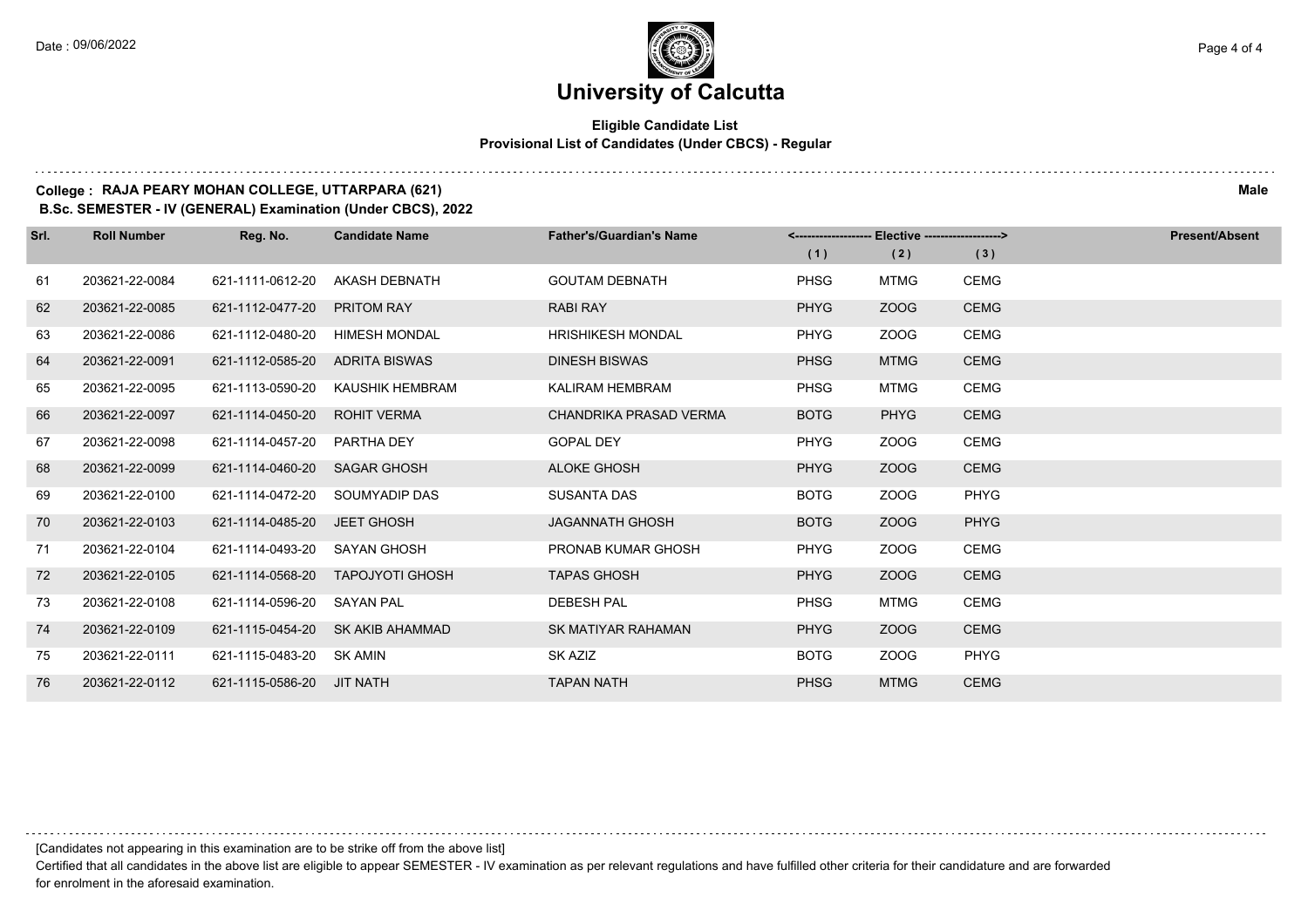### **Eligible Candidate List Provisional List of Candidates (Under CBCS) - Regular**

### **College : RAJA PEARY MOHAN COLLEGE, UTTARPARA (621) Female**

**B.Sc. SEMESTER - IV (HONOURS) Examination (Under CBCS), 2022**

| Srl.           | <b>Roll Number</b> | Reg. No.                      | <b>Candidate Name</b>            | <b>Father's/Guardian's Name</b> | <------------------- Elective ------------------> |             |             | <b>Present/Absent</b> |
|----------------|--------------------|-------------------------------|----------------------------------|---------------------------------|---------------------------------------------------|-------------|-------------|-----------------------|
|                |                    |                               |                                  |                                 | (1)                                               | (2)         | (3)         |                       |
| $\overline{1}$ | 183621-11-0001     | 621-1211-0306-18              | NILANJANA KUNDU                  | <b>CHANDAN KUMAR KUNDU</b>      | <b>BOTA</b>                                       | ZOOG        | <b>CEMG</b> |                       |
| $\mathbf{2}$   | 183621-11-0008     | 621-1211-0256-18              | <b>TRISHA MUKHOPADHYAY</b>       | ASIM KUMAR MUKHOPADHYAY         | <b>CEMA</b>                                       | <b>MTMG</b> | <b>PHSG</b> |                       |
| 3              | 183621-11-0015     | 621-1211-0242-18              | SHRADDHA SASMAL                  | SUBHAS KUMAR SASMAL             | <b>ECOA</b>                                       | <b>PLSG</b> | <b>MTMG</b> |                       |
| 4              | 193621-11-0018     | 621-1211-0249-19              | <b>BHUMISUTA GIRI</b>            | <b>CHANDRABHANU GIRI</b>        | <b>ECOA</b>                                       | <b>MTMG</b> | <b>PLSG</b> |                       |
| 5              | 193621-11-0019     | 621-1211-0250-19              | <b>PRITI BAG</b>                 | UTTAM KUMAR BAG                 | <b>ECOA</b>                                       |             | <b>PLSG</b> |                       |
| 6              | 193621-11-0025     |                               | 621-1211-0257-19 AYANTIKA MONDAL | DULAL CHANDRA MONDAL            | <b>ECOA</b>                                       |             | <b>PLSG</b> |                       |
| $7^{\circ}$    | 193621-11-0030     | 621-1211-0394-19 TIYASA DUTTA |                                  | PARESH DUTTA                    | <b>ECOA</b>                                       | <b>MTMG</b> | <b>PLSG</b> |                       |
| 8              | 203621-11-0001     | 621-1211-0216-20 TAMALI ADAK  |                                  | RADHA KANTA ADAK                | <b>ECOA</b>                                       |             | <b>PLSG</b> |                       |
| 9              | 203621-11-0002     | 621-1211-0225-20              | TAMANNA KHATUN                   | <b>SK SAHAMMAD</b>              | <b>ECOA</b>                                       |             | <b>PLSG</b> |                       |
| 10             | 203621-11-0003     | 621-1211-0228-20              | ANANYA ADAK                      | <b>BIJOY KRISHNA ADAK</b>       | <b>CEMA</b>                                       |             | <b>MTMG</b> |                       |
| 11             | 203621-11-0004     | 621-1211-0230-20              | SUPARNITA MUKHOPADHYAY           | SUBIR MUKHOPADHYAY              | <b>ECOA</b>                                       |             | <b>PLSG</b> |                       |
| 12             | 203621-11-0005     | 621-1211-0232-20              | <b>SAHELI SETT</b>               | <b>SANAT SETT</b>               | <b>ECOA</b>                                       |             | <b>PLSG</b> |                       |
| 13             | 203621-11-0006     | 621-1211-0233-20              | <b>PRIYANKA PAL</b>              | <b>LALMOHAN PAL</b>             | <b>CEMA</b>                                       |             | <b>PHSG</b> |                       |
| 14             | 203621-11-0007     | 621-1211-0239-20              | YAGNASANI MUKHERJEE              | <b>DEBASIS MUKHERJEE</b>        | <b>ECOA</b>                                       |             | <b>PLSG</b> |                       |
| 15             | 203621-11-0008     | 621-1211-0244-20              | <b>RIKTA DAS</b>                 | <b>SUSANTA DAS</b>              | <b>CEMA</b>                                       |             | <b>MTMG</b> |                       |
| 16             | 203621-11-0009     | 621-1211-0245-20              | <b>PAPRI KOLEY</b>               | <b>TAPAN KUMAR KOLEY</b>        | <b>BOTA</b>                                       |             | ZOOG        |                       |
| 17             | 203621-11-0010     | 621-1211-0250-20              | <b>TRIPARNA KUNDU</b>            | PALASH KUNDU                    | <b>BOTA</b>                                       |             | <b>CEMG</b> |                       |
| 18             | 203621-11-0011     |                               | 621-1211-0257-20 SANCHITA SANTRA | <b>SISIR KUMAR SANTRA</b>       | <b>CEMA</b>                                       |             | <b>MTMG</b> |                       |
| 19             | 203621-11-0013     | 621-1211-0260-20 ANISHA KUNDU |                                  | PRABIR KUMAR KUNDU              | <b>ECOA</b>                                       |             | <b>PLSG</b> |                       |
| 20             | 203621-11-0014     | 621-1211-0269-20              | <b>SAMPRITI GHOSH</b>            | <b>SANTANU GHOSH</b>            | <b>ECOA</b>                                       |             | <b>PLSG</b> |                       |

[Candidates not appearing in this examination are to be strike off from the above list]

Certified that all candidates in the above list are eligible to appear SEMESTER - IV examination as per relevant regulations and have fulfilled other criteria for their candidature and are forwarded for enrolment in the aforesaid examination.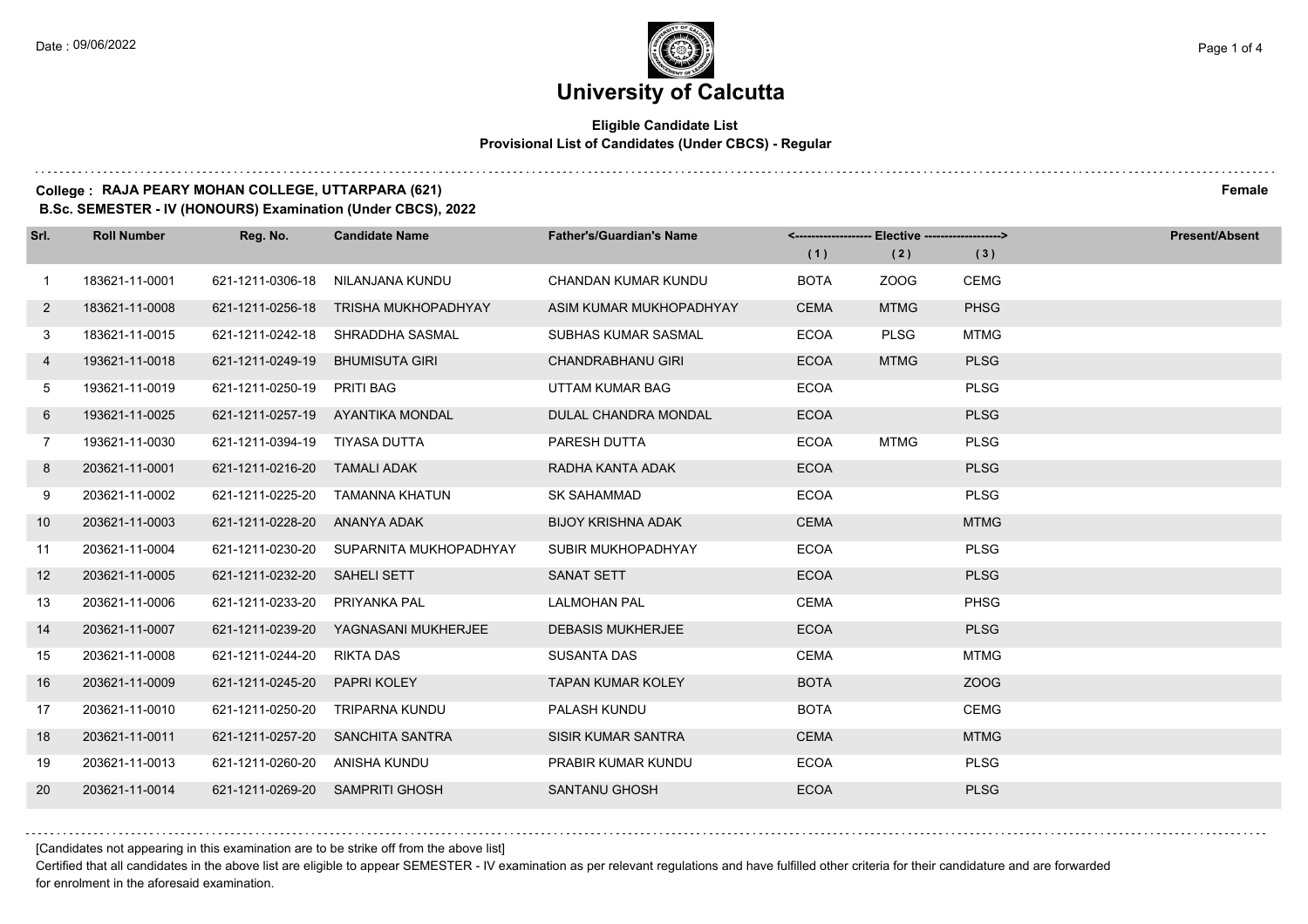### **Eligible Candidate List Provisional List of Candidates (Under CBCS) - Regular**

#### **College : RAJA PEARY MOHAN COLLEGE, UTTARPARA (621) Female**

**B.Sc. SEMESTER - IV (HONOURS) Examination (Under CBCS), 2022**

| Srl. | <b>Roll Number</b> | Reg. No.                    | <b>Candidate Name</b>              | <b>Father's/Guardian's Name</b>       |             | <-------------------- Elective -------------------> |             | <b>Present/Absent</b> |
|------|--------------------|-----------------------------|------------------------------------|---------------------------------------|-------------|-----------------------------------------------------|-------------|-----------------------|
|      |                    |                             |                                    |                                       | (1)         | (2)                                                 | (3)         |                       |
| 21   | 203621-11-0015     | 621-1211-0275-20            | ANUSHKA BOSE                       | <b>SUJIT KUMAR BOSE</b>               | <b>BOTA</b> |                                                     | <b>CEMG</b> |                       |
| 22   | 203621-11-0018     |                             | 621-1211-0281-20 TARISHI MUKHERJEE | <b>AVIJIT MUKHERJEE</b>               | <b>ECOA</b> | <b>CMSG</b>                                         |             |                       |
| 23   | 203621-11-0019     | 621-1211-0287-20 PIYALI PAN |                                    | PRASANTA PAN                          | <b>ZOOA</b> | <b>PHYG</b>                                         |             |                       |
| 24   | 203621-11-0020     | 621-1211-0298-20 SIYA SANA  |                                    | <b>SUSANTA SANA</b>                   | <b>MTMA</b> |                                                     | <b>PHSG</b> |                       |
| 25   | 203621-11-0021     | 621-1211-0300-20            | <b>ADITI SARKAR</b>                | <b>SANJAY SARKAR</b>                  | <b>PHSA</b> |                                                     | <b>CMSG</b> |                       |
| 26   | 203621-11-0022     |                             | 621-1211-0312-20 SOHINI PRAMANICK  | MUKUNDA NATH PRAMANICK                | <b>ZOOA</b> |                                                     | <b>PHYG</b> |                       |
| 27   | 203621-11-0023     | 621-1211-0316-20            | MEGHRUPA ROY CHOWDHURY             | RABINDRA NATH ROY<br><b>CHOWDHURY</b> | <b>ZOOA</b> |                                                     | <b>CEMG</b> |                       |
| 28   | 203621-11-0025     | 621-1211-0328-20            | <b>RIYA KUMARI SHAH</b>            | <b>AJAY SHAH</b>                      | <b>BOTA</b> | ZOOG                                                | <b>CEMG</b> |                       |
| 29   | 203621-11-0028     | 621-1211-0338-20            | SHREEYA MAHAPATRA                  | HRUDANANDA MAHAPATRA                  | <b>PHSA</b> |                                                     | <b>CMSG</b> |                       |
| 30   | 203621-11-0031     | 621-1211-0342-20            | ANWESHA MANNA                      | <b>ARUN MANNA</b>                     | <b>MTMA</b> |                                                     | <b>CEMG</b> |                       |
| 31   | 203621-11-0033     | 621-1211-0347-20            | RITTIKA CHAKRABORTY                | <b>GOURANGA CHAKRABORTY</b>           | <b>MTMA</b> |                                                     | <b>PHSG</b> |                       |
| 32   | 203621-11-0034     | 621-1211-0349-20            | ANKITA RAJBHAR                     | <b>RAM RAJBHAR</b>                    | <b>MTMA</b> |                                                     | <b>CEMG</b> |                       |
| 33   | 203621-11-0036     | 621-1211-0356-20            | SUDIPTA PATRA                      | <b>HARADHAN PATRA</b>                 | <b>CEMA</b> | <b>PHSG</b>                                         |             |                       |
| 34   | 203621-11-0037     | 621-1211-0359-20            | ANKITA CHAKRABORTY                 | DEBASHIS CHAKRABORTY                  | <b>CEMA</b> |                                                     | <b>PHSG</b> |                       |
| 35   | 203621-11-0038     | 621-1211-0363-20            | HIYA SAMANTA                       | <b>HEMANTA KUMAR SAMANTA</b>          | <b>CEMA</b> |                                                     | <b>PHSG</b> |                       |
| 36   | 203621-11-0039     | 621-1211-0364-20            | TRISHITA DUTTA                     | ASHIS KUMAR DUTTA                     | <b>CEMA</b> |                                                     | <b>PHSG</b> |                       |
| 37   | 203621-11-0040     | 621-1211-0365-20            | SNEHA ADAK                         | <b>LALMOHAN ADAK</b>                  | <b>CEMA</b> |                                                     | <b>PHSG</b> |                       |
| 38   | 203621-11-0041     | 621-1211-0368-20            | <b>SRINITA SEN</b>                 | <b>SANTANU SEN</b>                    | <b>MTMA</b> |                                                     | <b>CMSG</b> |                       |
| 39   | 203621-11-0042     | 621-1211-0369-20 ADRITA ROY |                                    | <b>ABHIJIT ROY</b>                    | <b>PHSA</b> |                                                     | <b>CMSG</b> |                       |
| 40   | 203621-11-0043     | 621-1211-0370-20            | MANJARI CHAKI                      | <b>DIBAKAR CHAKI</b>                  | <b>BOTA</b> |                                                     | ZOOG        |                       |

[Candidates not appearing in this examination are to be strike off from the above list]

Certified that all candidates in the above list are eligible to appear SEMESTER - IV examination as per relevant regulations and have fulfilled other criteria for their candidature and are forwarded for enrolment in the aforesaid examination.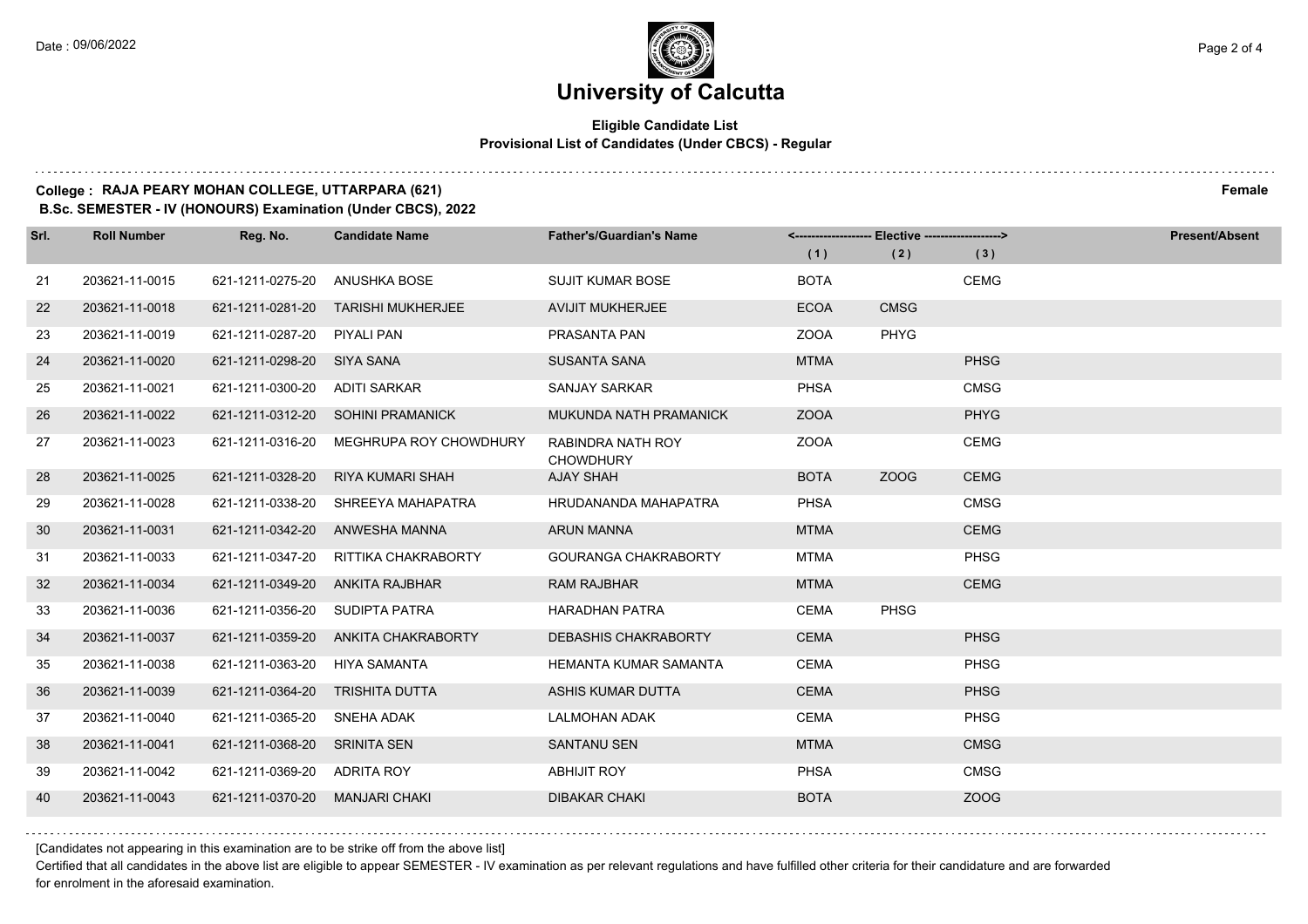### **Eligible Candidate List Provisional List of Candidates (Under CBCS) - Regular**

### **College : RAJA PEARY MOHAN COLLEGE, UTTARPARA (621) Female**

**B.Sc. SEMESTER - IV (HONOURS) Examination (Under CBCS), 2022**

| Srl. | <b>Roll Number</b> | Reg. No.                     | <b>Candidate Name</b>              | <b>Father's/Guardian's Name</b>      |             | <------------------- Elective ------------------> |             | Present/Absent |
|------|--------------------|------------------------------|------------------------------------|--------------------------------------|-------------|---------------------------------------------------|-------------|----------------|
|      |                    |                              |                                    |                                      | (1)         | (2)                                               | (3)         |                |
| 41   | 203621-11-0044     | 621-1211-0372-20             | SAYANTANI KOLEY                    | PARESH KOLEY                         | <b>ZOOA</b> |                                                   | <b>PHYG</b> |                |
| 42   | 203621-11-0045     | 621-1211-0373-20 SHAHALI DAS |                                    | <b>HIMANGSHU DAS</b>                 | <b>ZOOA</b> |                                                   | <b>PHYG</b> |                |
| 43   | 203621-11-0046     | 621-1211-0376-20 SUKRITI DAS |                                    | <b>SUKUMAR DAS</b>                   | <b>PHYA</b> |                                                   | <b>CEMG</b> |                |
| 44   | 203621-11-0047     |                              | 621-1211-0377-20 SOUDIPTI GHOSH    | <b>RAJIB GHOSH</b>                   | PHYA        |                                                   | ZOOG        |                |
| 45   | 203621-11-0048     | 621-1211-0379-20             | <b>MOUPRIYA BANERJEE</b>           | <b>PRADIP KUMAR</b><br>BANDYOPADHYAY | <b>ZOOA</b> |                                                   | <b>BOTG</b> |                |
| 46   | 203621-11-0049     | 621-1212-0217-20             | <b>DEBAHUTI DAS</b>                | <b>GURUPADA DAS</b>                  | <b>CEMA</b> |                                                   | <b>MTMG</b> |                |
| 47   | 203621-11-0050     | 621-1212-0224-20             | <b>SRIPARNA GAYEN</b>              | <b>MRINAL GAYEN</b>                  | <b>PHSA</b> |                                                   | <b>CMSG</b> |                |
| 48   | 203621-11-0052     | 621-1212-0279-20             | ANTARA SAHA                        | <b>MADHUSUDAN SAHA</b>               | <b>ZOOA</b> |                                                   | <b>BOTG</b> |                |
| 49   | 203621-11-0053     | 621-1212-0295-20             | SHREYASHI PAN                      | CHANDAN KUMAR PAN                    | <b>ZOOA</b> |                                                   | <b>PHYG</b> |                |
| 50   | 203621-11-0054     | 621-1212-0302-20             | <b>RIKTA MALIK</b>                 | <b>BIJOY MALIK</b>                   | <b>PHYA</b> | <b>CEMG</b>                                       |             |                |
| 51   | 203621-11-0059     | 621-1214-0213-20             | <b>MOUMITA PAL</b>                 | <b>DILIP KR PAL</b>                  | PHYA        |                                                   | <b>BOTG</b> |                |
| 52   | 203621-11-0060     | 621-1214-0220-20             | <b>DIBYASHRI CHOWDHURY</b>         | PARTHA PRATIM CHOWDHURY              | <b>MTMA</b> |                                                   | <b>CEMG</b> |                |
| 53   | 203621-11-0062     | 621-1214-0226-20             | <b>PRITY GHOSH</b>                 | <b>TARAK NATH GHOSH</b>              | <b>ECOA</b> |                                                   | <b>PLSG</b> |                |
| 54   | 203621-11-0063     | 621-1214-0227-20             | ANUSRI KARMAKAR                    | <b>ARUN KARMAKAR</b>                 | <b>CEMA</b> |                                                   | <b>PHSG</b> |                |
| 55   | 203621-11-0066     | 621-1214-0261-20             | ANUSHREE DE                        | ARUN KUMAR DE                        | <b>ECOA</b> |                                                   | <b>PLSG</b> |                |
| 56   | 203621-11-0067     | 621-1214-0271-20 SNEHA MAL   |                                    | SACHIKANTA MAL                       | <b>PHSA</b> |                                                   | <b>CMSG</b> |                |
| 57   | 203621-11-0068     | 621-1214-0277-20             | TIASHA DAS MODAK                   | DEB KUMAR DAS MODAK                  | <b>BOTA</b> |                                                   | <b>CEMG</b> |                |
| 58   | 203621-11-0070     | 621-1214-0304-20             | <b>TITISHA GHOSH</b>               | <b>SAMIR KUMAR GHOSH</b>             | <b>PHSA</b> | <b>MTMG</b>                                       |             |                |
| 59   | 203621-11-0071     | 621-1214-0313-20             | <b>TRIYASA GHOSH</b>               | SUDEB GHOSH                          | <b>MTMA</b> | PHSG                                              |             |                |
| 60   | 203621-11-0073     |                              | 621-1214-0324-20 AYANTIKA KARMAKAR | <b>JAYDEB KARMAKAR</b>               | <b>MTMA</b> |                                                   | <b>PHSG</b> |                |

[Candidates not appearing in this examination are to be strike off from the above list]

Certified that all candidates in the above list are eligible to appear SEMESTER - IV examination as per relevant regulations and have fulfilled other criteria for their candidature and are forwarded for enrolment in the aforesaid examination.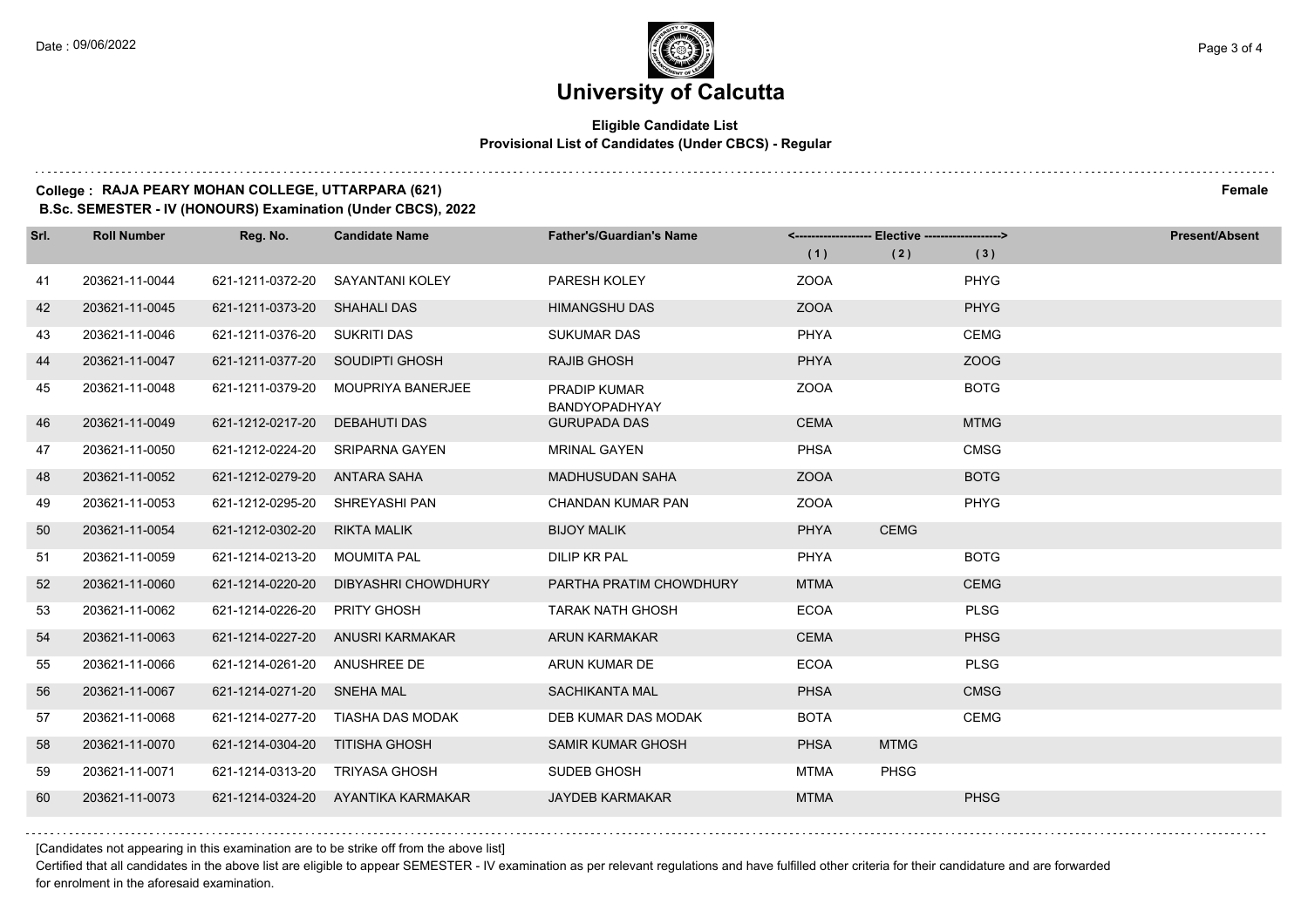### **Eligible Candidate List Provisional List of Candidates (Under CBCS) - Regular**

#### **College : RAJA PEARY MOHAN COLLEGE, UTTARPARA (621) Female**

**B.Sc. SEMESTER - IV (HONOURS) Examination (Under CBCS), 2022**

| Srl. | <b>Roll Number</b> | Reg. No.         | <b>Candidate Name</b> | <b>Father's/Guardian's Name</b> |             | <-------------------- Elective -------------------> |             | <b>Present/Absent</b> |
|------|--------------------|------------------|-----------------------|---------------------------------|-------------|-----------------------------------------------------|-------------|-----------------------|
|      |                    |                  |                       |                                 | (1)         | (2)                                                 | (3)         |                       |
| 61   | 203621-11-0075     | 621-1215-0303-20 | PARBIN KHATUN         | NASIR MOLLICK                   | <b>ZOOA</b> |                                                     | <b>PHYG</b> |                       |
| 62   | 203621-11-0077     | 621-1211-0288-19 | SHRITI PRASAD         | <b>PRAMOD PRASAD</b>            | <b>BOTA</b> | ZOOG                                                |             |                       |
| 63   | 203621-11-0078     | 621-1211-0292-19 | RISHU KUMARI          | SATYENDRA KUMAR SINHA           | <b>ZOOA</b> |                                                     | <b>BOTG</b> |                       |

[Candidates not appearing in this examination are to be strike off from the above list]

Certified that all candidates in the above list are eligible to appear SEMESTER - IV examination as per relevant regulations and have fulfilled other criteria for their candidature and are forwarded for enrolment in the aforesaid examination.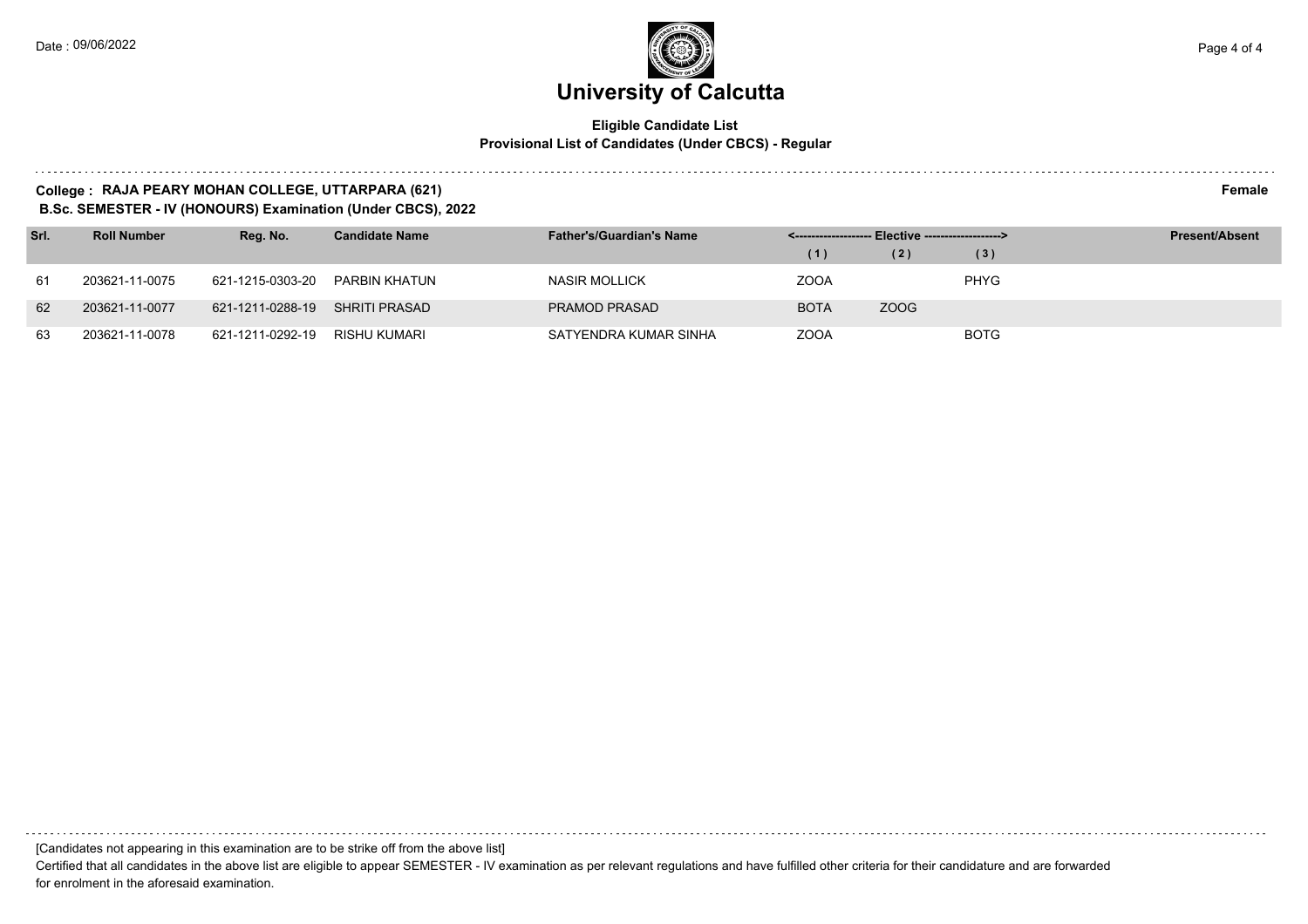$1.111$ 

### **University of Calcutta**

### **Eligible Candidate List Provisional List of Candidates (Under CBCS) - Regular**

### **College : RAJA PEARY MOHAN COLLEGE, UTTARPARA (621) Male**

**B.Sc. SEMESTER - IV (HONOURS) Examination (Under CBCS), 2022**

| Srl.         | <b>Roll Number</b> | Reg. No.         | <b>Candidate Name</b>              | <b>Father's/Guardian's Name</b> | (1)         | <-------------------- Elective -------------------><br>(2) | (3)         | <b>Present/Absent</b> |
|--------------|--------------------|------------------|------------------------------------|---------------------------------|-------------|------------------------------------------------------------|-------------|-----------------------|
| 1            | 183621-21-0001     | 621-1111-0326-18 | DEBARKO CHATTERJEE                 | <b>KEDAR NATH CHATTERJEE</b>    | <b>BOTA</b> | <b>PHYG</b>                                                | <b>CEMG</b> |                       |
| $\mathbf{2}$ | 193621-21-0006     | 621-1111-0307-19 | <b>SUBHAM BHANDARI</b>             | <b>SUSANTA BHANDARI</b>         | <b>CEMA</b> |                                                            | <b>PHSG</b> |                       |
| 3            | 203621-21-0003     |                  | 621-1111-0218-20 SUMON SADHUKHAN   | KARTICK SADHUKHAN               | <b>PHSA</b> |                                                            | <b>CMSG</b> |                       |
| 4            | 203621-21-0005     |                  | 621-1111-0221-20 JEET KUMAR NAYEK  | <b>LALMOHAN NAYEK</b>           | <b>MTMA</b> |                                                            | <b>CEMG</b> |                       |
| 5            | 203621-21-0006     | 621-1111-0222-20 | ANKAN MANNA                        | UTTAM KUMAR MANNA               | <b>MTMA</b> |                                                            | <b>CEMG</b> |                       |
| 6            | 203621-21-0007     | 621-1111-0235-20 | ANGSHUMAN MUKHERJEE                | <b>AMIT MUKHERJEE</b>           | <b>ZOOA</b> |                                                            | <b>CEMG</b> |                       |
| $\mathbf{7}$ | 203621-21-0008     | 621-1111-0240-20 | SUBHAM SINHA                       | SATENDRA KUMAR SINHA            | PHSA        |                                                            | <b>CMSG</b> |                       |
| 8            | 203621-21-0009     | 621-1111-0242-20 | <b>BIKRAM DAS</b>                  | <b>GOBINDA DAS</b>              | <b>BOTA</b> |                                                            | <b>CEMG</b> |                       |
| 9            | 203621-21-0014     | 621-1111-0263-20 | ARGHYA SANTRA                      | SAMBHUNATH SANTRA               | <b>MTMA</b> |                                                            | <b>CEMG</b> |                       |
| 10           | 203621-21-0015     | 621-1111-0264-20 | <b>SPANDAN MONDAL</b>              | <b>SMARAJIT MONDAL</b>          | <b>ZOOA</b> |                                                            | <b>BOTG</b> |                       |
| 11           | 203621-21-0016     | 621-1111-0265-20 | <b>INDRANIL PAKREY</b>             | <b>BISWANATH PAKREY</b>         | <b>ECOA</b> |                                                            | <b>CMSG</b> |                       |
| 12           | 203621-21-0019     | 621-1111-0270-20 | DIPAYAN ROY                        | <b>BIRESWAR ROY</b>             | <b>CEMA</b> | <b>MTMG</b>                                                | <b>PHSG</b> |                       |
| 13           | 203621-21-0020     | 621-1111-0272-20 | ARPAN CHANDRA                      | <b>ARUP CHANDRA</b>             | <b>ECOA</b> |                                                            | <b>CMSG</b> |                       |
| 14           | 203621-21-0023     | 621-1111-0283-20 | SOUDIP HARH                        | <b>HARADHAN HARH</b>            | <b>MTMA</b> |                                                            | <b>CEMG</b> |                       |
| 15           | 203621-21-0024     |                  | 621-1111-0284-20 SOUMYA DEEP PARUI | <b>SUSANTA PARUI</b>            | <b>PHSA</b> |                                                            | <b>CEMG</b> |                       |
| 16           | 203621-21-0026     | 621-1111-0290-20 | <b>DEBJIT DAS</b>                  | <b>LATE PRADIP DAS</b>          | <b>CEMA</b> |                                                            | <b>PHSG</b> |                       |
| 17           | 203621-21-0027     | 621-1111-0292-20 | KISHALAYA KUNDU                    | <b>KRISHNENDU KUNDU</b>         | <b>PHSA</b> |                                                            | <b>MTMG</b> |                       |
| 18           | 203621-21-0029     | 621-1111-0301-20 | SK MASUDUR RAHAMAN                 | <b>SK AMANAT ALI</b>            | <b>ECOA</b> |                                                            | <b>PLSG</b> |                       |
| 19           | 203621-21-0030     |                  | 621-1111-0305-20 ADIT KUMAR PAUL   | ARUN CHANDRA PAUL               | PHYA        |                                                            | <b>CEMG</b> |                       |
| 20           | 203621-21-0032     |                  | 621-1111-0309-20 AMLAN CHAKRABORTY | <b>MRINAL CHAKRABORTY</b>       | <b>PHSA</b> |                                                            | <b>CMSG</b> |                       |

[Candidates not appearing in this examination are to be strike off from the above list]

Certified that all candidates in the above list are eligible to appear SEMESTER - IV examination as per relevant regulations and have fulfilled other criteria for their candidature and are forwarded for enrolment in the aforesaid examination.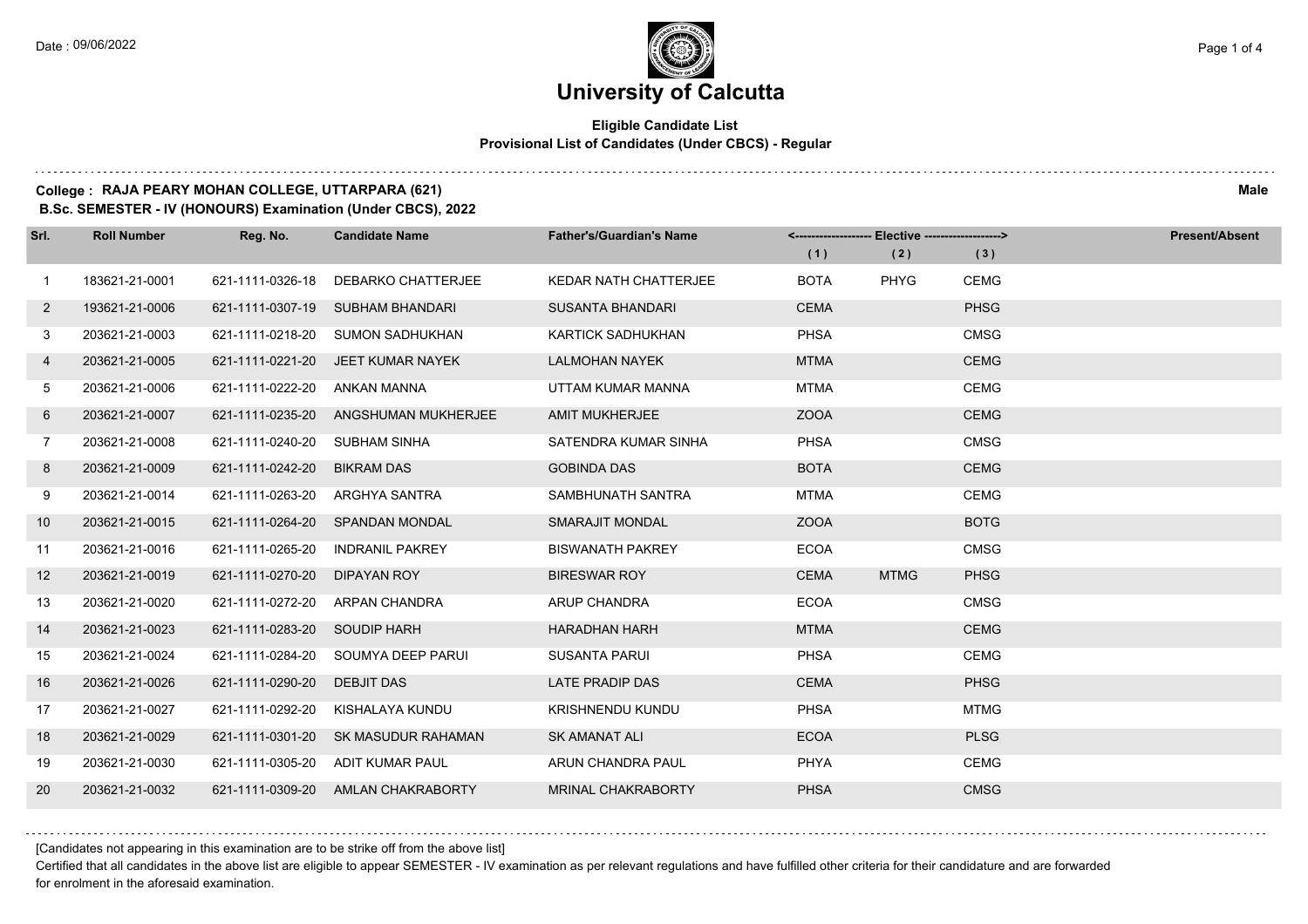### **Eligible Candidate List Provisional List of Candidates (Under CBCS) - Regular**

### **College : RAJA PEARY MOHAN COLLEGE, UTTARPARA (621) Male**

**B.Sc. SEMESTER - IV (HONOURS) Examination (Under CBCS), 2022**

| Srl. | <b>Roll Number</b> | Reg. No.                       | <b>Candidate Name</b>                     | <b>Father's/Guardian's Name</b> |             | <-------------------- Elective -------------------> |             | <b>Present/Absent</b> |
|------|--------------------|--------------------------------|-------------------------------------------|---------------------------------|-------------|-----------------------------------------------------|-------------|-----------------------|
|      |                    |                                |                                           |                                 | (1)         | (2)                                                 | (3)         |                       |
| 21   | 203621-21-0034     | 621-1111-0314-20               | <b>INDRANIL GANGULY</b>                   | SOMNATH GANGULY                 | <b>MTMA</b> |                                                     | <b>PHSG</b> |                       |
| 22   | 203621-21-0035     | 621-1111-0321-20               | <b>ROHIT DHOLEY</b>                       | <b>KOUSHIK DHOLEY</b>           | <b>ZOOA</b> |                                                     | <b>CEMG</b> |                       |
| 23   | 203621-21-0037     | 621-1111-0327-20               | RAHUL MANNA                               | LATE PARTHASARATHI MANNA        | <b>PHSA</b> |                                                     | <b>CEMG</b> |                       |
| 24   | 203621-21-0040     |                                | 621-1111-0332-20 SUPRATIM GHOSH           | <b>SANJIB GHOSH</b>             | <b>CEMA</b> |                                                     | <b>MTMG</b> |                       |
| 25   | 203621-21-0045     | 621-1111-0344-20               | ROHIT GUPTA                               | <b>RAJ KUMAR GUPTA</b>          | <b>MTMA</b> |                                                     | <b>PHSG</b> |                       |
| 26   | 203621-21-0046     | 621-1111-0345-20               | KAUSTAV CHATTOPADHYAY                     | DILIP CHATTOPADHYAY             | <b>MTMA</b> |                                                     | <b>CEMG</b> |                       |
| 27   | 203621-21-0048     |                                | 621-1111-0350-20 SOHAM GANGULY            | NA.                             | <b>PHSA</b> |                                                     | <b>CEMG</b> |                       |
| 28   | 203621-21-0049     | 621-1111-0351-20               | <b>DHRUBA GHORA</b>                       | <b>DILIP GHORA</b>              | <b>PHSA</b> |                                                     | <b>CMSG</b> |                       |
| 29   | 203621-21-0050     | 621-1111-0352-20               | PIYAS DAS                                 | <b>PULAK DAS</b>                | <b>CEMA</b> |                                                     | <b>PHSG</b> |                       |
| 30   | 203621-21-0052     | 621-1111-0354-20               | HIMADRI KUMAR CHATTERJEE                  | ANUP CHATTERJEE                 | <b>CEMA</b> |                                                     | <b>MTMG</b> |                       |
| 31   | 203621-21-0053     | 621-1111-0357-20 RAHUL BHADRA  |                                           | <b>BAKUL CHANDRA BHADRA</b>     | <b>PHYA</b> |                                                     | <b>BOTG</b> |                       |
| 32   | 203621-21-0054     | 621-1111-0358-20 NIL JANA      |                                           | <b>BIKASH JANA</b>              | <b>CEMA</b> |                                                     | <b>MTMG</b> |                       |
| 33   | 203621-21-0055     | 621-1111-0360-20               | SWAPNAMOY CHAKRABORTY                     | MINTU CHAKRABORTY               | CEMA        |                                                     | <b>PHSG</b> |                       |
| 34   | 203621-21-0056     | 621-1111-0362-20               | ARITRA DAS                                | <b>ARUP DAS</b>                 | <b>MTMA</b> | <b>CEMG</b>                                         | <b>PHSG</b> |                       |
| 35   | 203621-21-0057     | 621-1111-0371-20 SANDIP SARKAR |                                           | <b>TAPAN SARKAR</b>             | <b>MTMA</b> |                                                     | <b>CEMG</b> |                       |
| 36   | 203621-21-0058     |                                | 621-1111-0374-20 ANINDYA GOPAL CHATTERJEE | <b>BHASKAR GOPAL CHATTERJEE</b> | <b>ZOOA</b> |                                                     | <b>BOTG</b> |                       |
| 37   | 203621-21-0059     | 621-1111-0375-20               | MAURYA BANDYOPADHYAY                      | SRIMANTA BANDYOPADHYAY          | <b>CEMA</b> |                                                     | <b>PHSG</b> |                       |
| 38   | 203621-21-0063     | 621-1112-0246-20               | JAY KHAN                                  | AJIT KUMAR KHAN                 | <b>PHYA</b> |                                                     | <b>CEMG</b> |                       |
| 39   | 203621-21-0064     |                                | 621-1112-0249-20 SHUBHANKAR DALUI         | NETAI CHANDRA DALUI             | <b>MTMA</b> |                                                     | <b>CEMG</b> |                       |
| 40   | 203621-21-0065     | 621-1112-0268-20 CHAYAN PANDIT |                                           | ASHOK KUMAR PANDIT              | <b>CEMA</b> |                                                     | <b>PHSG</b> |                       |

[Candidates not appearing in this examination are to be strike off from the above list]

Certified that all candidates in the above list are eligible to appear SEMESTER - IV examination as per relevant regulations and have fulfilled other criteria for their candidature and are forwarded for enrolment in the aforesaid examination.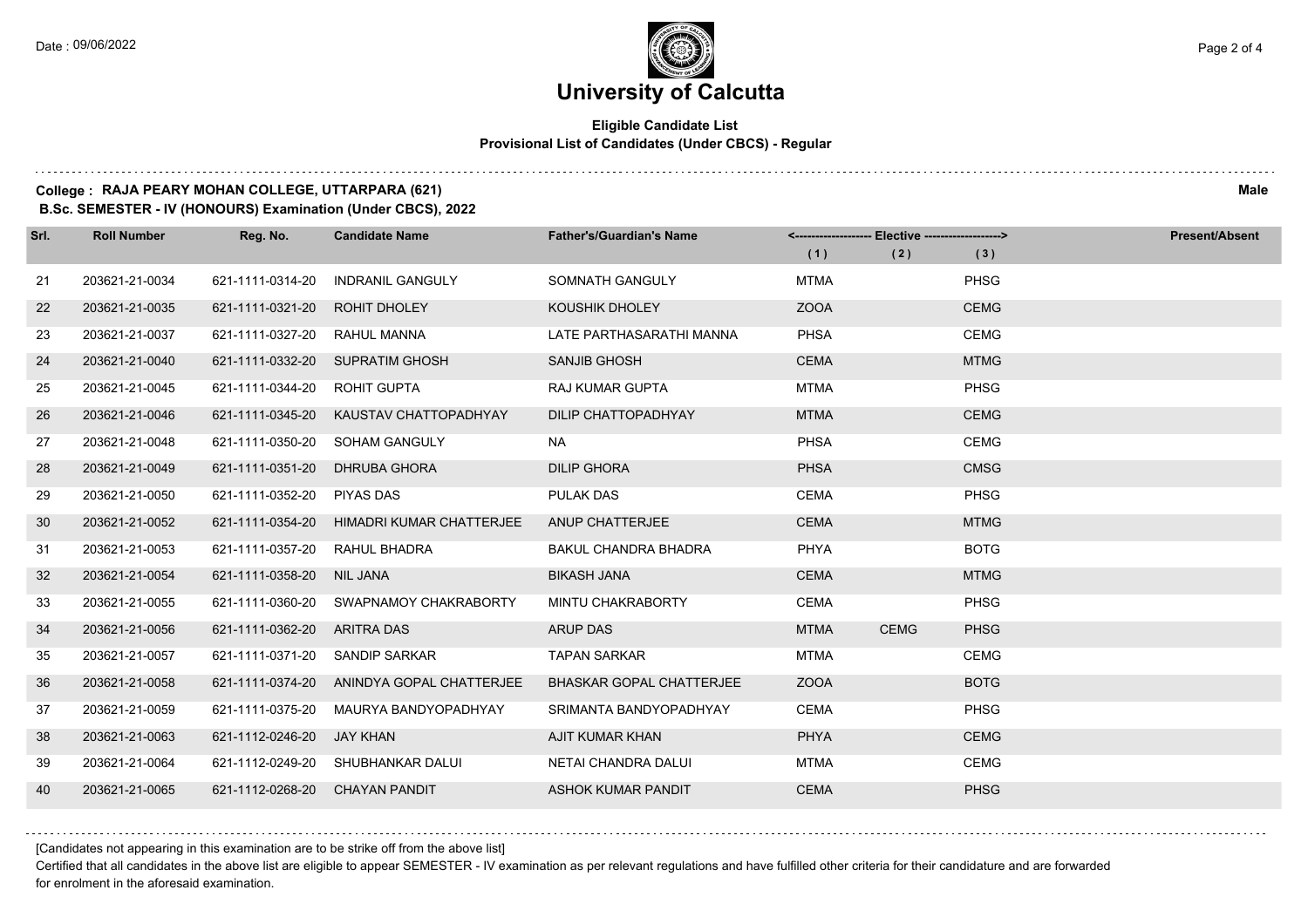### **Eligible Candidate List Provisional List of Candidates (Under CBCS) - Regular**

### **College : RAJA PEARY MOHAN COLLEGE, UTTARPARA (621) Male**

**B.Sc. SEMESTER - IV (HONOURS) Examination (Under CBCS), 2022**

| Srl. | <b>Roll Number</b> | Reg. No.         | <b>Candidate Name</b>   | <b>Father's/Guardian's Name</b> |             | <-------------------- Elective -------------------> |             | <b>Present/Absent</b> |
|------|--------------------|------------------|-------------------------|---------------------------------|-------------|-----------------------------------------------------|-------------|-----------------------|
|      |                    |                  |                         |                                 | (1)         | (2)                                                 | (3)         |                       |
| 41   | 203621-21-0066     | 621-1112-0282-20 | DHIRAJ RAY              | <b>JAYANTA RAY</b>              | <b>CEMA</b> |                                                     | <b>MTMG</b> |                       |
| 42   | 203621-21-0068     | 621-1112-0286-20 | ABHRAJYOTI DAS          | <b>TUSHAR KANTI DAS</b>         | <b>ZOOA</b> |                                                     | <b>PHYG</b> |                       |
| 43   | 203621-21-0069     | 621-1112-0289-20 | ANUVAB PAIK             | <b>AMIT PAIK</b>                | <b>PHSA</b> |                                                     | <b>CEMG</b> |                       |
| 44   | 203621-21-0070     | 621-1112-0291-20 | <b>DEBESH MALLICK</b>   | LATE SHYAMAL MALLICK            | <b>CEMA</b> |                                                     | <b>PHSG</b> |                       |
| 45   | 203621-21-0072     | 621-1112-0310-20 | SHUBHADEEP SAHA         | RABINDRANATH SAHA               | <b>CEMA</b> |                                                     | <b>PHSG</b> |                       |
| 46   | 203621-21-0073     | 621-1112-0315-20 | <b>KOUSTAB POREL</b>    | <b>KARTIK POREL</b>             | <b>PHSA</b> |                                                     | <b>CMSG</b> |                       |
| 47   | 203621-21-0074     | 621-1112-0318-20 | <b>ANKIT KUMAR</b>      | ASHOK KUMAR RAM                 | <b>PHSA</b> | <b>CEMG</b>                                         |             |                       |
| 48   | 203621-21-0075     | 621-1112-0322-20 | <b>PRYANSHU BISWAS</b>  | <b>SHIBU BISWAS</b>             | <b>PHSA</b> |                                                     | <b>MTMG</b> |                       |
| 49   | 203621-21-0076     | 621-1112-0326-20 | <b>BISWAJIT MALIK</b>   | <b>SUKDEB MALIK</b>             | <b>PHSA</b> |                                                     | <b>CEMG</b> |                       |
| 50   | 203621-21-0077     | 621-1112-0367-20 | <b>GOURAB NASKAR</b>    | <b>GOUTAM KUMAR NASKAR</b>      | <b>BOTA</b> | ZOOG                                                |             |                       |
| 51   | 203621-21-0078     | 621-1113-0293-20 | rik murmu               | SANKAR CHANDRA MURMU            | PHYA        |                                                     | ZOOG        |                       |
| 52   | 203621-21-0079     | 621-1113-0317-20 | <b>MANOJ KISKU</b>      | <b>ANANTA KISWU</b>             | <b>ZOOA</b> |                                                     | <b>CEMG</b> |                       |
| 53   | 203621-21-0082     | 621-1114-0251-20 | <b>SOUMEN CHEL</b>      | <b>BECHARAM CHEL</b>            | <b>MTMA</b> |                                                     | <b>PHSG</b> |                       |
| 54   | 203621-21-0084     | 621-1114-0256-20 | ARKA GHOSH              | <b>SUSANTA GHOSH</b>            | <b>CEMA</b> |                                                     | <b>MTMG</b> |                       |
| 55   | 203621-21-0086     | 621-1114-0336-20 | SOUMAJIT KUNKRI         | <b>SUSANTA KUNKRI</b>           | <b>CEMA</b> |                                                     | <b>MTMG</b> |                       |
| 56   | 203621-21-0087     | 621-1114-0366-20 | ARPAN MULLICK           | <b>SHYAMAL MULLICK</b>          | <b>PHSA</b> |                                                     | <b>CEMG</b> |                       |
| 57   | 203621-21-0088     | 621-1115-0252-20 | <b>TAMIRUL ISLAM</b>    | <b>MATAHARUL KADER</b>          | <b>MTMA</b> |                                                     | <b>CEMG</b> |                       |
| 58   | 203621-21-0091     | 142-1111-0349-19 | <b>HIMADRI GUCHHAIT</b> | NIRMAL KUMAR GUCHHAIT           | <b>PHSA</b> |                                                     | <b>CEMG</b> |                       |
| 59   | 203621-21-0092     | 621-1111-0302-19 | ANIRUDDHA GOSWAMI       | ACHINTYA KUMAR GOSWAMI          | <b>CEMA</b> |                                                     | <b>MTMG</b> |                       |
| 60   | 203621-21-0093     | 621-1111-0316-19 | <b>MANISH BISWAS</b>    | <b>MADHAB BISWAS</b>            | <b>CEMA</b> |                                                     | <b>MTMG</b> |                       |

[Candidates not appearing in this examination are to be strike off from the above list]

Certified that all candidates in the above list are eligible to appear SEMESTER - IV examination as per relevant regulations and have fulfilled other criteria for their candidature and are forwarded for enrolment in the aforesaid examination.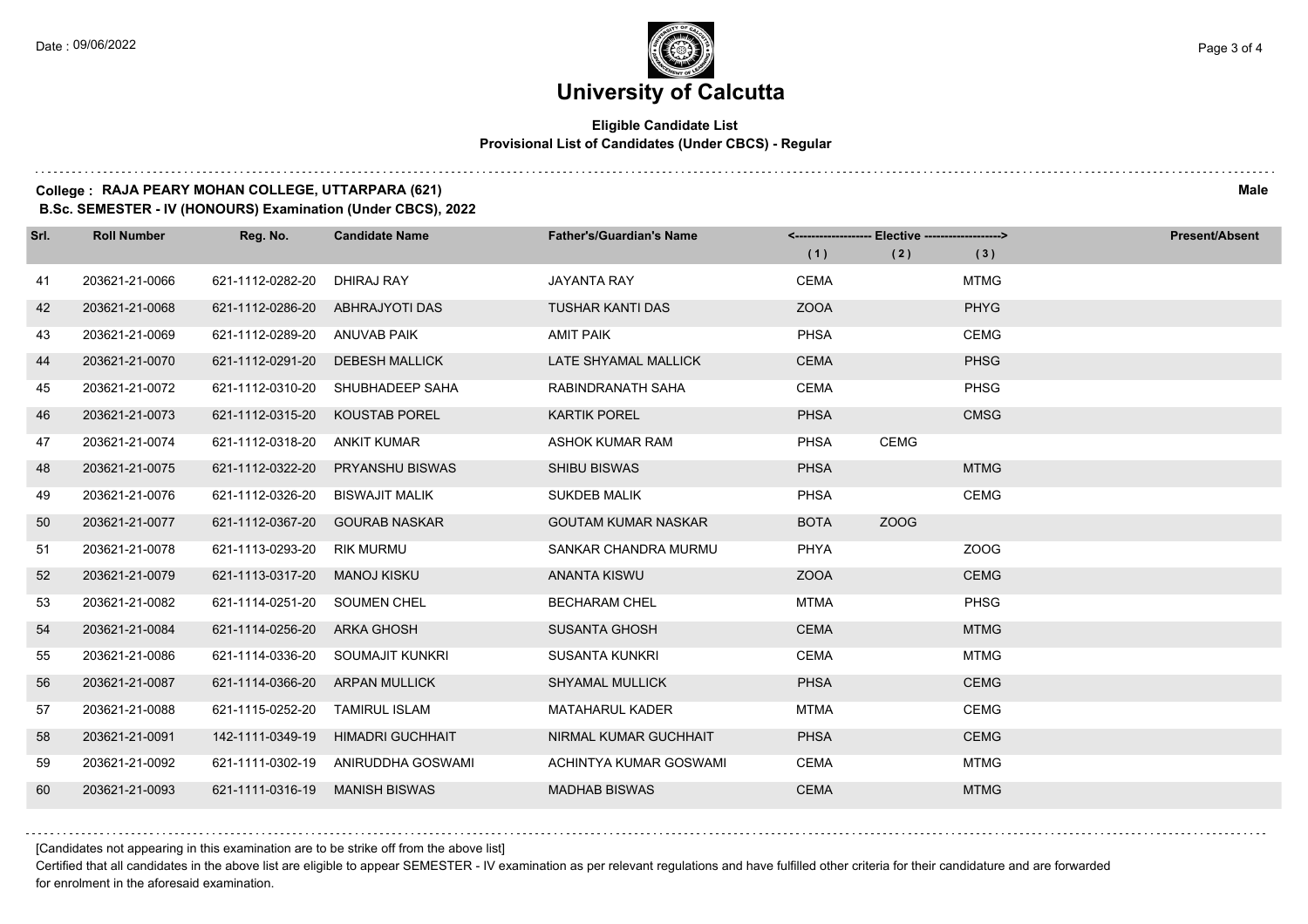a sistema

### **University of Calcutta**  Date : 09/06/2022 Page 4 of 4

#### **Eligible Candidate List Provisional List of Candidates (Under CBCS) - Regular**

| RAJA PEARY MOHAN COLLEGE, UTTARPARA (621)<br>College | Male |
|------------------------------------------------------|------|

**B.Sc. SEMESTER - IV (HONOURS) Examination (Under CBCS), 2022**

| Srl. | <b>Roll Number</b> | Rea. No.         | <b>Candidate Name</b> | <b>Father's/Guardian's Name</b> |      |      | <b>Present/Absent</b> |
|------|--------------------|------------------|-----------------------|---------------------------------|------|------|-----------------------|
|      |                    |                  |                       |                                 |      | 3)   |                       |
| -61  | 203621-21-0094     | 621-1111-1065-19 | ANTAR BANERJEE        | SAMIR KUMAR BANERJEE            | PHSA | CMSG |                       |

[Candidates not appearing in this examination are to be strike off from the above list]

Certified that all candidates in the above list are eligible to appear SEMESTER - IV examination as per relevant regulations and have fulfilled other criteria for their candidature and are forwarded for enrolment in the aforesaid examination.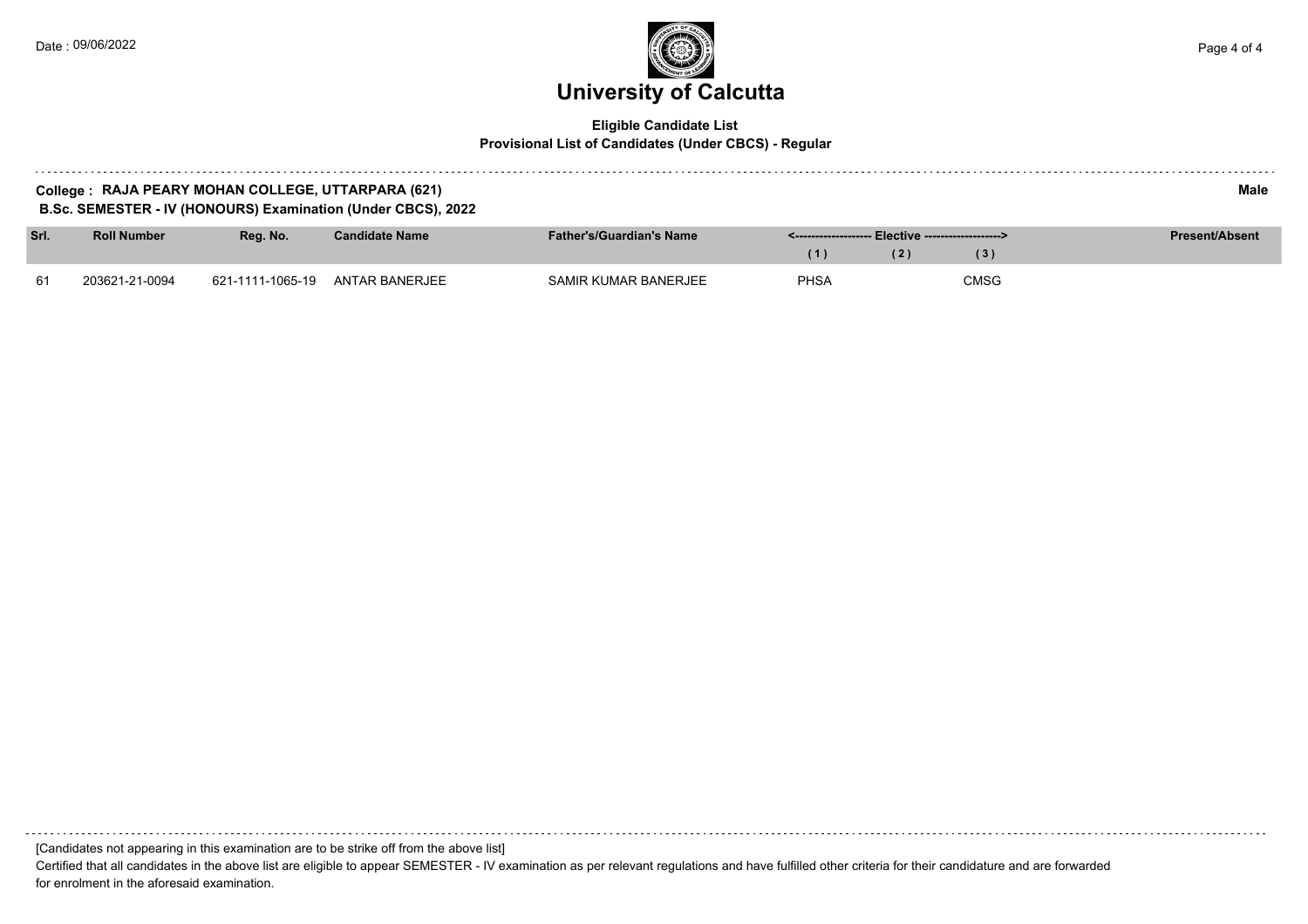#### **Eligible Candidate List Provisional List of Candidates (Under CBCS) - Backlog**

#### **College : RAJA PEARY MOHAN COLLEGE, UTTARPARA (621) Female B.Sc. SEMESTER - IV (GENERAL) Examination (Under CBCS), 2022**

| Srl. | <b>Roll Number</b> | Reg. No.                     | <b>Candidate Name</b>            | <b>Father's/Guardian's Name</b> |                            |                    |             | <---- LCC2 ----> | <b>Present/Absent</b> |
|------|--------------------|------------------------------|----------------------------------|---------------------------------|----------------------------|--------------------|-------------|------------------|-----------------------|
|      |                    |                              |                                  |                                 | (1)                        | (2)                | (3)         | (1)              |                       |
|      | 183621-12-0028     |                              | 621-1211-0422-18 SHARMISTHA PAUL | <b>DEBNATH PAUL</b>             | <b>BOTG</b><br>CC4, SEC-B1 | PHYG<br>$CC4$ (TH) | ZOOG<br>CC4 |                  |                       |
|      | 193621-12-0035     | 621-1211-1200-19 JYOTI VERMA |                                  | KAMLESH KUMAR VERMA             | <b>BOTG</b><br>$CC4$ (PR)  |                    |             |                  |                       |
|      | 193621-12-0061     | 621-1211-1116-19 RIMPA BERA  |                                  | MIHIR BERA                      | <b>CEMG</b><br>$CC4$ (TH)  |                    |             |                  |                       |

[Candidates not appearing in this examination are to be strike off from the above list]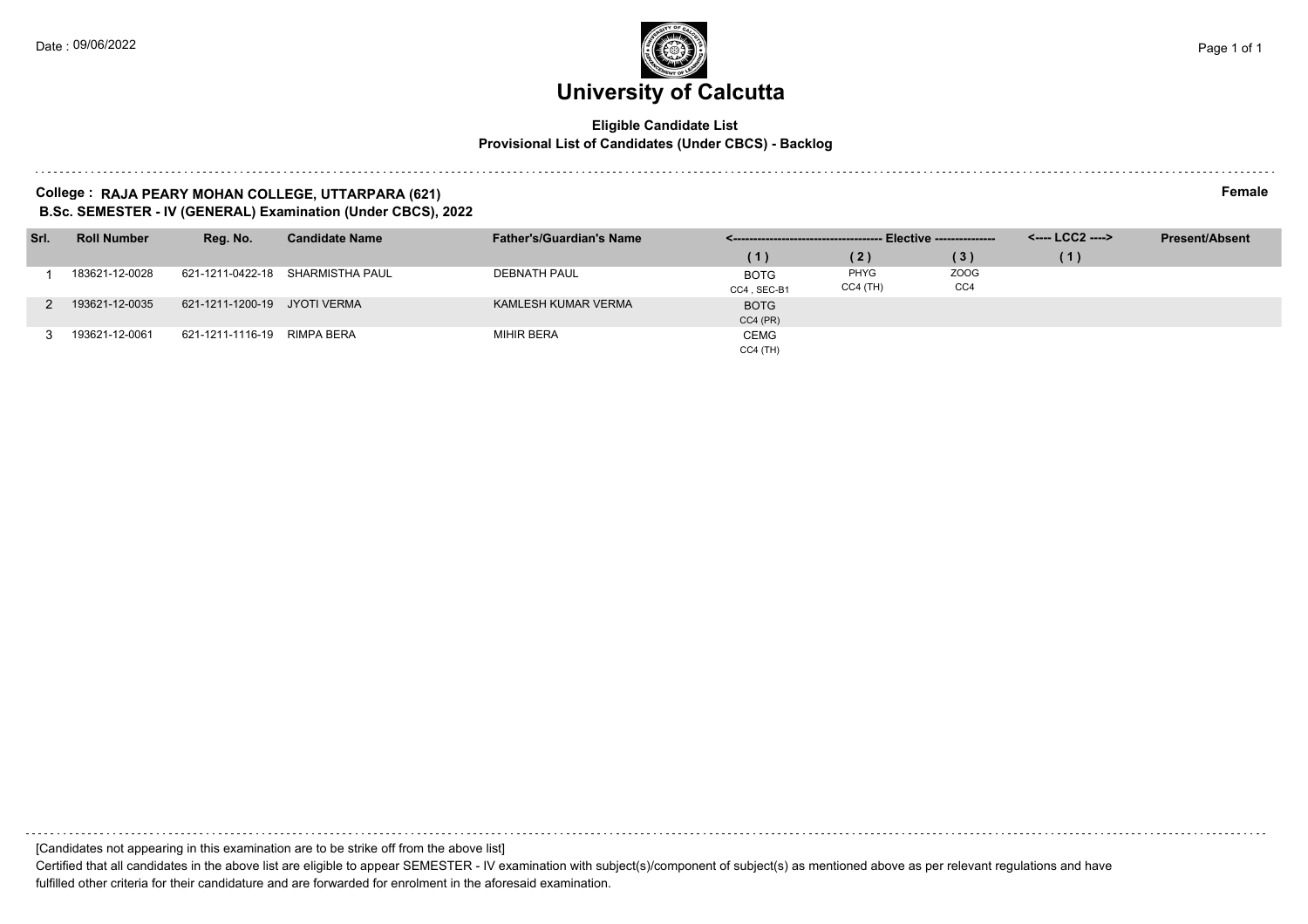#### **Eligible Candidate List Provisional List of Candidates (Under CBCS) - Backlog**

#### **College : RAJA PEARY MOHAN COLLEGE, UTTARPARA (621) Male B.Sc. SEMESTER - IV (GENERAL) Examination (Under CBCS), 2022**

| Srl. | <b>Roll Number</b> | Rea. No.                       | <b>Candidate Name</b> | <b>Father's/Guardian's Name</b> |             |                  |      | <---- LCC2 ----> | <b>Present/Absent</b> |
|------|--------------------|--------------------------------|-----------------------|---------------------------------|-------------|------------------|------|------------------|-----------------------|
|      |                    |                                |                       |                                 | (1)         | (2)              |      | - 11             |                       |
|      | 183621-22-0072     | 621-1111-0402-18 ARIJIT SARKAR |                       | APURANJAN SARKAR                | CEMG        | PHYG             |      |                  |                       |
|      |                    |                                |                       |                                 | CC4         | CC4 (PR), SEC-B2 |      |                  |                       |
|      | 193621-22-0009     | 621-1111-1112-19 SHUVADIP DAS  |                       | NABA KUMAR DAS                  | <b>BOTG</b> | <b>PHYG</b>      | ZOOG |                  |                       |
|      |                    |                                |                       |                                 | CC4, SEC-B1 | CC <sub>4</sub>  | CC4  |                  |                       |

[Candidates not appearing in this examination are to be strike off from the above list]